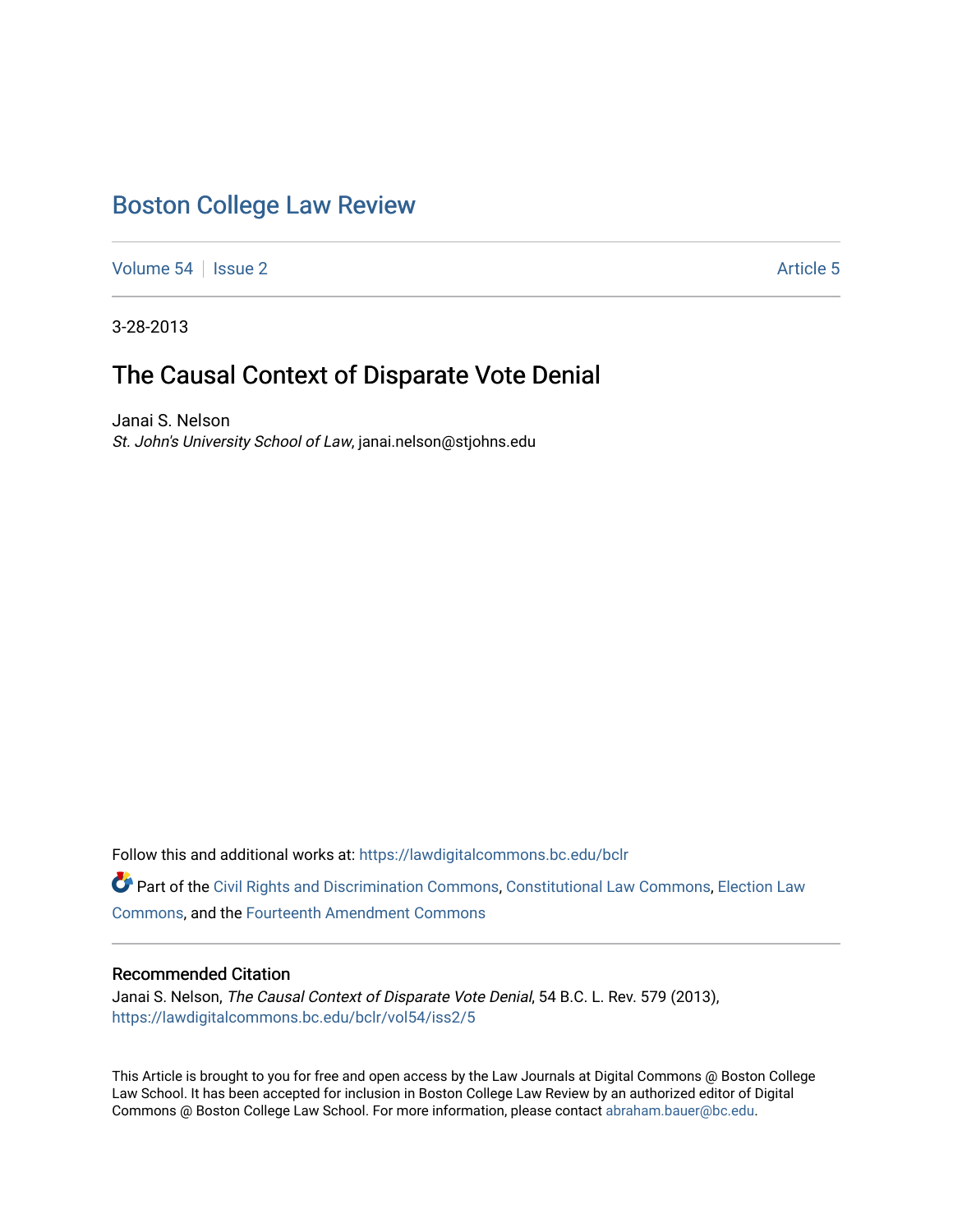## **THE CAUSAL CONTEXT OF DISPARATE VOTE DENIAL**

## JANAI S. NELSON[\\*](#page-1-0)

**Abstract:** For nearly fifty years, the Voting Rights Act of 1965 ("VRA") and its amendments have remedied racial discrimination in the electoral process with unparalleled muscularity. Modern vote denial practices that have a disparate impact on minority political participation, however, increasingly fall outside the VRA's ambit. As judicial tolerance of disparate impact claims has waned in other areas of law, the contours of Section 2, one of the VRA's most powerful provisions, have also narrowed to fit the shifting landscape. Section 2's "on account of race" standard to determine discrimination in voting has evolved from one of quasi-intent determined by a totality of the circumstances, to a short-lived intent requirement, followed by an enhanced disparate impact analysis, culminating in a more recent standard that simulates proximate cause. This Article proposes a test for Section 2 vote denial claims that comports with the narrowing construction of disparate impact claims and reclaims the robust contextual analysis that the VRA contemplates. The "causal context" test proposed here is anchored to "core values" mined from Section 2's legislative history, particularly the "Senate factors." The causal context analysis relies on proof of explicit or implicit bias, as well as circumstances internal and external to elections that give rise to disparate vote denial, without requiring proof of intent. This approach is historically consistent with the VRA's totality of the circumstances test and cognizant of courts' increasing demands for proof of a causal link within disparate impact jurisprudence. Moreover, the proposed causal context analysis is consonant with recent federal proceedings evaluating the racially disparate impact of voter identification laws, voter purges, early voting restrictions, and other forms of modern vote denial.

<span id="page-1-0"></span><sup>\*</sup> © 2013, Janai S. Nelson, Associate Professor and Associate Director of the Ronald H. Brown Center for Civil Rights and Economic Development, St. John's University School of Law. I owe special thanks to Dean Michael A. Simons for supporting my research for this Article in my capacity as the inaugural Frank H. Granito, Jr. Scholar. I also thank Michelle Adams, Guy-Uriel Charles, Akilah Folami, Olati Johnson, Daniel P. Tokaji, and Kamille Wolff for their helpful comments on the ideas in this Article, and the organizers of the New York Area Scholarship Group for allowing me to present an outline of this Article in its early stages. Finally, I am grateful to Michael Ogoszewski and Caitlin Young for their able research assistance.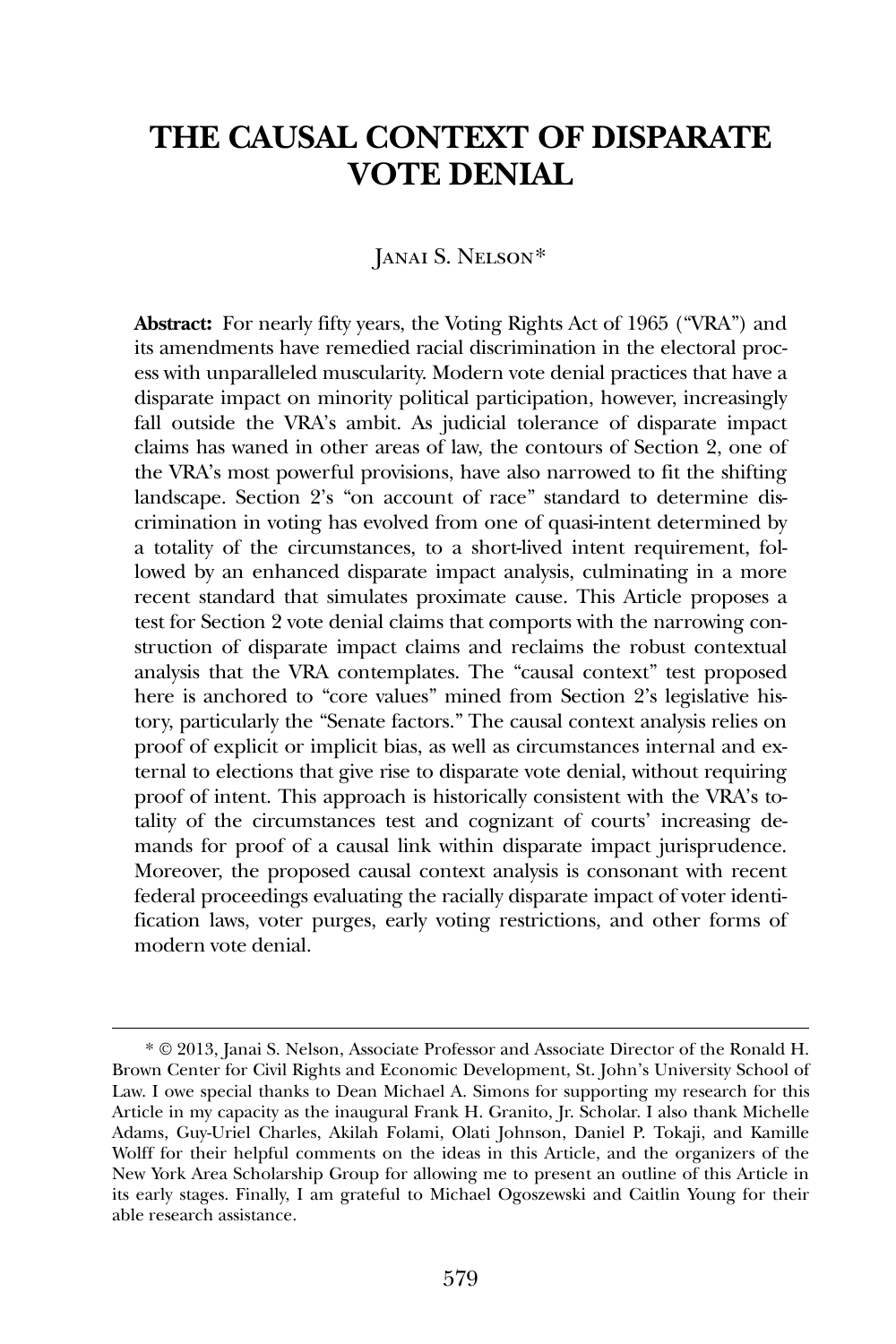#### **INTRODUCTION**

 President Barack Obama's historic election and reelection is evidence of the increasing durability and resilience of minority voting power. Minority voters participated in the 2008 general election in record numbers and returned to the polls in 2012 at nearly equal levels.[1](#page-2-0) It was dubious that such turnout and participation could recur in 2012 in light of the legal framework of mutually reinforcing voter identification ("voter ID") requirements, voter purges, felon disfranchisement laws, and restrictive voting periods.[2](#page-2-1) Indeed, the 2008 election that

<span id="page-2-1"></span>2 *See, e.g.*, Keesha Gaskins & Sundeep Iyer, Brennan Ctr. for Justice, The Challenge of Obtaining Voter Identification 1 (2012), http://brennan.3cdn.net/f5f28dd 844a143d303\_i36m6lyhy.pdf (assessing the difficulties that eligible voters may face in acquiring photo identification); Jon C. Rogowski & Cathy J. Cohen, Black Youth Project, Turning Back the Clock on Voting Rights: The Impact of New Photo Identification Requirements on Young People of Color 1 (2012), http://research.black youthproject.com/files/2012/09/Youth-of-Color-and-Photo-ID-Laws.pdf (reporting that between 170,000 and 475,000 young black voters, 68,000 and 250,000 young Latino voters, 13,000 and 46,000 young Asian American voters, 1700 and 6400 young Native American voters, and 700 and 2700 young Pacific Islander voters might not have been able to vote in the 2012 general elections because they did not possess the identification required under new state laws); Wendy R. Weiser & Lawrence Norden, Brennan Ctr. for Justice, Voting Rights Changes in 2012, at 19 (2011), http://brennan.3cdn.net/9c0a034a4b3c68a2af\_ 9hm6bj6d0.pdf (tracking election law changes in 2011 that impacted the right to vote, in-

<span id="page-2-0"></span><sup>1</sup> The 2008 electorate was the most racially and ethnically diverse in U.S. history, with nearly one in four votes cast by non-whites. Mark Hugo Lopez & Paul Taylor, Dissecting the 2008 Electorate: Most Diverse in U.S. History 3 (2009), *available at* http:// pewresearch.org/assets/pdf/dissecting-2008-electorate.pdf. Moreover, the rise in minority voter registration in 2008 narrowed the registration gap between blacks and whites from ten percentage points in 2004 to four percentage points in 2008, and black voter participation nearly matched that of whites for the first time in history. *Id.* at i–ii, 4. Overall voter turnout decreased from 61.6% in 2008 to 58.2% in 2012. Michael P. McDonald, *Turnout in the 2012 Presidential Election*, Huffington Post (Feb. 11, 2013, 1:09 PM), http://www.huffingtonpost. com/michael-p-mcdonald/turnout-in-the-2012-presi\_b\_2663122. html; *see* Juliet Lapidos, *Voter Turnout*, N.Y. Times, Taking Note Blog (Mar. 13, 2013, 10:02 AM), http://taking note.blogs.nytimes.com/2013/03/13/voter-turnout/; Sean Sullivan, *The States with the Highest and Lowest Turnout in 2012, in 2 Charts*, Wash. Post, The Fix (Mar. 12, 2013, at 12:36 PM), http://www.washingtonpost.com/blogs/the-fix/wp/2013/03/12/the-states-with-the-highestand-lowest-turnout-in-2012-in-2-charts/. In this most recent election, young and minority voter turnout increased as compared to 2008, and young voters were the most racially and ethnically diverse segment of the voting population. Nonprofit Vote, American Goes to the Polls 2012: A Report on Voter Turnout in the 2012 Election 13 (n.d.), *available at* http://www.nonprofitvote.org/voter-turnout.html. Latino voter turnout increased to 10% of the general electorate and was even higher in western states such as Nevada, where Latino turnout was 18%. *Id.* at 15. Blacks maintained their 2008 voter turnout rate of 13% of the electorate and may have voted at a higher rate than whites. Paul Taylor, *The Growing Electoral Clout of Blacks Is by Turnout, Not Demographics*, PEW RES. CENTER (Dec. 26, 2012), http://pewsocialtrends.org/2012/12/26/the-growing-electoral-clout-of-blacks-is-driven-byturnout-not-demographics/1/; *see* NONPROFIT VOTE, *supra*, at 17.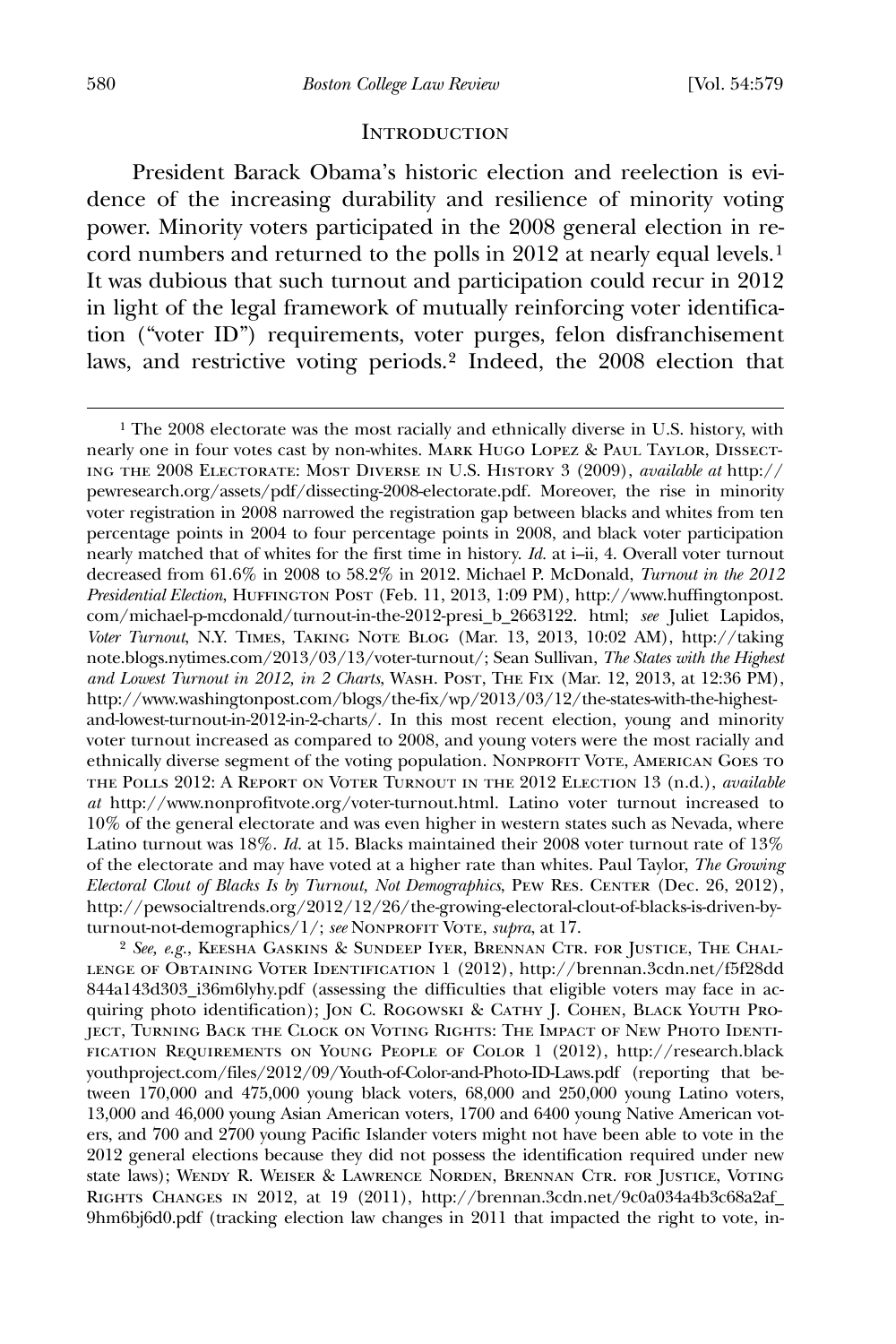brought the United States its first African American[3](#page-3-0) head of state and the world its first black leader of a non-majority black nation occurred under markedly less restrictive voting conditions.[4](#page-3-1)

<u>.</u>

cluding voter registration and voter ID requirements). Preliminary analyses show that voter ID laws had less of an effect on the 2012 election than was anticipated. Suevon Lee, *What Effect, If Any, Did Voter ID Laws Have on the Election*, ProPublica (Nov. 15, 2012, 2:34 PM), http://www.propublica.org/article/what-effect-if-any-did-voter-id-laws-have-on-the-election (noting that, although voter ID laws had received the most attention, they would prove to be a far less significant problem as compared with limited early voting hours, lengthy ballots, and precinct shutdowns because of Hurricane Sandy). Estimates show that less than five percent of provisional ballots in Virginia were cast because of lack of valid identification. *Id*. Likewise, in Tennessee, where new voter ID laws were put into effect in 2012, only 674 voters filled out provisional ballots due to lack of a valid identification, and the overall voter turnout remained consistent with past years. *Id*. *But see* Deborah Charles, *Complaints About Voter IDs, Ballots, Long Lines in Election*, Reuters, Nov. 7, 2012, *available at* http://www. reuters.com/article/2012/11/07/us-usa-campaign-voting-idUSBRE8A609820121107 (reporting that some Pennsylvanians were turned away at the polls for lack of valid photo ID even though Pennsylvania voter ID laws are not in effect). True the Vote recently released a report asserting that voter ID laws did not have any negative impact on voter turnout, and new voter ID laws may have bolstered voter turnout due to increased voter confidence. *See generally* True the Vote, Report on Voter Suppression in the Elections of November 2012 (2013), *available at* http://www.scribd.com/doc/127481956/Voter-Suppression-inthe-Elections-of-November-2012 (summarizing True the Vote's research and findings). This report has been widely criticized as false and misleading. *See, e.g.*, Paul Gronke, *True the Vote Continues to Print Untrue Things*, Early Voting Center (Mar. 6, 2013), http://early voting.net/commentary/true-the-vote-continues-to-print-untrue-things/; Rob Richie, *True the Vote Presents False Findings*, Huffington Post (Mar. 1, 2013, 6:41 PM), http://www/ huffingtonpost.com/rob-richie/true-the-vote-fudges-numb\_b\_2785093.html. Critics of the True the Vote report revealed that it incorrectly compared voter turnout of eligible voters in 2008 to registered voters in 2012 to support the claim that voter turnout had not decreased in states that passed new voter ID laws. *See* Gronke, *supra*; Richie, *supra*. True the Vote twice revised the report to delete the false statistical analysis on voter turnout, but did not revise the claims concerning the effect of voter ID laws on voter turnout. *See* Gronke, *supra*; Richie, *supra*. True the Vote maintains that the original conclusions in the report are correct. *See* Rick Hasen, *True the Vote Comment on Corrected Voter Suppression Report*, ELECTION L. BLOG (Mar. 1, 2013, 10:37 AM), http://electionlawblog.org/?p=47938 (reprinting True the Vote's statement).

<span id="page-3-0"></span>3 Although President Obama is biracial, he self-identifies as an African American. *See* Sam Roberts & Peter Baker, *Asked to Declare His Race for Census, Obama Checks 'Black*,*'* N.Y. Times, Apr. 3, 2010, at A9 (reporting that President Obama designated himself as "Black, African Am., or Negro" on the 2010 U.S. Census).

<span id="page-3-1"></span>4 One dozen states, including eight of the eleven states in the former Confederacy, approved new voting restrictions leading up to the 2012 election. *Election 2012: Voting Laws Roundup*, Brennan Ctr. for Justice (Oct. 16, 2012), http://www.brennancenter.org/ content/resource/2012\_summary\_of\_voting\_law\_changes [hereinafter *Voting Laws Roundup*]. Kansas and Alabama passed legislation requiring would-be voters to provide proof of citizenship before registering. *Id*. Florida and Texas imposed significant obstacles for groups like the League of Women Voters and Rock the Vote to register new voters. *Id.*; *see also* Diana Kasdan, Brennan Ctr. for Justice, State Restrictions on Voter Registration Drives 4 (2012), http://brennan.3cdn.net/17c2fc295ef1249450\_26m6bt3yf.pdf (discussing laws governing voter registration drives). Maine repealed its nearly forty-year-old law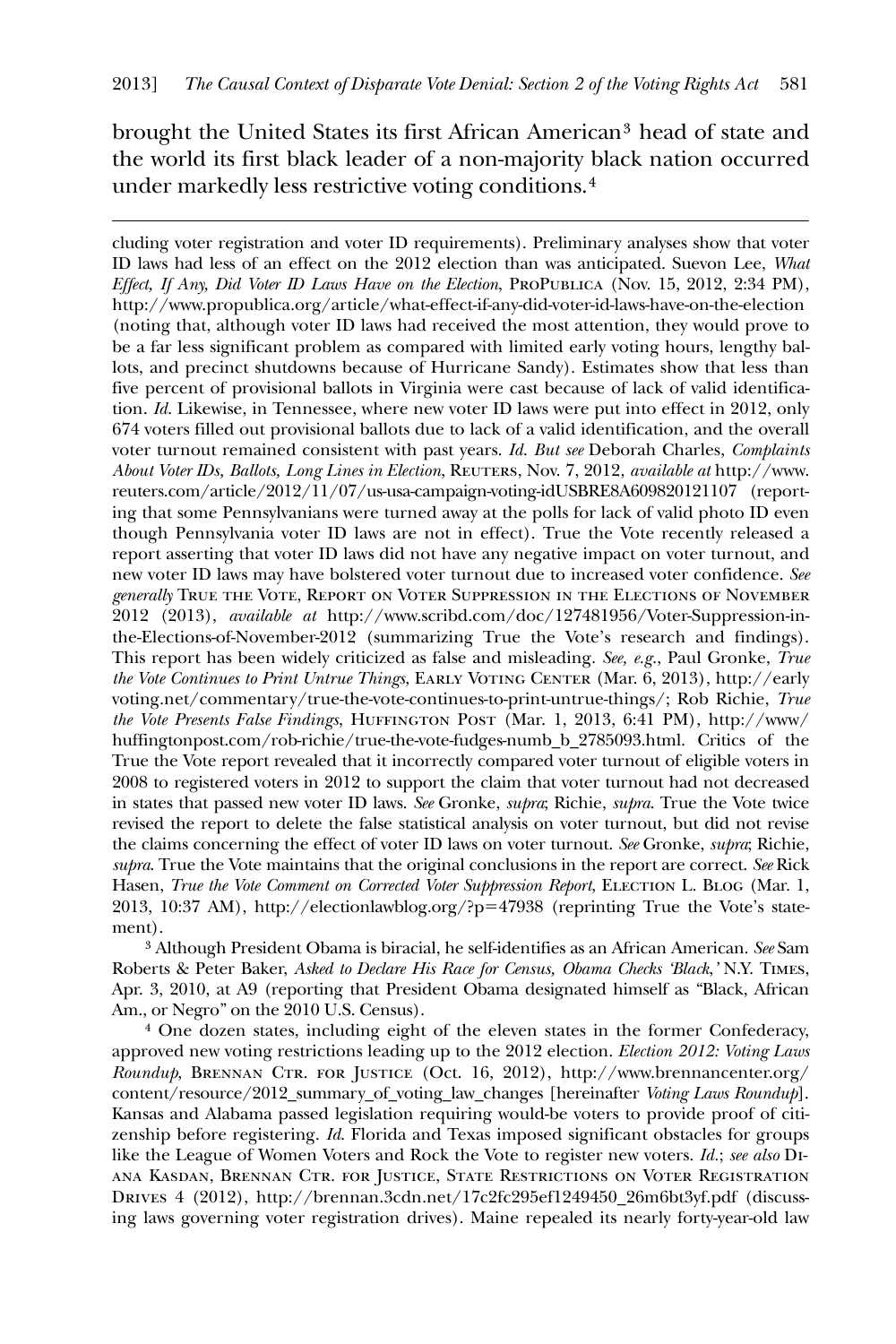On balance, election laws adopted since 2008 comprise a powerful, interlocking grid of modern vote denial that is disproportionately visited upon racial minorities.<sup>[5](#page-4-0)</sup> These restrictions run counter to election reform's general expansion of the franchise and trajectory toward increasing electoral participation.<sup>[6](#page-4-1)</sup> The disparate impact<sup>[7](#page-4-2)</sup> of these laws also runs counter to the Voting Rights Act of 1965 ("VRA").[8](#page-4-3) The VRA has played a pivotal role in enhancing racial minorities' political participation and the integrity of American democracy. In the most recent election cycle, the VRA blocked restrictive voting laws in three jurisdictions.[9](#page-4-4) Although these laws did not alter the outcome of elections, and

<span id="page-4-1"></span>6 *See generally* Alexander Keyssar, The Right to Vote: The Contested History of DEMOCRACY IN THE UNITED STATES (2000) (examining the expansion of suffrage throughout the history of the United States).

<span id="page-4-2"></span>7 Disparate impact refers to "an adverse, disproportionate impact [that] is brought about by decisionmaking criteria or practices that operate to harm individuals on the basis of a protected status characteristic" such as race. Sheila R. Foster, *Causation in Antidiscrimination Law: Beyond Intent Versus Impact*, 41 Hous. L. Rev. 1469, 1473 (2005); *see also* Black's Law Dictionary 538 (9th ed. 2009) (defining "disparate impact" as "[t]he adverse effect of a facially neutral practice (esp. an employment practice) that nonetheless discriminates against persons because of their race, sex, national origin, age, or disability and that is not justified by business necessity"). Disparate impact is discerned through evidence of statistical disparities. *See* Foster, *supra*, at 1513.

8 *See* Voting Rights Act of 1965, 42 U.S.C. §§ 1971, 1973–1973bb-1 (2006).

<span id="page-4-4"></span><span id="page-4-3"></span>9 *See* South Carolina v. United States, No. 12-203, 2012 WL 4814094, at \*17 (D.D.C. Oct. 10, 2012) (blocking South Carolina's amendment to its voter ID laws for the 2012 elections, but approving it for use beginning in 2013); Texas v. Holder, No. 12-cv-128, 2012 WL 3743676, at \*32 (D.D.C. Aug. 30, 2012) (striking down the Texas voter ID law); Florida v. United States, No. 11-1428, 2012 WL 3538298, at \*47 (D.D.C. Aug. 16, 2012) (holding

permitting Election Day voter registration. WEISER & NORDEN, *supra* note 2, at 25. Five states—Florida, Georgia, Ohio, Tennessee, and West Virginia—cut short their early voting periods amid litigation. *Id.* Florida and Iowa reversed executive orders and disenfranchised tens of thousands of previously eligible voters by barring all ex-felons from the polls. *Id*. at 3. Under the previous executive order, 87,000 Floridians would have had their voting rights reinstated prior to the 2012 election. *Id.* Finally, six states—Alabama, Kansas, South Carolina, Tennessee, Texas, and Wisconsin—required voters to show government-issued ID in order to cast a standard ballot. Rogowski & Cohen, *supra* note 2, at 6–8, 11–12; *see also* WEISER & NORDEN, *supra* note 2, at 2 (tracking election law changes in 2011 that impact the right to vote, including voter registration and voter ID requirements).

<span id="page-4-0"></span><sup>5</sup> The current president and chief executive officer of the National Association for the Advancement of Colored People (NAACP), Ben Jealous, observed, "We are living through the greatest wave of legislative assaults on voting rights in more than a century. In 2011 and 2012, more states have passed more laws pushing more voters out of the ballot box than at any time since the rise of Jim Crow." Benjamin Todd Jealous, President & Chief Exec. Officer, Nat'l Ass'n for the Advancement of Colored People, Keynote Address at First Plenary Session, NAACP 103d Annual Convention 5 ( July 9, 2012), http://naacp.3cdn.net/ee144c 598135908d65\_wwm6iyzz7.pdf; *see also* Rogowski & Cohen, *supra* note 2, at 2 (noting that immediately after President Obama took office, Republican legislatures began enacting new voter ID laws that greatly restricted people's ability to vote).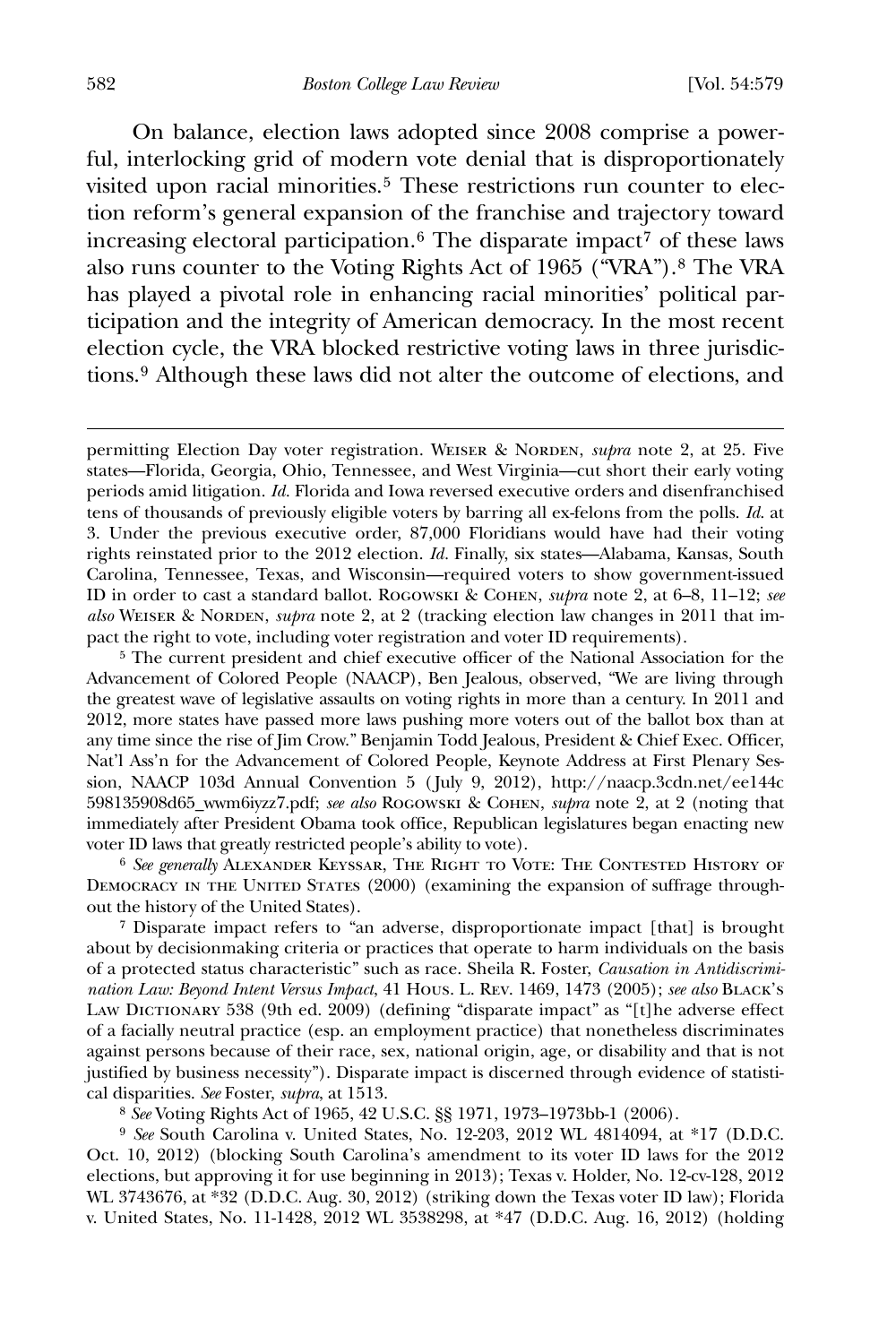turnout among young black and Latino voters remained comparable to 2008,[10](#page-5-0) preliminary data suggest that these laws threatened to suppress minority voter turnout in measurable ways.[11](#page-5-1) Despite suggestions that voter suppression tactics can trigger a "backlash" increase in minority voter turnout,[12](#page-5-2) these tactics nonetheless violate the VRA's core principle—to ensure that the race of a voter has no bearing on his or her ability to vote.[13](#page-5-3) Moreover, the backlash effect does not negate the increased burden placed on minorities' right to vote even if, ultimately and intermittently, minority voters can bear it and elect candidates of their choice.

 Congress's broad mandate that the VRA provide racial minorities "equal access to the process of electing their representatives" and that Section 2 of the VRA serve as "the major statutory prohibition of all voting rights discrimination" has largely been effectuated through the persistent enforcement (and threat of enforcement) of the VRA.[14](#page-5-4) The VRA's purpose is not only to rid the electoral arena of existing racial discrimination, but also to insulate the electoral process from future

 $\overline{a}$ 

<span id="page-5-0"></span>10 *See* Lopez & Taylor, *supra* note 1, at 3–4 (stating that minority voters made up an unprecedented share of the electorate in 2008); *Election 2012: Young and Minority Voters Turn Out in Levels Close to 2008*, Patriot-News (Nov. 7, 2012, 10:23 AM), http://www.pennlive.com/ midstate/index.ssf/2012/11/election\_2012\_young\_and\_minori.html (reporting that minority voters made up a large portion of the electorate in both 2008 and 2012); *see also* Richard L. Hasen, The Voting Wars: From Florida 2000 to the Next Election Meltdown 81 (2012) ("Whether or not there's a lot of voter suppression, fear of it and Democratic efforts at 'election protection' seem to . . . bring out Democratic voters.").

<span id="page-5-1"></span>11 *See* Karen Tanenbaum, *Voter ID Laws and Blocking Access to the Ballot: New Tools, Old Tricks*, LEADERSHIP CONF., http://www.civilrights.org/monitor/winter-2012/voter-id-laws-andblocking.html (last visited Mar. 11, 2013) (stating that the new voter ID laws will have an impact on minority voters' access to the polls based on a Brennan Center for Justice study); *Voting Laws Roundup*, *supra* note 4; *see also* Hasen, *supra* note 10, at 81 (arguing that fear of voter suppression seems to increase Democratic voter turnout).

<span id="page-5-2"></span><sup>12</sup> Ari Berman, *How the GOP's War on Voting Backfired*, THE NATION (Nov. 8, 2012, 2:24 PM), http://www.thenation.com/blog/171146/gops-failed-voter-suppression-strategy ("We're still waiting on the data to confirm this theory, but a backlash against voter suppression laws could help explain why minority voter turnout increased in 2012.").

<span id="page-5-3"></span>13 *See, e.g.*, Reno v. Bossier Parish Sch. Bd*.*, 520 U.S. 471, 478 (1997); Morse v. Republican Party of Va., 517 U.S. 186, 193 (1996); Holder v. Hall, 512 U.S. 874, 880 (1994); Beer v. United States, 425 U.S. 130, 131–33 (1976); South Carolina v. Katzenbach, 383 U.S. 301, 308 (1966). The VRA has its basis in the Fourteenth and Fifteenth Amendments to the U.S. Constitution. *See* U.S. CONST. amend. XIV, § 1 ("No State shall . . . deny to any person within its jurisdiction the equal protection of the laws."); *id.* amend. XV, § 1 ("The right of citizens of the United States to vote shall not be denied or abridged by the United States or by any State on account of race, color, or previous condition of servitude.").

<span id="page-5-4"></span>14 S. Rep. No. 97-417, at 30, 36 (1982), *reprinted in* 1982 U.S.C.C.A.N. 177, 207, 214.

that a decrease in time for early voting from twelve to eight days disproportionately affected minority voters).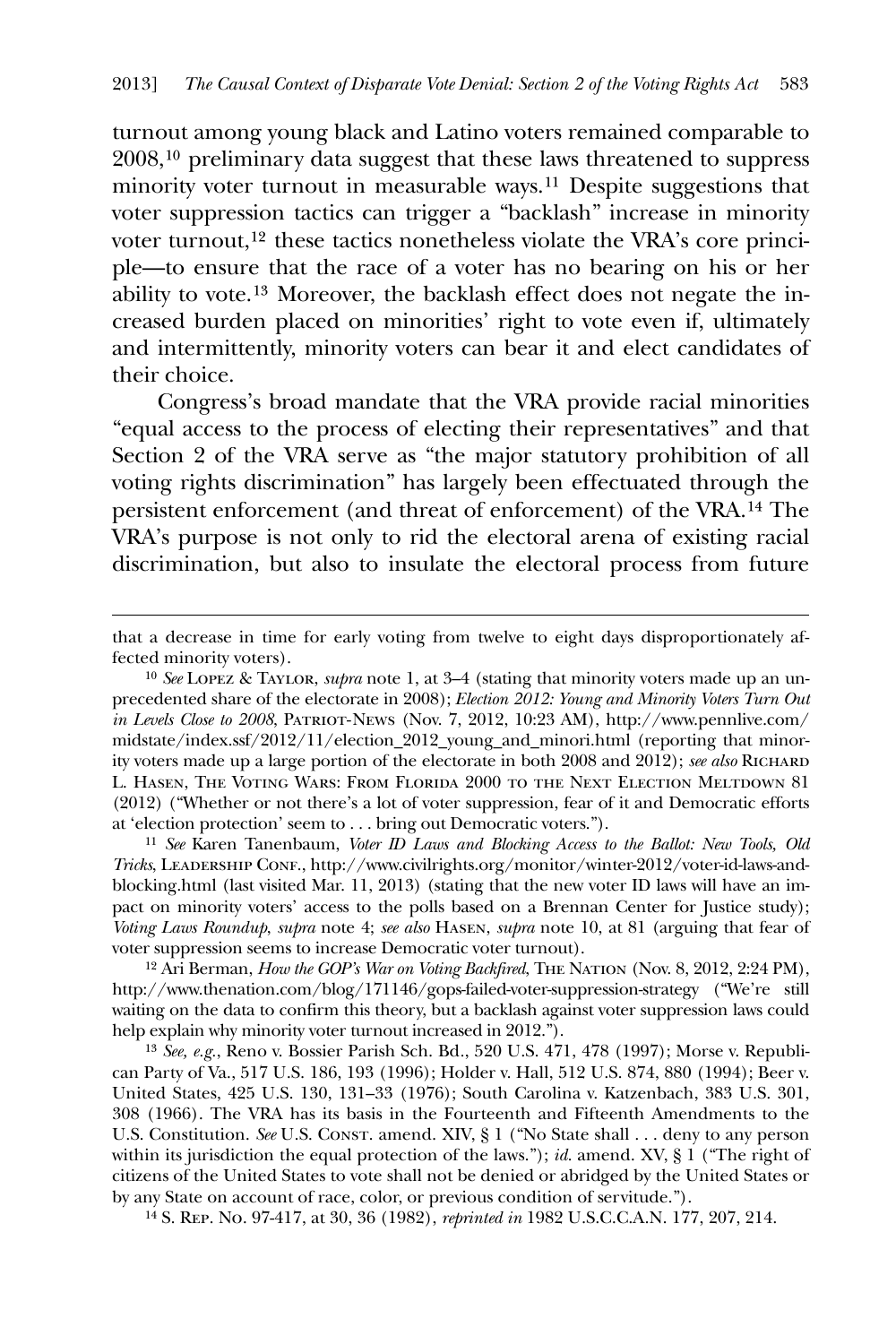584 *Boston College Law Review* [Vol. 54:579

racial discrimination.[15](#page-6-0) This latter, prophylactic goal underscores the VRA's continuing relevance and the breadth of its reach. However, in the midst of palpable retrenchment in the area of voting rights, including a pending challenge to the constitutionality of Section 2's most able counterpart, Section 5,[16](#page-6-1) the VRA has become increasingly feckless in defending against laws that disproportionately threaten to frustrate racial minorities' right to vote. Key provisions of the VRA have come under assault, in part because of a misguided understanding of minority voter turnout and a failure to recognize that unlawful minority voter suppression tactics persist despite minority candidate success.<sup>[17](#page-6-2)</sup>

 Judicial reticence to acknowledge disparate impact in voting and other contexts compounds the weakening force of the VRA in vote denial challenges.[18](#page-6-3) Equal protection jurisprudence's notorious ambivalence toward proof of bias (explicit or implicit) sufficient to sustain a constitutional violation<sup>[19](#page-6-4)</sup> also appears to have infected analyses of the VRA. In addition, the advent of modern vote denial measures has coincided with significant constrictions of the disparate impact standard in

<span id="page-6-1"></span>16 *See* Shelby County, Ala. v. Holder, 679 F.3d 848, 884 (D.C. Cir.), *cert. granted*, 81 U.S.L.W. 3064 (U.S. Nov. 9, 2012) (No. 12-96) (challenging the constitutionality of Section 5).

17 *See infra* notes 179–199 and accompanying text.

18 *See infra* notes 126–173 and accompanying text.

<span id="page-6-4"></span><span id="page-6-3"></span><span id="page-6-2"></span>19 *See* Sheila Foster, *Intent and Incoherence*, 72 Tul. L. Rev. 1065, 1069–73 (1998) (commenting that "the Court's application of the discriminatory intent requirement has been far from coherent" and examining the disparate approaches that are currently used); Daniel R. Ortiz, *The Myth of Intent in Equal Protection*, 41 Stan. L. Rev. 1105, 1106–07 (1989) (stating that the doctrine of intent actually shifts burdens of proof to allow the judging of substantive outcomes consistent with liberal ideology); Michael Selmi, *Proving Intentional Discrimination: The Reality of Supreme Court Rhetoric*, 86 Geo. L.J. 279, 287, 294 (1997) (arguing that the U.S. Supreme Court employs such a broad definition of intentional discrimination that it limits its understanding of the doctrine).

Moreover, Justice Antonin Scalia's ominous declaration, in the 2009 Supreme Court case, *Ricci v. DeStefano*, that "the war between disparate impact and equal protection will be waged sooner or later" underscores his concerns about the constitutionality of disparate impact theory. 557 U.S. 557, 595–96 (2009) (Scalia, J., concurring). Just one year later, however, Justice Scalia authored a unanimous opinion in which the Court stated that its "charge is to give effect to the [disparate impact] law Congress enacted." Lewis v. City of Chi., 130 S. Ct. 2191, 2200 (2010). This ambivalence toward disparate impact theory permeates courts' treatment of disparate impact claims.

<span id="page-6-0"></span><sup>15</sup> Section 2 of the VRA forbids any "standard, practice, or procedure" that "results in a denial or abridgement of the right of any citizen of the United States to vote on account of race or color." 42 U.S.C. § 1973(a) (2006). Section 5 of the VRA requires that certain covered states and political subdivisions seek preclearance before enforcing "any voting qualification or prerequisite to voting" in order to ensure that it does not have the "purpose nor will have the effect of denying or abridging the right to vote on account of race or color." *Id.* § 1973c(a) (2006).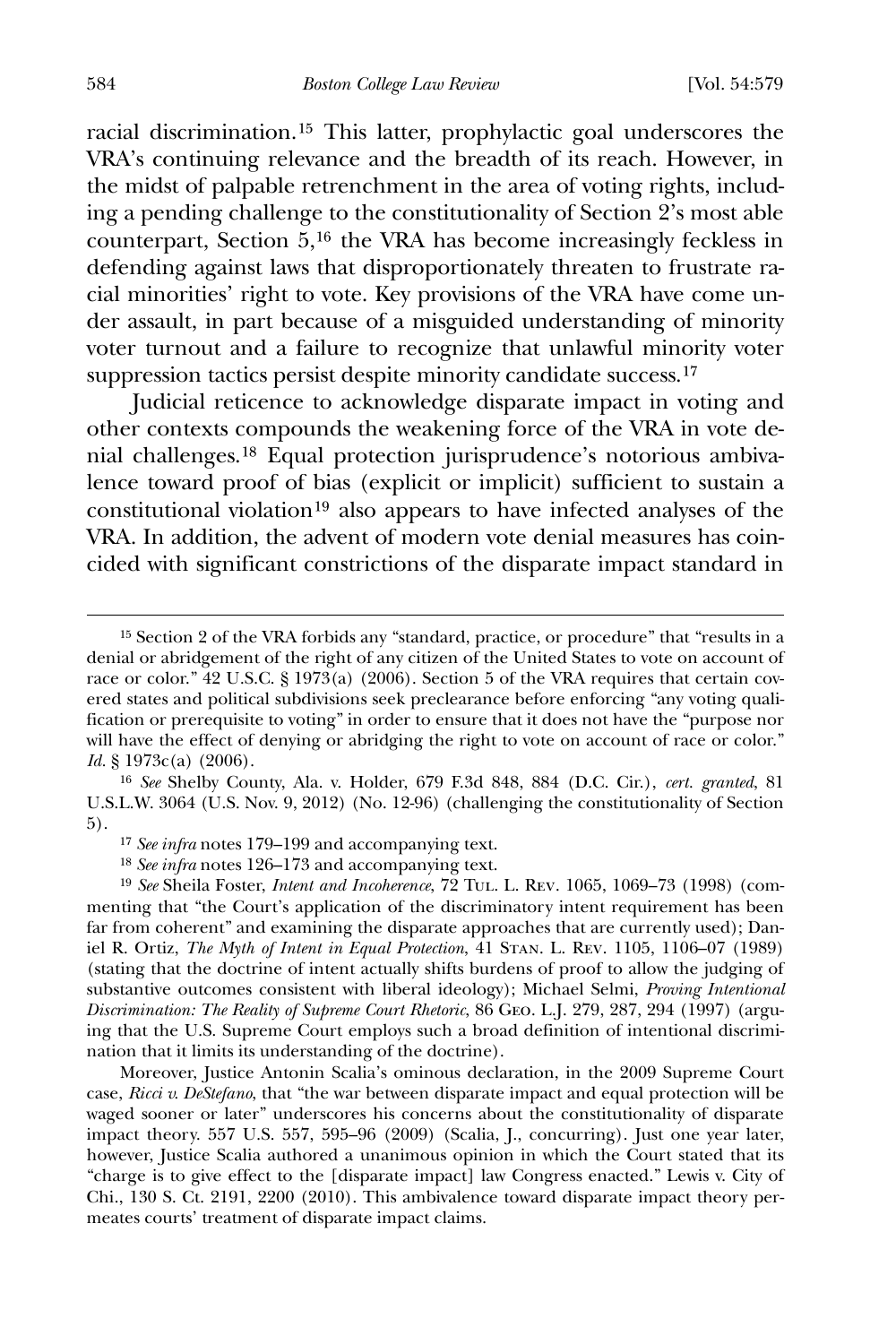litigation under Section 2 of the VRA, which expressly prohibits any law or practice that denies or diminishes the right to vote on account of race.[20](#page-7-0) Most notably, the role of intent under Section 2 of the VRA remains a vexing question nearly fifty years after the VRA's inception and three decades since Section 2 was amended specifically to omit an intent requirement.[21](#page-7-1)

 Challenges to Section 2's constitutionality on the one hand and expansive constructions of its reach and remedies on the other have confounded courts' and commentators' struggle to make sense of the provision's application to modern vote denial. Section 2 has been rehashed and deconstructed to such a degree that the provision's plain meaning has become obscured. Proposals concerning the interpretation of Section 2 include relaxed evidentiary standards, complex burdens of proof, and heightened scrutiny.[22](#page-7-2) Notwithstanding their individual merit, each proposal fails to reconcile the historical context that gave rise to the VRA's passage and anchors its normative goals with the increasingly prevalent view that non-intent-based race discrimination cannot be remedied in the courts.[23](#page-7-3) Moreover, a recent U.S. Supreme Court decision *Ricci v. DeStefano*, an employment discrimination case, raises challenging questions concerning disparate impact evidence as a touchstone for, but not the sole evidence of, racial discrimination.[24](#page-7-4)

*Ricci*'s holding that evidence of statistical disparity is not "a strong basis in evidence" to advance a claim of employment discrimination, despite contrary language in Title VII of the Civil Rights Act of 1964 ("Title VII"),[25](#page-7-5) potentially informs Section 2's vote denial jurisprudence. Like Title VII, Section 2 relies on evidence of statistical disparity, among other proof, as part of its totality of the circumstances analysis.[26](#page-7-6) *Ricci*'s Title VII standard<sup>[27](#page-7-7)</sup> and other legal developments have forced an overdue grappling with Section 2's "on account of race" clause, upon which every Section 2 claim hinges. This inquiry, in turn, informs the overarching question plaguing Section 2: what, other than an intent to

<sup>20</sup> *See infra* notes 82–102 and accompanying text.

<span id="page-7-3"></span><span id="page-7-2"></span><span id="page-7-1"></span><span id="page-7-0"></span><sup>21</sup> Voting Rights Act Amendments of 1982, Pub. L. No. 97-205, § 3, 96 Stat. 131, 134 (codified at 42 U.S.C. § 1973 (2006)).

<sup>22</sup> *See infra* notes 126–173 and accompanying text.

<sup>23</sup> *See infra* notes 63–66 and accompanying text.

<sup>24</sup> *See Ricci*, 557 U.S. at 584.

<sup>25</sup> See Civil Rights Act of 1964 § 703, 42 U.S.C. § 2000e-2.

<span id="page-7-7"></span><span id="page-7-6"></span><span id="page-7-5"></span><span id="page-7-4"></span><sup>26</sup> *See infra* notes 58–81 and accompanying text (discussing Section 2's totality of the circumstances test).

<sup>27</sup> *See Ricci*, 557 U.S. at 584.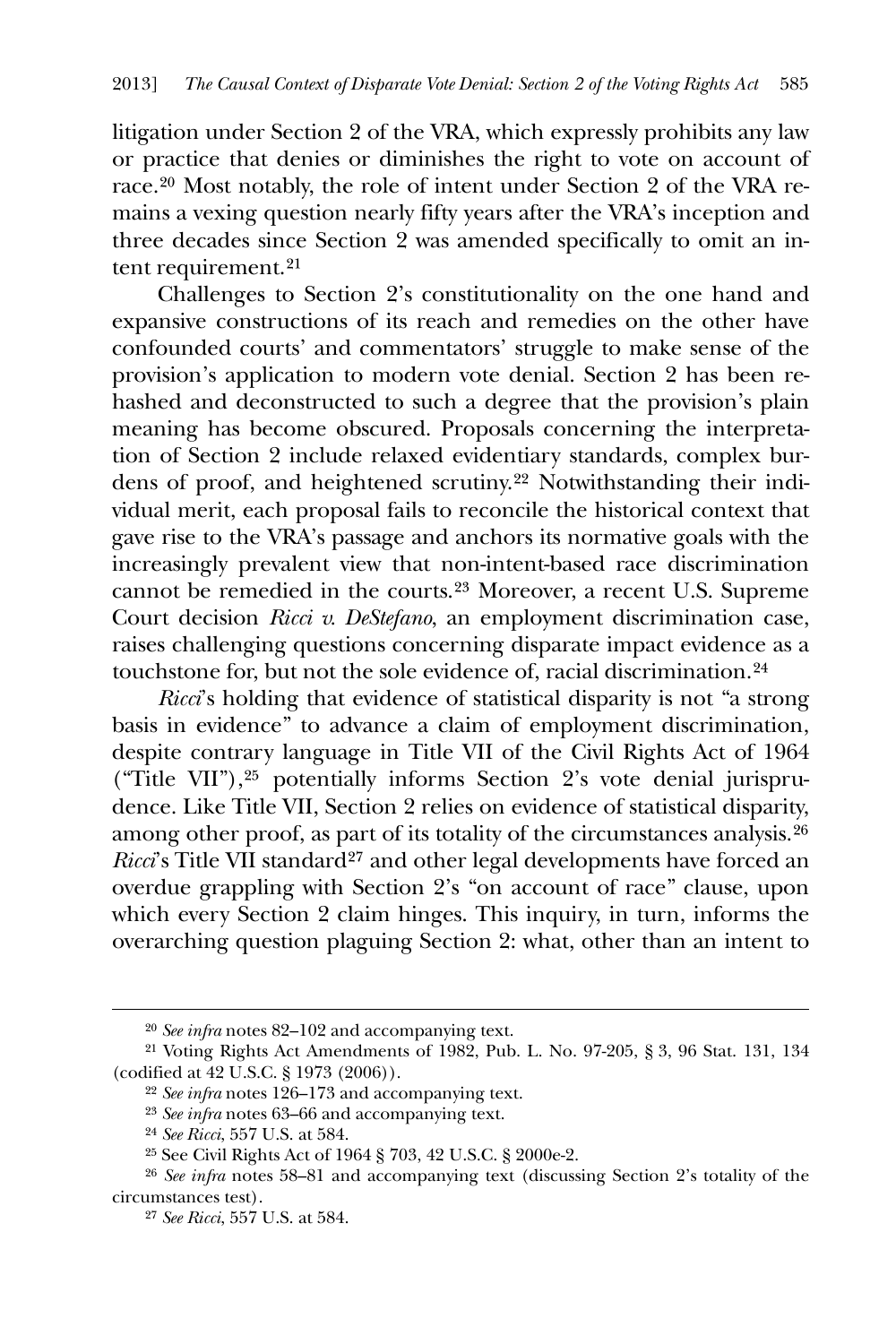discriminate based on race, proves that disparate vote denial is "on account of race"?

 This Article responds to that question by identifying two "core values" of Section 2 that compel a deeper inquiry into what I term the "causal context of disparate vote denial." Mined from the plain language of Section 2 and the legislative history of its amendments— specifically, the "Senate factors" —the core values of Section 2 are based on a principle of equality that is both remedial and prophylactic. Reduced to their simplest terms, Section 2's core values are that (1) racial context matters and (2) implicit bias counts.[28](#page-8-0) As the Senate factors reveal, Congress intended to neutralize the effects of past racial discrimination in the electoral arena by requiring courts to take account of race when evaluating electoral systems and practices. In other words, Section 2's remedial function elevates the importance of racial context as proof of causation. Courts must examine the historical racial context of discrimination in which contemporary race-neutral laws operate to determine whether persistent racial inequality interacts with these laws to cause disparate vote denial. The second core value of Section 2 that the Senate factors reveal is recognition of the complexity of racial discrimination, in all its forms, including implicit bias.[29](#page-8-1) In considering evidence of implicit bias in addition to other direct and indirect proof of discrimination in voting, courts must demand that disparate vote denial be explained in terms other than race to avoid invalidation under Section 2.

 These core values oblige courts to consider disparate impact and its causes in broad terms; that is, Section 2 requires courts to take account of the "causal context" of the statistical disparities that define disparate vote denial. Section 2's dual remedial and prophylactic aims are best served when courts evaluate not only statistical evidence of racial impact, but also the racial context in which this evidence is situated. In other words, the aims are best served by taking account of the causal context, including evidence of implicit bias. The causal context analysis is legally and historically consistent with the impact of race in the electoral process, as well as with recent studies demonstrating that consideration of implicit bias is indispensable to the modern treatment of race.[30](#page-8-2) Contrary to the notion that vote denial claims do not square

<sup>28</sup> *See infra notes* 84–86 and accompanying text.

<sup>29</sup> *See infra* notes 85–86 and accompanying text.

<span id="page-8-2"></span><span id="page-8-1"></span><span id="page-8-0"></span><sup>&</sup>lt;sup>30</sup> See generally, e.g., IMPLICIT BIAS ACROSS THE LAW (Justin D. Levinson & Robert J. Smith eds., 2012) (chronicling, in a series of essays, how pervasive implicit racial attitudes and stereotypes perpetuate the continued subordination of historically disadvantaged groups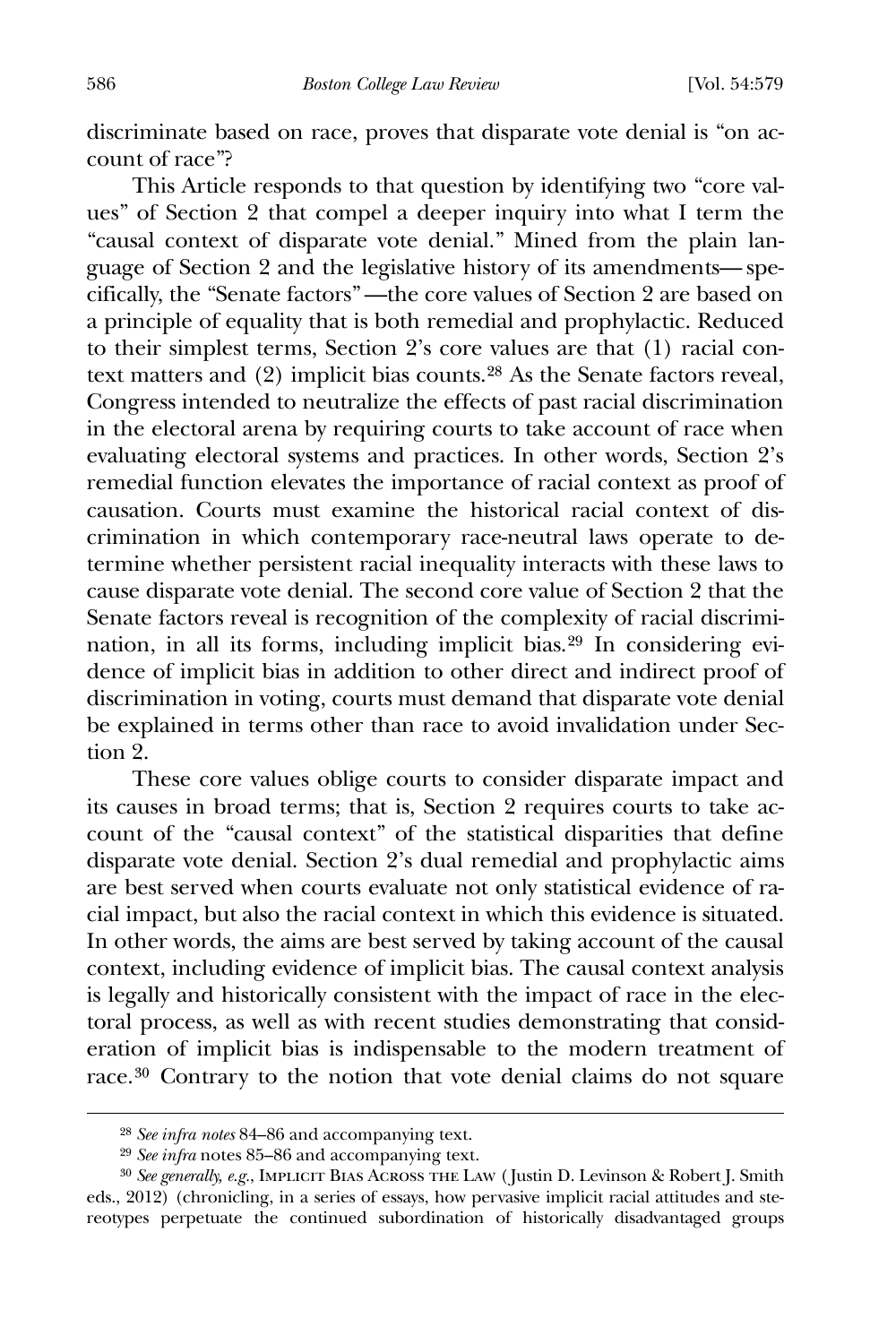with Section 2's jurisprudence, this Article demonstrates that the Senate factors, which have defined Section 2 claims, are a template for the causal context analysis because they rely on expansive evidence of discrimination that includes both explicit and implicit bias.[31](#page-9-0)

 Recent federal proceedings in Texas, Florida, South Carolina, and New Hampshire, where Section 5 of the VRA was used to challenge voter ID restrictions and early voting restrictions, also reinforce the causal context analysis as the appropriate treatment for disparate vote denial claims.[32](#page-9-1) In those cases, there was a broad inquiry into the election laws at issue and the racial inequality in areas external to voting to determine the lawfulness of their impact. This Article briefly examines these cases to guide its construction of an invigorated Section 2 analysis.[33](#page-9-2) This Article also proposes a new framework for analyzing certain Senate factors by drawing upon disparate impact analyses under Title VII.[34](#page-9-3) Cut from similar cloth, both Title VII and the VRA invite a deductive evaluation of state motives without requiring proof of intentional discrimination. Issued in the wake of narrowing constructions of

<u>.</u>

through the legal system); Christine Jolls & Cass R. Sunstein, *The Law of Implicit Bias*, 94 Calif. L. Rev. 969 (2006) (investigating the possibility of using the law as a "debiasing" tool to counter implicit bias); Jerry Kang, *Trojan Horses of Race*, 118 Harv. L. Rev. 1489 (2005) (applying a social cognitive model of implicit bias to Federal Communications Commission regulations); Linda Hamilton Krieger & Susan T. Fiske, *Behavioral Realism in Employment Discrimination Law: Implicit Bias and Disparate Treatment*, 94 Calif. L. Rev. 997 (2006) (advancing a theory of "behavioral realism" to identify discriminatory motives in Title VII disparate treatment cases); Charles R. Lawrence III, *The Id, the Ego, and Equal Protection: Reckoning with Unconscious Racism*, 39 Stan. L. Rev. 317 (1987) (evaluating the doctrine of discriminatory purpose in light of the potential for implicit bias); Michael H. LeRoy, *Do Partisan Elections of Judges Produce Unequal Justice When Courts Review Employment Arbitrations?*, 95 Iowa L. Rev. 1569 (2010) (examining how judicial elections impact courts' review of arbitrator rulings in employment disputes); Antony Page & Michael J. Pitts, *Poll Workers, Election Administration, and the Problem of Implicit Bias*, 15 Mich. J. Race & L. 1 (2009) (analyzing polling places as a site for implicit bias).

<span id="page-9-0"></span><sup>31</sup> Implicit bias theory has been summarized and defined as "discriminatory biases based on implicit attitudes or implicit stereotypes." Anthony G. Greenwald & Linda Hamilton Krieger, *Implicit Bias: Scientific Foundations*, 94 CALIF. L. REV. 945, 951 (2006). By its very nature, implicit bias is not cognizable by its perpetrator; rather, it operates as a subterranean influence on actions and decision making. *See* Lawrence, *supra* note 30, at 322 ("[A] large part of the behavior that produces racial discrimination is influenced by unconscious racial motivation." (footnote omitted)).

<span id="page-9-1"></span><sup>32</sup> *South Carolina*, 2012 WL 4814094, at \*19; *Texas*, 2012 WL 3743676, at \*32; *Florida*, 2012 WL 3538298, at \*47; Letter from T. Christian Herren, Jr., Chief, Voting Section, Civil Rights Div., U.S. Dep't of Justice, to J. Gerald Hebert & Stephen B. Pershing 1–2 (Sept. 4, 2012) [hereinafter New Hampshire Preclearance Letter], *available at* http://www.scribd.com/doc/ 105005436/DOJ-New-Hampshire-Voter-ID.

<span id="page-9-2"></span><sup>33</sup> *See infra* notes 103–125 and accompanying text.

<span id="page-9-3"></span><sup>34</sup> *See infra* notes 126–173 and accompanying text.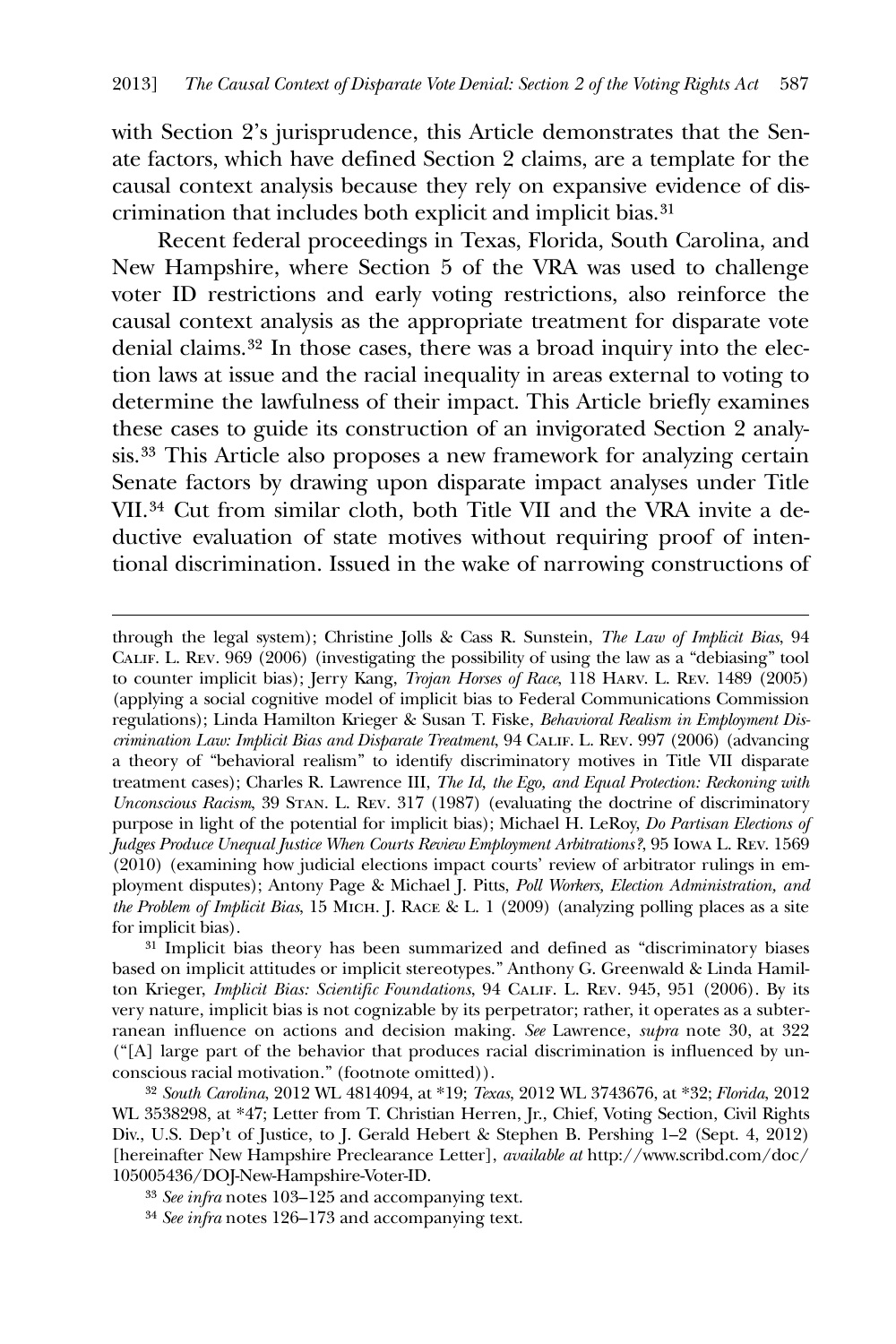Title VII claims, the Equal Employment Opportunity Commission's (EEOC) new guidelines for age discrimination claims illuminate the application of certain Senate factors under the VRA.35

 Importantly, the causal context analysis does not contemplate that all disparate impact will be eliminated from the electoral arena. For example, if a race-neutral voting qualification has a racially disparate impact because the qualification operates within a context of discrimination, Section 2 invalidates the practice for as long as the disparate impact or the discriminatory context persists.[36](#page-10-0) Once the discriminatory context is cured, a Section 2 violation can no longer be sustained.[37](#page-10-1) Section 2's constitutionality is thus reinforced, because its ability to remedy disparate vote denial is not unending or unlimited. Moreover, although factually rigorous, the causal context test is determinate enough for courts to apply it consistently and for it to inform legislatures and election officials prospectively of potential violations. The VRA's role in challenging societal discrimination also should not be overstated. The VRA recognizes the existence of societal discrimination but does not seek a direct remedy for it; instead, the VRA modestly aims to immunize the political process from its effects. That is the rub that both preserves the constitutionality of Section 2 and makes claims under this provision especially challenging to prove.

 This Article proceeds in three Parts. First, Part I provides a broad overview of the VRA as a disparate impact statute.[38](#page-10-2) Section A begins by examining Section 2's core values.[39](#page-10-3) Section B then briefly traces the evolution of Section 2's intent standard from its broad origins, to a subsequently narrowed judicial interpretation, to expansive amendments that place it within the legal realm of disparate impact, to its current, circumscribed form.[40](#page-10-4) Section C considers recent Section 5 proceedings concerning voter ID and early voting laws as examples of how the context of discrimination is integral to the VRA inquiry.[41](#page-10-5) Finally, Section D looks to the Court's recent disparate impact jurisprudence in the area of employment discrimination to inform a constitutionally

 $\overline{a}$ 

40 *See infra* notes 82–102 and accompanying text.

<sup>35</sup> *See Questions and Answers on EEOC Final Rule on Disparate Impact and "Reasonable Factors Other Than Age" Under the Age Discrimination in Employment Act of 1967*, U.S. EQUAL EMP. Opportunity Commission, http://www.eeoc.gov/laws/regulations/adea\_rfoa\_qa\_final\_rule. cfm (last visited Mar. 10, 2013) [hereinafter *EEOC Questions & Answers*].

<span id="page-10-1"></span><span id="page-10-0"></span><sup>36</sup> 42 U.S.C. § 1973(a) (2006).

<sup>37</sup> *Id*.

<span id="page-10-2"></span><sup>38</sup> *See infra* notes 49–173 and accompanying text.

<span id="page-10-4"></span><span id="page-10-3"></span><sup>39</sup> *See infra* notes 58–81 and accompanying text.

<span id="page-10-5"></span><sup>41</sup> *See infra* notes 103–125 and accompanying text.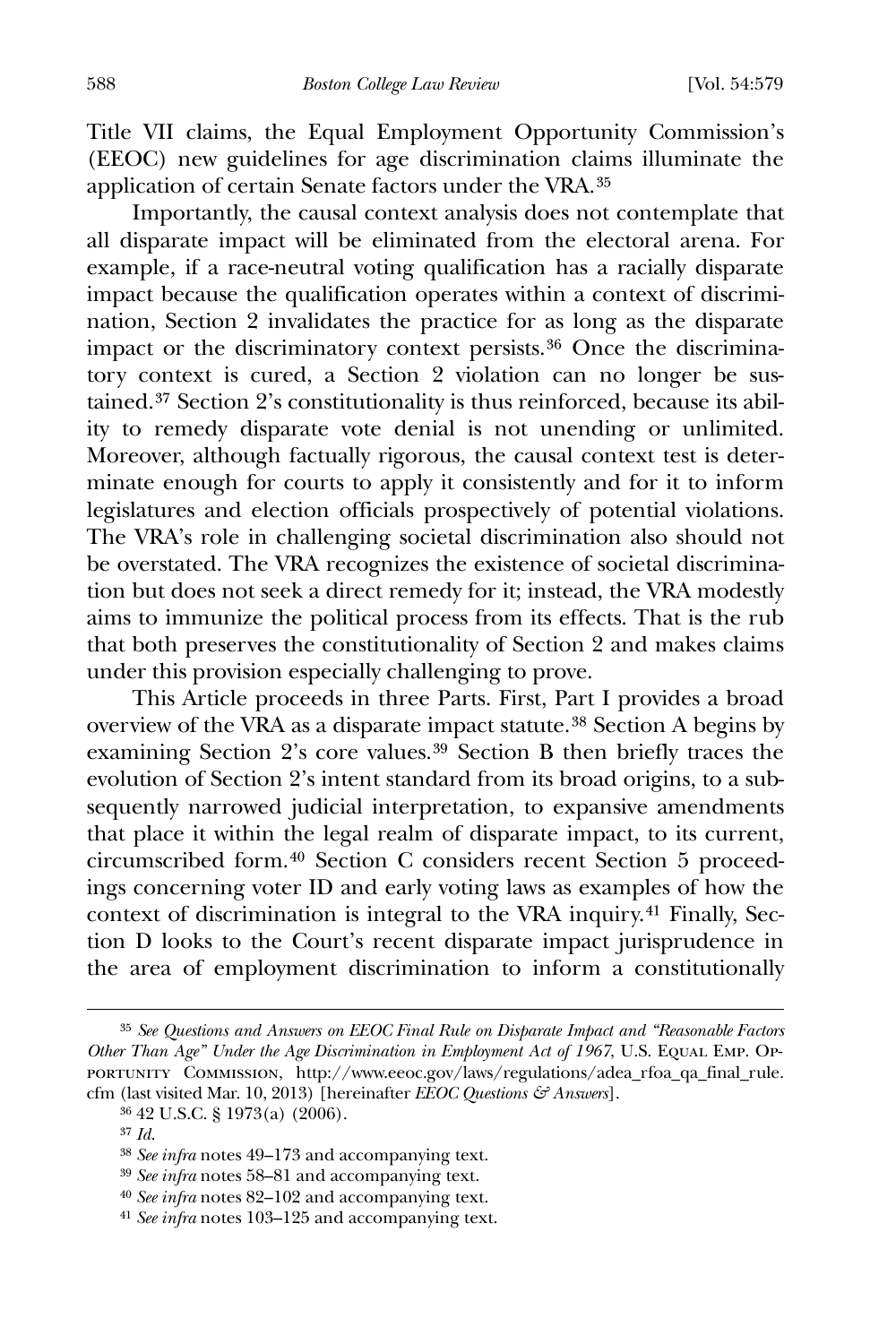permissible evidentiary standard in vote denial claims.[42](#page-11-0) In particular, this Section examines the *Ricci* decision and identifies parallels between the VRA and Title VII to explain how EEOC guidelines may be used to apply to certain Senate factors.

 The Article then proceeds to Part II, which introduces the causal context test as a workable analysis for Section 2 vote denial claims that complements Section 2's core values.[43](#page-11-1) Section A distinguishes existing proposals for Section 2 analyses.[44](#page-11-2) Section B explores the components of the causal context test, including the role of implicit bias in Section 2, the standard of proof for evidence of discrimination external to voting that produces disparate vote denial, and the analysis of the tenuousness of the state policy.[45](#page-11-3) The Article concludes with Part III, which briefly outlines how the causal context test would apply to modern vote denial practices, including voter ID laws,<sup>[46](#page-11-4)</sup> felon disenfranchisement,<sup>[47](#page-11-5)</sup> and voter purges.[48](#page-11-6)

 Importantly, this Article does not go down the inviting and equally challenging path of defining the right to political participation or what constitutes meaningful participation in the political process. Rather, this Article's focus is on how Section 2 protects the right to political participation by casting a ballot on an equal basis as other groups, regardless of race. The Article concludes that, to the extent that a voter's race is predictive of the relative ease or difficulty he or she will face in casting a ballot, the causal context test can reveal whether discrimination is present, and Section 2 can provide a remedy. It further establishes that, despite current constrictions, Section 2 litigation preserves a relevant space for proof of racially disparate impact both internal and external to the electoral process, and, consequently, helps to insulate our democracy from racial discrimination's deleterious effects.

## I. The VRA as a Disparate Impact Statute

 For nearly fifty years, the VRA and its amendments have remedied racial discrimination in the electoral process with unparalleled muscularity. The VRA revolutionized minority voters' access to the political process and enabled diverse candidates to compete for leadership and

<span id="page-11-3"></span><span id="page-11-2"></span><span id="page-11-1"></span><span id="page-11-0"></span>-

<sup>42</sup> *See infra* notes 126–173 and accompanying text.

<sup>43</sup> *See infra* notes 174–263 and accompanying text.

<sup>44</sup> *See infra* notes 178–199 and accompanying text.

<sup>45</sup> *See infra* notes 200–263 and accompanying text.

<span id="page-11-4"></span><sup>46</sup> *See infra* notes 282–292 and accompanying text.

<sup>47</sup> *See infra* notes 293–307 and accompanying text.

<span id="page-11-6"></span><span id="page-11-5"></span><sup>48</sup> *See infra* notes 308–312 and accompanying text.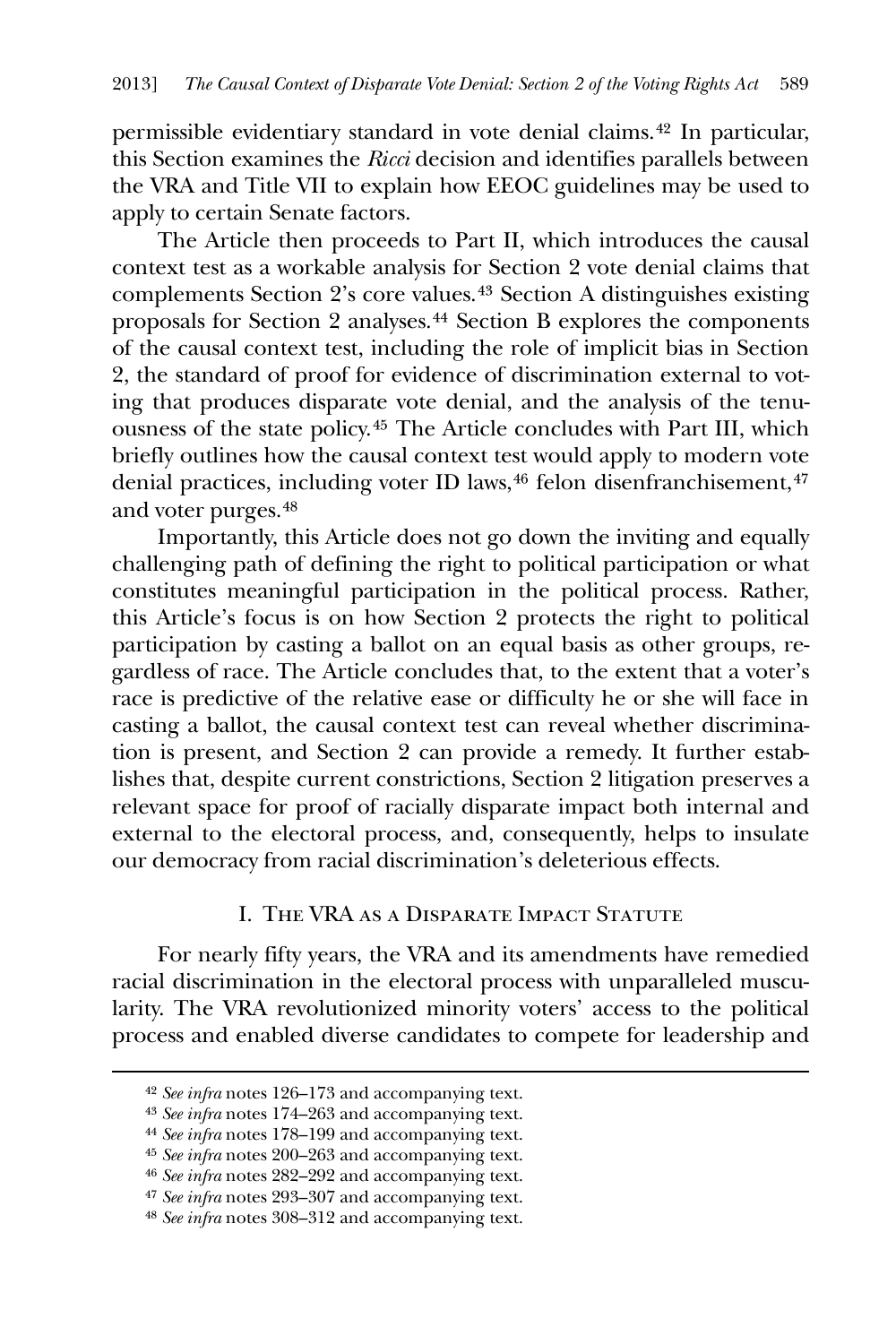office-holding on scales that were unfathomable prior to its 1965 enactment.[49](#page-12-0) The VRA's success in this regard is owed largely to its two most frequently enforced provisions: Section 2 and Section 5.[50](#page-12-1) Section 2 of the VRA provides a remedy within the electoral arena for any voting practice, procedure, or law that has the intent or effect of denying or abridging the right to vote on account of race.[51](#page-12-2) Section 5, by contrast, is limited to certain jurisdictions with a history of discrimination in voting, and prohibits voting changes that (1) are retrogressive, that is, that worsen the electoral position of minorities, or (2) are intended to discriminate based on race, regardless of effect.<sup>[52](#page-12-3)</sup>

 Both Sections 2 and 5 employ disparate impact theory by measuring the effect of a particular election law or practice on racial minorities as compared to non-minority groups.[53](#page-12-4) Because of Section 5's lim-

<span id="page-12-1"></span>50 In addition, other provisions of the VRA, most notably Sections 4 and 203 (and its accompanying provisions), have eliminated significant barriers to political participation. *See* 42 U.S.C. § 1973b (2006 & Supp. II 2008) (prohibiting certain devices such as literacy tests as voting prerequisites, providing for the appointment of federal examiners and federal observers, and establishing the triggering formula for Section 5 of the VRA); Voting Rights Act Amendments of 1975, Pub. L. No. 94-73, §§ 203, 301, 89 Stat. 400 (codified as amended at 42 U.S.C. §§ 1973–1973bb) (requiring translated election materials for certain populations).

51 *Id.* § 1973a.

52 *Id.* § 1973c(a).

<span id="page-12-4"></span><span id="page-12-3"></span><span id="page-12-2"></span>53 *See id.* §§ 1973a, 1973c(a). Section 2 claims fall into either of two categories: vote denial or vote dilution. *See* Daniel P. Tokaji, *The New Vote Denial: Where Election Reform Meets the Voting Rights Act*, 57 S.C. L. Rev. 689, 691 (2006). Vote denial occurs when an individual is prevented from casting a ballot because of a law, practice, or procedure that makes it impossible or overly burdensome to do so. *Id*. Vote dilution is when a person or group of persons is permitted to cast ballots, but the ballots are not counted equally with other votes. *Id*. Vote dilution is often framed as a group right to have its votes cast and counted equally. *Id*.

There are significant parallels between Sections 2 and 5 in the area of disparate impact. For example, Section 5's retrogression standard measures the degree to which minority voting power is diminished relative to its existing power vis-à-vis whites. Rick Pildes, *How* Ricci *Will Affect the Voting Rights Act*, Balkinization (June 29, 2009, 10:43 AM), http://balkin.

<span id="page-12-0"></span><sup>49</sup> *See* Judson L. Jeffries, Huey P. Newton: The Radical Theorist 85 (2002) ("Prior to 1964, there were 103 black elected officials throughout the United States. That number climbed to 1,400 with the passage of the Voting Rights Act of 1965."). By the end of the 1970s, the total number of black elected officials nationwide had more than doubled, to nearly 5000. U.S. Census Bureau, Statistical Abstract of the United States: 2011, at 258 (2011), *available at* http://www.census.gov/compendia/statab/2011/tables/11s0413.pdf*.* Currently, there are approximately 10,000 black elected officials nationwide. JOINT CTR. FOR Political & Econ. Studies, National Register of Black Elected Officials Fact Sheet 1 (2011), *available at* http://www.jointcenter.org/sites/default/files/upload/research/files/ National%20Roster%20of%20Black%20Elected%20Officials%20Fact%20Sheet.pdf; *see also* Steven Andrew Light, "The Law Is Good": The Voting Rights Act, Redistricting, and BLACK REGIME POLITICS, at ix (2010) (noting the VRA's impact in expanding the ranks of black, Latino, and Asian elected officials).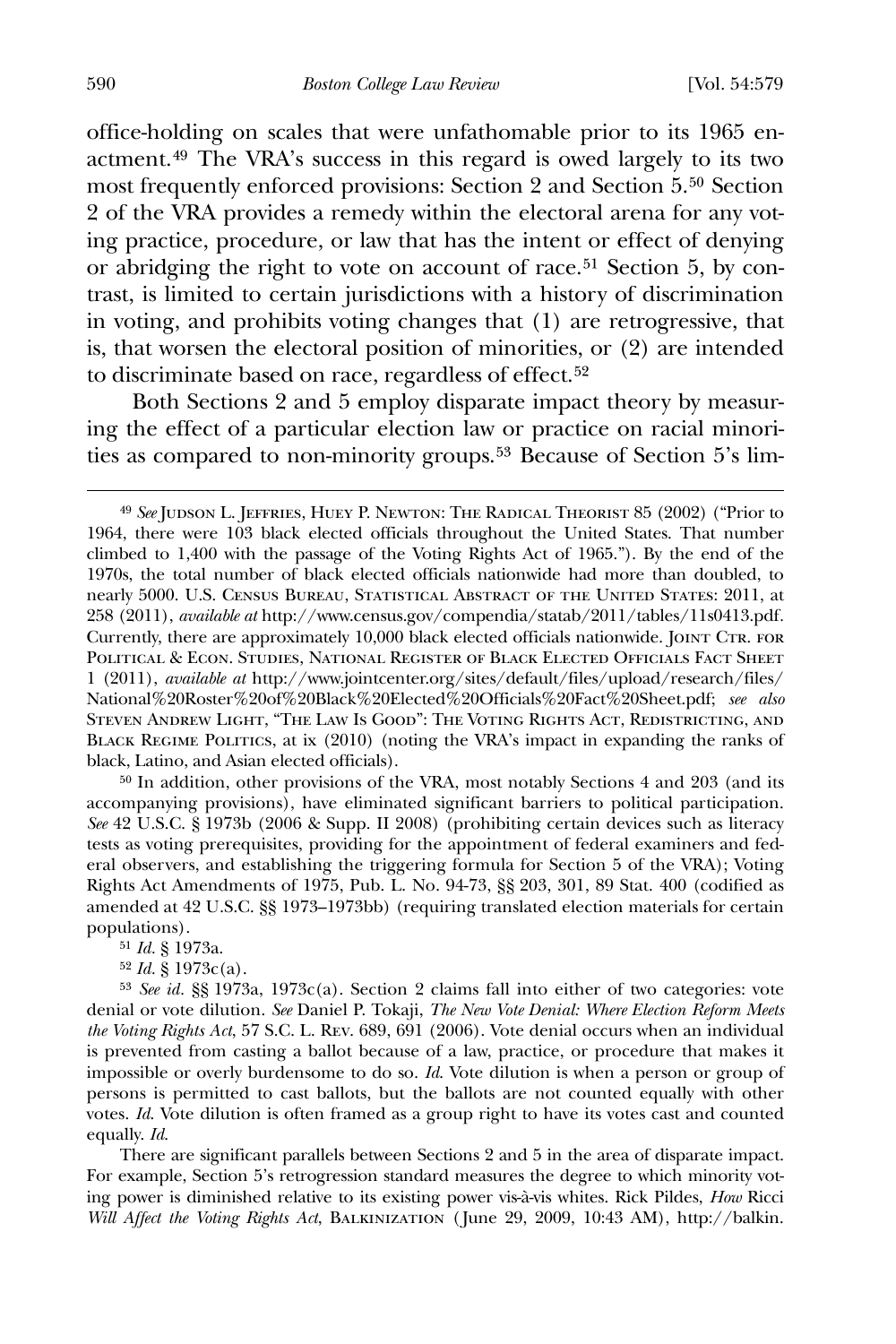ited geographic coverage and unique preclearance standard,<sup>[54](#page-13-0)</sup> however, it is not the ideal situs for large-scale disparate vote denial challenges.[55](#page-13-1) Instead, Section 2's nationwide reach, covering all votingrelated measures, makes it especially fitting to address modern vote denial resulting from voter ID requirements, voter purges, restricted voting periods, stringent voter registration regulations, $56$  and felon disfranchisement, among other voting rights encumbrances.<sup>57</sup>

54 *See* Tokaji, *supra* note 53, at 691.

 $\overline{a}$ 

<span id="page-13-1"></span><span id="page-13-0"></span>55 Moreover, Section 5's constitutionality is the subject of intense scrutiny, as the Supreme Court's 2012 grant of certiorari in *Shelby County, Alabama v. Holder* demonstrates*. See* 679 F.3d 848, 884 (D.C. Cir.), *cert. granted*, 81 U.S.L.W. 3064 (U.S. Nov. 9, 2012) (No. 12- 96). The Court has avoided the constitutional question in recent cases by incrementally dispossessing Section 5 of its full breadth. *See* Nw. Austin Mun. Util. Dist. No. One v. Holder, 557 U.S. 193, 202–03 (2009) (declining to decide Section 5's constitutionality, but stating that Section 5 imposes "substantial federalism costs" and "current burdens" that "must be justified by current needs"); s*ee also* Bartlett v. Strickland, 556 U.S. 1, 24–25 (2009) (holding that Section 5 does not require states to maximize electoral opportunities for minority voters); Riley v. Kennedy, 553 U.S. 406, 428 (2008) (resolving conflicting federal and state statutory mandates in a Section 5 redistricting challenge in favor of the state). For these reasons, it is imperative that Section 2 operate to the fullest extent of its constitutional capacity to remedy and prevent racial discrimination in voting on a national scale. Indeed, how well Section 2 can address a variety of voting challenges is an important consideration in the debate about the continuing role of Section 5.

<span id="page-13-2"></span>56 For example, in 2011, Florida legislators enacted H.B. 1355, an omnibus bill of election law changes that included severe restrictions and burdensome administrative requirements for voter registration, including shorter deadlines for submitting completed registration forms and stiff penalties for delay or error. *See* FLA. STAT. § 97.0575 (2011). As a result, several civil rights groups ceased conducting voter registration in Florida and successfully challenged the laws. *See* League of Women Voters of Fla. v. Detzner, 863 F. Supp. 2d 1155, 1167 (N.D. Fla. 2012) (conditionally granting a motion to enjoin the implementation of Florida's new voter registration requirements).

57 To date, no federal appellate court has held that Section 2 applies to felon disfranchisement, and several have expressly held that it does not. *See, e.g.*, Simmons v. Galvin, 575 F.3d 24, 34–36 (1st Cir. 2009) (holding that Section 2 does not apply to state laws that disenfranchise incarcerated felons); Hayden v. Pataki, 449 F.3d 305, 329 (2d Cir. 2006) (en banc) (holding that Congress made no clear statement of intent to apply Section 2 to felon disenfranchisement laws); Johnson v. Governor of Fla., 405 F.3d 1214, 1234 (11th Cir. 2005) (en banc) (holding that Section 2 does not apply to felon disenfranchisement laws because a contrary holding would conflict with the Fourteenth Amendment). *But see* Wesley v. Collins, 791 F.2d 1255, 1262 (6th Cir. 1986) (assuming without holding that the VRA applied to Tennessee's felon disenfranchisement laws, but holding that there was no Section 2 violation).

blogspot.com/2009/06/how-ricci-will-affect-voting-rights-act.html (noting that Section 2's prohibition of election practices that result in denial or abridgement of the right to vote on account of race and Section 5's retrogression standard are "a form of disparate-impact law").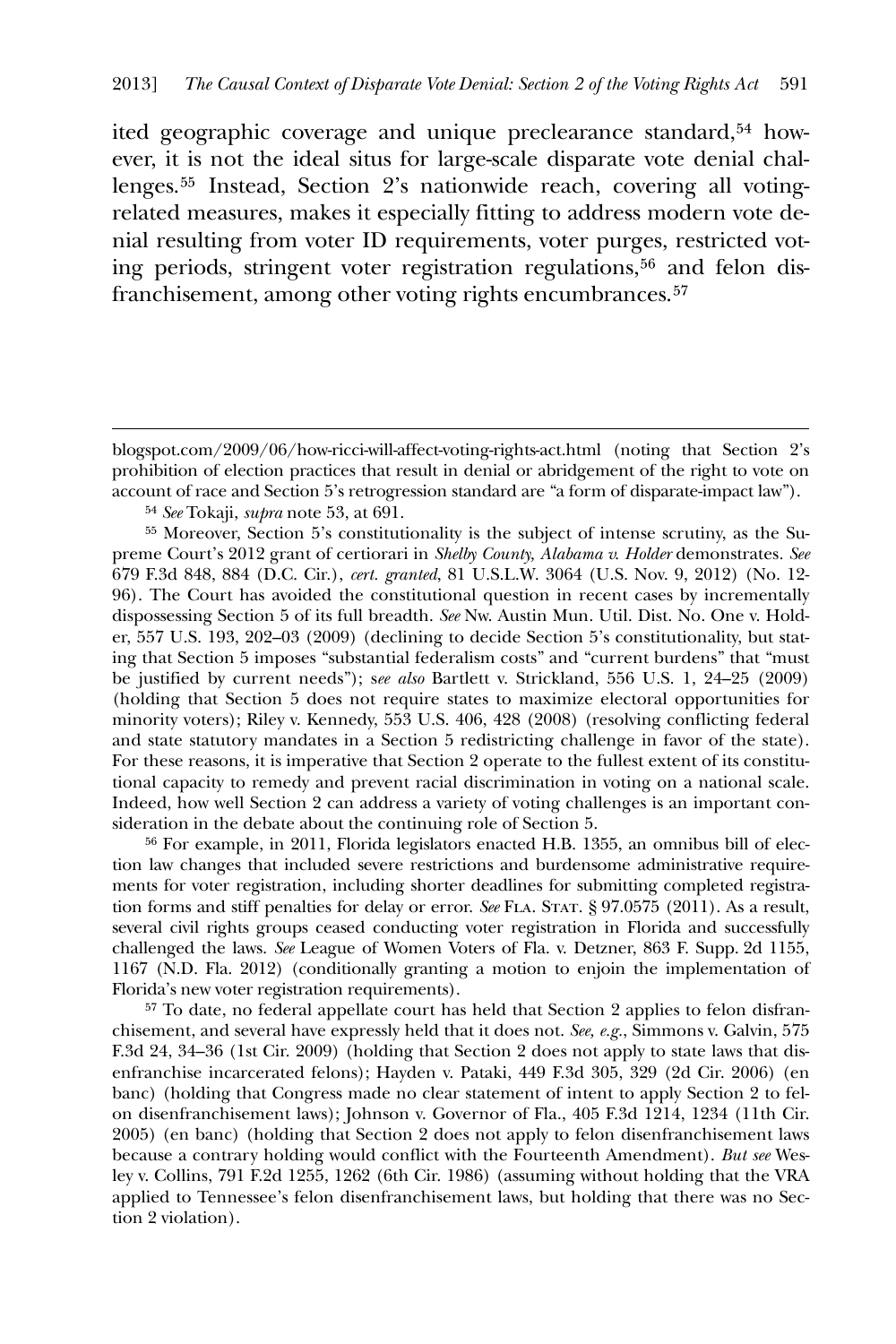#### A. *Disparate Vote Denial and the Mechanics of Section 2*

 Modern vote denial is characterized by disparate impact caused by discrimination within or outside the electoral arena that is transmitted into the electoral arena via election laws, procedures, or practices.[58](#page-14-0) Section 2 broadly states that "[n]o voting qualification or prerequisite to voting or standard, practice, or procedure shall be imposed or applied by any State or political subdivision in a manner which *results* in a denial or abridgement of the right of any citizen of the United States to vote *on account of race*."[59](#page-14-1) Section 2 was not always this expansive, however. In 1982, Congress amended Section 2 to address vote dilution claims by including the terms "results" and "on account of race" to make clear that the provision did not require a showing of intentional racial discrimination or discriminatory purpose.<sup>[60](#page-14-2)</sup> Instead, plaintiffs pursuing a claim under Section 2 could prevail by showing discrimina-tory effect.<sup>[61](#page-14-3)</sup> Importantly, Congress was not focused on vote denial at the time of the 1982 amendments, nor was the Supreme Court in the 1986 case, *Thornburg v. Gingles*, which was the first case to apply the amended standard.[62](#page-14-4) For this reason, the legislative history of the amendments and the seminal cases that followed do not provide much guidance on what the test for vote denial should be.[63](#page-14-5) They do, however, reveal certain principles that guide the vote denial analysis.

<span id="page-14-0"></span><sup>58</sup> *See* Tokaji, *supra* note 53, at 691 (describing the set of regulations, rules, and practices governing the administration of elections that result in the disproportionate denial of minority voters' votes as new vote denial).

<sup>59</sup> 42 U.S.C. § 1973(a) (2006) (emphasis added).

<span id="page-14-2"></span><span id="page-14-1"></span><sup>60</sup> *See* Voting Rights Act Amendments of 1982, Pub. L. No. 97-205, § 3, 96 Stat. 131, 134 (codified at 42 U.S.C. § 1973). In 1980, in *City of Mobile, Alabama v. Bolden*, a plurality of the Supreme Court held that Section 2 required a showing of intentional discrimination to invalidate an at-large election scheme. 446 U.S. 55, 74 (1980). The plaintiffs had alleged that Mobile, Alabama's at-large election of its commissioners effectively disabled black voters from electing their preferred candidates because blacks were a numerical minority voting in a climate of entrenched racial polarization. *Id.* at 58. The 1982 amendments to Section 2 restored the evidentiary standard established in earlier cases that considered the totality of the circumstances and did not require direct evidence of discriminatory intent. *See* S. Rep. No. 97-417, at 27–28 (1982), *reprinted in* 1982 U.S.C.C.A.N. 177, 205. Indeed, the results test that was added to Section 2 in 1982 was borne out of a direct response to *Bolden*. *Id.*

<span id="page-14-3"></span><sup>61</sup> *See* 42 U.S.C. § 1973(a). As a result of amended Section 2, plaintiffs need only show "that the challenged system or practice, in the context of all the circumstances in the jurisdiction in question, results in minorities being denied equal access to the political process." S. Rep. No. 97-417, at 27. This is expressly distinct from proof that the *purpose* of the system or practice is to discriminate.

<span id="page-14-5"></span><span id="page-14-4"></span><sup>62</sup> *See* 478 U.S. 30, 47 (1986).

<sup>63</sup> *See* Johnson v. De Grandy, 512 U.S. 997, 1022 (1994); *Gingles*, 478 U.S. at 80.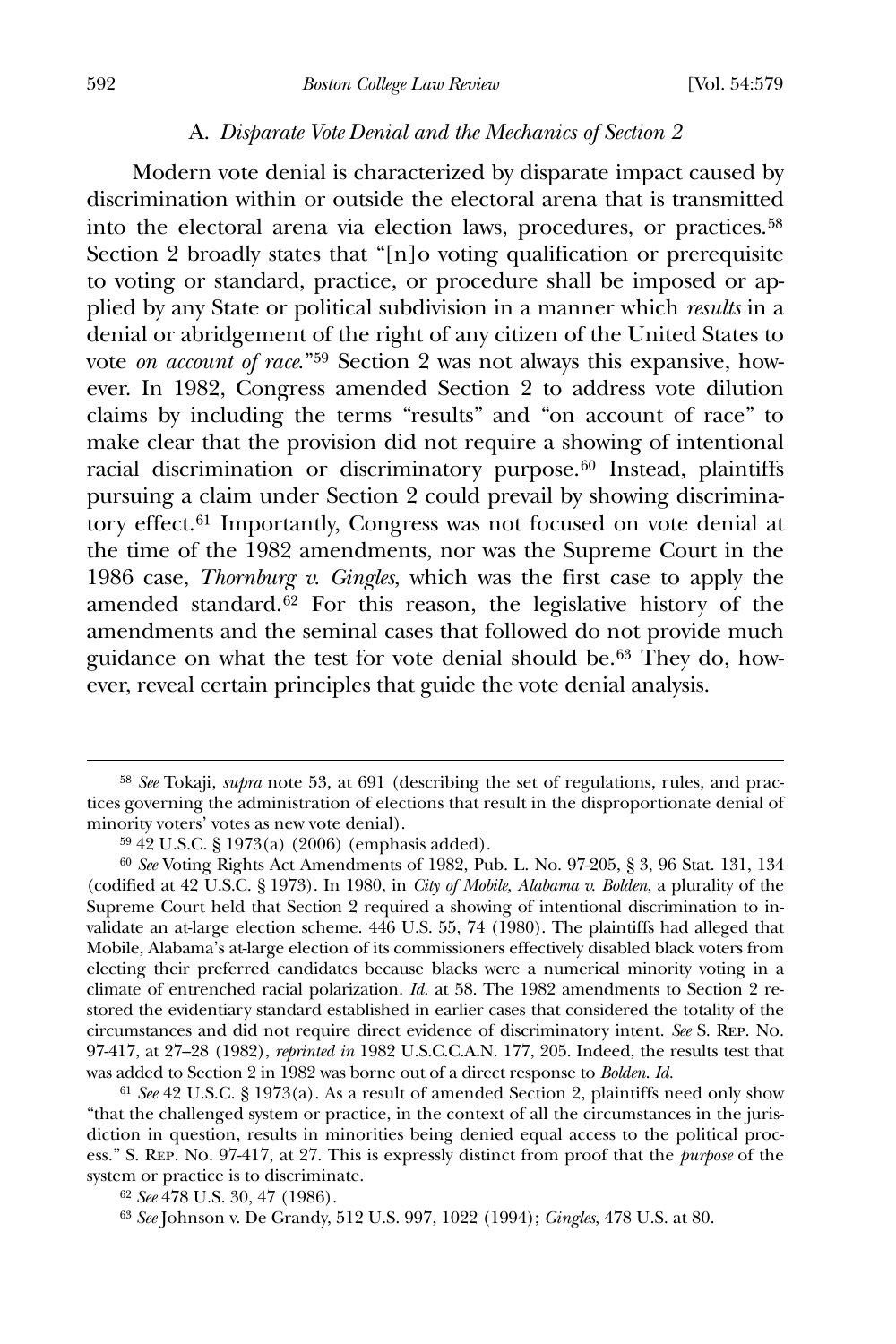In *Gingles*, the Supreme Court clarified that the "essence of a § 2 claim is that a certain electoral law, practice, or structure interacts with social and historical conditions to cause an inequality in the opportunities enjoyed by black and white voters to elect their preferred representatives."[64](#page-15-0) The *Gingles* Court adopted principles developed by the U.S. Court of Appeals for the Fifth Circuit in the 1973 case, *Zimmer v. McKeithen*, a Section 2 case, to formulate its preconditions and totality of the circumstances analysis for Section 2 claims.[65](#page-15-1) What emerged was a multi-pronged test for Section 2 claims based on a theory of vote dilution—that is, based on whether an electoral practice resulted in minority voters having less opportunity to elect a candidate of their choice on account of their race.[66](#page-15-2) The Senate Report accompanying the 1982 amendments to the VRA also relied on *Zimmer* and a Supreme Court vote dilution case from 1973, *White v. Regester*, to identify a wide-ranging list of non-exhaustive factors that can reveal the racial impact of elec-toral laws under Section 2.<sup>[67](#page-15-3)</sup> The following seven "Senate factors" are typical indicia of voting practices that deny minority voters an equal opportunity to participate in the political process and to elect candidates of their choice:

- 1. the extent of any history of official discrimination in the state or political subdivision that touched the right of the members of the minority group to register, to vote, or otherwise to participate in the democratic process;
- 2. the extent to which voting in the elections of the state or political subdivision is racially polarized;
- 3. the extent to which the state or political subdivision has used unusually large election districts, majority vote requirements, anti-single shot provisions, or other voting practices or procedures that may enhance the opportunity for discrimination against the minority group;

<span id="page-15-0"></span><sup>64</sup> *Gingles*, 478 U.S. at 47; *see also Johnson*, 512 U.S. at 1022 (holding that Section 2 was not violated where, in spite of racial discrimination, minority voters were able to form voting majorities in several districts roughly proportional to the minority's distribution in the voting-age population).

<span id="page-15-1"></span><sup>65</sup> *See Gingles*, 478 U.S. at 36 n.4 (citing Zimmer v. McKeithen, 485 F.2d 1297 (5th Cir. 1973) (en banc), *aff'd sub nom.* E. Carroll Parish Sch. Bd. v. Marshall, 424 U.S. 636 (1976) (per curiam)).

<sup>66</sup> *See infra* notes 65–68 and accompanying text.

<span id="page-15-3"></span><span id="page-15-2"></span><sup>67</sup> *See* S. Rep. No. 97-417, at 21–23 & nn.73–76, 79–81 (1982) (citing White v. Regester, 412 U.S. 755, 766–69 (1973); *Zimmer*, 485 F.2d at 1305), *reprinted in* 1982 U.S.C.C.A.N. 177, 198–200.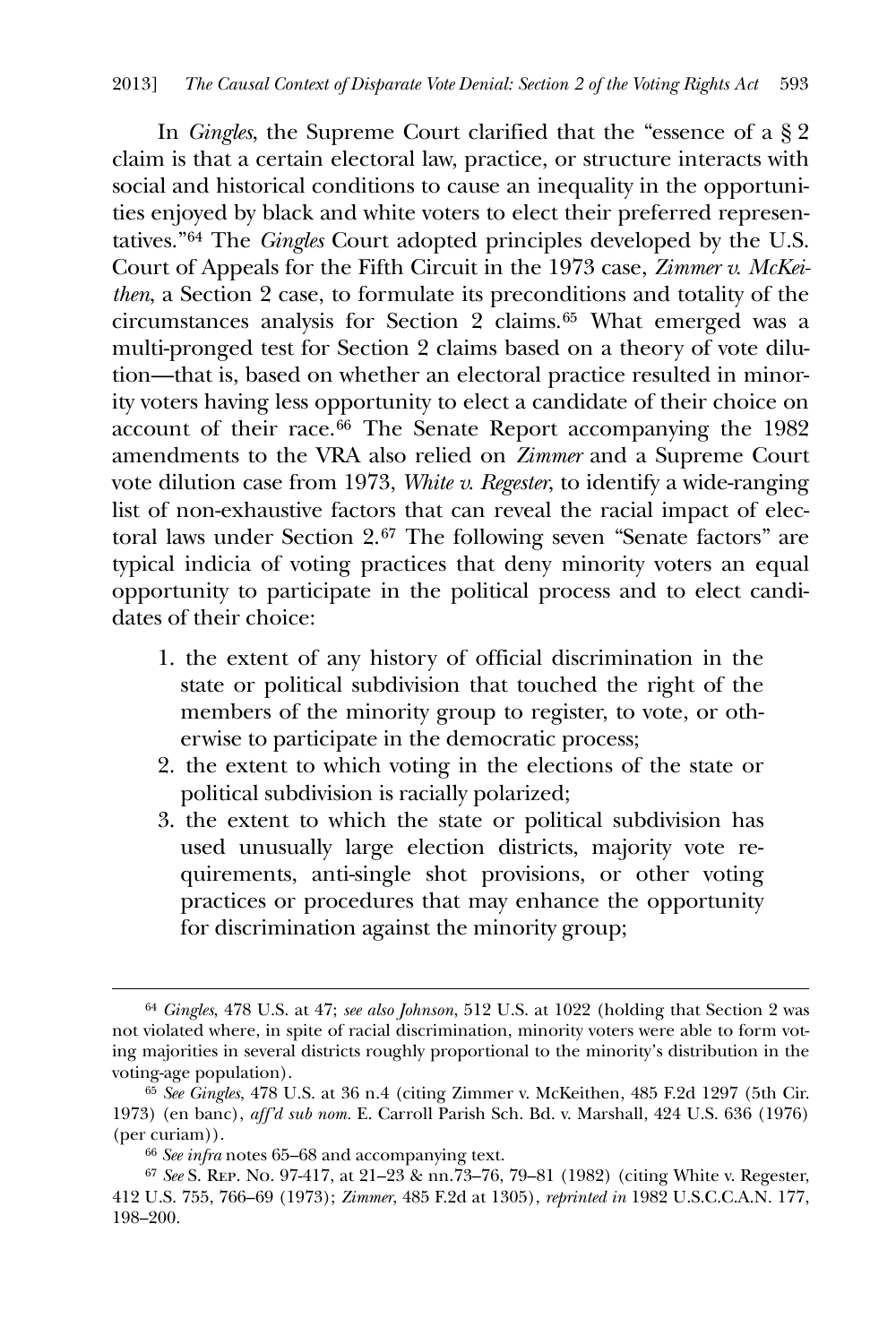- 4. if there is a candidate slating process, whether the members of the minority group have been denied access to that process;
- 5. the extent to which members of the minority group in the state or political subdivision bear the effects of discrimination in such areas as education, employment and health, which hinder their ability to participate effectively in the political process;
- 6. whether political campaigns have been characterized by overt or subtle racial appeals;
- 7. the extent to which members of the minority group have been elected to public office in the jurisdiction.<sup>[68](#page-16-0)</sup>

The Senate Report identified two additional factors that are relevant proof in certain cases:

- A. whether there is a significant lack of responsiveness on the part of elected officials to the particularized needs of the members of the minority group.
- B. whether the policy underlying the state or political subdivision's use of such voting qualification, prerequisite to voting, or standard, practice or procedure is tenuous.[69](#page-16-1)

The Senate Report makes clear, and the Supreme Court has affirmed, that "there is no requirement that any particular number of factors be proved or that a majority of them point one way or the other."[70](#page-16-2) The Report further states that the "ultimate test" for racial discrimination under Section 2 is "whether, in the particular situation, the practice operated to deny the minority plaintiff an equal opportunity to participate and to elect candidates of their choice."[71](#page-16-3) Along with certain pre-

<sup>68</sup> *Id.* at 28–29 (footnotes omitted).

<span id="page-16-1"></span><span id="page-16-0"></span><sup>69</sup> *Id.* at 29 (footnote omitted) ("A" and "B" indications added). These two factors are referred to interchangeably as factors A and B or factors 8 and 9.

<span id="page-16-2"></span><sup>70</sup> *Id.* at 29 & n.118 (stating that the factors were not intended "to be used[] as a mechanical 'point counting' device").

<span id="page-16-3"></span><sup>71</sup> *Id*. at 30. A violation of Section 2 is established "if, based on the totality of circumstances, it is shown that the political processes leading to nomination or election in the State or political subdivision are not equally open to participation" by members of a protected class, "in that its members have less opportunity than other members of the electorate to participate in the political process and to elect representatives of their choice.*"* 42 U.S.C. § 1973(b) (2006).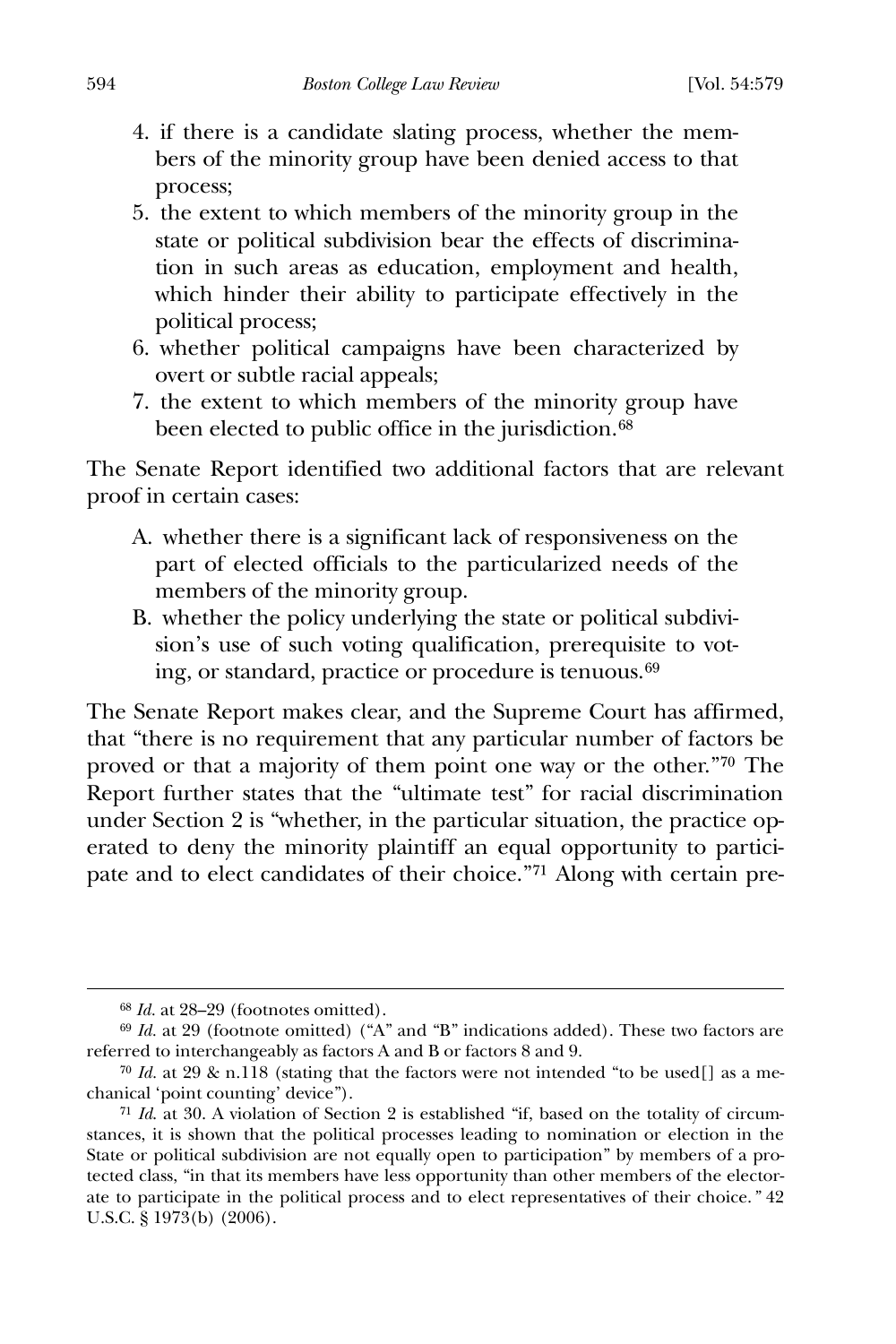requisites established in *Gingles*,[72](#page-17-0) these Senate factors have become the standard mechanism for evaluating Section 2 vote dilution claims.[73](#page-17-1)

 Although *Gingles* did not purport to pronounce a broad rule for all Section 2 cases, its legal framework has come to characterize Section 2 more broadly, despite the framework's ill-fitted application to vote denial.[74](#page-17-2) As a result, the legal contours of vote denial claims remain woefully underdeveloped as compared to vote dilution claims.[75](#page-17-3) The development gap between Section 2's vote denial and vote dilution jurisprudence can be narrowed, however, if Section 2 is recognized as a disparate impact provision and the unique characteristics of modern vote denial are incorporated into the Section 2 analysis. The *Gingles* prerequisites, for example, have no bearing procedurally or substantively on disparate vote denial claims. As a procedural matter, the *Gingles* preconditions have no place in the vote denial analysis because there are no relevant preconditions to individual vote denial other than voting eligibility, or to disparate vote denial other than eligibility and statistical dis-

<u>.</u>

<span id="page-17-3"></span>75 Tokaji, *supra* note 53, at 709 ("While *Gingles* and its progeny have generated a wellestablished standard for vote dilution, a satisfactory test for vote denial cases under Section 2 has yet to emerge.").

<span id="page-17-0"></span><sup>72</sup> *Gingles* involved a challenge by black voters to North Carolina's state legislative redistricting plan following the 1990 U.S. Census. *Gingles*, 478 U.S. at 34–35. In considering the plaintiffs' claims, the *Gingles* Court established a tripartite threshold examination of vote dilution claims under Section 2 of the VRA. *Id.* at 50–51. Groups alleging a violation must establish that they are: (1) sufficiently large and geographically compact; (2) politically cohesive; and (3) routinely denied an equal opportunity to elect candidates of their choice because of racially polarized voting patterns. *Id.* If these "preconditions" are met, then the court must consider the challenged practice under the "totality of circumstances." *Id.* at 43, 50, 79– 80.

<span id="page-17-1"></span><sup>73</sup> *See* Ellen Katz et al., *Documenting Discrimination in Voting: Judicial Findings Under Section 2 of the Voting Rights Act Since 1982: Final Report of the Voting Rights Initiative, University of Michigan Law School*, 39 U. Mich. J.L. Reform 643, 675 (2006).

<span id="page-17-2"></span><sup>74</sup> One scholar has noted the *Gingles* framework's inefficacy at addressing Section 2 claims that do not involve redistricting and reapportionment. *See* Tokaji, *supra* note 53, at 709, 721. Vote denial claims (and some vote dilution claims) still lack a standardized litigation framework. As of 2005, less than a quarter of Section 2 cases addressed vote denial claims. *See id.* at 708–09. Since then, the numbers have not increased significantly. In 2006, the University of Michigan Law School's Voting Rights Initiative issued a comprehensive survey of lawsuits raising Section 2 claims for which rulings were available. *See* Katz et al., *supra* note 73, at 654. The report cited 321 lawsuits in total, of which more than two-thirds involved vote dilution claims such as challenges to at-large districts, redistricting plans, and majority vote requirements. *Id*. at 654–57. A remaining seventy-two cases involved challenges to election procedures or other practices (such as felon disfranchisement, voter registration regulations, ballot requirements, appointments, and annexations) that may be characterized as vote denial. *Id.*; *see also* Tokaji, *supra* note 53, at 709 ("While some may disagree as to how to categorize some cases, it is clear that the overwhelming majority of Section 2 lawsuits since 1982 have involved claims of vote dilution and not vote denial.").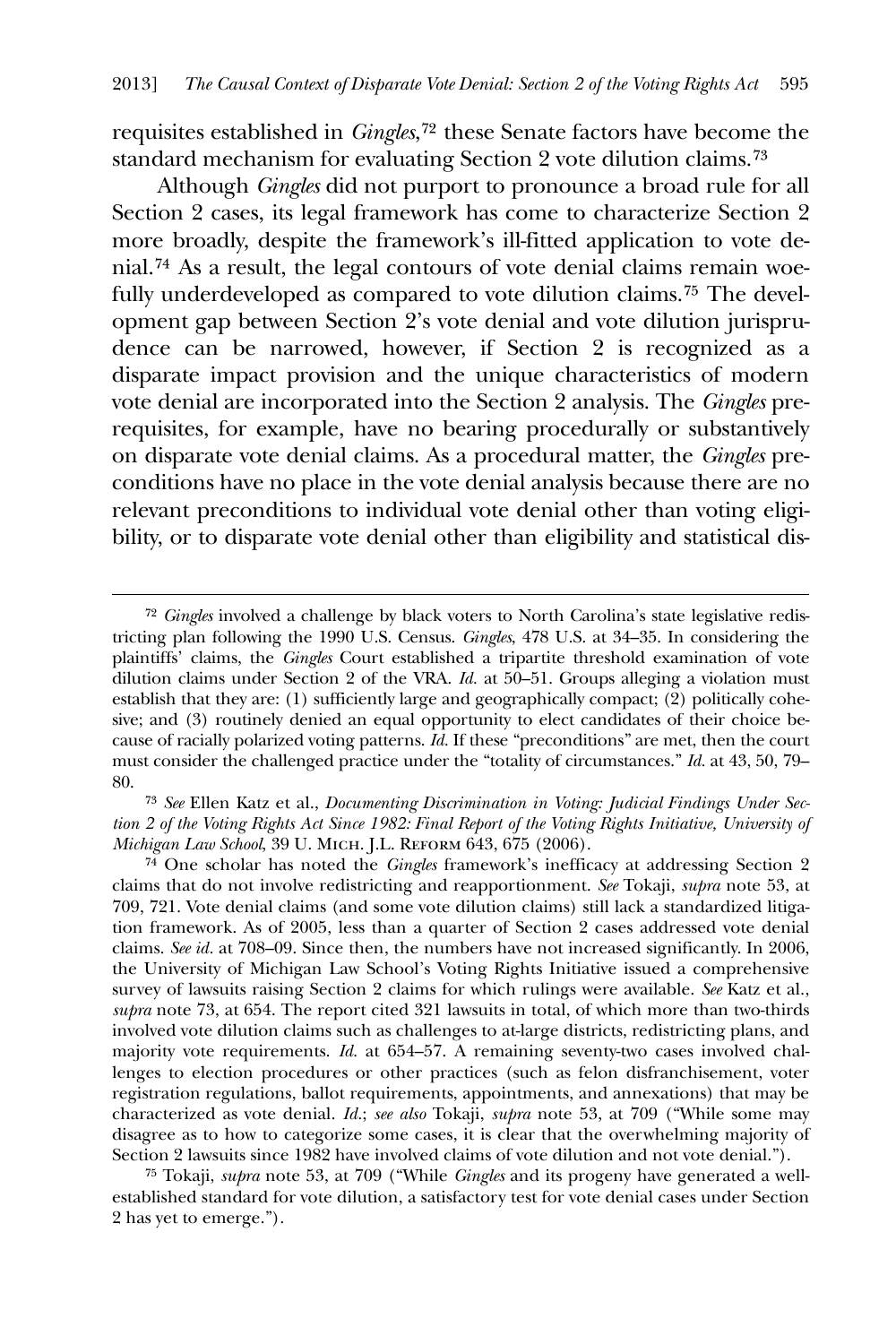parities.[76](#page-18-0) As a substantive matter, of the *Gingles* prerequisites, only racially polarized voting is potentially relevant to establishing the causal context, but only as part of the totality of the circumstances and not as a precondition to asserting a Section 2 claim.[77](#page-18-1) Although not wholly applicable to disparate vote denial,[78](#page-18-2) the *Gingles* test nonetheless provides important tools for litigating and conceptualizing such claims. Racially polarized voting and the other Senate factors illuminate the context in which specific electoral laws operate, and, more importantly, the degree to which race defines that context.

 The Senate factors are not, of course, limited to examining the electoral sphere. The fifth Senate factor, "the extent to which members of the minority group . . . bear the effects of discrimination in such areas as education, employment and health, which hinder their ability to participate effectively in the political process," looks beyond the confines of elections and is particularly instructive to vote denial cases.[79](#page-18-3) Indeed, in *Gingles*, the Supreme Court underscored the importance of the fifth factor, stating that the "essence of a  $\S 2$  claim is that a certain electoral law, practice, or structure *interacts with social and historical conditions* to cause an inequality in the opportunities enjoyed by black and white voters to elect their preferred representatives."<sup>[80](#page-18-4)</sup> In proving Senate factor five, "Section 2 plaintiffs are not required to demonstrate intentional discrimination, much less intentional discrimination on the part of state actors, to make out a claim."[81](#page-18-5) Although the other Senate factors are arguably less relevant as direct evidence of vote denial, they are nonetheless relevant to understanding the impact of vote denial. In

<sup>76</sup> *See supra* note 74.

<span id="page-18-1"></span><span id="page-18-0"></span><sup>77</sup> *See* Kareem U. Crayton, *Sword, Shield, and Compass: The Uses and Misuses of Racially Polarized Voting Studies in Voting Rights Enforcement*, 64 RUTGERS L. REV. 973, 985 (2012) ("From its early constitutional interpretations of the Voting Rights Act, the Supreme Court has recognized that confronting polarized voting behavior is a key to promoting equality in the political sphere.").

<span id="page-18-2"></span><sup>78</sup> Tokaji, *supra* note 53, at 721 ("The size of minority populations, their geographical compactness, and racial bloc voting are irrelevant to measuring the impact of such practices on minority participation. It is therefore quite appropriate that lower courts have mostly disregarded these factors in Section 2 vote denial cases.").

<sup>79</sup> *Id.* at 724; *see supra* note 68 and accompanying text.

<sup>80</sup> *See Gingles*, 478 U.S. at 47 (emphasis added).

<span id="page-18-5"></span><span id="page-18-4"></span><span id="page-18-3"></span><sup>81</sup> Tokaji, *supra* note 53, at 724. At least one court has suggested that, other than factor five, the Senate factors are misplaced in the disparate vote denial context. *See* Farrakhan v. Gregoire (*Farrakhan IV* ), 590 F.3d 989, 999, 1005 (9th Cir.) (concluding that the district court erred in giving weight to the plaintiff's failure to produce evidence of Senate factor seven and Senate factor eight, because both factors are irrelevant to vote denial claims), *aff'd in part, overruled in part en banc*, 623 F.3d 990 (9th Cir. 2010) (*Farrakhan V* ); *see also supra* note 68 and accompanying text (listing the factors).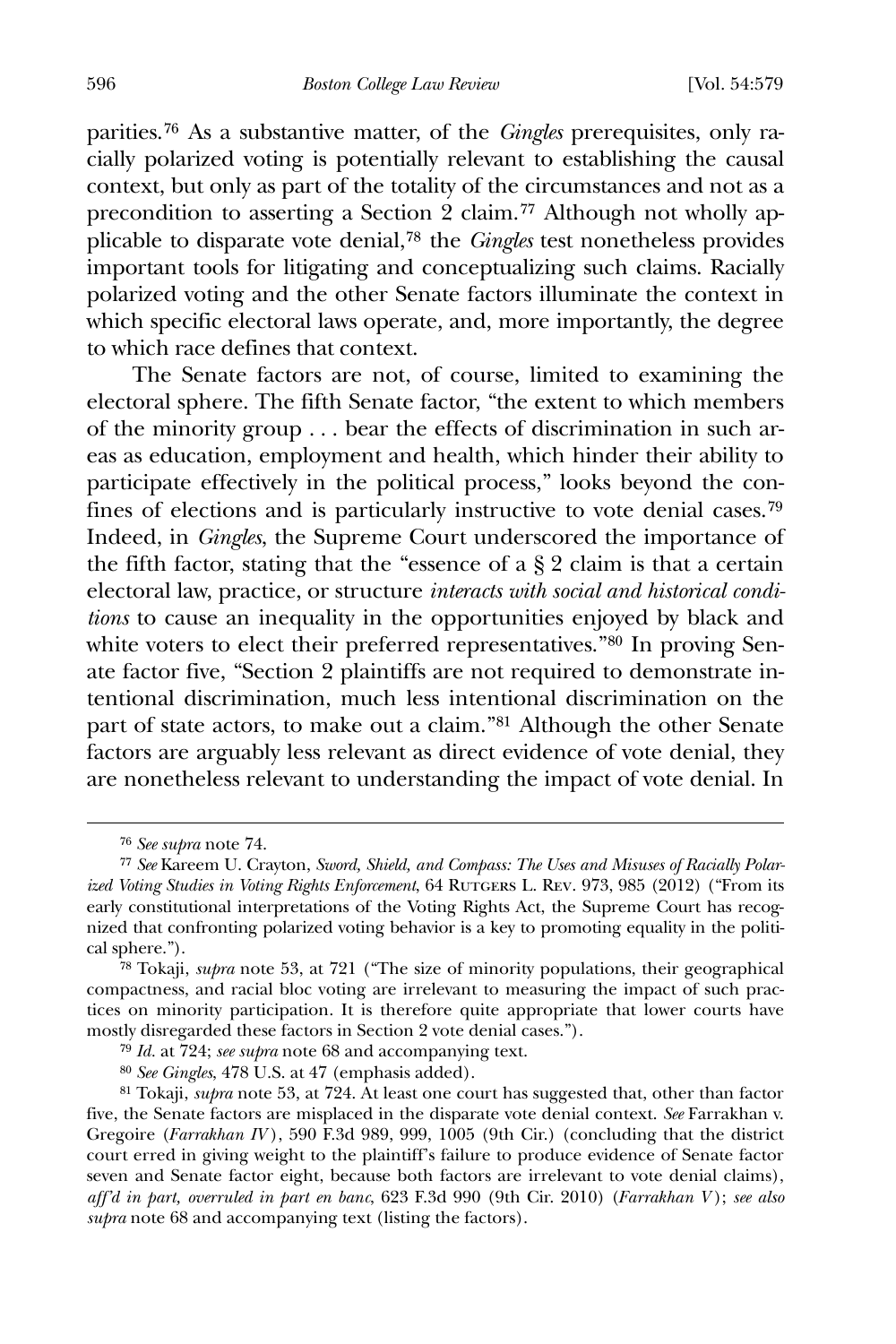other words, if vote denial occurs when none of the other Senate factors are present, it may still be cognizable on the strength of the fifth Senate factor—the inequality external to the electoral system that is transmitted into the electoral arena via election laws. If the other Senate factors are also present, they underscore the impact of the vote denial on the ability of minority voters to elect candidates of their choice by establishing the context in which the vote denial operates.

#### B. *The Role of Intent, Disparate Impact, and Core Values in Section 2*

 Read together, the Senate factors reveal Congress's intent to evaluate behavior within and outside the electoral context—without necessarily ascribing intent to that behavior—in order to determine whether racial inequality exists in the electoral sphere.[82](#page-19-0) The Senate factors also reveal certain ideals that are based on a principle of equality that is both remedial and prophylactic in nature. Until now, however, the Senate factors have been overlooked for what they reveal about Section 2's core values.[83](#page-19-1)

 The first core value that the Senate factors reveal is that racial context matters in pursuing the neutralization of the effects of past racial discrimination in the electoral arena. This value is furthered by taking account of race within and outside the electoral arena when evaluating electoral systems and practices.[84](#page-19-2) In other words, Section 2's remedial function elevates the importance of racial context as proof of causation. The goal of neutrality in the electoral sphere requires courts to examine the historical racial context of discrimination in which contemporary, race-neutral laws operate to determine whether persistent racial inequality interacts with these laws to cause disparate vote denial. The

<sup>82</sup> *See supra* notes 67–71 and accompanying text.

<span id="page-19-1"></span><span id="page-19-0"></span><sup>83</sup> Senator Orrin Hatch, who presided over the Senate proceedings, was a staunch critic of Section 2's amendments, stating that "[t]here is no core value under the results test other than election results. There is no core value that can lead anywhere other than toward proportional representation by race and ethnic group." *See* S. Rep. No. 97-417, at 96 (1982), *reprinted in* 1982 U.S.C.C.A.N. 177, 269. He further argued that the totality of the circumstances standard that the results test compelled, including reliance on the Senate factors, guided courts only as to "the *scope* of the evidence," but not the "*standard* of evidence." *Id.* That is, the VRA does not guide courts as to "the test or criteria by which such evidence is assessed and evaluated." *Id.*; *see also Gingles*, 478 U.S. at 85 (O'Connor, J., concurring) (asserting that "the Court has disregarded the balance struck by Congress in amending § 2 and has failed to apply the results test as described by this Court in *Whitcomb* and *White*"); *id.* at 92–93 (stating that the Court's opinion "require[s] no reference to most of the [Senate factors]" and enumerating the factors that may now be unnecessary).

<span id="page-19-2"></span><sup>84</sup> *See* S. Rep. No. 97-417, at 29 (identifying as a relevant factor what is now Senate factor five).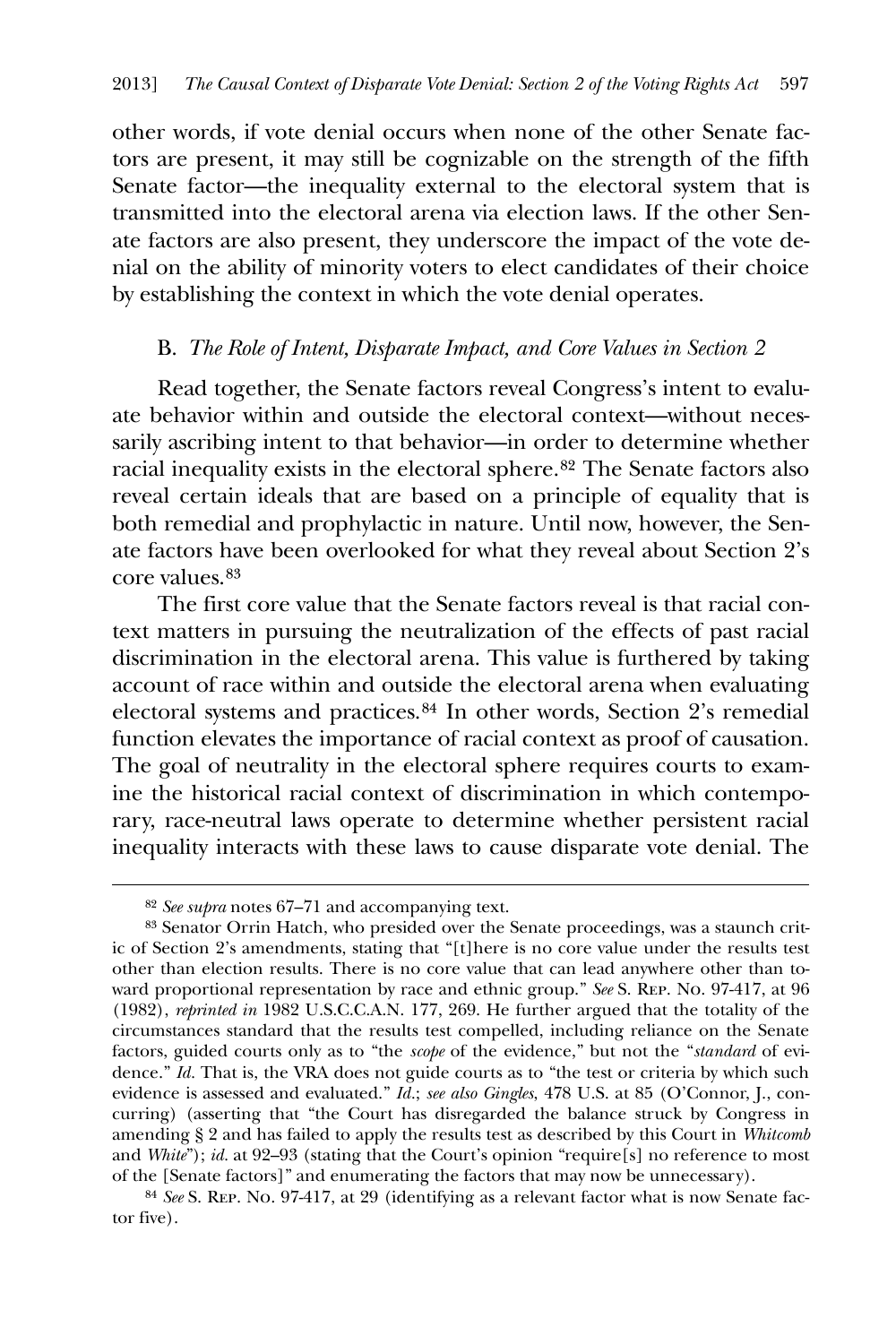second core value that the Senate factors reveal is recognition of the complexity of racial discrimination, in all its forms, including implicit bias.[85](#page-20-0) In considering evidence of implicit bias in addition to other proof of discrimination in voting, courts adjudicating Section 2 claims must determine that the disparate vote denial can be explained in terms other than race to deny a Section 2 challenge.<sup>[86](#page-20-1)</sup>

 In addition to its core values, Section 2 is defined, in part, by what it is not. Section 2 is not a mandate for proportional representation; indeed, it expressly says as much.[87](#page-20-2) Section 2 also does not demand proof of intentional discrimination, which the amendments and their underlying proceedings make clear.[88](#page-20-3) Despite Congress's categorical rejection of an intent standard in Section 2 claims, however, the role of intent in Section 2 jurisprudence remains perpetually fraught. Recent voter ID, voting equipment, and felon disfranchisement cases evidence a perplexing ambiguity among courts as to whether and to what extent intent is required in vote denial claims.[89](#page-20-4) The results test under Section 2, as well as the retrogression standard in Section 5, however, hinge up-

Racism is in large part a product of the unconscious. It is a set of beliefs whereby we irrationally attach significance to something called race. . . . It is a part of our common historical experience and, therefore, a part of our culture. It arises from the assumptions we have learned to make about the world, ourselves, and others as well as from the patterns of our fundamental social activities.

<span id="page-20-1"></span>Lawrence, *supra* note 30, at 330.

86 *See Gingles*, 478 U.S. at 63 (plurality opinion).

<span id="page-20-2"></span>87 42 U.S.C. § 1973(b) (2006) ("[N]othing in this section establishes a right to have members of a protected class elected in numbers equal to their proportion in the population.").

<span id="page-20-3"></span>88 *See* Voting Rights Act Amendments of 1982, Pub. L. No. 97-205, § 3, 96 Stat. 131, 134 (codified at 42 U.S.C. § 1973); *see also* Chisom v. Roemer, 501 U.S. 380, 404 (1991) (noting that "Congress made clear that a violation of § 2 could be established by proof of discriminatory results alone"); Old Person v. Brown, 312 F.3d 1036, 1040 (9th Cir. 2002) (asserting that "Congress amended section 2 of the Voting Rights Act to eliminate any intent requirement with respect to vote-dilution claims"); Ruiz v. City of Santa Maria, 160 F.3d 543, 557 (9th Cir. 1998) (noting Congress's statement that the "intent test . . . placed an inordinately difficult burden of proof on plaintiffs, and . . . asked the wrong question" (internal quotation marks and citation omitted)); Frank R. Parker, *The "Results" Test of Section 2 of the Voting Rights Act: Abandoning the Intent Standard*, 69 Va. L. Rev. 715, 716 (1983) (examining what is required to prove a violation under the Section 2 results standard).

<span id="page-20-4"></span>89 *See supra* note 9 (collecting cases); *infra* notes 264–312 and accompanying text.

<span id="page-20-0"></span><sup>85</sup> One of the earliest accounts of implicit bias in legal scholarship describes the complexity and universality of racial discrimination as it relates to implicit bias as follows: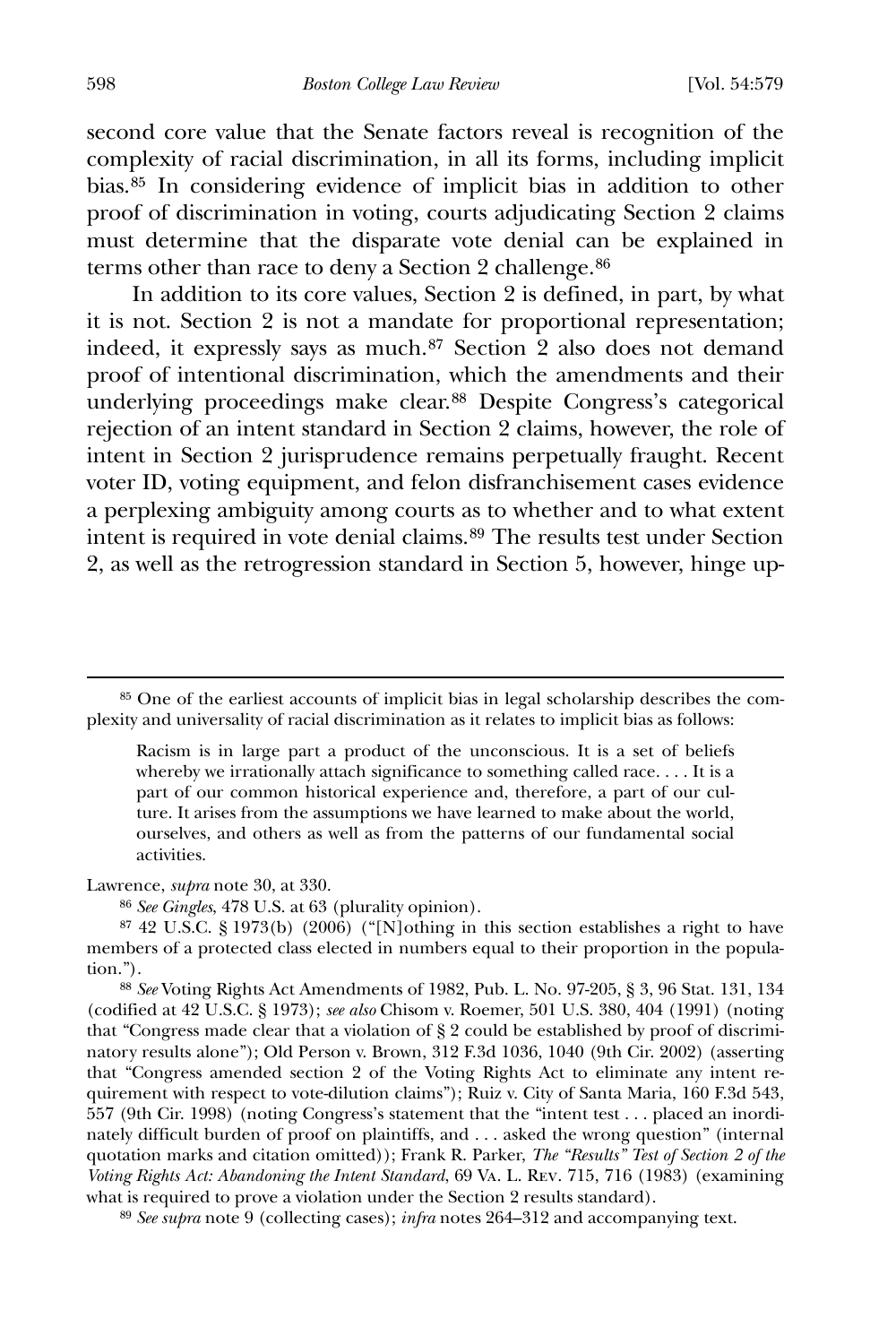on the impact of—and not necessarily the intent behind—the chal-lenged voting practice.<sup>[90](#page-21-0)</sup>

 Section 2's link to disparate impact arises from the fact that proving a Section 2 violation does not require a showing of discriminatory intent, but only discriminatory results.[91](#page-21-1) As a practical matter, evidence of disparate impact in Section 2 cases serves the dual function of (1) affirming the existence of actual vote denial and (2) quantifying the racial effect. Tallying or estimating the raw numbers of persons whose right to vote is or will be adversely affected can quantify the denial or abridgment that results from a particular law or practice. The disparate impact—that is, the disproportionate percentage of racial minorities whose right to vote is abridged or denied vis-à-vis whites—is evidence that the practice's results are on account of race.

 The accepted rubric of "totality of the circumstances" tests considers a host of factors, but neither the existence nor nonexistence of a single factor is dispositive.<sup>[92](#page-21-2)</sup> Moreover, the Senate factors are constructed to require affirmative findings: the presence of one or more factors may provide evidence of a violation, but the absence of these factors does not mean that no violation exists.[93](#page-21-3) In theory, the sheer weight of a single factor could itself be dispositive. Following the 1982 amendments, courts were unclear with respect to whether proof of disparate impact is ever enough *by itself* to satisfy the results test; in other words, whether statistical evidence of disparate impact alone could be actionable.[94](#page-21-4) Federal courts have resoundingly held, however, that "a bare statistical showing of disproportionate impact on a racial minority does not satisfy the § 2 results inquiry."[95](#page-21-5) Rather, proof of a "causal

<u>.</u>

<span id="page-21-0"></span><sup>90</sup> The most recent evidence of this in the Section 5 context is the U.S. District Court for the District of Columbia's refusal to issue a declaratory judgment that Texas's newly enacted voter ID law "'neither has the purpose nor will have the effect of denying or abridging the right to vote on account of race[,] color," or "member[ship] [in] a language minority group.'" *Texas*, 2012 WL 3743676, at \*3 (alterations in original) (quoting 42 U.S.C. §§ 1973b(f)(2), 1973c(a) (2006 & Supp. II 2008).

<sup>91</sup> *See supra* note 61 and accompanying text.

<span id="page-21-2"></span><span id="page-21-1"></span><sup>92</sup> *See* S. Rep. No. 97-417, at 33–34 (1982) (noting that Congress did not intend to require that Section 2 plaintiffs prove a majority or any other particular number of factors to make out a case), *reprinted in* 1982 U.S.C.C.A.N. 177, 211–12.

<sup>93</sup> *See id*.

<span id="page-21-4"></span><span id="page-21-3"></span><sup>94</sup> *See* Smith v. Salt River Project Agric. Improvement & Power Dist., 109 F.3d 586, 595 (9th Cir. 1997) (emphasis and internal quotation marks omitted) (citing Ortiz v. City of Phila. Office of the City Comm'rs Voter Registration Div., 28 F.3d 306, 312 (3d Cir. 1994)).

<span id="page-21-5"></span><sup>95</sup> *Id.* (citing cases); *see also* Farrakhan v. Washington (*Farrakhan III* ), 359 F.3d 1116, 1118 (9th Cir. 2004) (Kozinski, J., dissenting from denial of rehearing en banc) (emphasis omitted) (quoting *Smith*, 109 F.3d at 595) (arguing that the Section 2 results inquiry was not satisfied by a statistical showing of disproportionate impact).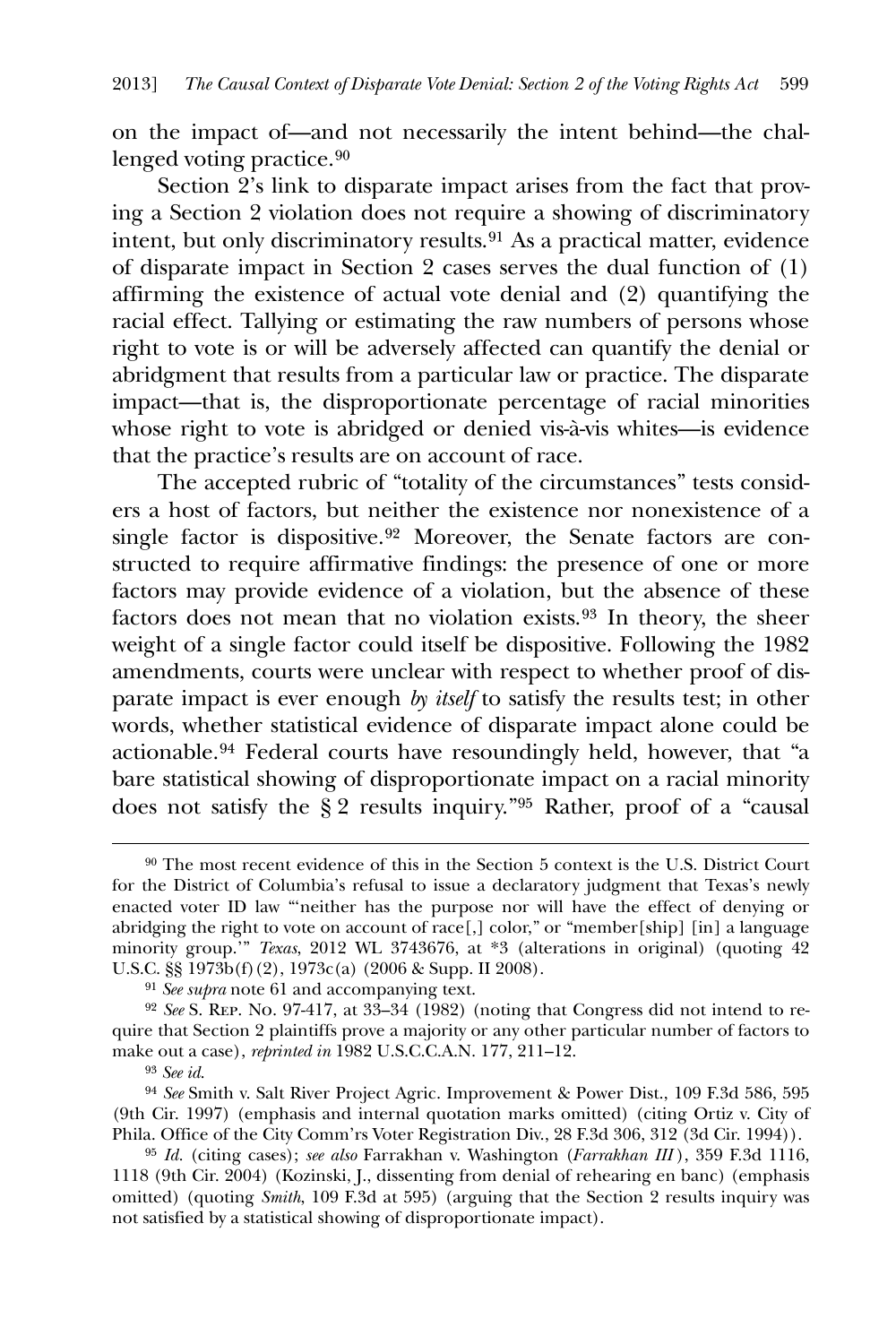connection between the challenged electoral practice and the alleged discrimination" is required.[96](#page-22-0) In short, there must be some evidence that the challenged voting qualification causes the disparity.

 This limitation on the evidentiary power of statistical disparities marked a significant doctrinal development in Section 2 jurisprudence. The previously unscripted weighing of factors identified either in the Senate Report, or independently by the trier of fact as part of the totality of the circumstances test, now has at least one clear evidentiary limitation. In effect, evidence of disparate impact is now muddled with the other Senate factors, and no matter how compelling the statistical proof of disparate impact, a Section 2 claim cannot succeed without more.[97](#page-22-1) This baseline understanding of the evidentiary limitations of disparate impact does little to enlighten the broader inquiry of the role of disparate impact in general.

 There are clues, however, as to what a viable Section 2 test could entail. As one scholar has noted, the Senate Report "did not qualify the type of discrimination a court should consider under the test—for example, a court is not limited to considering 'intentional discrimination' or 'official discrimination' —even though the intent/impact distinction and the public/private distinction were both firmly established components of constitutional law by 1982."[98](#page-22-2) Likewise, plaintiffs can establish Senate factor five, which asks whether an electoral practice "interacts with social and historical conditions to cause an inequality in the opportunities enjoyed by black and white voters to elect their preferred representatives," and which the Supreme Court has described as the "essence of a § 2 claim," without proof of intentional discrimination.[99](#page-22-3) Indeed, the 1982 amendments did not change how intent may be proved, including the fact that both direct and circumstantial evidence can estab-

<span id="page-22-0"></span><sup>96</sup> *Ortiz*, 28 F.3d at 310; *see also* Sw. Voter Registration Educ. Project v. Shelley, 344 F.3d 914, 918 (9th Cir. 2003) (en banc) ("To establish a Section 2 violation, plaintiffs need only demonstrate 'a causal connection between the challenged voting practice and [a] prohibited discriminatory result.'" (alteration in original) (quoting *Smith*, 109 F.3d at 595) (internal quotation marks omitted)). The causal context test proposed by this Article differs from causal connection in that the latter has been interpreted to simulate proximate cause, whereas the former reinvigorates the totality of the circumstances test by taking account of the full context in which disparate vote denial operates. *See infra* notes 225–235 and accompanying text.

<span id="page-22-2"></span><span id="page-22-1"></span><sup>97</sup> *See Smith*, 109 F.3d at 595; *cf.* McCleskey v. Kemp, 481 U.S. 279, 298 (1987) (rejecting an Equal Protection challenge based on compelling statistical evidence of racial disparity in the application of the death penalty due to a lack of evidence of discriminatory intent).

<sup>98</sup> Tokaji, *supra* note 53, at 724.

<span id="page-22-3"></span><sup>99</sup> *Gingles*, 478 U.S. at 47 (majority opinion).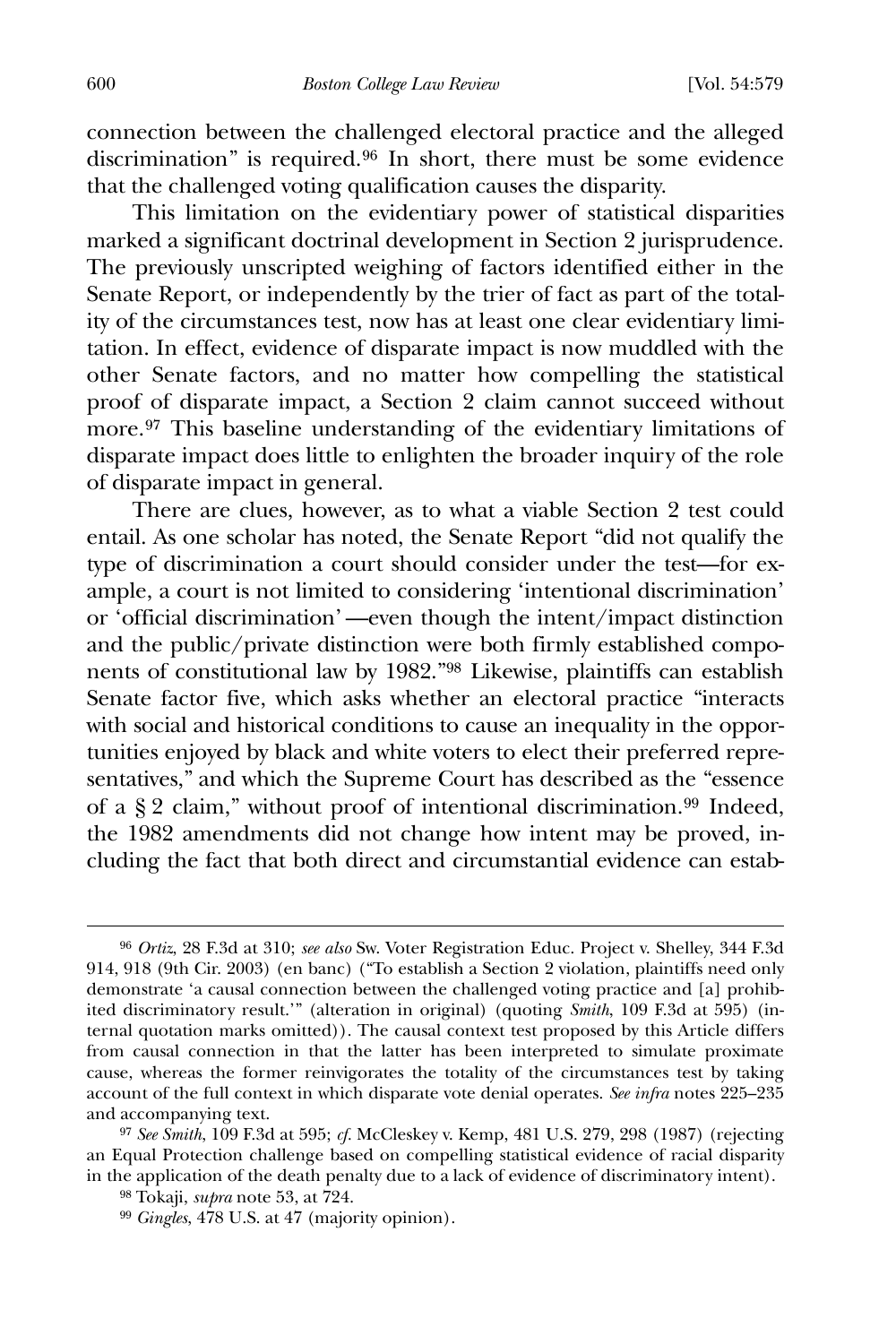lish intent under Section 2.[100](#page-23-0) Rather, the amendments were designed to address instances of discrimination even when there is no evidence of intentional discrimination. To be sure, although "[a]n impact-based test may serve as a prophylactic against intentional discrimination that might otherwise seep into the voting process undetected,"[101](#page-23-1) the test may also serve solely to address voting practices with no link whatsoever to intentional discrimination in the electoral arena. This distinction underscores that the results test must be distinct from circumstantial evidence of intent, which was already cognizable prior to the 1982 amendments.[102](#page-23-2)

## C. *Section 5 and Disparate Vote Denial*

 Recent federal proceedings challenging voter ID laws in Texas, New Hampshire, South Carolina, and Virginia, as well as a proceeding in Florida opposing a shorter early voting period, reveal a disparate impact analysis that is consistent with the causal context analysis introduced here.[103](#page-23-3) Although Section 5's coverage and scope differ from

- 101 Tokaji, *supra* note 53, at 720.
- 102 *See Bolden*, 446 U.S. at 74.

<span id="page-23-0"></span><sup>100</sup> *See* S. Rep. No. 97-417, at 27 n.108 (1982) ("[D]irect or indirect circumstantial evidence, including the normal inferences to be drawn from the foreseeability of defendant's actions . . . 'is one type of quite relevant evidence of racially discriminatory purpose.'" (quoting Dayton Bd. of Educ. v. Brinkman, 443 U.S. 526, 536 n.9 (1979))), *reprinted in* 1982 U.S.C.C.A.N. 177, 205. Although the amended act did not include an intent standard for Section 2 cases, it did not prevent plaintiffs from successfully proving intent through circumstantial evidence of discrimination. *See, e.g.*, Major v. Treen, 574 F. Supp. 325, 355 (E.D. La. 1983) (finding circumstantial evidence of intent to discriminate in the exclusion of blacks from the Louisiana House and Senate Joint Congressional Reapportionment Committee and from a private meeting of legislators and other interested parties where the final redistricting decisions were made).

<span id="page-23-3"></span><span id="page-23-2"></span><span id="page-23-1"></span><sup>103</sup> *See supra* note 32 (collecting cases). Voter ID laws from Mississippi and Alabama are also pending preclearance from the U.S. Department of Justice (DOJ). *See, e.g.*, Miss. Code Ann. § 23-15-563 (2013). If precleared, Alabama's requirement for all voters to present a photo ID will not take effect until 2014. *See* ALA. Code § 17-9-30 (Supp. 2011). The DOJ has already rejected voter ID laws in South Carolina and Texas. *See* Letter from Thomas E. Perez, Assistant Attorney Gen., U.S. Dep't of Justice, to H. Christopher Bartolomucci, Bancroft PLLC 2 ( June 29, 2012), *available at* http://www.slideshare.net/ander sonatlarge/justice-department-letter-to-south-carolina-denying-preclearance-of-voter-id-law; Letter from Thomas E. Perez, Assistant Attorney Gen., U.S. Dep't of Justice, to Keith Ingram, Dir. of Elections, Elections Div., Office of the Tex. Sec'y of State 2 (Mar. 12, 2012) [hereinafter Texas Objection Letter], *available at* http://www.scribd.com/doc/85051426/ DOJ-Letter-To-Texas-On-Voter-ID-Law; Letter from Thomas E. Perez, Assistant Attorney Gen., U.S. Dep't of Justice, to C. Havird Jones, Jr., S.C. Assistant Deputy Attorney Gen. (Dec. 23, 2011) [hereinafter South Carolina Objection Letter I], *available at* http://www. justice.gov/crt/about/vot/sec\_5/ltr/l\_122311.php.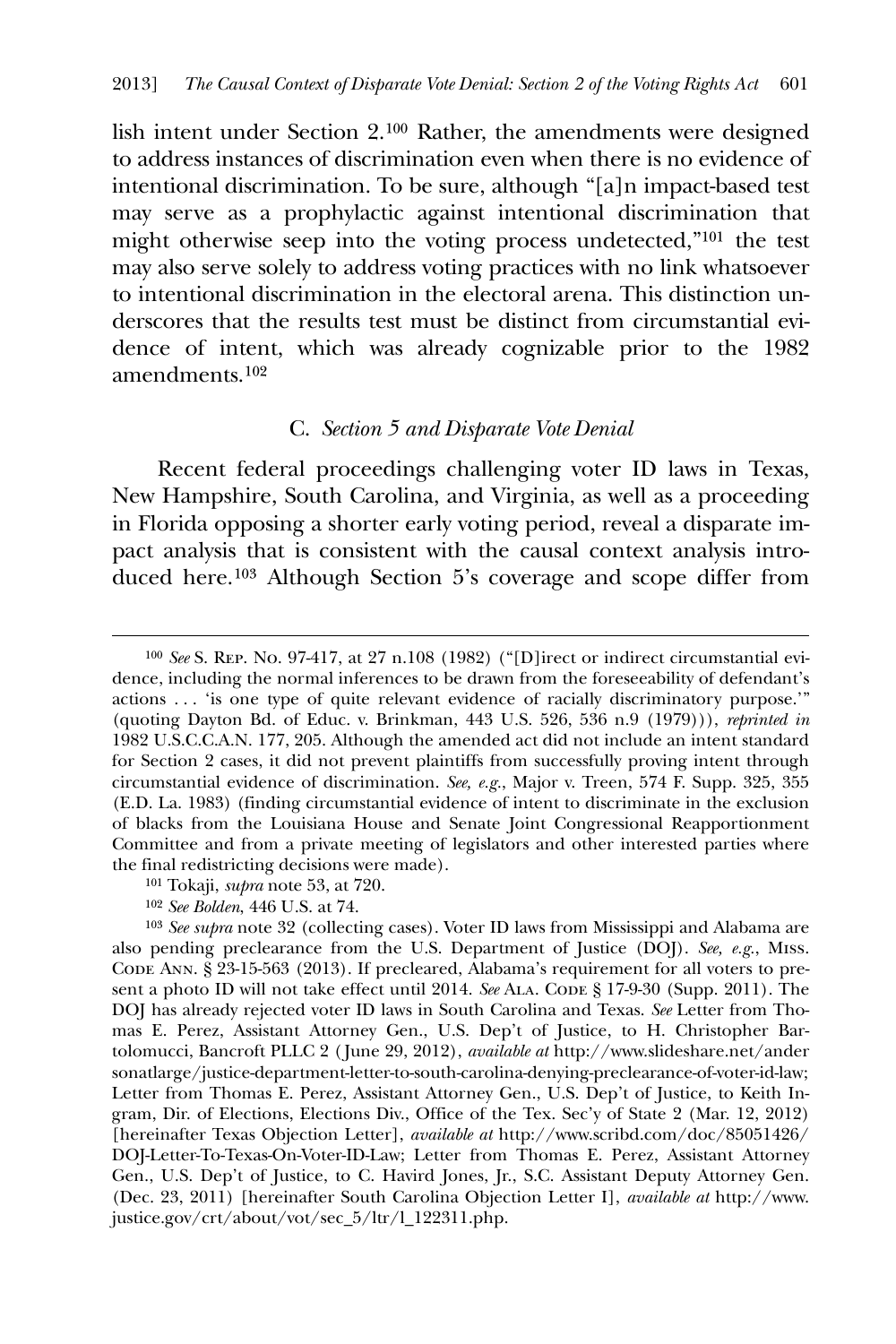602 *Boston College Law Review* [Vol. 54:579

Section  $2's$ ,<sup>[104](#page-24-0)</sup> Section 5's application to modern voting practices that have a disparate impact on minority voter participation is nonetheless instructive. Both the U.S. District Court for the District of Columbia (the "DCDC") and the U.S. Department of Justice (DOJ) have evaluated the impact of certain voter ID and early voting laws on minority voter participation pursuant to Section 5's preclearance standard.[105](#page-24-1) As noted above, unlike Section 2, Section 5 does not prohibit all election laws that have a discriminatory effect on account of race.[106](#page-24-2) Rather, a Section 5 violation results from laws that would place minority voters in a worse position than the status quo, or that were enacted with the intent to discriminate.[107](#page-24-3)

 In evaluating voter ID laws, the DOJ and the DCDC investigated whether these laws would retard minority voter turnout in upcoming elections, resulting in the retrogression that Section 5 prohibits. The results were mixed. The DOJ precleared Virginia's voter ID laws, which expand the forms of identification voters can present at the polls, do not require photo identification, and require the State to mail a voter card to all registered voters prior to the general election.[108](#page-24-4) Similarly, New Hampshire's voter ID laws were precleared.[109](#page-24-5) New Hampshire's voter ID laws require photo identification, but permit voters to execute a "challenged voter affidavit," which entitles the voter to cast a regular ballot upon affirming his or her identity, ability to vote, and domicile in the applicable town or ward.[110](#page-24-6) These measures eliminate the burden

 $\overline{a}$ 

109 New Hampshire Preclearance Letter, *supra* note 32, at 2.

<span id="page-24-6"></span><span id="page-24-5"></span>110 N.H. Rev. Stat. Ann. § 659:13 (2012) (effective Sept. 1, 2013). A voter may execute a "challenged voter affidavit" without notarization or excuse. *Id.* After September 1, 2013, voters wishing to execute a "challenged affidavit ballot" will be photographed at the polling site, barring religious objection. *Id.*

<span id="page-24-0"></span><sup>104</sup> *Compare* 42 U.S.C. § 1973a (2006) (describing procedures for proceedings to enforce the right to vote under the Fourteenth and Fifteenth Amendments), *with* 42 U.S.C. § 1973c (describing preclearance requirements for changes to voting qualifications or procedures).

<span id="page-24-2"></span><span id="page-24-1"></span><sup>105</sup> *See South Carolina*, 2012 WL 4814094, at \*17; Texas Objection Letter, *supra* note 103, at 2.

<sup>106</sup> 42 U.S.C. § 1973c.

<sup>107</sup> *Id*.

<span id="page-24-4"></span><span id="page-24-3"></span><sup>&</sup>lt;sup>108</sup> See VA. CODE ANN. § 24.2-643(B) (2012); Letter from T. Christian Herren, Jr., Chief, Voting Section, Civil Rights Div., U.S. Dep't of Justice, to Joshua N. Lief 3 (Aug. 20, 2012), *available at* http://www.ag.virginia.gov/Media%20and%20News%20Releases/News\_Releases/ Cuccinelli/USDOJ\_82012\_Ltr\_Preclearing\_VA\_Voter\_ID\_Law.pdf. Virginia's new voter ID law discontinues the State's practice of allowing voters to sign an affidavit to attest to their identity in lieu of providing the statutorily required identification. *See id.*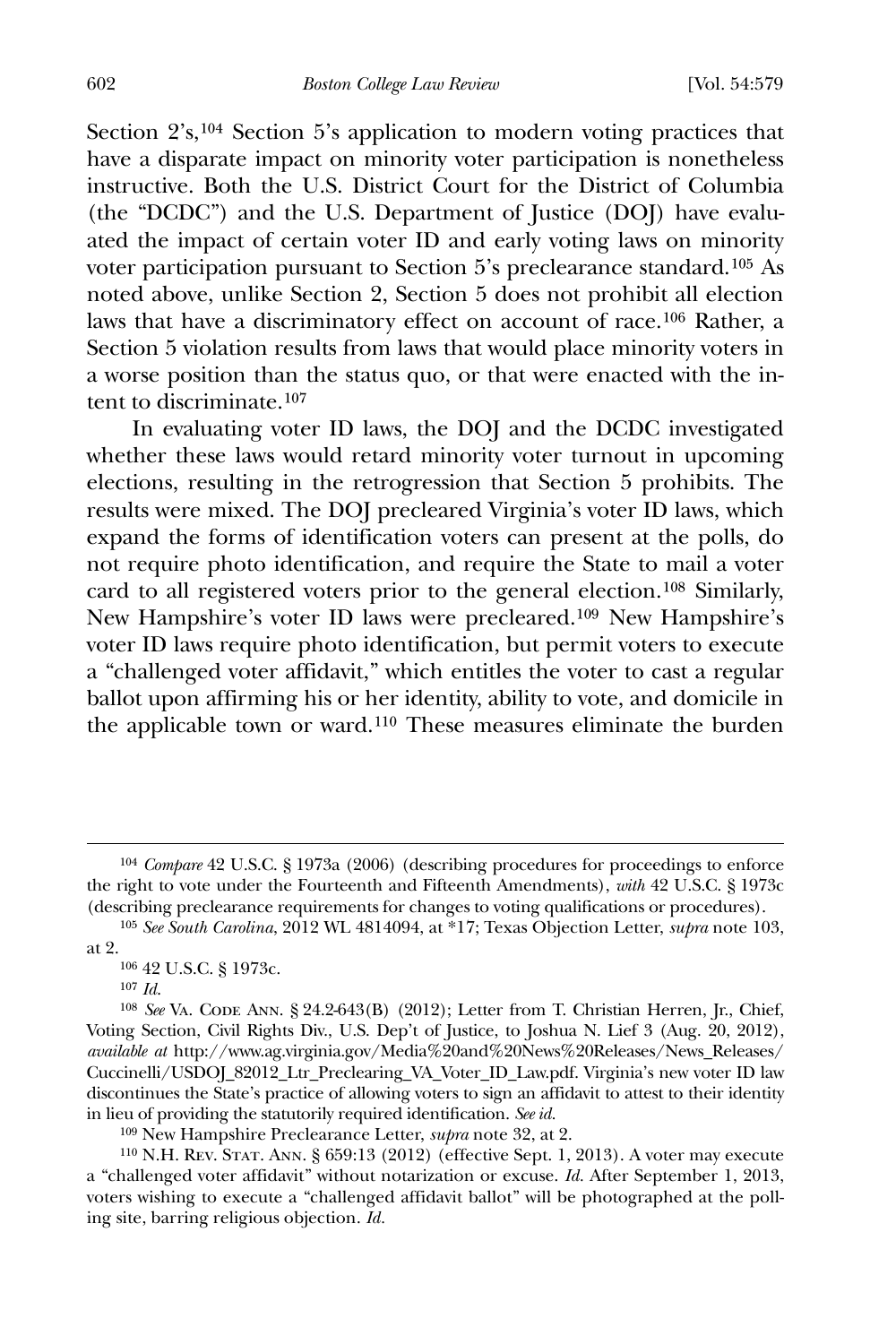on voters to obtain the necessary documentation to vote—a burden that falls disproportionately on minority voters.[111](#page-25-0)

 By contrast, South Carolina's proposed voter ID law requires government-issued photo identification at the polls for a voter to cast a non-provisional ballot, and does not provide for meaningful alternatives to photo identification.[112](#page-25-1) The DOJ denied preclearance on the ground that the law discriminated against black voters because they are twenty percent more likely than white voters to lack a driver's license or state photo identification card.[113](#page-25-2) In response, South Carolina brought a federal lawsuit seeking preclearance.[114](#page-25-3) In 2012, in *South Carolina v. United States*, the DCDC precleared South Carolina's voter ID law because the state expanded the number of permissible identifications many of which are free and do not require a photo—and, for those lacking any form of identification, the state permitted the use of voter affidavits.[115](#page-25-4) The court, however, enjoined implementation of the new voter ID law in 2012, stating that voters and voting officials need to be educated on the new law before it is implemented in order to avoid a disparate impact on minorities.[116](#page-25-5)

 Similarly, in the 2012 case, *Texas v. Holder*, the DCDC denied preclearance of Texas's voting law on the grounds not only that the state failed to prove that its law would not have a retrogressive effect on minority voters, but also that the evidence showed that the law would affirmatively disenfranchise minorities and the poor.[117](#page-25-6) The court rejected the argument that, because factors other than race, such as poverty or

<u>.</u>

<span id="page-25-0"></span><sup>111</sup> *See* NAACP Legal Def. & Educ. Fund., Inc. & NAACP, Defending Democracy: Confronting Modern Barriers to Voting in America 32–36 (2011) [hereinafter NAACP, Defending Democracy], http://naacp.3cdn.net/67065c25be9ae43367\_mlbrsy48b.pdf (describing voter suppression tactics allegedly intended to combat increasing minority participation in the electoral process). *See generally* Gaskins & Iyer, *supra* note 2 (examining voter ID laws); Rogowski & Cohen, *supra* note 2 (evaluating the potential effects of photo identification requirements on young minority voters).

<sup>112</sup> *See* S.C. Code Ann. § 7-13-710 (2011).

<span id="page-25-2"></span><span id="page-25-1"></span><sup>113</sup> *See* South Carolina Objection Letter I, *supra* note 103 (finding that "[n]on-white voters were therefore disproportionately represented, to a significant degree, in the group of registered voters who, under the proposed law, would be rendered ineligible to go to the polls and participate in the election"). In addition, the DOJ found "particularly persuasive" evidence that the laws were enacted with the intent to discriminate. *Id.*

<sup>114</sup> *See South Carolina*, 2012 WL 4814094, at \*19.

<sup>115</sup> *Id*.

<span id="page-25-5"></span><span id="page-25-4"></span><span id="page-25-3"></span><sup>116</sup> *Id.* at \*17 (preclearing South Carolina's voter ID law for the 2013 election to allow time to educate voters, voting officials, and polling place attendants).

<span id="page-25-6"></span><sup>117</sup> 2012 WL 3743676, at \*33. Texas filed suit in federal district court to seek preclearance of its voter ID law while it awaited preclearance from the DOJ, which was ultimately denied. *See id.* at \*1; Texas Objection Letter, *supra* note 103, at 2.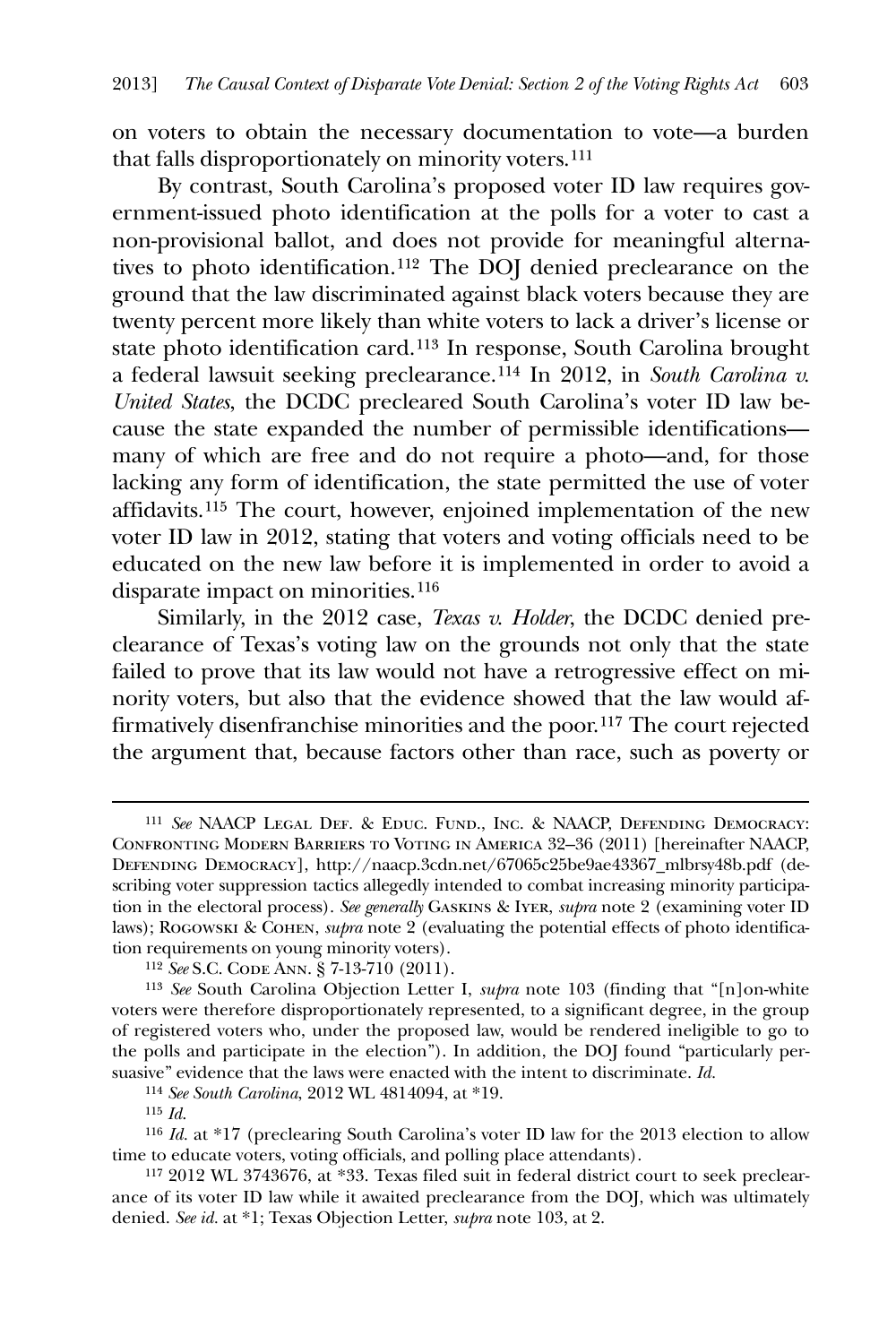lack of vehicular access, may proximately cause the disenfranchisement, the law did not disenfranchise on account of race.[118](#page-26-0) The court stated, "Never has a court excused 'retrogression in the position of racial minorities' because that retrogression was proximately caused by something other than race."[119](#page-26-1)

 Florida's law restricting early voting was also struck down under Section 5 by the DCDC in the 2012 case, *Florida v. United States*.[120](#page-26-2) The court held that the early voting law disproportionately affected minority voters and had a retrogressive effect.[121](#page-26-3) The court accepted evidence that black voters use early voting more than white voters,[122](#page-26-4) and concluded that "Florida is left with nothing to rebut either the testimony of . . . witnesses or the common-sense judgment that a dramatic reduction in the form of voting that is disproportionately used by African-Americans would make it materially more difficult for some minority voters to cast a ballot."[123](#page-26-5)

The proceedings preclearing voter ID laws, as well as those denying preclearance to voter ID and early voting laws, reveal that, in determining whether such laws pose a retrogressive harm to minority voters, the relevant inquiry includes an analysis of factors external to voting and the nature of the burden the laws impose. These factors may intersect with race-neutral voting laws to produce a disparate impact. For example, the context of inequality in Texas would cause voter ID laws disproportionately to burden the right of minorities to vote in the state.[124](#page-26-6) No evidence of intent or purpose was required. Indeed, "[i]nterpreting 'purpose' and 'effect' as synonymous would run afoul of th[e] principle" that all words used by Congress must be given effect.[125](#page-26-7) The same

<span id="page-26-7"></span><span id="page-26-6"></span><span id="page-26-5"></span><span id="page-26-4"></span>122 *Id.* at \*17 (accepting an expert witness's opinion that this disparity in early voting was especially pronounced in 2004 and 2008).

<sup>118</sup> *Texas*, 2012 WL 3743676, at \*33.

<sup>119</sup> *Id*. at \*32 (quoting *Beer*, 425 U.S. at 141).

<sup>120</sup> 2012 WL 3538298, at \*47.

<span id="page-26-3"></span><span id="page-26-2"></span><span id="page-26-1"></span><span id="page-26-0"></span><sup>121</sup> *Id*. In 2011 Florida cut its early voting period from 14 days to 8 days despite the popularity of early voting and a lack of evidence of fraud. Michael C. Herron & Daniel A. Smith, Florida's 2012 General Election Under HB 1355: Early Voting, Provisional Ballots, and Absentee Ballots 2 (n.d.), *available at* http://electionsmith.files.wordpress.com/2013/ 01/lwv-pr-herron-smith.pdf. As a result, less than 2.44 million early votes were cast in 2012, compared to 2.66 million in 2008. *Id.* Additionally, the shortened early voting period disproportionately affected blacks, who comprised more than 22% of early voters despite only representing 12.5% of the population. *Id.* at 2–3. The reduction in early voting in Florida contributed to a decrease in early voting from 32% of all votes cast in 2008 to 29% in 2012. Nonprofit Vote, *supra* note 1, at 12.

<sup>123</sup> *Id.* at \*26.

<sup>124</sup> *Texas*, 2012 WL 3743676, at \*31.

<sup>125</sup> *Id*.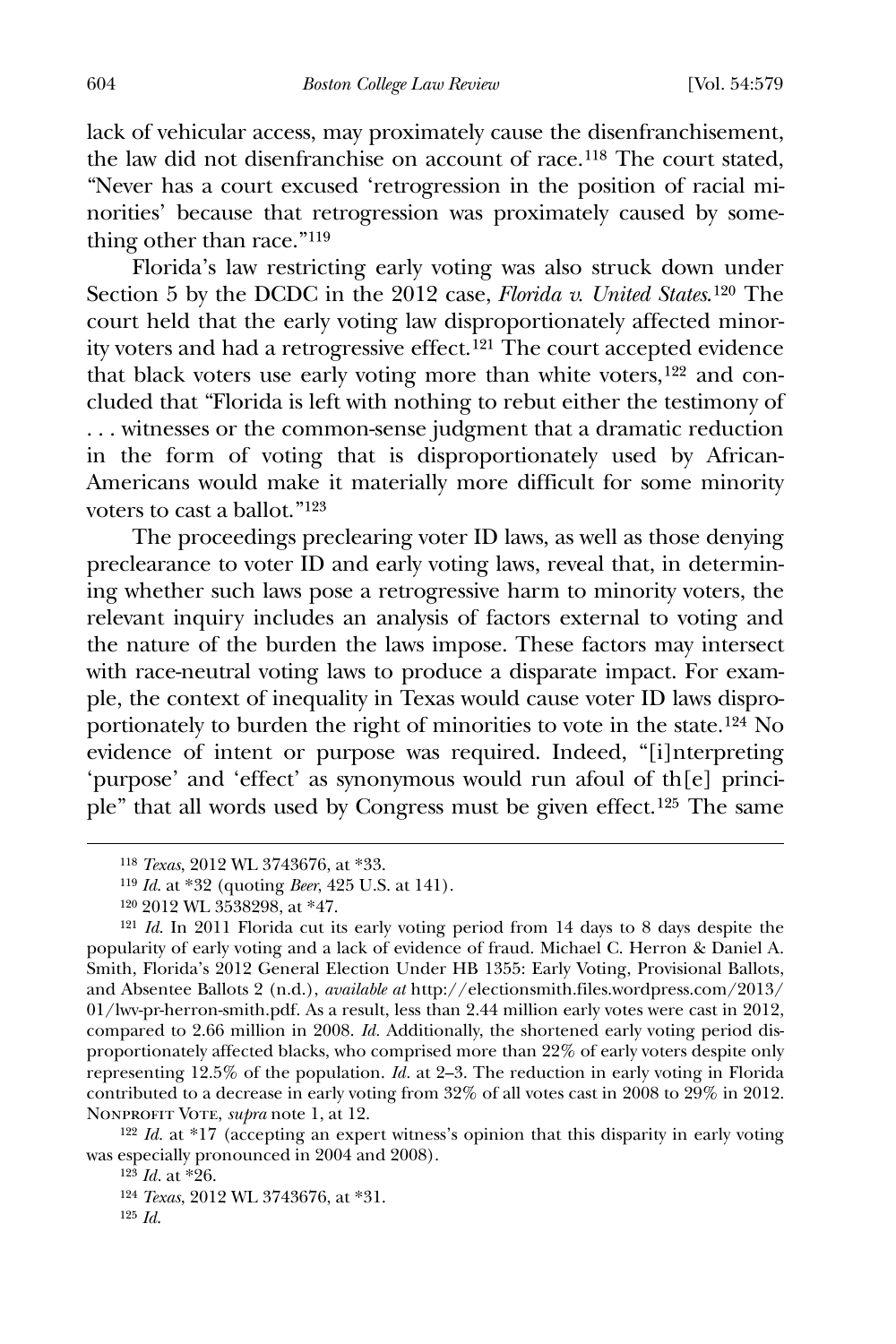logic should hold for practices that result in denial or abridgement of the right to vote on account of race in violation of Section 2.

#### D. *The Evolving Disparate Impact Standard Beyond Voting*

 The years following the 1982 amendments to the VRA coincided with a precipitous decline in the Supreme Court's receptivity toward evidence of disparate impact. Most notably, in 1987, in *McCleskey v. Kemp*, the Court held that a litigant alleging an equal protection violation has the "burden of proving the existence of purposeful discrimination" and that "the purposeful discrimination had a discriminatory effect" on him or her.[126](#page-27-0) This was hardly the first time the Court demanded evidence of intent.[127](#page-27-1) In 1976, in *Washington v. Davis*, the Supreme Court held that the Equal Protection Clause only reaches facially neutral statutes if there is evidence of intentional discrimination.[128](#page-27-2) In other words, a plaintiff challenging a facially neutral statute must prove both discriminatory effect and the intent to discriminate.[129](#page-27-3)

 Discriminatory intent requires a showing that racial animus motivated the state action in question "at least in part because of . . . its adverse effects upon an identifiable group."[130](#page-27-4) The plaintiff does not need to show that the state acted solely because of the discriminatory purpose, only that it was part of the motivation.[131](#page-27-5) As noted above,

<span id="page-27-0"></span> $\overline{a}$ 

<span id="page-27-5"></span><span id="page-27-4"></span>130 *McCleskey*, 481 U.S. at 298 (internal quotation marks omitted); *accord Christman*, 342 F. Supp. 2d at 93–94 ("Disparate treatment by itself, not resulting from an impermissible consideration or malicious or bad faith intent to injure, is an insufficient basis for an equal protection claim.").

131 Vill. of Arlington Heights v. Metro. Hous. Dev. Corp., 429 U.S. 252, 265 (1977).

<sup>126</sup> 481 U.S. at 292 (internal quotation marks omitted).

<sup>127</sup> *See* Washington v. Davis, 426 U.S. 229, 241 (1976).

<span id="page-27-2"></span><span id="page-27-1"></span><sup>128</sup> *Id*. ("A statute, otherwise neutral on its face, must not be applied so as invidiously to discriminate on the basis of race." (citation omitted)).

<span id="page-27-3"></span><sup>129</sup> *See, e.g.*, Bradley v. United States, 299 F.3d 197, 205 (3d Cir. 2002) ("To make an equal protection claim in the profiling context, [the plaintiff] was required to prove that the actions of customs officials (1) had a discriminatory effect and (2) were motivated by a discriminatory purpose."); Chavez v. Ill. State Police, 251 F.3d 612, 635–36 (7th Cir. 2001) ("To show a violation of the Equal Protection Clause, plaintiffs must prove that the defendants' actions had a discriminatory effect and were motivated by a discriminatory purpose."); Christman v. Kick, 342 F. Supp. 2d 82, 92 (D. Conn. 2004) ("[T]o establish a violation of equal protection based on selective enforcement, the plaintiff must ordinarily show (1) the person, compared with others similarly situated, was selectively treated; and (2) that such selective treatment was based on impermissible considerations, such as race." (internal quotation marks omitted)); Flowers v. Fiore, 239 F. Supp. 2d 173, 178 (D.R.I. 2003) ("In order to prevail on this claim, [the plaintiff] must present evidence that he was treated differently from similarly situated white motorists and that the action taken against him was motivated, at least in part, by his race.").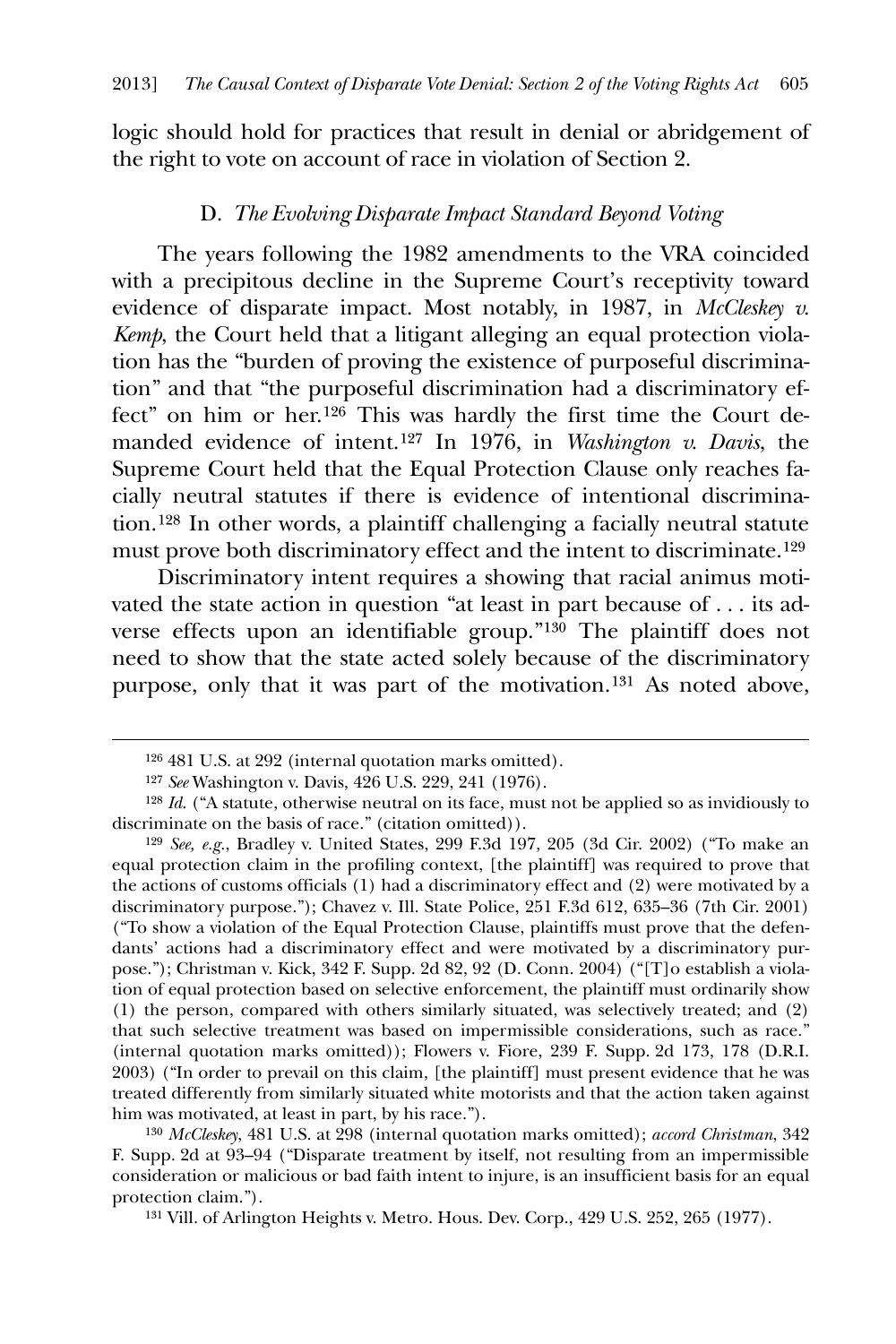*McCleskey* further constricts the equal protection claim by imposing a requirement of individual harm.[132](#page-28-0) A plaintiff must show that "the decisionmakers in *his* case acted with discriminatory purpose."<sup>[133](#page-28-1)</sup> In this way, the *McCleskey* Court introduced a requirement of causation under the Equal Protection Clause whereby a litigant must prove not only systemic discrimination, but also that discrimination occurred in his or her particular case.[134](#page-28-2) Once the plaintiff succeeds in meeting this burden, the state may still rebut the prima facie case with a showing, by a preponderance of the evidence, that the state would have taken the same action absent the discriminatory purpose.<sup>[135](#page-28-3)</sup>

 These cases anchored the principle in the Court's equal protection jurisprudence that disparate impact or discriminatory effect alone cannot sustain a constitutional violation.[136](#page-28-4) Instead, plaintiffs seeking to prove discriminatory effect must show "that they are members of a protected class, that they are otherwise similarly situated to members of the unprotected class, and that plaintiffs were treated differently from members of the unprotected class."[137](#page-28-5) It is nearly impossible not to consider the impact of these intensified limitations on disparate impact claims in the context of the VRA.[138](#page-28-6) Most significantly, recent develop-

134 *See McCleskey*, 481 U.S. at 293.

135 *Id.* at 297.

 $\overline{a}$ 

<span id="page-28-4"></span><span id="page-28-3"></span><span id="page-28-2"></span>136 *See, e.g.*, Pers. Adm'r of Mass. v. Feeney, 442 U.S. 256, 272–74 (1979) (holding that disparate impact, even when the effects are predictable, is not an equal protection violation absent intent); *Davis*, 426 U.S. at 239 (noting that "our cases have not embraced the proposition that a law or other official act, without regard to whether it reflects a racially discriminatory purpose, is unconstitutional *solely* because it has a racially disproportionate impact"); *see also* United States v. Armstrong, 517 U.S. 456, 465 (1996) (stating that the "requirements for a selective-prosecution claim draw on ordinary equal protection standards" and that "[t]he claimant must demonstrate that the federal prosecutorial policy had a discriminatory effect and that it was motivated by a discriminatory purpose" (citation and internal quotation marks omitted)).

137 *Chavez*, 251 F.3d. at 636.

<span id="page-28-6"></span><span id="page-28-5"></span>138 *See* Pildes, *supra* note 53 ("Although not framed in precisely this language, disparate-impact analysis plays a key role throughout all aspects of the VRA, and thus [the Supreme Court's 2009 Title VII disparate impact decision in *Ricci*] has direct implications for the VRA—some obvious, some more speculative."); *see also* James McConnell & Lucienne Pierre, *Reverse Discrimination, Equal Protection Clause, Title VII, Disparate Impact, Civil Rights Act of 1964*, Legal Info. Inst., http://www.law.cornell.edu/supct/cert/07-1428 (last visited Mar. 11, 2013) ("Employers who must comply with anti-discrimination statutes in rela-

<sup>132</sup> *See McCleskey*, 481 U.S. at 292.

<span id="page-28-1"></span><span id="page-28-0"></span><sup>133</sup> *Id.* The *McCleskey* decision is not without its detractors. *See* Samuel R. Gross & Katherine Y. Barnes, *Road Work: Racial Profiling and Drug Interdiction on the Highway*, 101 Mich. L. Rev. 651, 723 (2002) ("*McCleskey* has been widely criticized, and rightly so. As Justice Brennan points out in dissent, there was no real doubt that race did influence capital sentencing in Georgia; everybody who dealt with the issue in practice knew it and acted on that knowledge. The Court denies the obvious." (footnotes omitted)).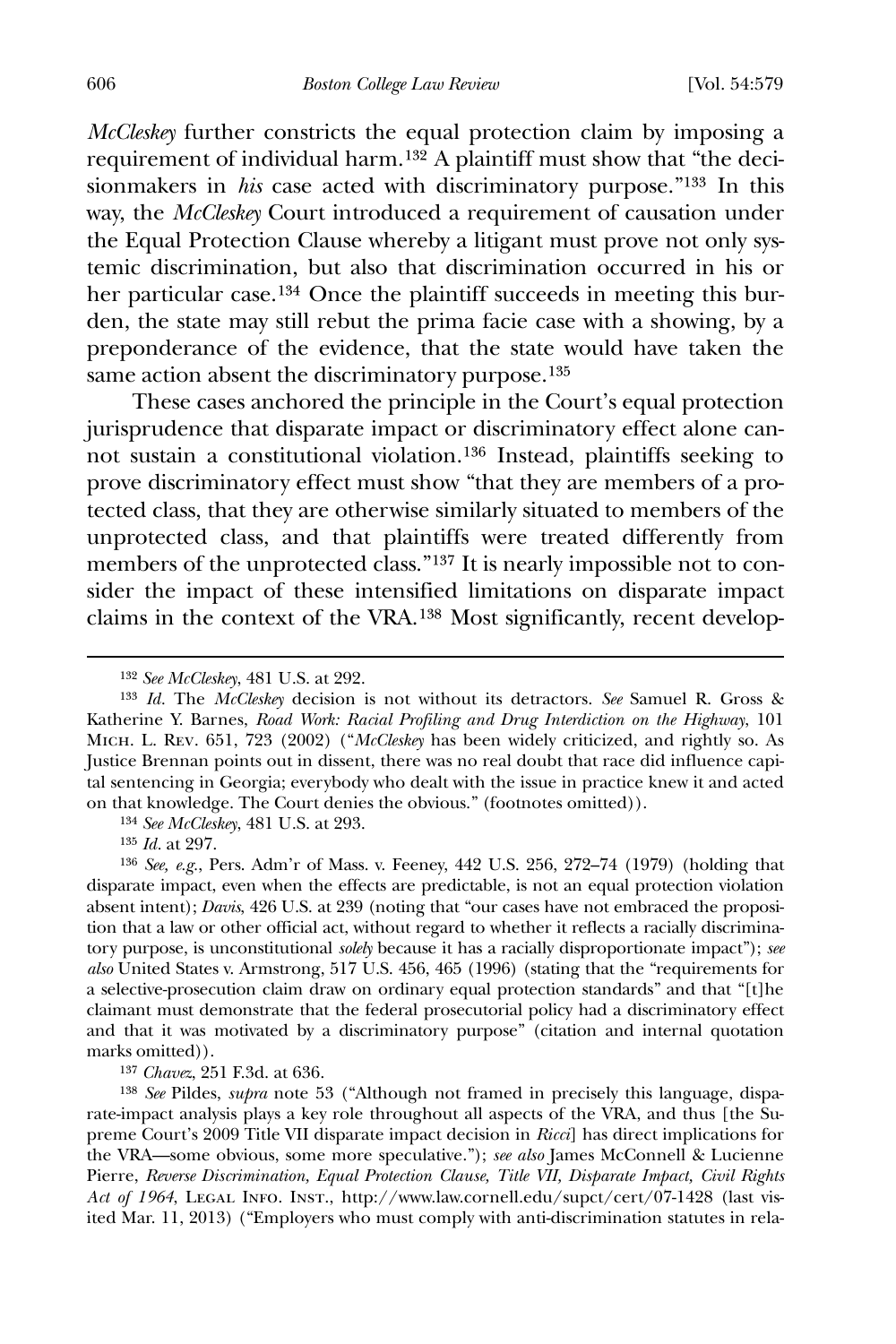ments in employment discrimination law indicate a narrowing standard for statute-based disparate impact claims, even when Congress's enforcement powers buttress the statutes.[139](#page-29-0) For those who have tracked Justice Anthony Kennedy's opinions doubting the Equal Protection Clause's congruence with the VRA,[140](#page-29-1) this development is of little surprise. Nonetheless, the extent to which *Ricci v. DeStefano* has limited Title VII's capacity to redress disparate impact discrimination and what, if any, applicability the decision holds beyond the employment discrimination context is still an open question. When considered in the context of ever-constricting voting rights claims and within the larger context of the Court's posture toward disparate impact claims, it is impos-sible not to draw parallels to the VRA.<sup>[141](#page-29-2)</sup>

#### 1. *Ricci v. DeStefano* and the VRA

 In *Ricci*, a majority of the Supreme Court positioned Title VII's disparate impact standard[142](#page-29-3) squarely in tension with the Equal Protection Clause.[143](#page-29-4) *Ricci* centered on the tension between protecting one

139 *Ricci*, 557 U.S. at 593.

<u>.</u>

<span id="page-29-1"></span><span id="page-29-0"></span>140 *See, e.g.*, League of United Latin Am. Citizens v. Perry, 548 U.S. 399, 435 (2006); Miller v. Johnson, 515 U.S. 900, 911–14 (1995).

<span id="page-29-2"></span>141 Pildes, *supra* note 53 (recognizing that although Title VII and the VRA are different statutes, "it would be foolish to think that the kinds of views and responses of the Court in *Ricci* concerning Title VII's disparate-impact standard will not find their way into the same Court's treatment of disparate-impact issues under the VRA").

<span id="page-29-3"></span>142 The centerpiece of the Civil Rights Act of 1964, Title VII makes it illegal for an employer "to fail or refuse to hire or to discharge any individual, or otherwise to discriminate against any individual with respect to his compensation, terms, conditions, or privileges of employment, because of such individual's race," among other protected characteristics. 42 U.S.C. § 2000e-2(a)(1) (2006). Moreover, an employer may not "limit, segregate, or classify his employees or applicants for employment in any way which would deprive or tend to deprive any individual of employment opportunities or otherwise adversely affect his status as an employee, because of such individual's race," among other factors. *Id.* § 2000e-2(a)(2). Employers also may not "adjust the scores of, use different cutoff scores for, or otherwise alter the results of, employment related tests on the basis of race" and other protected characteristics for promotion decisions. *Id.* § 2000e-2(*l*).

<span id="page-29-4"></span>143 *See Ricci*, 557 U.S. at 593 (refraining from deciding the equal protection claim because the petitioners were entitled to summary judgment on their Title VII claim); *id.* at 594 (Scalia, J., concurring) (observing that the majority's failure to address the equal protection claim has postponed the question of "[w]hether, or to what extent, are the disparate-impact provisions of Title VII . . . consistent with the Constitution's guarantee of equal

tion to the Voting Rights Act, the Fair Housing Act, and even No Child Left Behind may all be affected by the court's decision, because their race-neutral practices with race-related goals may be constitutionally suspect." (internal quotation marks omitted)); *cf.* GIRARDEAU A. Spann, The Law of Affirmative Action: Twenty-Five Years of Supreme Court Decisions on Race and Remedies 159–63 (2000) (analyzing the Supreme Court's fractured affirmative action decisions).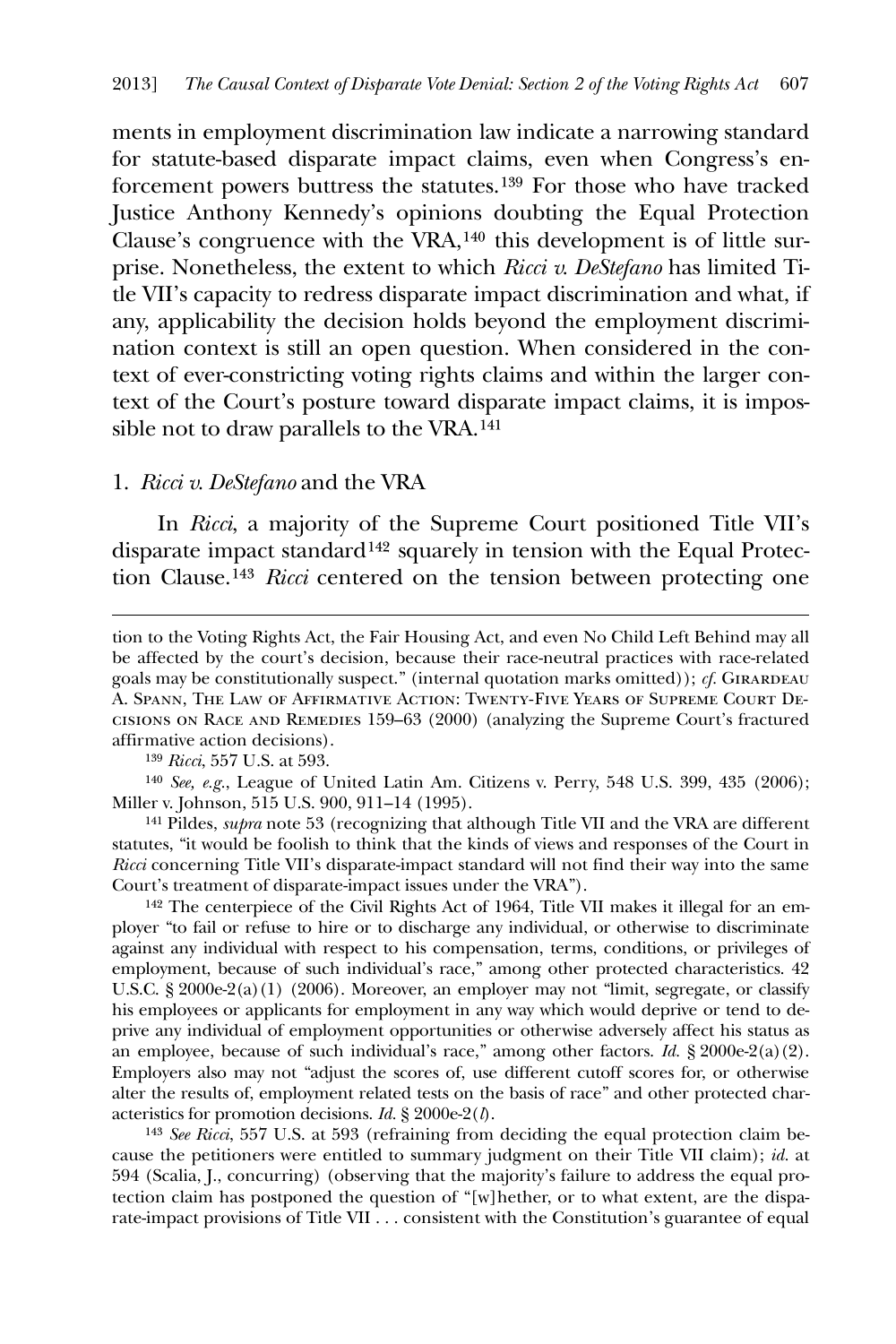group from the negative effects of racially disproportionate exam results, and denying the benefits of the same exam results to another group.[144](#page-30-0) The case involved racially disparate results on tests that the City of New Haven used to promote its firefighters to lieutenant and captain positions.[145](#page-30-1) The first round of test results revealed that the pass rate of black candidates was approximately half the pass rate of white candidates.[146](#page-30-2) Because promotions were awarded only to the top three highest scoring candidates, no blacks would be promoted based on these tests.[147](#page-30-3) Public hearings were held on the tests' disparate impact, and the city's Civil Service Board, deadlocked on whether to certify the list of eligible candidates for promotion, ultimately did not certify the eligibility of any candidates.[148](#page-30-4) Firefighters who were eligible for immediate promotion brought suit against New Haven's mayor, John DeStefano, and other city officials under Title VII and the Equal Protection Clause.[149](#page-30-5) The city defended its actions on the ground that if the results were certified, minority firefighters would have brought a disparate impact action under Title VII.[150](#page-30-6)

 Justice Kennedy, writing for the Court, concluded that "race-based action like the City's in this case is impermissible under Title VII unless the employer can demonstrate *a strong basis in evidence* that, had it not taken the action, it would have been liable under the disparate-impact statute."[151](#page-30-7) According to the *Ricci* majority, the city's remedial efforts presumptively violated Title VII's disparate treatment prohibition absent a valid defense.[152](#page-30-8) Implicit in the *Ricci* decision is the notion that remedial race consciousness is the equivalent of racial discrimination.

 $\overline{a}$ 

147 *Id.* at 564.

<span id="page-30-5"></span><span id="page-30-4"></span><span id="page-30-3"></span><span id="page-30-2"></span>148 *Id.* at 574. Minority firefighters threatened a Title VII suit if the test results were not thrown out. *Id.* at 562–63.

149 *Id.* at 575.

protection"). This tension between disparate impact and the disparate treatment standard has existed at least since the Supreme Court first recognized disparate impact claims in 1971, in *Griggs v. Duke Power Co.*, and later recognized reverse discrimination disparate treatment claims by white employees in 1976, in *McDonald v. Santa Fe Trail Transportation Co. See* McDonald v. Santa Fe Trail Transp. Co., 427 U.S. 273, 278–79 (1976); Griggs v. Duke Power Co., 401 U.S. 424, 435 (1971).

<sup>144</sup> *See Ricci*, 557 U.S. at 561–63.

<span id="page-30-1"></span><span id="page-30-0"></span><sup>145</sup> *Id.* at 561–64. The tests were comprised of written assessments accounting for sixty percent of the overall score and an oral assessment accounting for forty percent of the overall score. *Id.*

<sup>146</sup> *Id.* at 566.

<sup>150</sup> *Ricci*, 557 U.S. at 563.

<sup>151</sup> *Id.* (emphasis added).

<span id="page-30-8"></span><span id="page-30-7"></span><span id="page-30-6"></span><sup>&</sup>lt;sup>152</sup> *Id.* at 585. Notably, the Court did not in fact engage in a disparate treatment analysis concerning the white firefighters. *Id*.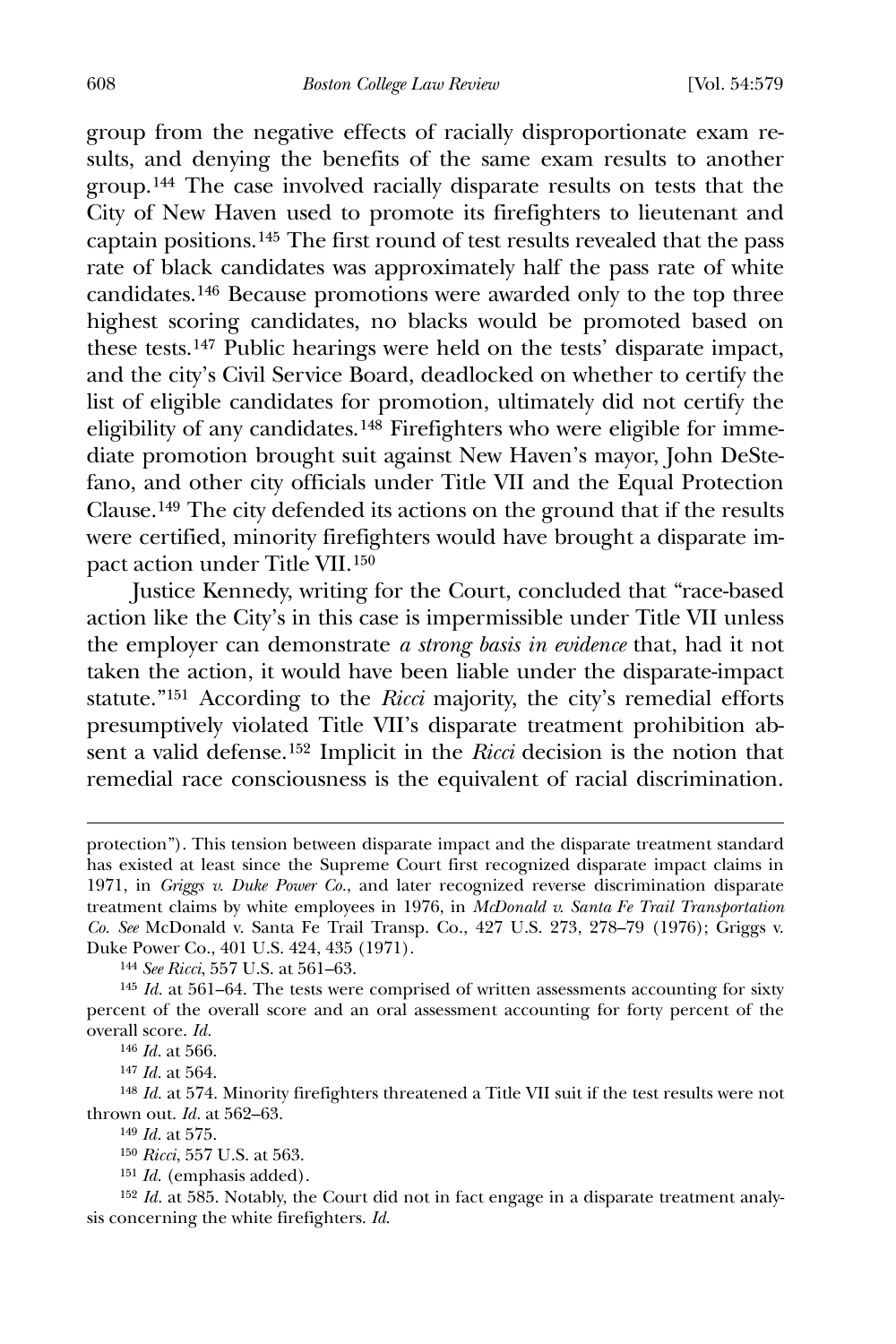*Ricci* further suggests that choosing a policy or practice with a less discriminatory impact on minorities is intentionally discriminatory toward another population. This false equivalence[153](#page-31-0) forms the premise of the Court's determination that preventive race-conscious measures are almost always illegal.[154](#page-31-1) Disparate treatment is not, however, the flipside of a disparate impact remedy, as the Court suggests. Nor is remedial race consciousness the legal equivalent of disparate treatment or reverse discrimination as the Court presumes.[155](#page-31-2) First, the motive underlying each of these concepts is not the same. Second, there is no legally cognizable, historical context of discrimination toward whites as a group. Indeed, the basis for New Haven's rejection of its test was not the majority's reductionist determination that the higher scorers were white; rather, the high concentration of white scorers signaled that the test itself might be biased, and, at a minimum, warranted further investigation.[156](#page-31-3)

 The Supreme Court's current reticence toward disparate impact claims in employment is not limited to race. In its 2005 decision in *Smith v. City of Jackson, Mississippi*, and its 2008 decision in *Meacham v. Knolls Atomic Power Laboratory*, the Court held that the Age Discrimination in Employment Act of 1967 ("ADEA") does not require employers to prove that their actions creating a disparate impact on the basis of age are based on a business necessity.[157](#page-31-4) Instead, they need only prove that the practice is based on "reasonable factors other than age"

<u>.</u>

<span id="page-31-0"></span><sup>153</sup> *See* Cheryl I. Harris & Kimberly West-Faulcon, *Reading* Ricci*: Whitening Discrimination, Racing Test Fairness*, 58 UCLA L. Rev. 73, 81 (2010) (arguing that "*Ricci* reflects a doctrinal move towards converting efforts to rectify racial inequality into white racial injury" and that this results in the "racing" of fairness whereby long-standing, race-neutral best practices are viewed, unjustly, with suspicion as racial preferences).

<span id="page-31-1"></span><sup>154</sup> This holding is the end result of a slow erosion of Title VII disparate impact jurisprudence following the Court's well-conceived and detailed treatment of disparate impact claims in *Griggs* and other cases beginning in the 1970s. *See Griggs*, 401 U.S. at 436; *see also, e.g.*, Hazelwood Sch. Dist. v. United States, 433 U.S. 299, 310 (1977) (holding that an overwhelming showing of statistical evidence of disparate impact in an employment setting met the government's burden to prove disparate impact).

<span id="page-31-2"></span><sup>155</sup> *See* Michelle Adams, *Is Integration a Discriminatory Purpose?*, 96 Iowa L. Rev. 837, 860 (2011) ("[T]he Court's shift in *Ricci* from a 'good faith' standard to a 'strong basis in evidence' standard is a momentous change in Title VII law, signaling that defendants' voluntary compliance efforts, which raise reverse-discrimination claims under the disparate-treatment provisions of the statute, are presumptively impermissible.").

<sup>156</sup> *Ricci*, 557 U.S. at 586–87.

<span id="page-31-4"></span><span id="page-31-3"></span><sup>157</sup> Meacham v. Knolls Atomic Power Lab., 554 U.S. 84, 102 (2008); Smith v. City of Jackson, Miss., 544 U.S. 228, 242 (2005); *see* Age Discrimination in Employment Act of 1967, 29 U.S.C. §§ 621–634 (2006 & Supp. III 2010).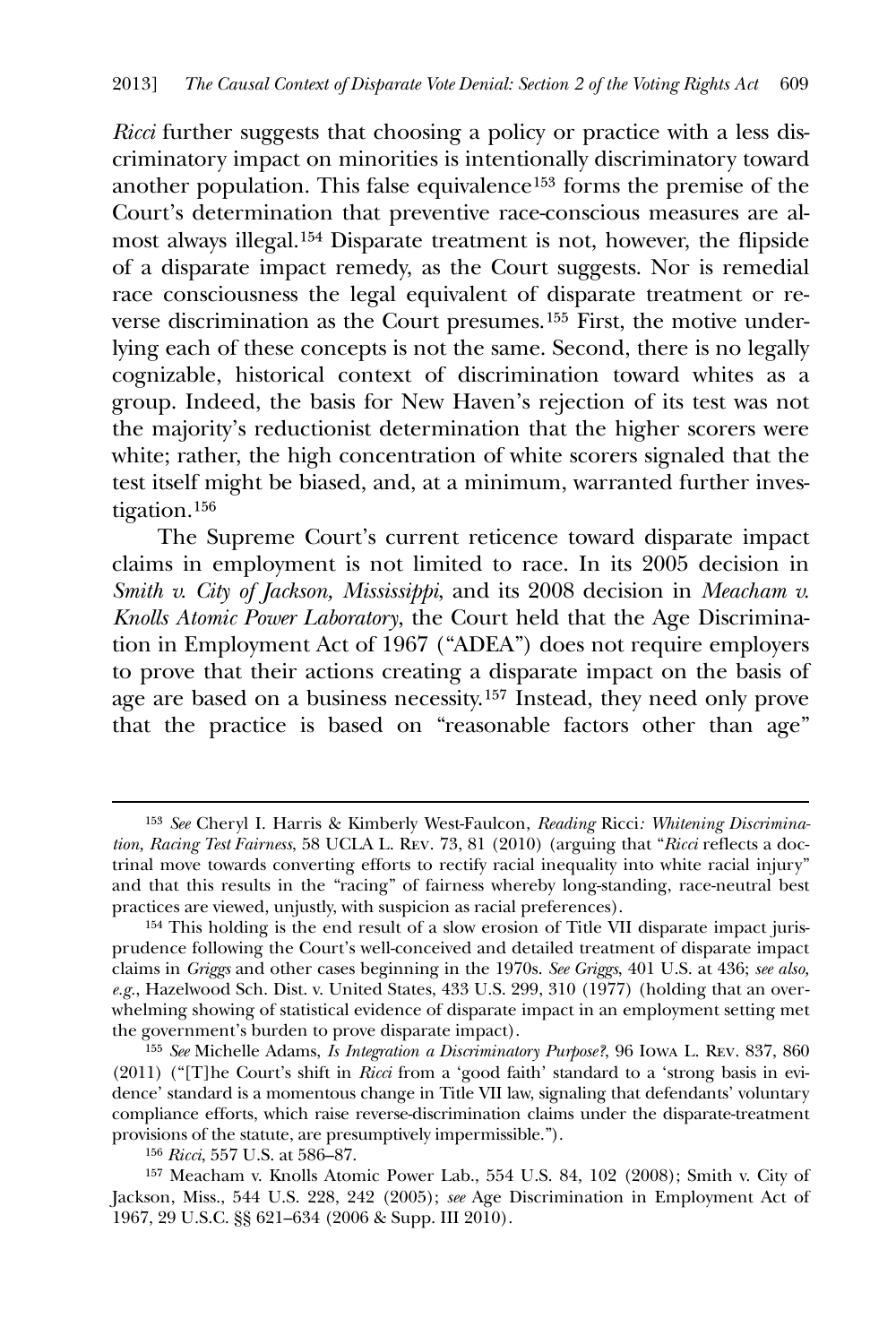("RFOA").[158](#page-32-0) The Court acknowledged that defendants can establish an RFOA defense more easily than proving business necessity.[159](#page-32-1) This signals the Court's unwillingness to impose stricter burdens of proof on defendants to rebut disparate impact findings.

*Ricci* (and, less directly, the ADEA cases) raises two important and related questions with respect to future disparate impact claims: (1) what is the extent of the state's ability to exercise remedial power to counter the effects of historical discrimination, and (2) what is the standard of proof to support a disparate impact remedy? One scholar has referred to *Ricci*'s requirement of proof beyond a racially adverse impact—no matter how compelling the impact—as "disparate impact 'plus.'"[160](#page-32-2) Despite its references to legitimate policy justifications, however, the Court has not specified what evidence beyond impact alone would suffice.<sup>[161](#page-32-3)</sup>

#### 2. *Ricci*'s Lessons for Disparate Vote Denial

 Whether *Ricci* will have far-reaching effects on disparate impact jurisprudence remains to be seen. What is certain is that disparities alone will not suffice to support a challenge to government action that produces a corresponding racial effect.[162](#page-32-4) Less clear are situations where remedying a disparity to the benefit of racial minorities causes no corresponding disparate effect on whites.

 Although the Court has held that disparities alone cannot justify a remedy under the VRA,[163](#page-32-5) it has failed to address directly whether there would be a different outcome in circumstances where there is no harm to another group. The Court's holdings in this regard are rooted in its redistricting jurisprudence, which presents a different set of concerns,

<span id="page-32-0"></span><sup>158</sup> *Meacham*, 554 U.S. at 91. The ADEA's provision stating that it "shall not be unlawful for an employer . . . to take any action otherwise prohibited . . . where the differentiation is based on [RFOA]" superseded the business necessity justification that normally applies under the disparate impact burden-shifting framework, placing the burden of persuasion as to RFOA on the employer. *See* 29 U.S.C. § 623(f)(1) (2006 & Supp. II 2008); Wards Cove Packing Co. v. Atonio, 490 U.S. 642, 656 (1989), *superseded by statute*, Civil Rights Act of 1991, Pub. L. No. 102-166, 105 Stat. 1074, *as recognized in* Wal-Mart Stores, Inc. v. Dukes, 131 S. Ct. 2541 (2011).

<sup>159</sup> *See Meacham*, 554 U.S. at 97.

<span id="page-32-4"></span><span id="page-32-3"></span><span id="page-32-2"></span><span id="page-32-1"></span><sup>160</sup> *See* Richard H. Pildes, *Voting Rights: The Next Generation*, *in* Race, Reform, and Regulation of the Electoral Process: Recurring Puzzles in the American Democracy 17, 26 (Guy-Uriel E. Charles et al. eds., 2011).

<sup>161</sup> *See Ricci*, 557 U.S. at 580.

<sup>162</sup> *See supra* notes 152–159 and accompanying text.

<span id="page-32-5"></span><sup>163</sup> *See Smith*, 109 F.3d at 595.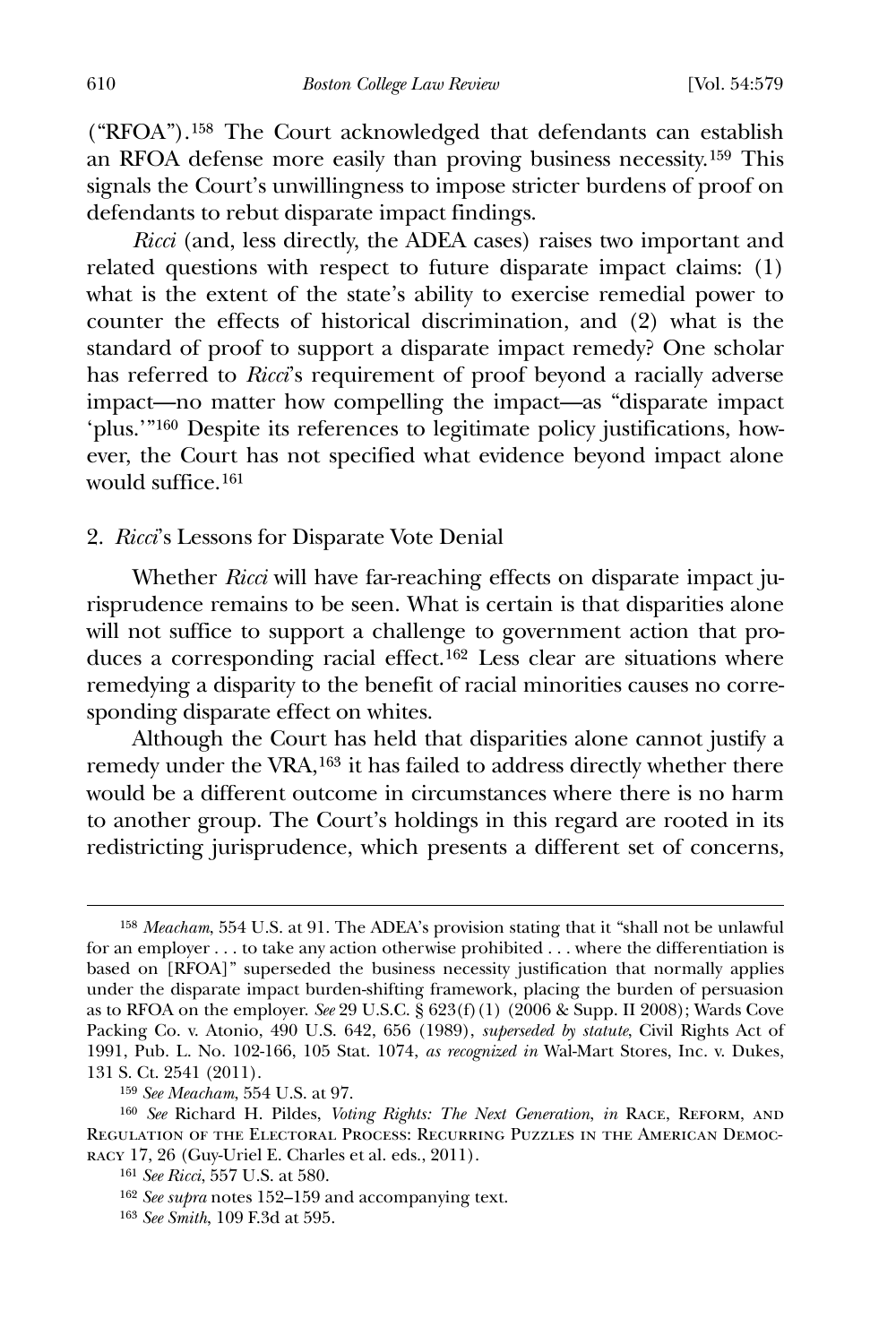more similar to the employment context than vote denial.[164](#page-33-0) Indeed, the factual and policy contexts of *Ricci* and the 2010 Supreme Court case, *Lewis v. City of Chicago*, differ significantly from those in vote denial challenges.[165](#page-33-1) In the context of redistricting, like employment, the potential zero-sum calculation predominates, and few, if any, decisions stand alone without some consequence on other groups of voters.[166](#page-33-2) For example, drawing voters into one district versus another may potentially impact the electability of one group's preferred candidate versus another group's. By contrast, in a disparate vote denial context—for example, invalidating a discriminatory voter ID provision or a felon disenfranchisement law, or preventing a voter purge that yields disparate racial results based on unsubstantiated criteria—the disparate impact claim will not visit negative consequences on any racial group. Unlike in the employment context, vote denial challenges do not involve the allocation of a limited resource; rather, the right to vote can be extended to countless individuals without denying others access to that right.[167](#page-33-3)

 To be sure, the individual and collective right to vote can be adversely impacted when the franchise is extended impermissibly. Voting power is diluted when unlawful votes are cast. With respect to modern vote denial measures such as voter ID laws and excessive voter purge practices, however, proof of unlawful voting is negligible or nonexistent.[168](#page-33-4) Felon disenfranchisement, though recognized in the U.S. Constitution,[169](#page-33-5) may nonetheless be held unconstitutional for inten-

<span id="page-33-0"></span> $\overline{a}$ 

<span id="page-33-3"></span>167 Certainly, the partisan dimensions of vote denial cannot be ignored and may be as significant a force in the design and enforcement of these practices as any other. *See*  Rogowski & Cohen, *supra* note 2, at 3. Regardless of the motivation behind vote denial laws and practices, however, if the effect is to visit disenfranchisement disproportionately upon minority voters, such laws may nonetheless violate the VRA.

<span id="page-33-4"></span><sup>168</sup> See generally LORRAINE C. MINNITE, THE MYTH OF VOTER FRAUD (2010) (arguing that incidents of deliberate voter fraud are rare).

<sup>164</sup> *See, e.g.*, Shaw v. Reno, 509 U.S. 630, 657 (1993).

<sup>165</sup> 130 S. Ct. at 2195–96; *Ricci*, 557 U.S. at 580.

<span id="page-33-2"></span><span id="page-33-1"></span><sup>166</sup> *Cf.* Richard Primus, *The Future of Disparate Impact*, 108 Mich. L. Rev. 1341, 1342 (2010) (arguing that Title VII "requires employers and public officials to classify the workforce into racial categories and then allocate social goods on the basis of that classification"). Professor Richard Primus has noted that disparate impact doctrine could avoid unconstitutionality by adopting a "visible-victims reading" of disparate impact law. *See id.* at 1369 (asserting that, as long as a race-conscious measure does not "visibly burden specific innocent parties," it is less likely to produce a divisive social meaning and be found unconstitutional). By this measure, Section 2's application to most voting restrictions would be constitutionally sound, as there are no identifiable "victims" in restoring or protecting the franchise.

<span id="page-33-5"></span><sup>169</sup> *See* U.S. Const. amend XIV, § 2; Richardson v. Ramirez, 418 U.S. 24, 41–53 (1974) (discussing Section 2 of the Fourteenth Amendment's allowance of vote denial based on a felony conviction).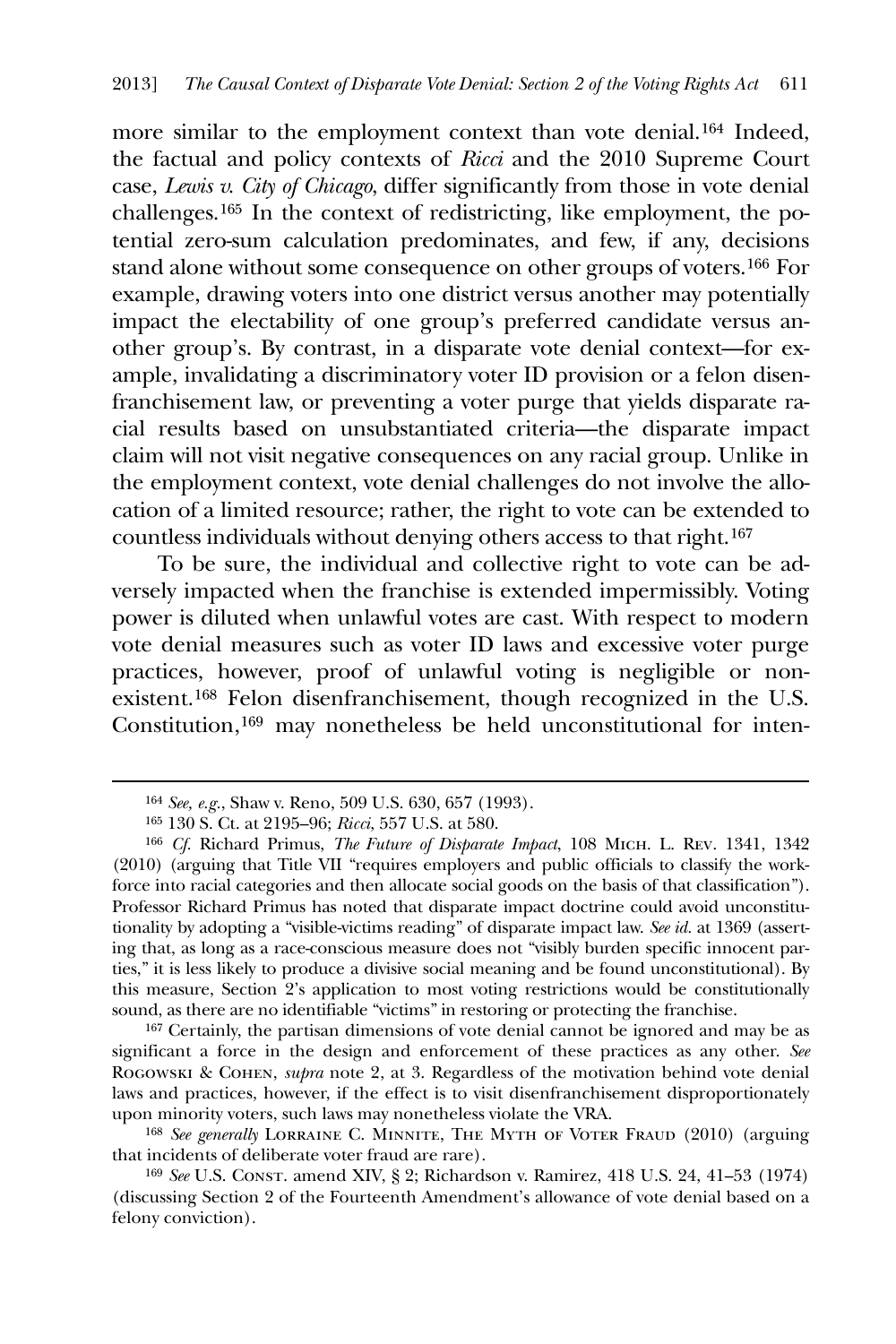tional racial discrimination and other constitutional violations without an adverse impact on non-felons' right to vote.[170](#page-34-0) Accordingly, remedying the disparate impact of many modern vote denial practices imposes no harm on other voters.[171](#page-34-1)

 Nonetheless, the potential conflict between the Constitution and Title VII's disparate impact standards that *Ricci* signals cannot be ignored. Indeed, the Court has issued the same warning with respect to the VRA.[172](#page-34-2) The Court's trajectory on both fronts suggests an outlook that laws that prohibit disparate impact "are constitutional only if those impacts can be shown to reflect a racially-discriminatory purpose."[173](#page-34-3) At a minimum, *Ricci* suggests that the Court will construe statutory disparate impact provisions more narrowly to evade constitutional conflicts unless it can identify a satisfactory causal link between the challenged conduct and the disparate harm. The causal context test proposed below would enable plaintiffs to establish this link under Section 2.

## II. The "Causal Context": A Disparate Vote Denial Test

 The inherent challenge in litigating disparate vote denial claims is reconciling the U.S. Supreme Court's mandate that such claims be proved with evidence beyond disparate impact, with Section 2's clear exclusion of an intent requirement. Determining what plaintiffs must show to succeed on a disparate vote denial claim therefore forces a deeper examination of the Senate factors and their purpose, while vigilantly protecting against the reinsertion of an intent requirement. As

<span id="page-34-0"></span><sup>170</sup> *See* Hunter v. Underwood, 471 U.S. 222, 233 (1978) (holding that a facially neutral law disenfranchising persons convicted of crimes involving moral turpitude violated Equal Protection because the law was motivated by a desire to discriminate against minorities); *see also* NAACP, Defending Democracy, *supra* note 111, at 12, 25–27 (explaining that these restrictions will have a disproportionate burden on minorities because African Americans and Latinos suffer disproportionate rates of criminal conviction). *See generally* Janai S. Nelson, *The First Amendment, Equal Protection and Felon Disenfranchisement: A New Viewpoint*, 65 Fla. L. Rev. 111 (2013) (engaging the equality principles of the First Amendment and the Equal Protection Clause to reconsider the constitutionality of felon disenfranchisement as a form of viewpoint discrimination).

<span id="page-34-1"></span><sup>171</sup> *But see* Roger Clegg, *The Future of the Voting Rights Act After* Bartlett *and* NAMUDNO, 2008–2009 Cato Sup. Ct. Rev. 35, 39 (arguing that "whenever the government bans actions (public or private) that merely have racially disparate impact, . . . . actions that are perfectly legitimate will be abandoned," or "surreptitious—or not so surreptitious—racial quotas will be adopted so that the action is no longer racially disparate in its impact").

<sup>172</sup> *See Gingles*, 478 U.S. at 47.

<span id="page-34-3"></span><span id="page-34-2"></span><sup>&</sup>lt;sup>173</sup> Pildes, *supra* note 53 ("[I]t would be unconstitutional for Congress to make disparate impacts illegal if they cannot be shown to reflect an underlying discriminatory purpose. That is, impact can be looked to . . . as evidence of purpose. . . . But impact alone cannot be a constitutional basis for making a state law/practice illegal.").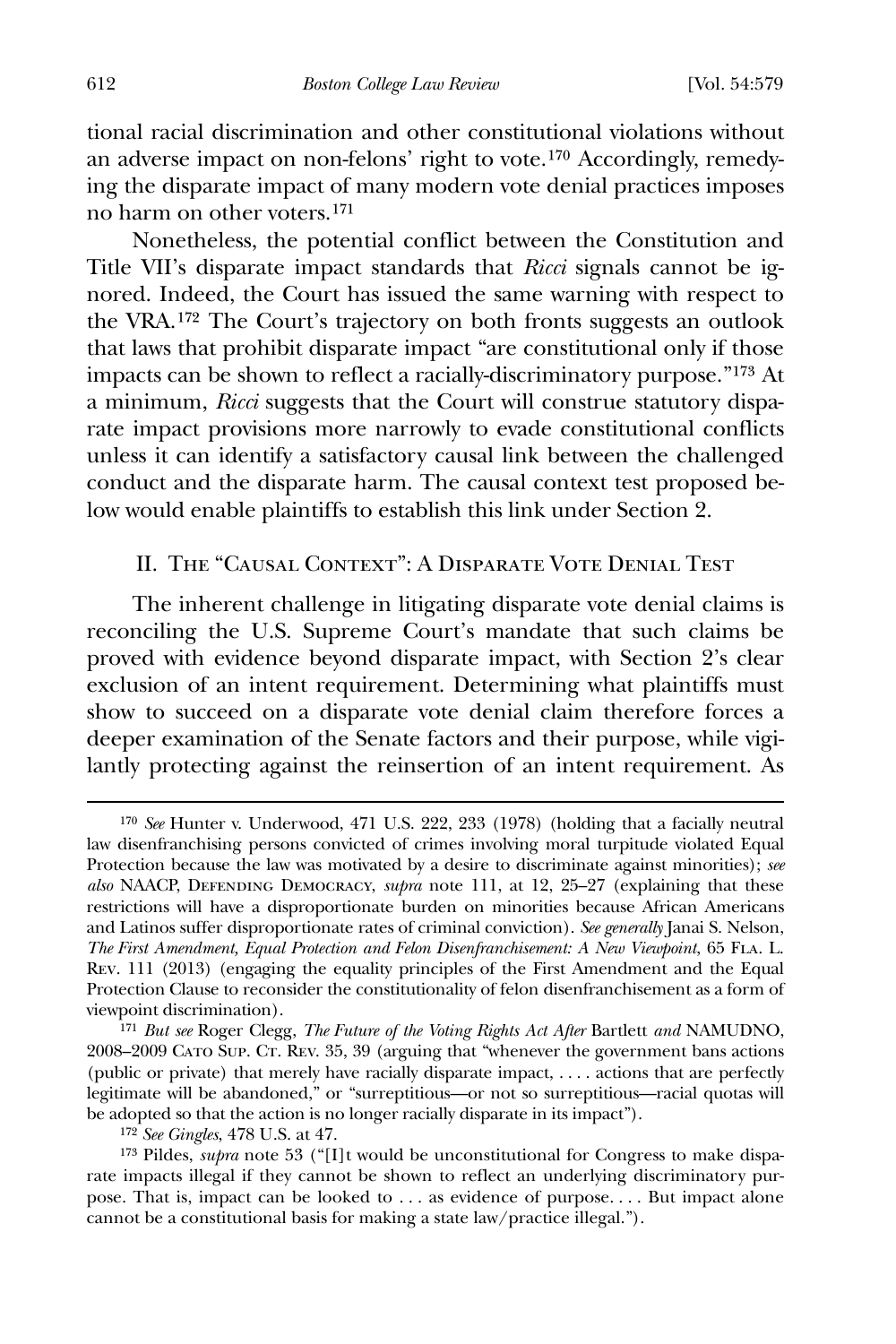noted above, the text of Section 2 and its legislative history provide important guidelines for formulating a test for disparate vote denial.[174](#page-35-0) By prohibiting voting qualifications and other election practices that "result[] in a denial or abridgement of the right . . . to vote on account of race or color, or [status as a language minority],"[175](#page-35-1) Section 2 not only makes clear on its face that it applies equally to vote denial claims, but also establishes that the focus of the inquiry is on the *result* of the challenged law's application and not its cause or intent.[176](#page-35-2) Neither the text nor the legislative history of Section 2, however, provides specific directives for litigating vote denial claims.[177](#page-35-3) Accordingly, against a backdrop of ambitious academic proposals and judicial skepticism concerning disparate impact, I propose the causal context test as a new formulation for evaluating disparate vote denial claims.

## A. *Existing Proposals for Disparate Vote Denial Tests*

Over time, there has been a battery of proposals for Section 2 vote denial tests derived from Section 2 cases, the language of the statute, and evidentiary considerations.[178](#page-35-4) One detailed treatment of these proposals identifies two categories of tests— "causation and impactplus"[179](#page-35-5) and "inverse relation"[180](#page-35-6)—and introduces an additional one, which I refer to as "prerequisites and burden-shifting."<sup>[181](#page-35-7)</sup> The causation

<span id="page-35-0"></span> $\overline{a}$ 

<span id="page-35-3"></span><sup>177</sup> Tokaji, *supra* note 53, at 709 ("The legislative history of the 1982 amendments ... provides little guidance on *how* Section 2 should apply to practices resulting in the disproportionate denial of minority votes. That is mainly because Congress, especially the Senate, focused so intently on representation rather than participation.").

178 *See id.* at 718–23 (discussing previously proposed Section 2 vote denial tests).

<span id="page-35-5"></span><span id="page-35-4"></span>179 *Id.* at 722 (labeling cases that require more than just disparate impact as "causation and impact-plus tests").

<span id="page-35-7"></span><span id="page-35-6"></span>180 *See* Stephen B. Pershing, *The Voting Rights Act in the Internet Age: An Equal Access Theory for Interesting Times*, 34 Loy. L.A. L. Rev. 1171, 1197 & n.109 (2001) (collecting fair housing cases and scholarly opinions that the author considers "highly instructive" for VRA disparate impact analysis).

181 Specifically, the prerequisites and burden-shifting test operates as follows:

[A] plaintiff should be required to show *both* (1) that the practice challenged results in the disproportionate denial of minority votes (i.e., that it has a disparate impact on minority voters); and (2) that this disparate impact is traceable to the challenged practice's interaction with social and historical condi-

<sup>174</sup> *See supra* notes 82–102 and accompanying text.

<sup>175</sup> *See* 42 U.S.C. § 1973(a) (2006).

<span id="page-35-2"></span><span id="page-35-1"></span><sup>176</sup> *See id.*; *see also* Tokaji, *supra* note 53, at 709 ("The language of Section 2 indicates that the results standard applies to vote denial claims as well as vote dilution claims."). There was never any question that Section 2's totality of the circumstances analysis applied to vote denial claims. The application became dubious, however, when vote dilution standards were awkwardly grafted onto vote denial claims. *Id*.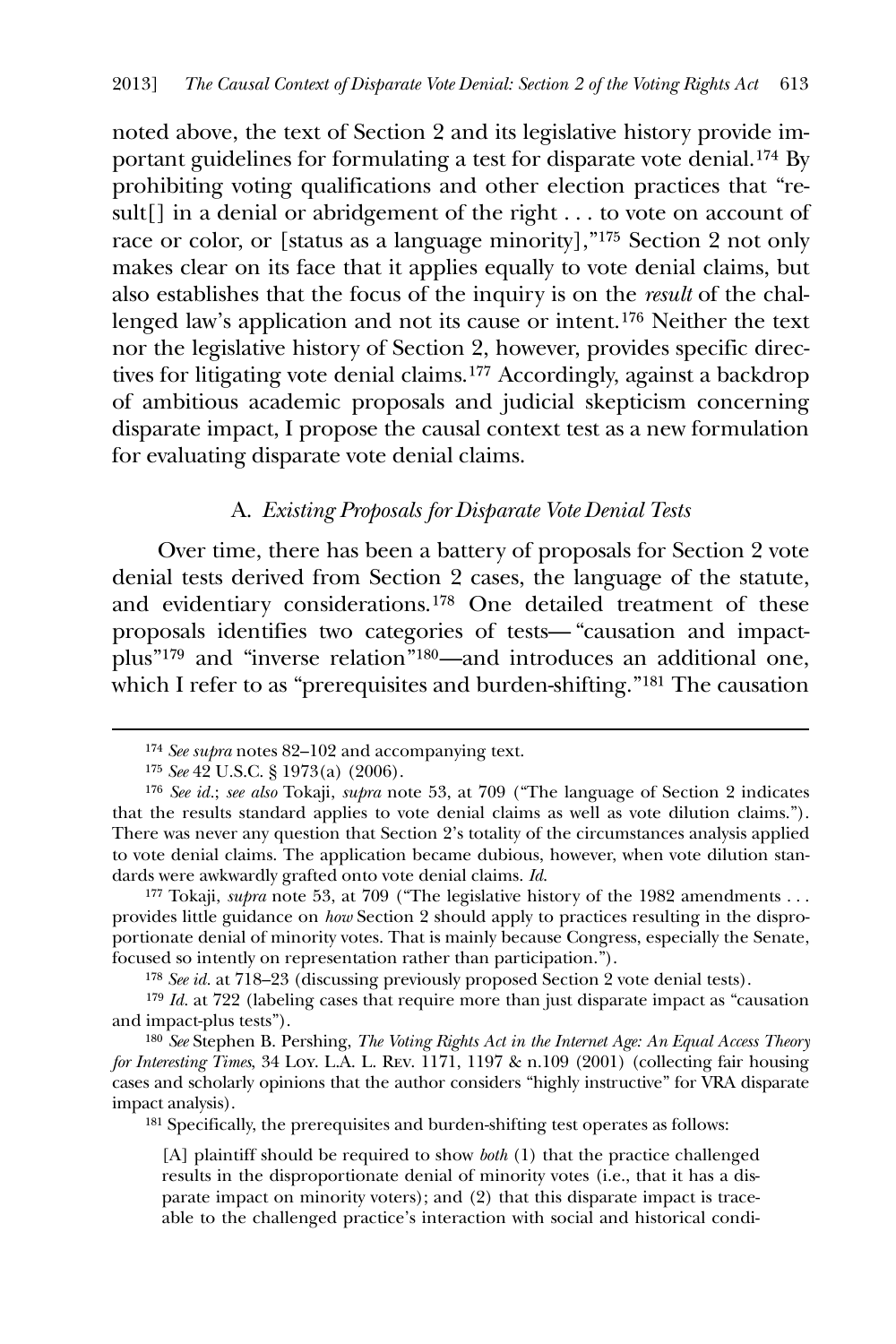and impact-plus test is "a sort of under-the-table balancing of the government's interest in the challenged practice against its vote-denying impact" that "allow[s] judges to consider the justifications the government proffers for adopting or keeping the voting practice in question."[182](#page-36-0) This test is also referred to as "disparate impact-plus," and tacitly relies on proximate cause to justify a finding of liability.

 The inverse relation test borrows from Fair Housing Act jurisprudence, and proposes that vote denial claims be determined as follows: "The more severe the racial disparity of voting access that results from a challenged practice, the more tenuous the justification should be seen to be, even if that justification is asserted to have nothing to do with race."[183](#page-36-1) This proposal modifies the "causation and impact-plus" test by squarely establishing an inverse relationship between the tenuousness of the justification and the racial disparity that the challenged practice causes.[184](#page-36-2)

 In the case of the prerequisites and burden-shifting test—the most compelling of these tests—the burden shifts to the defendant once disparate impact has been established, on the theory that state actors "are in the best position to explain why they believe vote-denying practices are necessary to achieve some vital interest."[185](#page-36-3) The test also incorporates certain standards from the equal protection jurisprudence developed in jury discrimination cases.[186](#page-36-4) In particular, it relies on the burden-shifting model in jury selection cases as further support for incor-porating this framework in disparate vote denial cases.<sup>[187](#page-36-5)</sup>

 tions. These might be thought of as "preconditions" to Section 2 vote denial claims, analogous to the three *Gingles* preconditions for Section 2 vote dilution claims. . . .

 Once the plaintiff[] make[s] a prima facie disparate-impact case by producing evidence of the[se] two elements . . . the burden should shift to the defendant to justify the challenged practice. . . .

 . . . [T]he government should be required to show the challenged practice is narrowly tailored to a compelling government interest.

<span id="page-36-1"></span><span id="page-36-0"></span>Tokaji, *supra* note 53, at 724–26 (footnote omitted).

182 *Id.* at 722.

. . . .

. . . .

183 Pershing, *supra* note 180, at 1199.

184 *See id.* at 1197 & n.109.

<span id="page-36-5"></span><span id="page-36-4"></span><span id="page-36-3"></span><span id="page-36-2"></span>185 Tokaji, *supra* note 53, at 725 (citing Griggs v. Duke Power Co., 401 U.S. 424, 431 (1971)).

186 *Id.*

187 *Id.*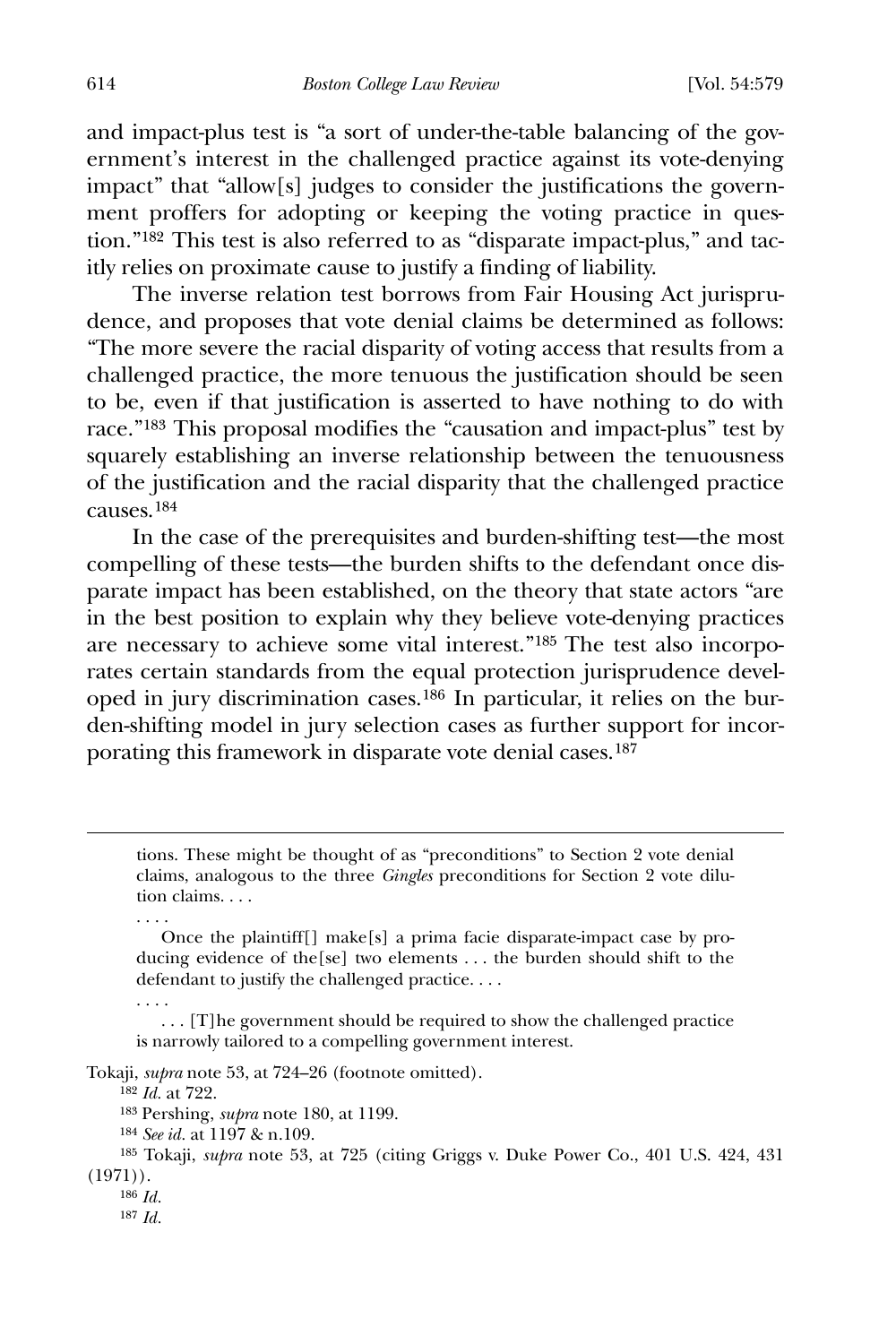Like the causation and impact-plus and inverse relation tests, the prerequisites and burden-shifting test invites the wrong query. First, if an electoral practice does not directly cause a disparate impact, it is less relevant whether the law is narrowly tailored.[188](#page-37-0) The argument is not that the state could apply a particular election law in a manner that is less discriminatory. Rather, the argument is that the law, which may be narrowly tailored to serve a compelling governmental interest, combines with social conditions external to voting to produce an unlawful discriminatory result. The result is discriminatory because the disparate impact would not have occurred but for the race of the voter. Put another way, if the voters were of a different race, the denial would not have occurred to the extent that it has, and there would be no (or perhaps less) disparate impact.

 Second, although the state's burden to proffer a compelling interest is high, the state is likely to meet this burden in certain disparate vote denial contexts. For example, in the case of felon disenfranchisement, courts are likely to find the state's interest compelling in light of the Supreme Court's unwavering reliance on Section 2 of the Fourteenth Amendment of the U.S. Constitution as support for states' ability to deny the right to vote based on felon status.[189](#page-37-1) A similar, but less certain, argument could be made with respect to voter ID statutes in light of the Supreme Court's 2008 holding, in *Crawford v. Marion County Election Board*, that states have a right to protect against fraud in elections even when the only proof of fraud originated from outside the state.[190](#page-37-2) Accordingly, the muscle of the prerequisites and burdenshifting test may be undermined with respect to certain categories of vote denial claims, and potentially all vote denial claims in light of states' broad constitutional authority to regulate the time, place, and manner of elections.[191](#page-37-3)

 Third, by minimizing plaintiffs' burden of proof through the use of prerequisites, the test leaves plaintiffs in a substantially weaker position in presenting proof to counterbalance the state's interest. Even with the highest scrutiny applied to defendants' justifications, plaintiffs

<u>.</u>

<span id="page-37-0"></span><sup>188</sup> The tenuousness of the state's policy for the challenged practice, however, is relevant. *See infra* notes 248–263 and accompanying text. The narrow tailoring of a law could be relevant to the evaluation of its tenuousness.

<span id="page-37-2"></span><span id="page-37-1"></span><sup>189</sup> *See* Richardson v. Ramirez, 418 U.S. 24, 56 (1974) (holding that the disenfranchisement of convicted felons did not deny equal protection); *see also* Dillenburg v. Kramer, 469 F.2d 1222, 1226 (9th Cir. 1972) (casting doubt on the policy justifications for felon disfranchisement statutes).

<sup>190</sup> *See* 553 U.S. 181, 202 (2008).

<span id="page-37-3"></span><sup>191</sup> *See* U.S. Const. art. I, § 4, cl. 1.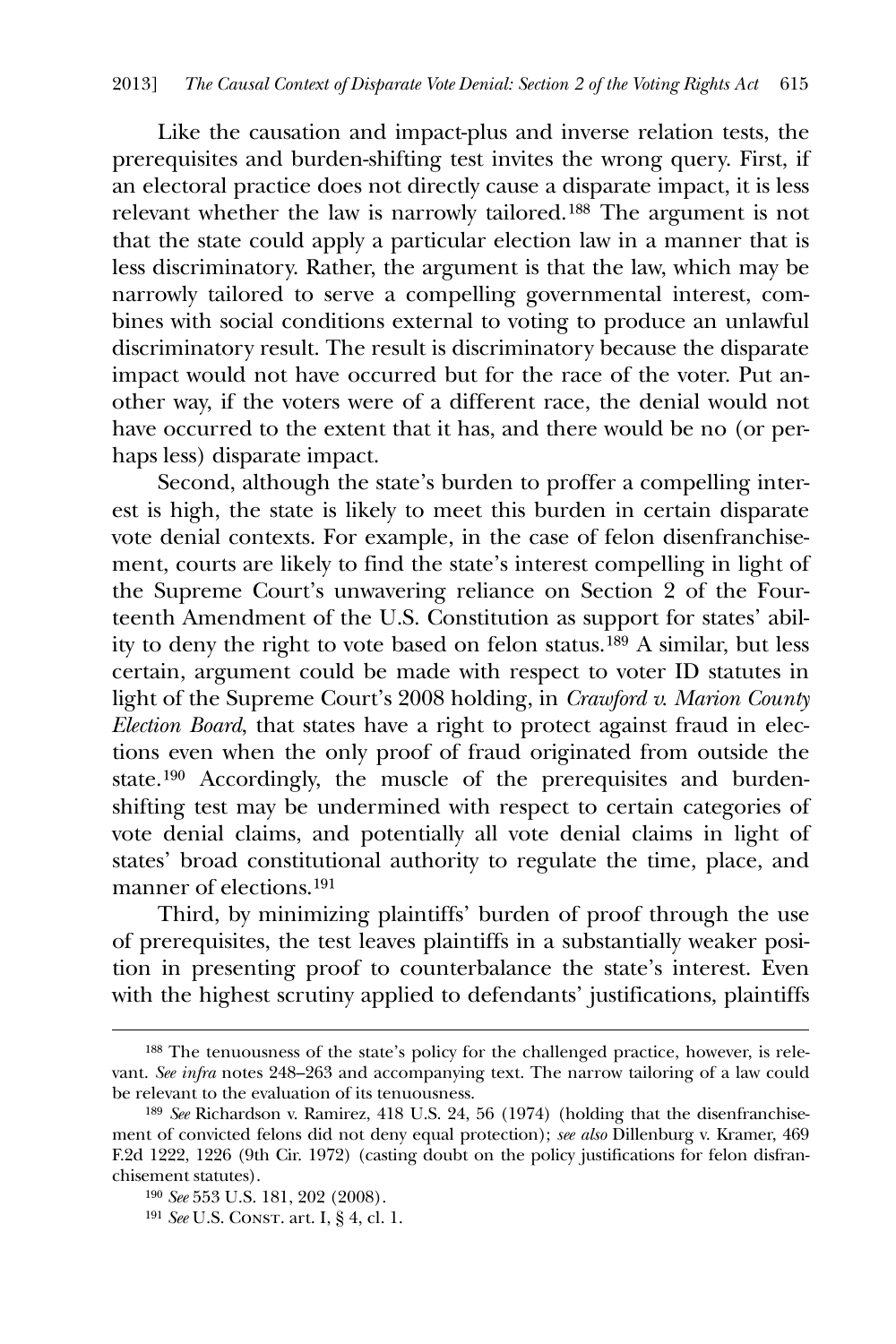616 *Boston College Law Review* [Vol. 54:579

presenting evidence limited to (1) disparate impact, or (2) traceability to a social condition external to the electoral process, will not have availed themselves of the full breadth of the totality of the circumstances analysis. As one scholar has noted with respect to the strict scrutiny applied to the state's justifications, this "high standard tracks that of constitutional race discrimination claims."[192](#page-38-0) Thus, the test threatens to import an intent standard by permitting states to offer justifications for discriminatory impact rather than requiring states to demonstrate that the resulting disparate impact is not on account of race—by showing, for example, that race merely correlates with, but does not cause, the disparate impact.

 Moreover, the prerequisites and burden-shifting test leaves unanswered the question of how to prove discrimination external to voting in a manner that satisfies Section 2. If plaintiffs make too cursory a showing of Senate factor five as a prerequisite, they risk having inadequate evidentiary support for their claims. The test's burden-shifting and strict scrutiny standard tempers this result.[193](#page-38-1) The *Crawford* Court, however, dismissed strict scrutiny in connection with equal protection claims in a decision postdating this proposal.[194](#page-38-2) *Crawford* virtually eliminates any prospect of the Court adopting this standard in connection with Section 2.

 Finally, similar to the causation and impact-plus and inverse relation tests, the narrow focus on disparate impact and Senate factor five diminishes the importance of other potentially relevant Senate factors, such as the tenuousness of the state's policy and other contextual factors.[195](#page-38-3) Moreover, each of the tests predate the Supreme Court's 2009 decision in *Ricci v. DeStefano* and the U.S. Court of Appeals for the Ninth Circuit's 2010 decision in *Farrakhan v. Gregoire* (*Farrakhan IV* ) both of which greatly temper expectations of the Court's willingness to impose significant burdens of proof on the states.[196](#page-38-4)

<sup>192</sup> Tokaji, *supra* note 53, at 726.

<sup>193</sup> *See supra* notes 178–192 and accompanying text.

<span id="page-38-2"></span><span id="page-38-1"></span><span id="page-38-0"></span><sup>194</sup> *Crawford*, 553 U.S. at 188. Indeed, the Court's apparent readiness to disregard the significance of the other Senate factors as pertinent only to vote dilution and not to vote denial claims concedes too much. *See id*. It denies plaintiffs the opportunity to prove the larger context of bias in which these facially neutral practices operate, so that overarching concerns of fairness and bias can be taken into account.

<span id="page-38-3"></span><sup>195</sup> Tokaji, *supra* note 53, at 725 (suggesting that "[u]nlike most of the other Senate factors, [Senate factor B] seems quite germane to vote denial cases because of its focus on 'qualification[s]' and 'prerequisite[s]' to voting, among other things").

<span id="page-38-4"></span><sup>196</sup> *See* Ricci v. DeStefano, 557 U.S. 557, 593 (2009); Farrakhan v. Gregoire (*Farrakhan IV* ), 590 F.3d 989, 1016 (9th Cir.), *aff'd in part, overruled in part en banc*, 623 F.3d 990 (9th Cir. 2010) (*Farrakhan V* ). Although *Ricci*'s reach beyond the employment context is still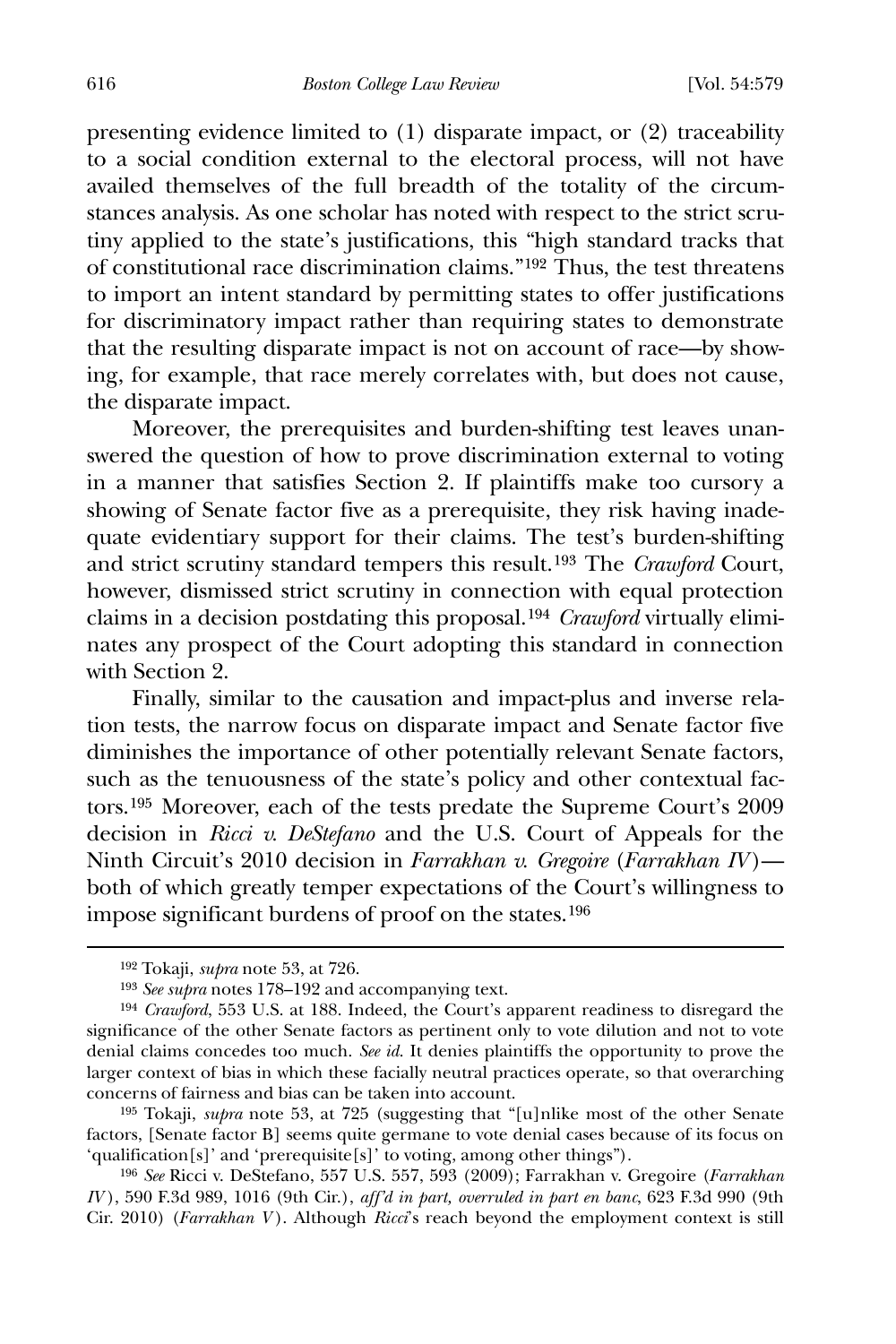More recently, however, one scholar has introduced a Section 2 analysis that relies on proof of a "significant likelihood" of race-biased decision making by majority-group actors that results in denying minority voters an equal opportunity to elect their candidates of choice.[197](#page-39-0) On the strength of Section 2's legislative history and constitutional context, this proposal states that: (1) Section 2 provides causes of action against both participation and dilution injuries; (2) an injury within the meaning of Section 2 arises only when political inequalities are due to race-biased decision making; and (3) plaintiffs, although not required to prove race-biased decision making by a preponderance of the evidence, must nonetheless show "to a significant likelihood" that the injury of which they complain resulted from race-biased decisions.[198](#page-39-1) In brief, the significant likelihood test investigates the role that race plays in one's ability to cast a vote. If a voter were white, would he or she face the same barriers to the same degree? If the answer is no, then it would appear that the voter has succeeded in showing "to a significant likelihood" that the injury of which he or she complained resulted from race-biased decisions.[199](#page-39-2) The significant likelihood test endeavors to strike a different evidentiary balance than the other tests and largely succeeds. However, the test still requires some showing of racial bias which threatens to read intent back into Section 2 even if the standard of proof is less burdensome.

## B. *The Theory of Causal Context*

 The tests and proposals referenced above are a certain improvement upon the general ambiguity that surrounds vote denial claims involving statistical disparities and evidence of bias. However, what I have termed the "causal context" test—not to be confused with the causal

198 *Id.* at 417.

<u>.</u>

<span id="page-39-2"></span><span id="page-39-1"></span>199 *See id.*; *see also* Foster, *supra* note 7, at 1474 (using disparate impact as a proxy for intent to determine "whether an adverse decision or outcome more likely than not resulted from the influence of indicia historically associated with status-based discrimination").

unknown, it provides some indication of the Court's waning receptivity to disparate impact claims based on race. *Ricci*, 557 U.S. at 593. Accordingly, since the prerequisites and burden-shifting test relies in part on the Title VII burden-shifting framework, it is important to note that although the test is still valid, *Ricci* may undermine the soundness of its reliance on Title VII jurisprudence. *See id*.; Tokaji, *supra* note 53, at 725 ("Just as employers in Title VII cases must show that a challenged employment practice is justified by a 'business necessity,' state and local election officials would have to show that a challenged voting practice is justified by an 'electoral necessity' once a prima facie disparate-impact case has been made.").

<span id="page-39-0"></span><sup>197</sup> *See* Christopher S. Elmendorf, *Making Sense of Section 2: Of Biased Votes, Unconstitutional Elections, and Common Law Statutes*, 160 U. Pa. L. Rev. 377, 417, 425–29 (2012).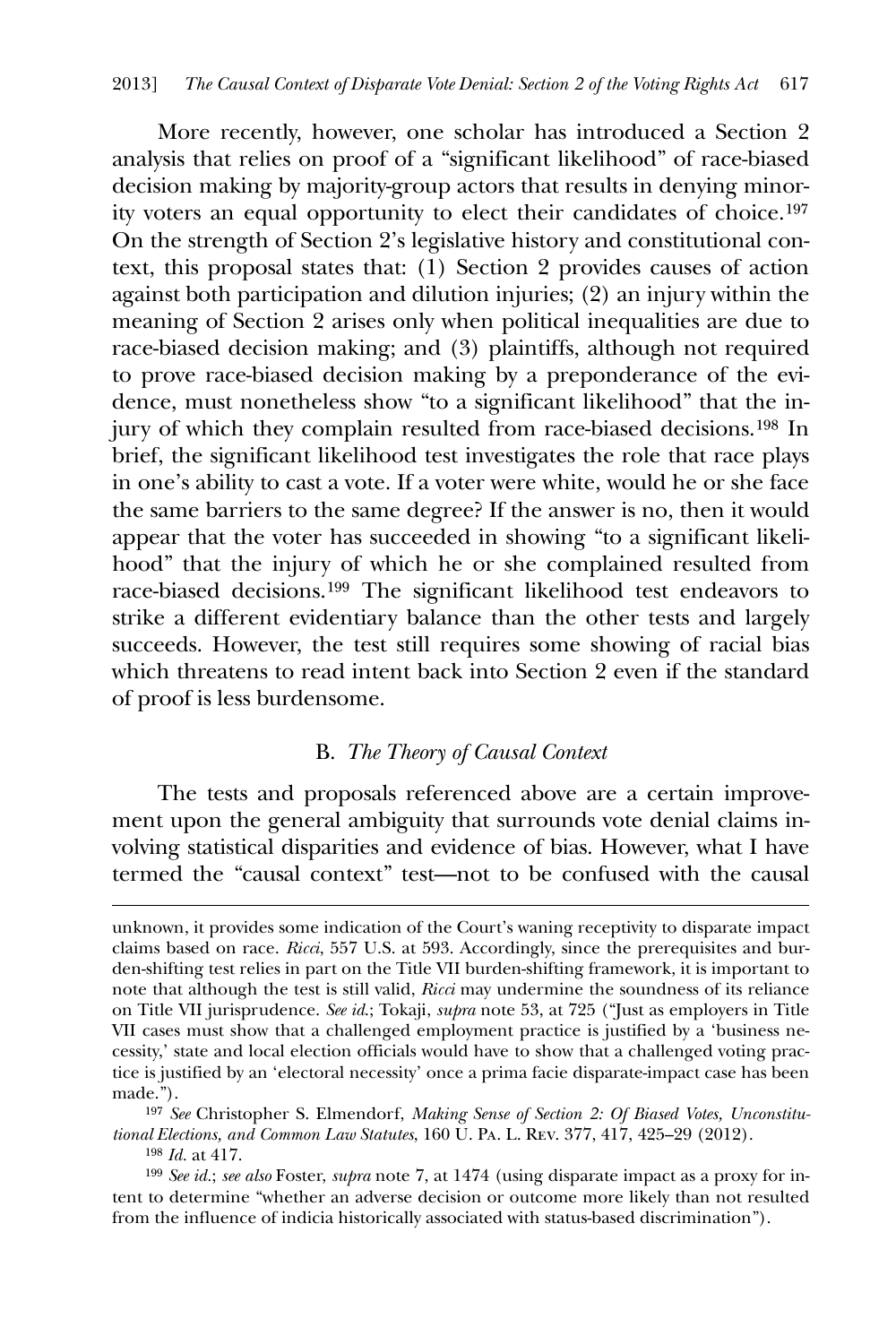connection standard, which simulates proximate cause[200](#page-40-0)—demands a "softer" causal link than causal connection and continues to consider racial bias external to voting as envisioned by the Senate factors. Indeed, the causal context test proposed here recognizes that modern-day voting discrimination is contextual if nothing else. Causal context recognizes that a neutral voting practice or procedure can exist within a context of racial inequality and implicit bias that produces a discriminatory result in the electoral arena. The fact that the causal context does not require direct causation also recognizes that the nexus between the harm and the instrument is not necessarily linear. Rather, the causal context threads together coexisting and mutually reinforcing factors that transport racial inequality in society into the election arena. Put another way, when racial disparities in voting cannot be explained in race-neutral terms, there is a potential VRA violation. The familiar air of this test to those well-acquainted with Section 2 is not coincidental. Causal context derives from the Senate factors and the core values they reflect, and updates Section 2's totality of the circumstances test by expressly including a broader range of evidence of discrimination namely, implicit bias.[201](#page-40-1)

For example, an electoral practice denies or abridges the right to vote on account of race in violation of Section 2 if it produces a disparate impact because of racial inequality outside the electoral arena that interacts with the practice to reproduce racial disparities within the electoral arena.[202](#page-40-2) This differs procedurally from the current standard

201 *See supra* notes 58–81 and accompanying text.

<span id="page-40-0"></span><sup>200</sup> Before an en banc decision ultimately vacated the judgment in *Farrakhan IV*, a panel of the Ninth Circuit defined the causal connection standard for Section 2 claims challenging felon disenfranchisement as a but-for connection between the election law and the disparate impact that results from intentional discrimination in the criminal justice system. *See* Farrakhan v. Washington (*Farrakhan II* ), 338 F.3d 1009, 1019 (9th Cir. 2003). This definition was based on the district court's holding that evidence "that African, Hispanic and Native Americans are targeted for prosecution of serious crimes and . . . overrepresented in prison populations" may "establish a causal connection between Washington's disenfranchisement scheme and the denial of voting rights to racial minorities." *See* Farrakhan v. Locke (*Farrakhan I* ), 987 F. Supp. 1304, 1312 (E.D. Wash. 1997); *see also* Ortiz v. City of Phila. Office of the City Comm'rs Voter Registration Div., 28 F.3d 306, 309–10 (3d Cir. 1994) (relying on a causal connection analysis to hold that purging statutes allowing the removal of inactive voters from registration lists did not violate the Voting Rights Act).

<span id="page-40-2"></span><span id="page-40-1"></span><sup>202</sup> The impact must be statistically significant. *See* Tokaji, *supra* note 53, at 725 n.251 (proposing that "where the differential impact of a voting procedure is relatively slight," courts may "requir $[e]$  that any disparities be statistically significant and ... impos $[e]$  a lower burden of justification on the state where the racial disparity is *de minimis*"). This requirement is inherent in the finding of a disparate, as opposed to a different, impact. To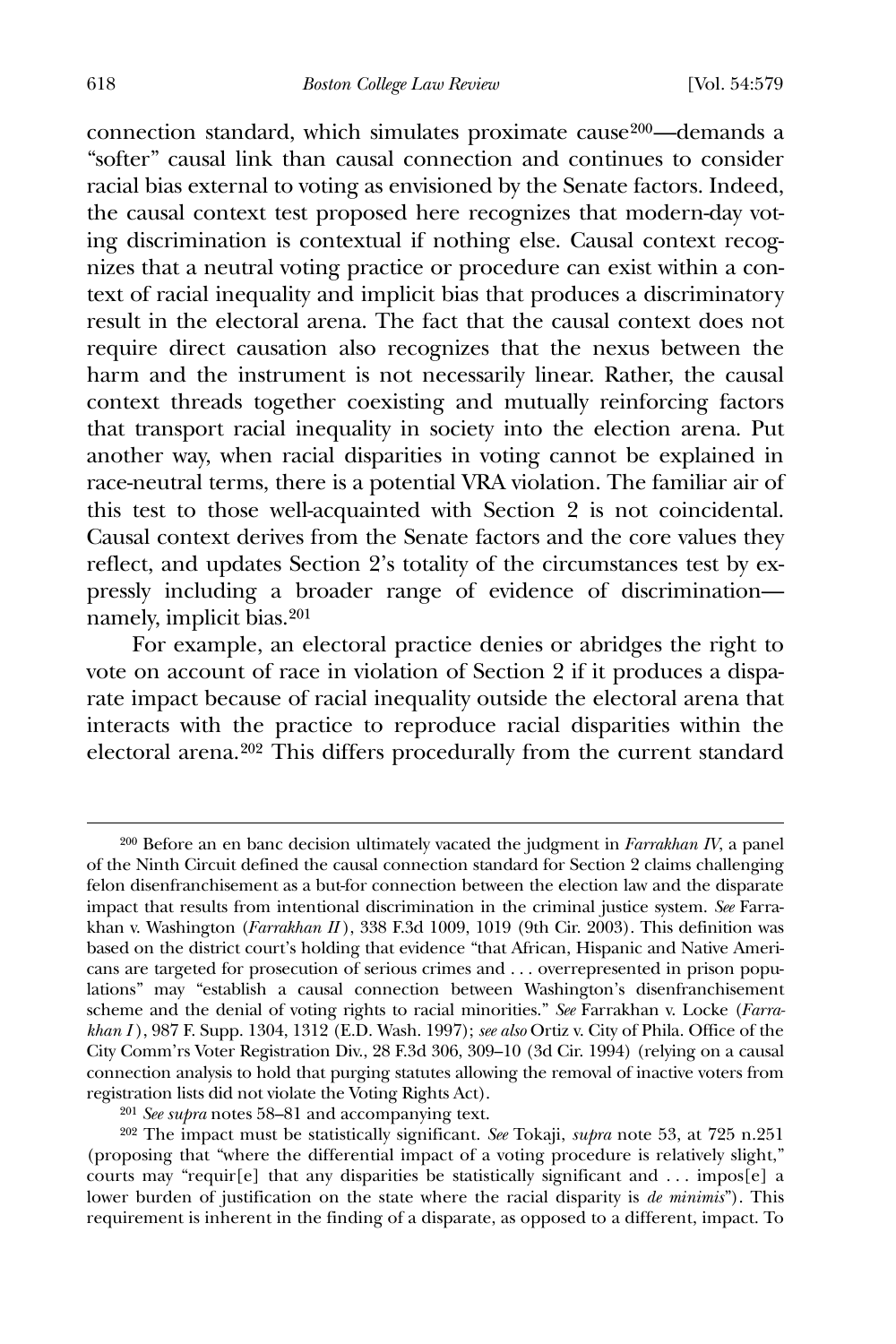by recognizing that proof of disparate impact may serve as a threshold showing, effectively replacing the prerequisites in vote dilution cases established by the Supreme Court's 1986 decision in *Thornburg v. Gingles*.[203](#page-41-0) This inquiry is analytically distinct from an inquiry into whether the policy itself is race neutral or whether the state's justifications are insufficient. Instead, plaintiffs must offer proof to permit the court to make an independent finding that racial inequality has permeated the electoral arena. Inequality that is transported into elections is potentially discriminatory and cannot be explained in terms other than race, regardless of whether the bias is implicit or explicit.

 Unlike the other tests, causal context follows the existing precedent that Section 2 requires more than statistical proof of disparate impact,[204](#page-41-1) yet it does not upend the totality of the circumstances analysis, replace it with a balancing test, or overvalue the tenuousness factor. Rather, causal context recognizes the relevance of Senate factor five without overstating its weight or displacing the potential relevance of other factors.[205](#page-41-2) Other Senate factors and considerations may be relevant in disparate vote denial cases, and courts should consider each factor in light of the unique circumstances of the case. Likewise, consistent with Section 2's totality of the circumstances analysis, compelling evidence of one Senate factor could prove outcome-determinative.[206](#page-41-3) For example, if plaintiffs proffer compelling evidence that a law or system of laws results in the racially discriminatory deprivation of minorities' right to vote, that abridgment suffices to prove the claim. Other, or additional, evidence supporting alternative factors that are of less relevance to the plaintiffs' claim are superfluous.

205 *See Farrakhan IV*, 590 F.3d at 1004.

<span id="page-41-3"></span>*Id.*

<u>.</u>

ensure that the impact is indeed measurable and meaningful, however, I have included a requirement of statistical significance.

<sup>203</sup> *See supra* notes 58–81 and accompanying text (discussing the *Gingles* prerequisites).

<span id="page-41-2"></span><span id="page-41-1"></span><span id="page-41-0"></span><sup>204</sup> *See, e.g.*, Smith v. Salt River Project Agric. Improvement & Power Dist., 109 F.3d 586, 595 (9th Cir. 1997); Irby v. Va. State Bd. of Elections, 889 F.2d 1352, 1358–59 (4th Cir. 1989).

Although the district court was required to consider the "totality of the circumstances," not all of the Senate Factors were equally relevant, or even necessary, to that analysis in this case. Some Senate Factors may be relevant as circumstantial evidence with respect to certain vote denial claims, but proof of those Factors was not required where, under Factor 5, Plaintiffs provided strong, indeed "compelling," direct evidence of the alleged violation.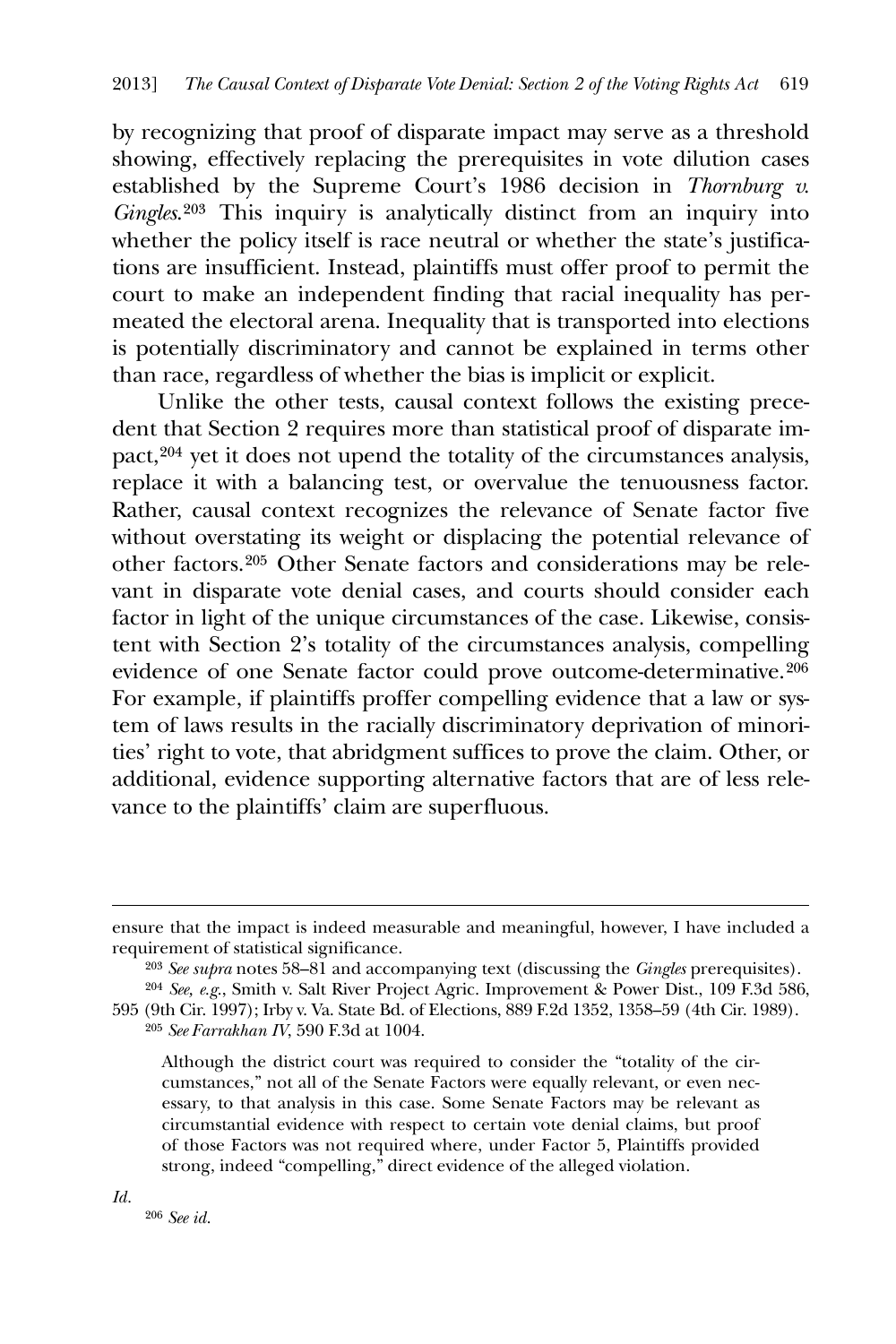#### 1. The Role of Implicit Bias

 Some of the potentially relevant evidence in the causal context analysis is proof of implicit bias. As noted above, the Senate factors reveal that evidence of implicit bias can be used to prove racial discrimination both within and outside the electoral arena for purposes of establishing disparate vote denial.[207](#page-42-0) Implicit bias refers to discrimination that occurs unintentionally based on assumptions and prejudices that operate beneath the actor's radar of cognition.[208](#page-42-1) As commentators have noted, implicit bias acknowledges that "'[m]any mental processes function implicitly, or outside conscious attentional focus,' including attitudes and stereotypes."[209](#page-42-2) Recent studies of implicit bias within the law, and the electoral process in particular, may prove to be a game changer for disparate impact claims in voting and beyond.[210](#page-42-3) Implicit bias evidence provides an important window into the pernicious vestiges of de jure discrimination that can easily fall off the legal radar.

 In 2006, in the vote dilution case, *League of United Latin American Citizens v. Perry* (*LULAC*), the Supreme Court gave a nod to the evidentiary potential of implicit bias in the electoral arena*.*[211](#page-42-4) Writing for the majority, Justice Anthony Kennedy cited as potential proof of discrimination the contextual evidence that new rules were enacted just as minority voters were gaining sufficient political power to potentially influence the outcome of elections.[212](#page-42-5) Justice Kennedy noted, with suspicion, that when the Latino community in Texas's District 23 was poised to exercise the newfound political power that its increased population had fueled, the State sought to redraw the district to decrease the number of

<sup>207</sup> *See supra* notes 82–102 and accompanying text.

<sup>208</sup> *See* Lawrence, *supra* note 30, at 319.

<span id="page-42-2"></span><span id="page-42-1"></span><span id="page-42-0"></span><sup>209</sup> Ivan E. Bodensteiner, *The Implications of Psychological Research Related to Unconscious Discrimination and Implicit Bias in Proving Intentional Discrimination*, 73 Mo. L. Rev. 83, 102 (2008) (quoting Greenwald & Krieger, *supra* note 31, at 947–48). Professor Ivan Bodensteiner defines "attitude" as "an 'evaluative disposition,' such as a 'tendency to like or dislike,'" and notes that "one's implicit attitudes may differ from 'explicit attitudes' toward the same subject." *Id.*

<span id="page-42-3"></span><sup>210</sup> *See supra* note 30. Despite the recency of many implicit bias studies, the application of implicit bias is not anachronistic in Section 2 analyses. As this Subsection of the Article explains, certain Senate factors are premised on the concept of implicit or unconscious bias. To be sure, there is certainly more work to be done in understanding the potential role of implicit bias in disparate impact claims generally and Section 2 claims specifically as courts are increasingly skeptical about claims of general societal discrimination. Importantly, the implicit biases recognized by the Senate factors are rooted in a particular context and carefully connect to specific racial disparities.

<span id="page-42-4"></span><sup>211</sup> *See* 548 U.S. 399, 442 (2006).

<span id="page-42-5"></span><sup>212</sup> *Id.* at 440.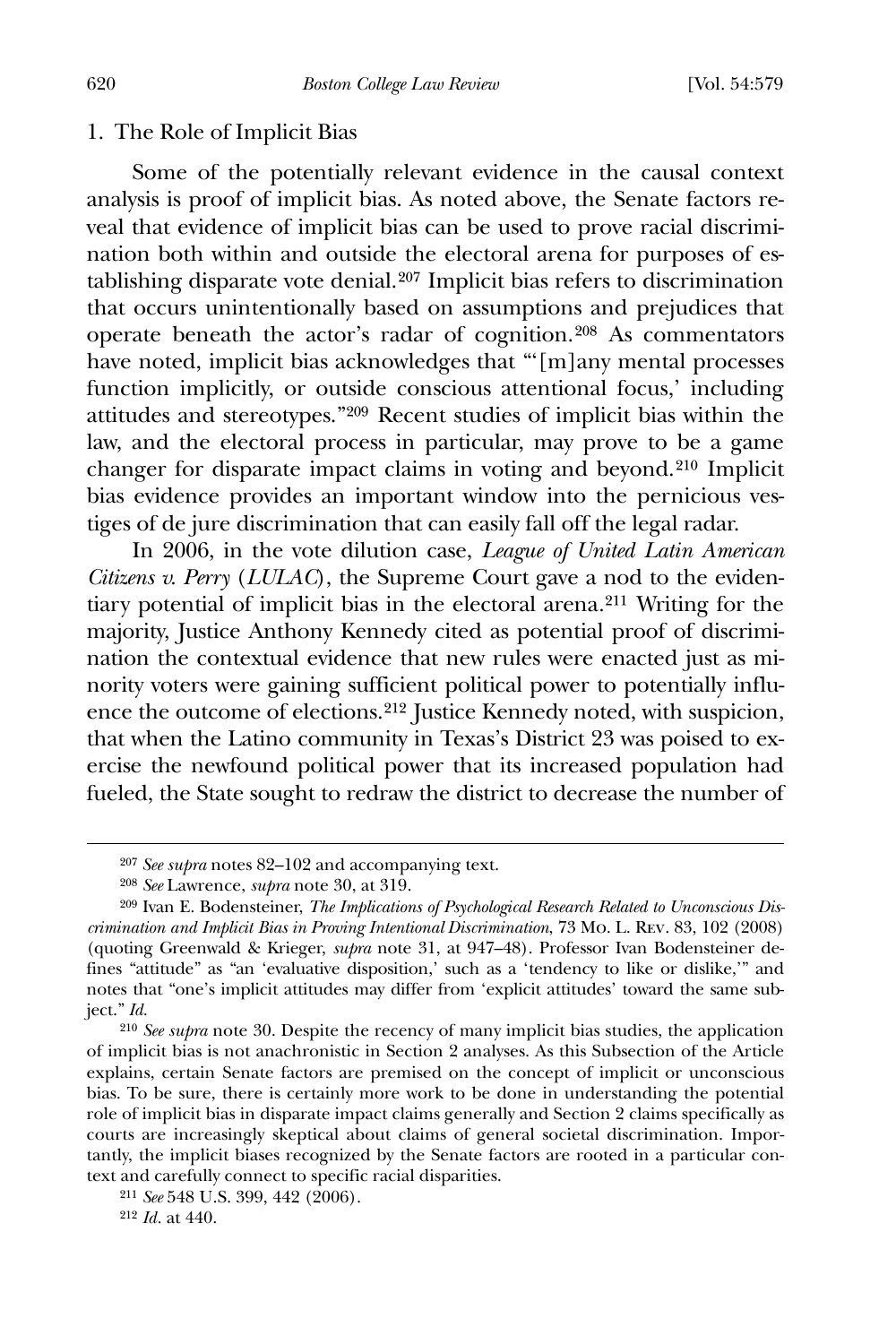Latinos in it.[213](#page-43-0) Texas's redrawing of District 23's boundaries, which excluded sizeable portions of its Latino community, took "away the Latinos' opportunity because Latinos were about to exercise it."[214](#page-43-1) One scholar has argued that Justice Kennedy's analysis in *LULAC* may not hinge upon racial discrimination per se and has suggested instead that "the State may have intentionally discriminated in a way that is constitutionally actionable because it intended to deprive the group of an electoral opportunity. The intent that matters is the intent to cause a particular effect: the intent to burden."[215](#page-43-2) This view focuses on "representational rights," such as the right to vote and burdens on political participation, as opposed to racial discrimination.[216](#page-43-3) Indeed, it appears that Justice Kennedy may have been intimating a broader concern about state infringement on group political power when race looms prominently in the background.[217](#page-43-4)

 Alternatively, *LULAC* may simply be rereading intent into Section 2 by equating the state's actions with proof of intentional discrimination—the intent to burden.[218](#page-43-5) The causal context analysis suggests, however, that without expressly characterizing it as such, the Court effectively determined that the contextual evidence of Texas's redistricting was proof of Senate factor B, which evaluates the tenuousness of the state policy.[219](#page-43-6) This would be perfectly consistent with the Court's holding that Texas violated Section 2, and it reflects a more expansive consideration of the context in which discriminatory state action occurs.

<u>.</u>

<sup>213</sup> *Id*.

<span id="page-43-1"></span><span id="page-43-0"></span><sup>214</sup> *Id.* ("This bears the mark of intentional discrimination that could give rise to an equal protection violation.").

<span id="page-43-2"></span><sup>215</sup> Guy-Uriel E. Charles, *Race, Redistricting, and Representation*, 68 Ohio St. L.J. 1185, 1208 (2007).

<span id="page-43-3"></span><sup>216</sup> *See id.* at 1196–1202. The notion of representational rights derives in part from Justice Kennedy's concurrence in the Supreme Court's 2004 decision in *Vieth v. Jubelirer*, where, in discussing the relevance of the First Amendment in the political gerrymandering context, he noted that "[t]he inquiry is not whether political classifications were used[,] .... [but] instead is whether political classifications were used to burden a group's representational rights." *See* 541 U.S. 267, 315 (2004) (Kennedy, J., concurring in the judgment); *see also* Charles, *supra* note 215, at 1201 ("In constitutional law there are types of State justifications that cannot justify certain types of burdens upon groups or individuals; these impermissible justifications are sometimes referred to as exclusionary reasons.") (citing Richard H. Pildes, *Avoiding Balancing: The Role of Exclusionary Reasons in Constitutional Law*, 45 Hastings L.J. 711, 712 (1994) (arguing that courts rely on a qualitative process to balance incommensurable concepts such as individual rights and state interests)).

<sup>217</sup> *See* Charles, *supra* note 215, at 1200–02.

<sup>218</sup> *See id.* at 1207–08.

<span id="page-43-6"></span><span id="page-43-5"></span><span id="page-43-4"></span><sup>219</sup> *See LULAC*, 548 U.S. at 442; *supra* note 69 and accompanying text (discussing Senate factor B).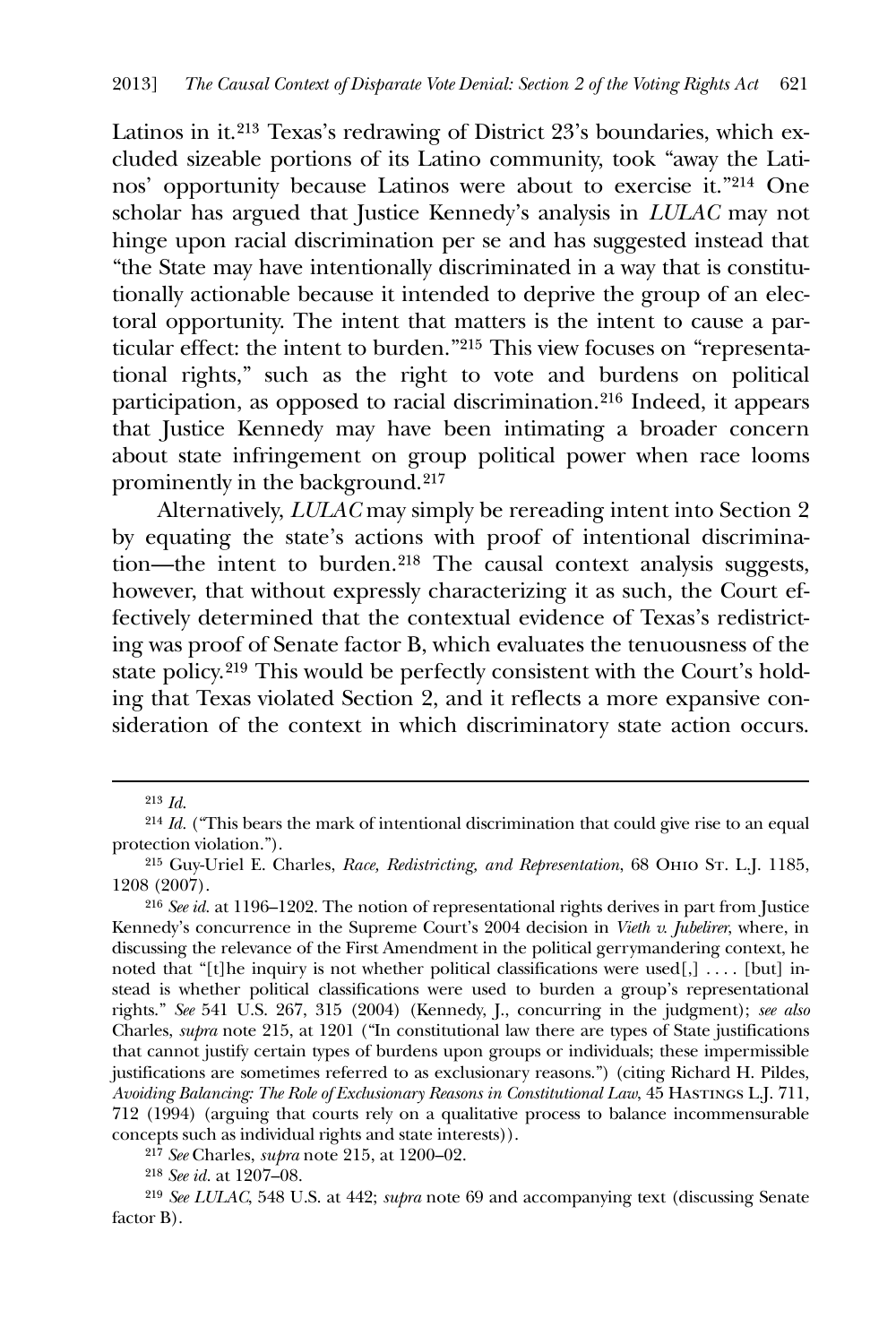622 *Boston College Law Review* [Vol. 54:579

Had the Court employed a causal context analysis in *LULAC*, it would have stated expressly that the evidence of burgeoning Latino political power and the lack of credible justifications for reconfiguring the district's population were not merely coincidental factors, but instead reflected an implicit bias against the representational rights of Latino citizens. The Court also would have made clear that these factors, along with evidence of historical discrimination against Latinos in Texas, caused the State's politically neutral justification to result in discrimination in violation of Section 2. Instead, the Court was ambiguous about its specific valuation of the state's actions in light of growing Latino political power.[220](#page-44-0)

 Depending on the circumstances, the actor exhibiting implicit bias can be: (1) the state—for example, legislators who adopt the challenged voting practice or the discriminatory measure; (2) citizens—for example, voters who engage in racially polarized voting; or (3) quasistate actors—for example, political parties that pursue laws and practices both for their disproportionate impact on minority voters and for partisan interests. In each of these cases, implicit, as opposed to explicit, bias might be the driving force behind the challenged action. Moreover, at least three of the Senate factors relevant to vote denial claims invite evidence of implicit bias: racially polarized voting (factor two), subtle racial appeals (factor six), and the tenuousness of the state's policy (factor B).<sup>[221](#page-44-1)</sup>

 Evidence of racially polarized voting does not ascribe intent to majority-group voters who vote as a bloc to thwart the ability of minority voters to elect candidates of their choice.[222](#page-44-2) Racially polarized voting "means simply that the race of voters correlates with the selection of a certain candidate or candidates; that is, it refers to the situation where different races (or minority language groups) vote in blocs for different candidates."[223](#page-44-3) Nonetheless, courts have repeatedly determined that evidence of racially polarized voting reveals a subtext of racial discrimi-

<sup>220</sup> Charles, *supra* note 215, at 1211; *see LULAC*, 548 U.S. at 442.

<sup>221</sup> *See supra* notes 68–69 and accompanying text.

<span id="page-44-2"></span><span id="page-44-1"></span><span id="page-44-0"></span><sup>222</sup> *See* Thornburg v. Gingles, 478 U.S. 30, 62 (1986) (plurality opinion) (holding that the legal concept of racially polarized voting incorporates neither causation nor intent).

<span id="page-44-3"></span><sup>223</sup> Stephen Ansolabehere et al., *Race, Region, and Vote Choice in the 2008 Election: Implications for the Future of the Voting Rights Act*, 123 Harv. L. Rev. 1385, 1393 (2010) (quoting *Gingles*, 478 U.S. at 62 (plurality opinion)); *see also Gingles*, 478 U.S. at 53 n.21 (majority opinion) (quoting political scientist Bernard Grofman's definition of racial polarization as "a consistent relationship between [the] race of the voter and the way in which the voter votes, ... [or when] black voters and white voters vote differently" (first alteration in original)).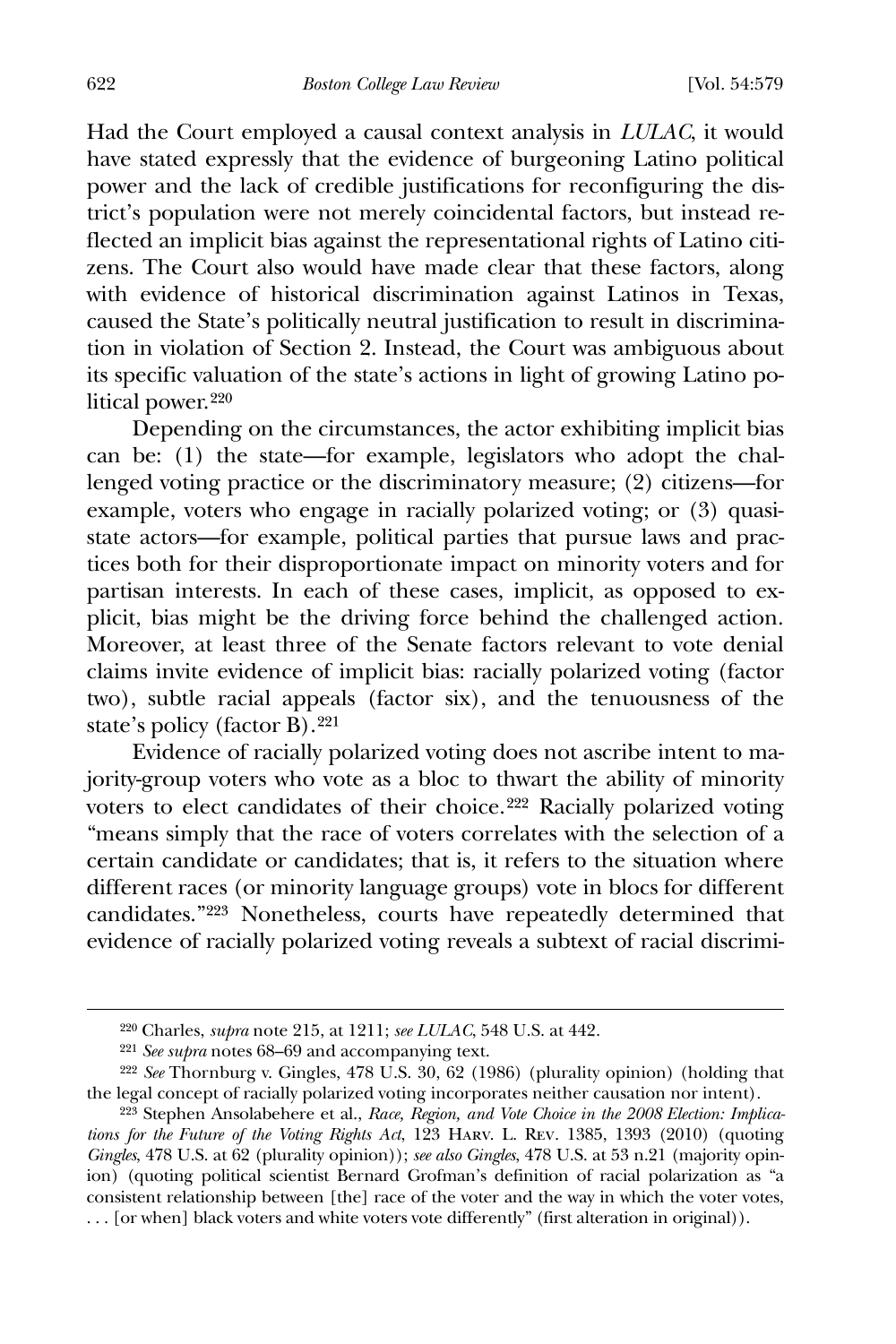nation.[224](#page-45-0) Indeed, the Supreme Court has expressed internal conflict over the extent to which the cause of racially polarized voting is rele-vant to the Section 2 inquiry.<sup>[225](#page-45-1)</sup> White voters may vote against minority voters' candidate of choice intentionally to discriminate<sup>[226](#page-45-2)</sup> because of implicit bias against minority candidates or minority voters, or with no intent or bias at all.[227](#page-45-3) The resulting disparate impact on the right to

*Id.*

<u>.</u>

<span id="page-45-2"></span>226 By recognizing that implicit bias can fuel racially polarized voting, the casual context analysis would not read an intent requirement back into Section 2. *See generally* Elizabeth M. Ryan, Note, *Causation or Correlation? The Impact of* LULAC v. Clements *on Section 2 Lawsuits in the Fifth Circuit*, 107 Mich. L. Rev. 675 (2009) (critiquing the inclusion of a causation requirement in racially polarized voting analyses as a direct contravention of the 1982 VRA amendments). Rather, causal context recognizes that the correlation that racially polarized voting seeks to establish may represent bias in the electoral process that is otherwise undetectable but equally pernicious.

<span id="page-45-3"></span>227 As two scholars have noted, "The implicit cognitive processes might heavily influence the final choice of a voter who does not otherwise clearly embrace one candidate over another." Gregory S. Parks & Jeffrey J. Rachlinski, *Implicit Bias, Election '08, and the Myth of a Post-Racial America*, 37 Fla. St. U. L. Rev. 659, 684 (2010).

<span id="page-45-0"></span><sup>224</sup> *See, e.g.*, League of United Latin Am. Citizens v. Clements, 999 F.2d 831, 850 (5th Cir. 1993) (en banc) (expressly rejecting the district court's conclusion that to prove racially polarized voting, "plaintiffs need only demonstrate that whites and blacks generally support different candidates to establish legally significant white bloc voting"); Salas v. Sw. Tex. Junior Coll. Dist., 964 F.2d 1542, 1554 (5th Cir. 1992) (noting that the inquiry into racially polarized voting "aims at determining whether it is racial voting patterns, along with other objective factors, rather than some other set of causes, that explain the lack of electoral success of voters within the protected class"). Indeed, the U.S. Court of Appeals for the Fifth Circuit requires "an inquiry into the causal relationship between the challenged practice and the lack of electoral success by the protected class voters." *See Salas*, 964 F.2d at 1554; *see also* Katz et al., *supra* note 73, at 670–71 (surveying courts' applications of the three *Gingles* prerequisites, including racially polarized voting); Randolph M. Scott-McLaughlin, *The Voting Rights Act and the "New and Improved" Intent Test: Old Wine in New Bottles*, 16 Touro L. Rev. 943, 960–77 (2000) (exploring various judicial interpretations of *Gingles*'s conflicting opinions).

<span id="page-45-1"></span><sup>225</sup> In her concurrence in *Gingles*, Justice Sandra Day O'Connor noted that "[e]vidence that a candidate preferred by the minority group . . . was rejected by white voters for reasons other than those which made that candidate the preferred choice of the minority group would seem clearly relevant in answering the question whether bloc voting by white voters will consistently defeat minority candidates." *Gingles*, 478 U.S. at 100 (O'Connor, J., concurring in the judgment). Justice O'Connor argued that this view did not require a rejection of the majority approach, however, and instead agreed that factors other than race caused the divergence in minority voting patterns. *See id.* Justice O'Connor further noted that:

Insofar as statistical evidence of divergent racial voting patterns is admitted solely to establish that the minority group is politically cohesive and to assess its prospects for electoral success, I agree that defendants cannot rebut this showing by offering evidence that the divergent racial voting patterns may be explained in part by causes other than race, such as an underlying divergence in the interests of minority and white voters.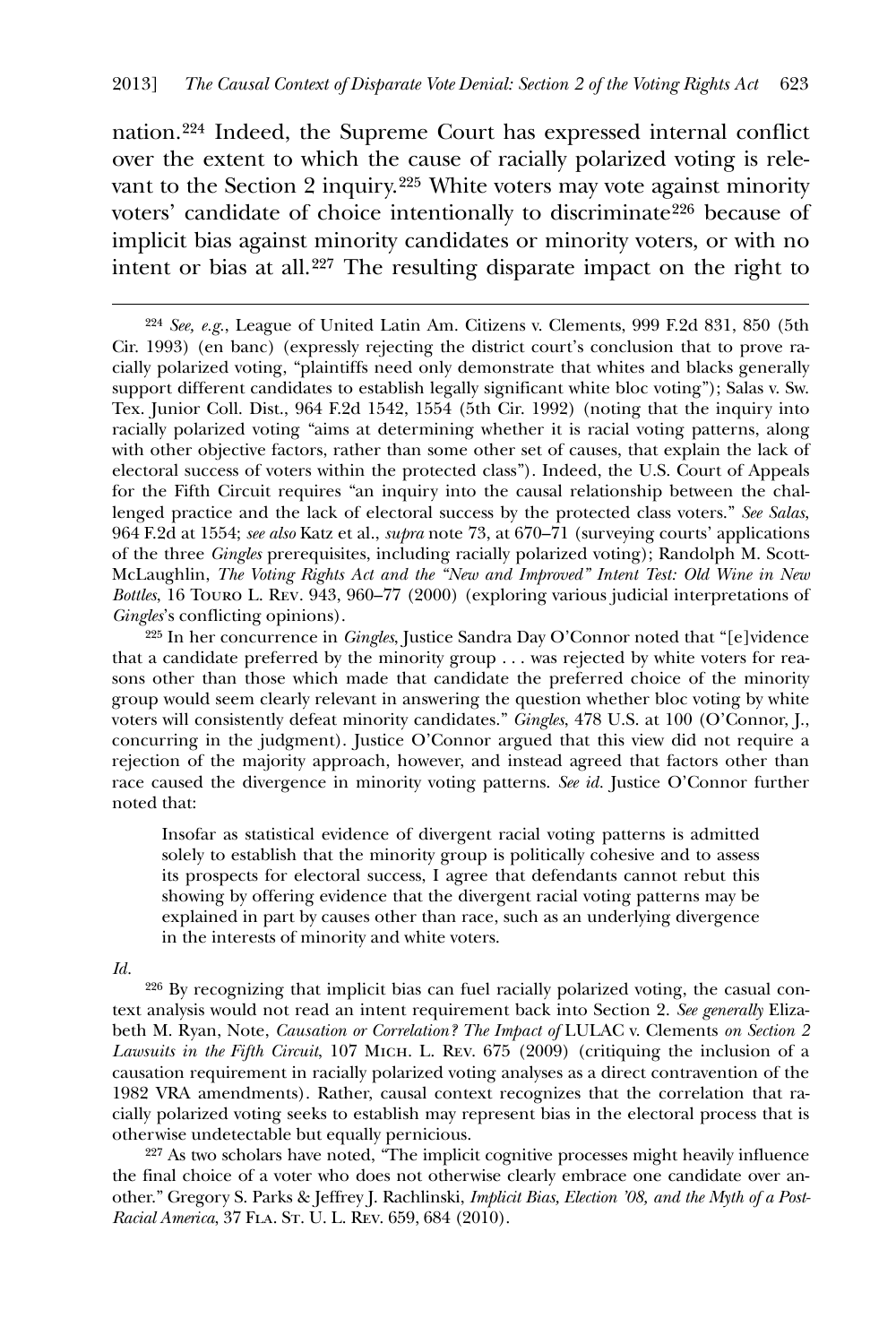vote—either in the form of vote denial or vote dilution—should nonetheless be actionable if the surrounding racial context suggests that race determines electability in whole or in part.

 Likewise, evidence of "*subtle* racial appeals" under Senate factor six may result from intentional discrimination or implicit bias that fuels discrimination against minority voters' candidates of choice.[228](#page-46-0) The Senate Report's distinction between "overt" and "subtle" racial appeals in the Senate factors invites this nuance.<sup>[229](#page-46-1)</sup> Similarly, by seeking evidence of the "tenuousness" of state policy, Senate factor B not only triggers a qualitative analysis of the state's justifications for purposes of evaluating the legitimacy of an election law and its purported goals, but also permits courts to attribute a pretext of discrimination to state action when the justifications are insufficient.[230](#page-46-2) This finding of pretext does not necessarily result from explicit bias, but may well be the result of implicit bias that the weakness of the state's justifications reveals. Indeed, tenu-

<span id="page-46-2"></span>230 *See* Terrazas v. Clements, 581 F. Supp. 1329, 1345 n.24 (N.D. Tex. 1984) (stating that "[t]he principal probative weight of a tenuous state policy is its propensity to show pretext"). *But see* United States v. Marengo Cnty. Comm'n, 731 F.2d 1546, 1571 (11th Cir. 1984) (stating that the *Zimmer* factor of a nontenuous state policy (Senate factor B) is among the least important of the factors for determining vote dilution); Andrew P. Miller & Mark A. Packman, *Amended Section 2 of the Voting Rights Act: What Is the Intent of the Results Test?*, 36 Emory L.J. 1, 23 (1987) (noting that, although some courts have continued to rely on tenuousness as a relevant factor after the 1982 amendments, others have found that it lacks probative value). The conclusion that tenuousness is less relevant to the Section 2 results inquiry than to the intent inquiry ignores the probative value of context. By demonstrating a lack of justification for the state policy, courts can discern implicit bias in the policy's incoherence. *See, e.g.*, League of United Latin Am. Citizens v. Clements, 986 F.2d 728, 753 (5th Cir.) (stating that the tenuousness of state policy was evidence of discriminatory results, but the existence of a legitimate state policy did not preclude a finding of vote dilution), *rev'd en banc*, 999 F.2d 831 (5th Cir. 1993); Westwego Citizens for Better Gov't v. City of Westwego, 872 F.2d 1201, 1201–11 (5th Cir. 1989) (same); McMillan v. Escambia Cnty., Fla., 748 F.2d 1037, 1045 (5th Cir. 1984) (noting that tenuousness is circumstantial evidence of an election system's discriminatory results); *Marengo Cnty. Comm'n*, 731 F.2d at 1571 (same); Houston v. Haley, 663 F. Supp. 346, 355–56 (N.D. Miss. 1987) (same), *aff'd*, 859 F.2d 341 (5th Cir. 1988), *and vacated* 869 F.2d 807 (5th Cir. 1989).

<span id="page-46-0"></span><sup>228</sup> *See* S. Rep. No. 97-417, at 29 (1982) (emphasis added), *reprinted in* 1982 U.S.C.C.A.N. 177, 206; Katz et al., *supra* note 73, at 707–17 (summarizing the various types of evidence that constitute racial appeals, including ones that could be characterized as implicit bias, such as in-group and out-group references, discussion of racially charged issues, photo manipulation, and candidate intimidation).

<span id="page-46-1"></span><sup>229</sup> *See* S. Rep. No. 97-417, at 29. The distinction between overt and subtle appeals is often blurred. At least two scholars have noted that some explicit racial appeals can nevertheless mask conscious discrimination. *See* Leland Ware & David C. Wilson, *Jim Crow on the "Down Low": Subtle Racial Appeals in Presidential Campaigns*, 24 St. John's J. Legal Comment. 299, 300 n.4 (2009) (charactering as "subtle racial appeals" those campaign appeals that "allow individuals to attribute their attitudes to ostensibly non-racial information and to justify their behavior in race-neutral terms").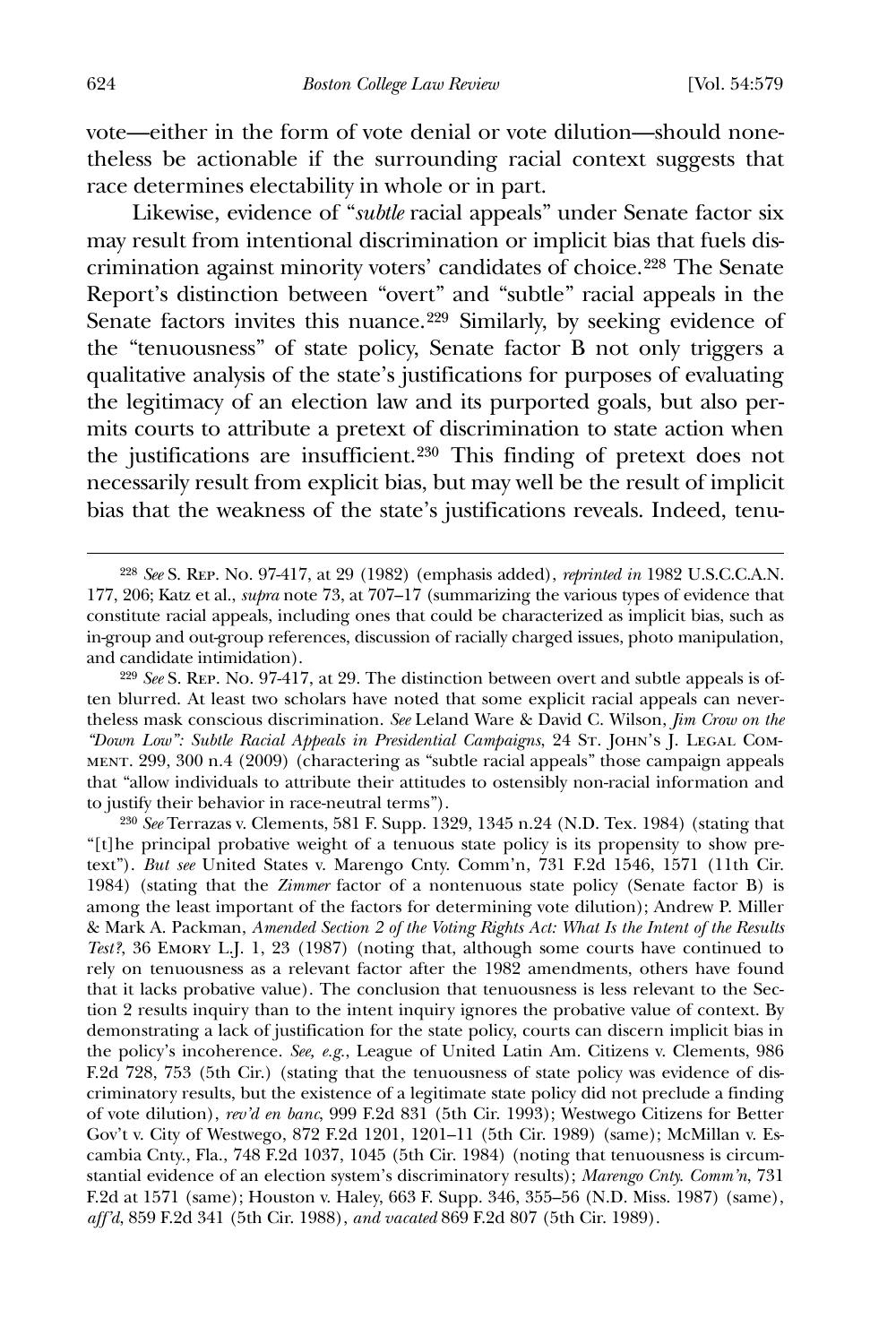ousness is "relevant insofar as intent is relevant to [the] result: evidence that a voting device was intended to discriminate is circumstantial evidence that the device has a discriminatory result. Moreover, the tenuousness of the justification for a state policy may indicate that the policy is unfair."[231](#page-47-0) Finally, the breadth of Senate factor five's exploration of the interaction of societal discrimination with election laws is another potential entry point for implicit bias evidence. Implicit bias can result in discrimination outside the electoral arena and interact with raceneutral election laws to cause discrimination in elections.

The common thread among these Senate factors is that they reveal discrimination and bias through action and choices that the actor may or may not acknowledge or of which the actor may or may not be cognizant. If bias motivates the result, it taints the electoral process regardless of the actor's intent. Notably, implicit bias may be closer to the evidentiary standard that the Court envisioned than to pure, statistically based disparate impact. Indeed, the Court's rejection of evidence of statistical disparity as the sole basis of a Section 2 claim and Congress's clear exclusion of an intent requirement under Section 2 leaves the door open for implicit bias evidence to provide a direct causal link between state action and vote denial.

 The role of implicit bias in election law deserves more extensive treatment than can be provided here. For now, it suffices to acknowledge that, conceptually, implicit bias is not new to the Section 2 analysis and, most certainly, infects a wide array of election administration practices that fall within the scope of the VRA.[232](#page-47-1) Importantly, however, recognizing the role of evidence of the electoral arena's implicit bias in the Section 2 analysis should not undermine the results standard and its concomitant ban on intent. Without care, permitting evidence of implicit bias can become a backdoor reentry of the intent standard by weaving a search for intent or purpose into the Section 2 analysis. Such a result would compromise the core values, legislative history, and plain language of Section 2.

 As these cases and examples indicate, implicit bias evidence, although not a new concept, is still a developing evidentiary standard. Nonetheless, the resurgence and expansion of studies on how implicit

<u>.</u>

<sup>231</sup> *Marengo Cnty. Comm'n*, 731 F.2d at 1571 (citation omitted).

<span id="page-47-1"></span><span id="page-47-0"></span><sup>232</sup> For a discussion of implicit bias in elections, see LeRoy, *supra* note 30, at 1592–95 (discussing how partisan elections may cause judges to distribute justice based on political contributions); Page & Pitts, *supra* note 30, at 22 (discussing how unconscious bias may play a role in the interaction between poll workers and prospective voters, and suggesting means of mitigating its impact).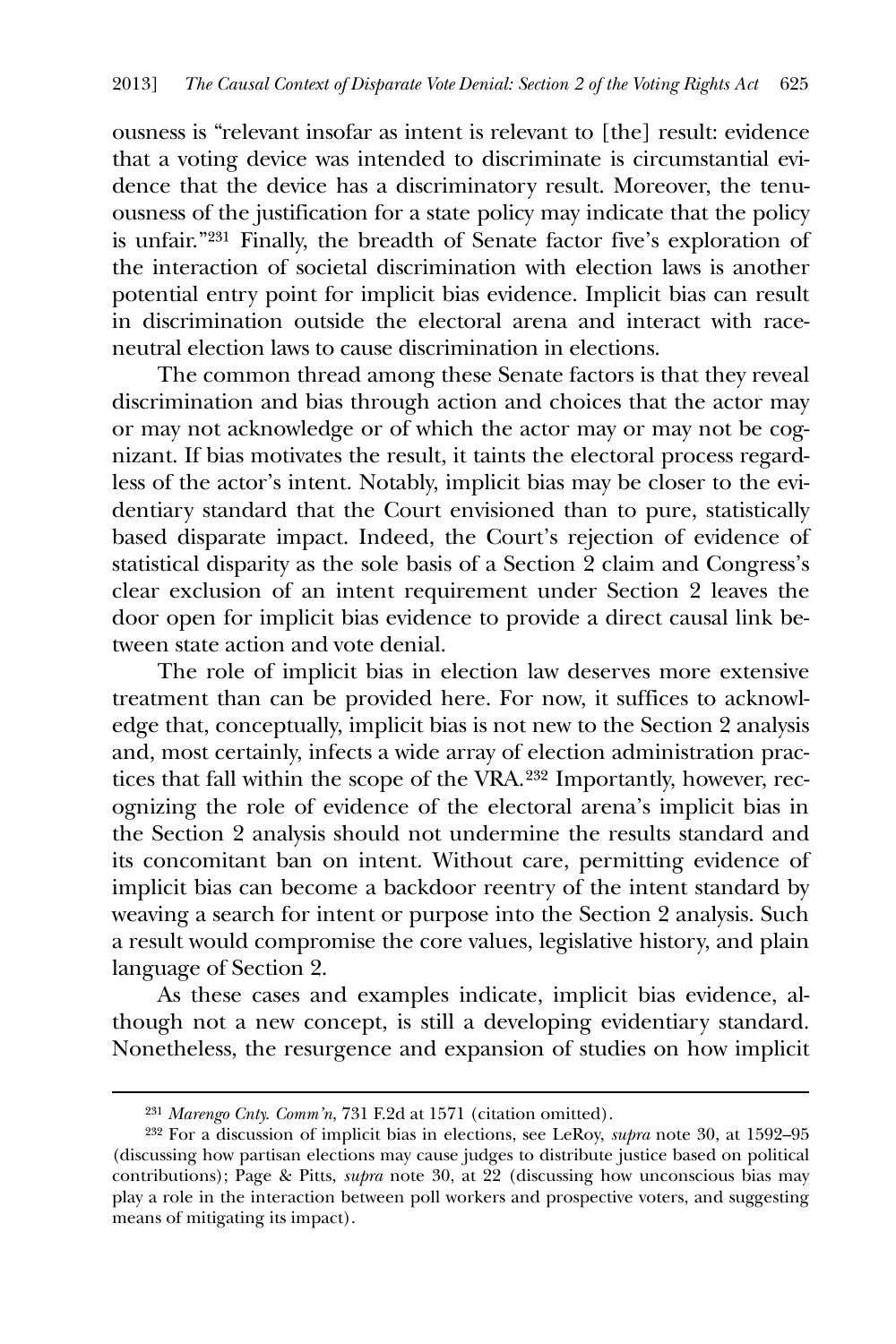626 *Boston College Law Review* [Vol. 54:579

bias affects different spheres of law holds promise in voting rights litigation. As part of the causal context analysis, implicit bias provides an additional source of information regarding whether a given election law is operating in a climate of inequality and discrimination and transmitting those effects to the electoral arena. Finally, evidence of implicit bias fits squarely within the Supreme Court's constricted reading of the VRA in seminal cases such as *Shaw v. Reno*,[233](#page-48-0) *Miller v. Johnson*,[234](#page-48-1) and *Shaw v. Hunt.*<sup>[235](#page-48-2)</sup> Implicit bias provides the missing link between external factors and internal impact that has been the source of consternation for the Court. The causal context analysis of Section 2 is instead a more expansive method of linking modern vote denial practices to current social and historical climates of discrimination.

2. The Standard of Proof for External Discrimination

 Another looming question is whether the evidence of discrimination external to voting that Senate factor five solicits must demonstrate intent, whether statistical disparities can prove it, or whether it is subject to some other standard. Initially, the *Farrakhan IV* court determined that there was compelling evidence of discrimination based on evidence of statistical disparities, as well as a qualitative analysis by qualified experts who determined that the disparities were not race neutral.[236](#page-48-3) This is neither direct proof of intent nor evidence of statistical disparities; rather, this proof constituted circumstantial evidence of discrimination in Washington State's criminal justice system and a narrative of inequality.[237](#page-48-4) Nonetheless, sitting en banc, the Ninth Circuit jettisoned the plaintiffs' Section 2 claim on the ground that they did not prove that the discrimination in the state's criminal justice system was intentional<sup>[238](#page-48-5)</sup>

 To require evidence of intentional discrimination with respect to any of the Senate factors is problematic for several reasons. First, it would require Section 2 plaintiffs to prove a case of intentional discrimination within a Section 2 case in order to sustain a claim. Not only is this approach inconsistent with Section 2's application to date, but it imposes a burden on plaintiffs that Section 2 does not require, and,

<span id="page-48-0"></span><sup>233</sup> 509 U.S. 630, 657 (1993).

<span id="page-48-1"></span><sup>234</sup> 515 U.S. 900, 919 (1995).

<sup>235</sup> 517 U.S. 899, 912 (1996).

<sup>236</sup> *Farrakhan IV*, 590 F.3d at 997.

<sup>237</sup> *Id.* at 1004.

<span id="page-48-5"></span><span id="page-48-4"></span><span id="page-48-3"></span><span id="page-48-2"></span><sup>238</sup> *Farrakhan V*, 623 F.3d at 993 (affirming that felon disenfranchisement laws may be challenged under Section 2 of the VRA).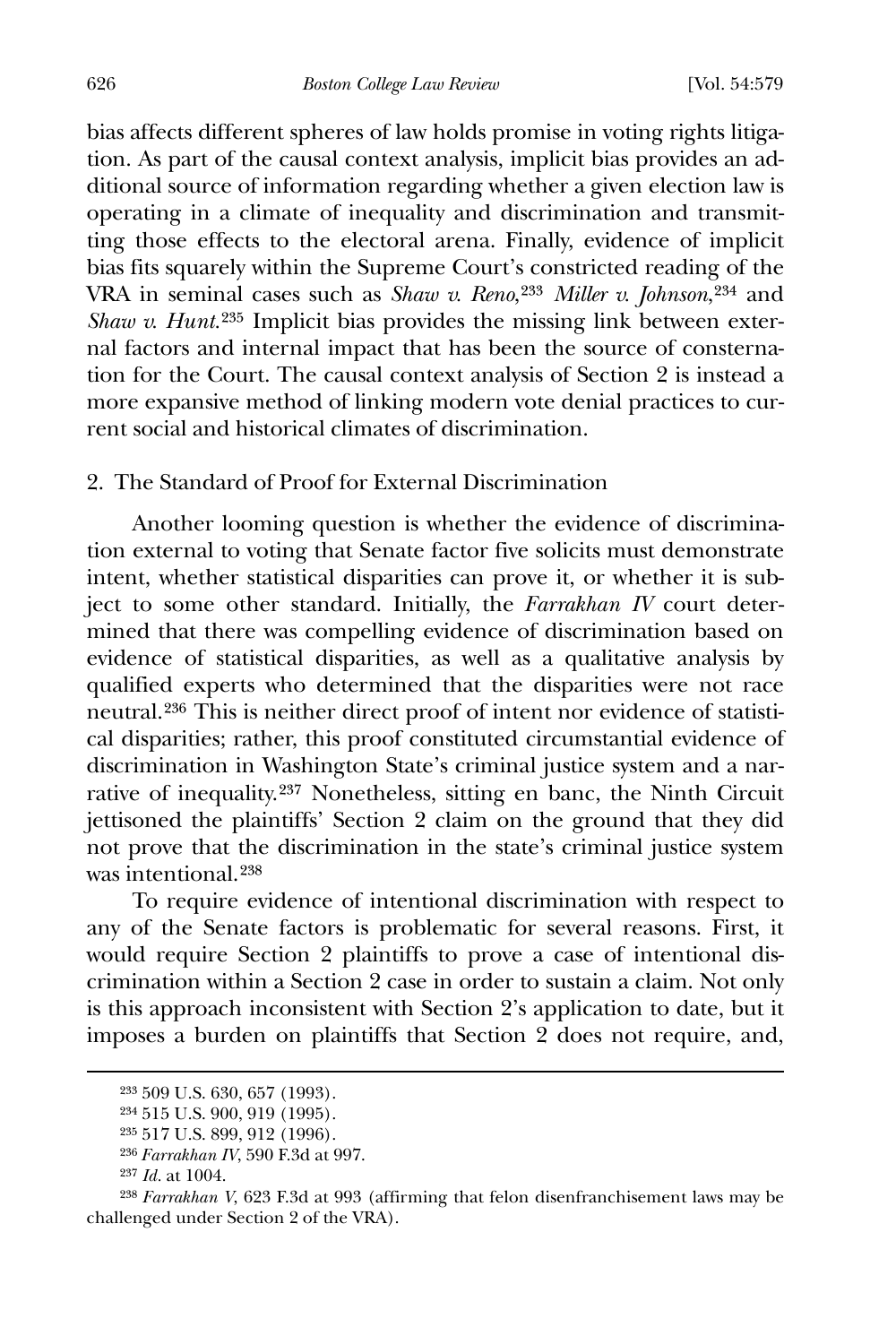indeed, runs directly counter to Section 2.[239](#page-49-0) Importantly, the concern regarding the level of proof of discrimination required is not based solely on the notion that a stringent proof standard would reintroduce an intent standard into Section 2. Indeed, contrary to the assertion of many Section 2 supporters, requiring that intent be proved is not a backdoor reinsertion of an intent standard because requiring that intent be proved *external to* voting is not the same as requiring that it is proved *with respect to* voting. Instead, the problem with requiring proof of intent in the discrimination external to voting is that it fundamentally misses the point of Section 2 (and indeed the VRA as a whole), which is to recognize that electoral practices do not operate in a vacuum. Rather, they interact with social conditions, including state policies and practices infused with bias, and at times, even intentional discrimination, to compromise the integrity of the electoral process as a neutral, "race-free zone" or a sphere of society that race minimally impacts. This approach is consistent with the standard of proof applied to date to Senate factor five and to other Senate factors.<sup>[240](#page-49-1)</sup>

It is easy to conflate the *Farrakhan IV* holding that statistical disparities in voting are insufficient by themselves to prove a Section 2 violation with the notion that statistical disparities are insufficient to establish proof of Senate factor five. That conflation distorts the purpose of the Section 2 inquiry and contradicts the Court's historical treatment of discrimination external to voting.[241](#page-49-2) For example, the Supreme Court has held that Congress has the authority to prohibit literacy tests because such tests import discrimination from the education system into the political process.[242](#page-49-3) Similarly, in considering other Senate factors, such as the use of racial appeals in elections (Senate factor six) or inadequate responsiveness on the part of government officials (Senate factor A),

 $\overline{a}$ 

<span id="page-49-2"></span><span id="page-49-1"></span>241 *See* Tokaji, *supra* note 53, at 722 (arguing that to require proof of intentional discrimination "makes little sense . . . if the results test is supposed to serve as a prophylactic against voting practices . . . adopted or retained due to intentional discrimination that would be difficult to prove in court," and that "[s]uch intent may exist whether or not there has been intentional discrimination external to the voting process.").

<span id="page-49-3"></span>242 Oregon v. Mitchell, 400 U.S. 112, 117, 133 (1970) (unanimous decision) (holding that Congress has the power to ban literacy tests based in part on the record of "substantial if not overwhelming" racial discrimination in education).

<span id="page-49-0"></span><sup>239</sup> *See* Ryan P. Haygood, *Disregarding the Results: Examining the Ninth Circuit's Heightened Section 2 "Intentional Discrimination" Standard in* Farrakhan v. Gregoire, 111 COLUM. L. REV. SIDEbar 51, 57 (2011), http://www.columbialawreview.org/wp-content/uploads/2011/05/51\_ Haygood.pdf (critiquing the Ninth Circuit's en banc decision in which it held that plaintiffs must prove that the state's criminal justice system was "infected by intentional discrimination"(quoting *Farrakhan V*, 623 F.3d at 993)).

<sup>240</sup> *See Farrakhan IV*, 590 F.3d at 1005.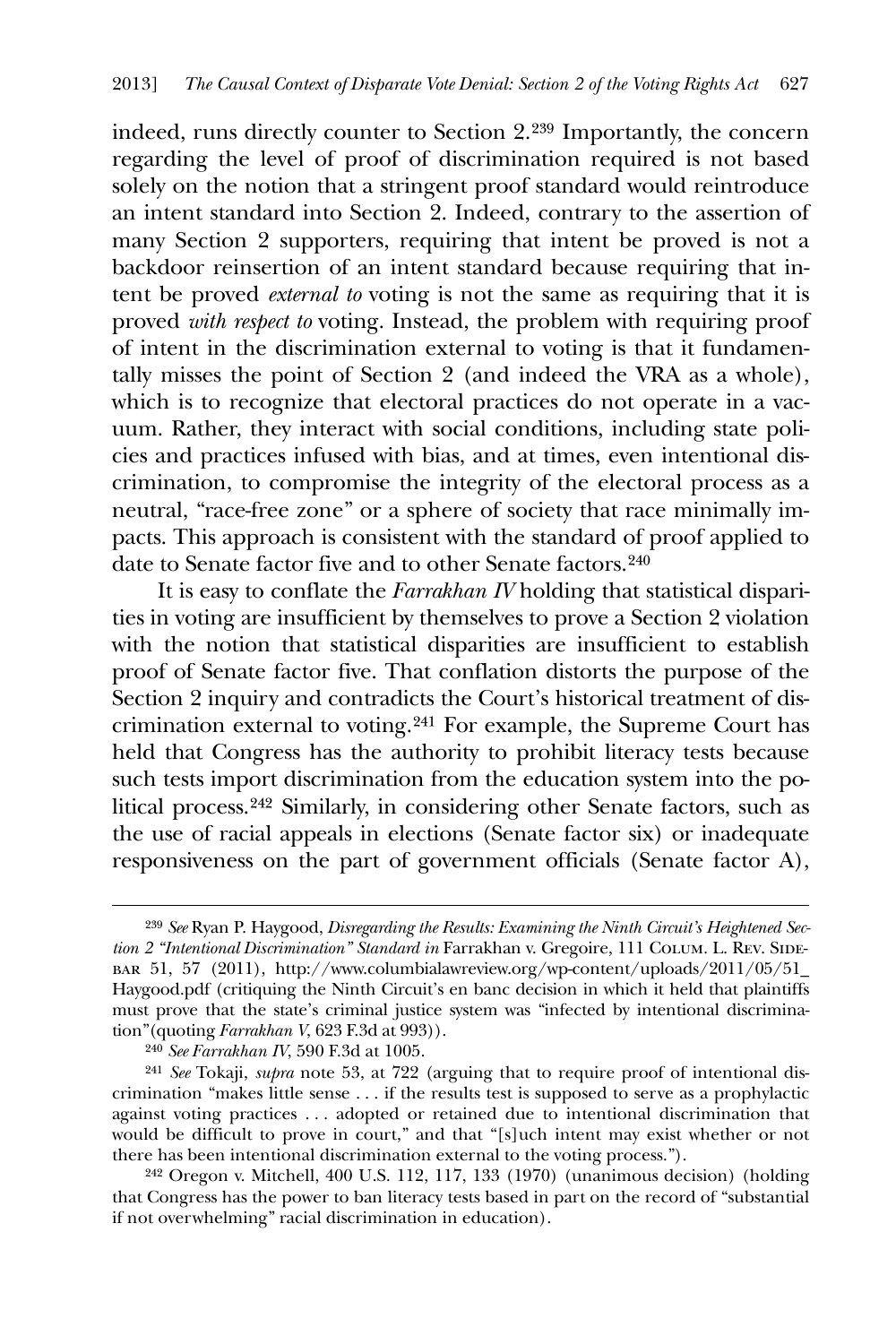Section 2 does not require that these factors be proved according to the legal standard befitting an independent legal claim on that basis. Likewise, with respect to Senate factor five, it is not necessary to offer proof of external discrimination that would satisfy an independent claim sufficient to sustain a remedy for that discrimination itself.

 Because plaintiffs are not seeking relief for the external discrimination itself, they should not be required to prove the existence of that external discrimination in the same way that they would if they were directly seeking relief for the discrimination. Instead, Section 2's causal context analysis permits plaintiffs to prove discrimination sufficient to dispose of the argument that the disparate impact of the electoral practice is entirely race neutral.[243](#page-50-0) To the extent that racial disparities exist and are inexplicable in race-neutral terms, the direct cause of those disparities should be found unlawful, or at least, as in the case of the remedy provided for by the VRA, suspended until the disparity is cured or race-neutral justifications prevail.[244](#page-50-1)

 The extensive evidence of unconscious bias in society and its resulting disparate impact on the electoral process challenge the Supreme Court's now-entrenched rejection of disparate impact proof as independently sufficient to prove a claim.[245](#page-50-2) The traditional understanding of disparate impact before such proof became relevant was that disparate impact is the result of natural forces—that the externalities were too varied and far-reaching to discern any measurable animus that might justify a remedy based on race.[246](#page-50-3) Implicit bias research turns this presumption on its head, giving even the most ardent "intentbased" defenders something to hang their hats on.[247](#page-50-4) Indeed, racial animus is racial animus, even if it is unintended or unconscious.

#### 3. Tenuousness of the State Policy

 $\overline{a}$ 

 In addition to evidence of external discrimination, evidence of tenuousness contributes to the totality of the circumstances inquiry by

<span id="page-50-0"></span><sup>243</sup> This approach might be called "process of elimination" discrimination, whereby one rules out all legitimate bases for existing racial disparities and is left with racial bias unconscious or conscious—as the only likely explanation. *See, e.g.*, Amy L. Wax, *The Discriminating Mind: Define It, Prove It*, 40 Conn. L. Rev. 979, 986 (2008) ("Because people rarely admit to taking race into account, conscious discrimination is often covert or hidden from view. Proving discrimination therefore comes down to a process of elimination. The key is to rule out other explanations.").

<span id="page-50-1"></span><sup>244</sup> 42 U.S.C. § 1973a(b) (2006).

<span id="page-50-2"></span><sup>245</sup> *See* Washington v. Davis, 426 U.S. 229, 239 (1976).

<span id="page-50-3"></span><sup>246</sup> *See* Foster, *supra* note 7, at 1472.

<span id="page-50-4"></span><sup>247</sup> *See supra* note 30 and accompanying text.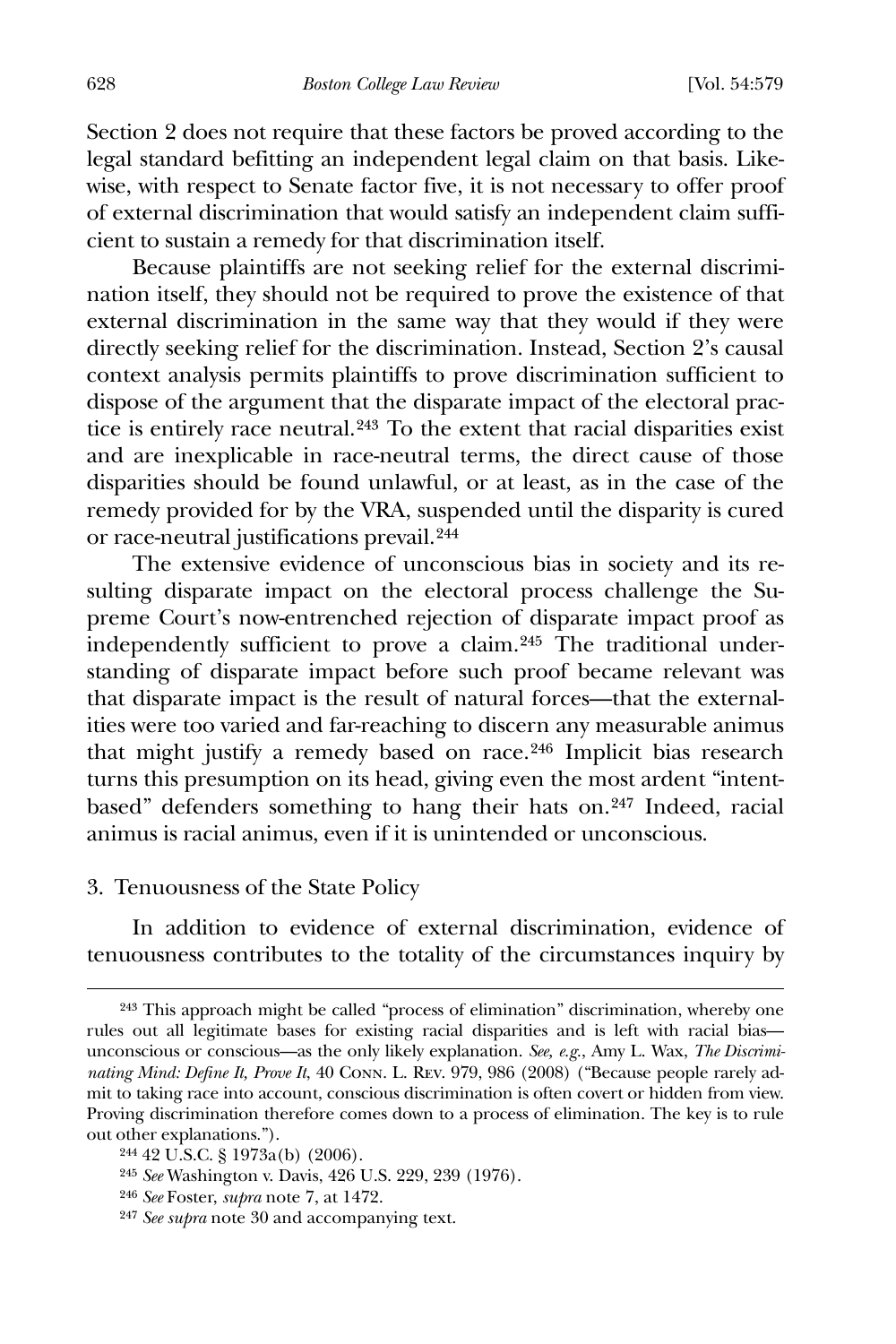either eliminating or establishing pretext surrounding the challenged practice.[248](#page-51-0) Whether the justifications for a challenged electoral practice are tenuous helps to establish pretext for and supports an inference of discrimination—including unintentional discrimination—sufficient to establish that the disparate impact has occurred on account of race. The Senate Report's framing of the evaluation of the state's justification supports this construction of Section 2.[249](#page-51-1) By employing the term "tenuousness," which by definition refers to "flims[iness]," "weak[ness]," or "having little substance,"[250](#page-51-2) the Senate directed courts' analysis toward determining whether the policy underlying the challenged practice is suspect. In so doing, the Senate indicated an interest in revealing pretext and bias, rather than determining the legitimacy of the practice for its own sake. A policy that is tenuous is thus treated as suspect within the totality of the circumstances analysis under Section 2.

 Interpreting the tenuousness factor too broadly inevitably skews the analysis of the challenged practice. A rational and legitimate policy supporting a state action, in contrast to an action that is arbitrary and irrational, may be presumed to be free of bias. Section 2, however, does not compel that inquiry. Instead, courts are asked to evaluate whether there is evidence of tenuousness, not whether there is evidence of legitimacy. The state's legitimate interest in maintaining a challenged policy cannot override a racially disparate impact, as evidenced by the existence or extent of one or more Senate factors.[251](#page-51-3) Indeed, the purpose of Section 2 is to root out racial discrimination—by intent or effect—in the electoral process; it is not to permit such discrimination so long as the state has a good non-racial reason for the policy.[252](#page-51-4)

<u>.</u>

<span id="page-51-4"></span>252 42 U.S.C. § 1973(b) (2006) (stating that a violation of Section 2 exists if "it is shown that the political processes leading to nomination or election in the State or political subdivision are not equally open to participation by members of a class of citizens protected by subsection (a)"). This raises a fundamental proof question: can absence of a Senate factor be a defense? Because the Senate factors are a non-exhaustive list of relevant considerations and the U.S. Supreme Court has made clear that no one factor makes or breaks a claim, permit-

<sup>248</sup> *See* S. Rep. No. 97-417, at 29 (1982), *reprinted in* 1982 U.S.C.C.A.N. 177, 205.

<span id="page-51-1"></span><span id="page-51-0"></span><sup>&</sup>lt;sup>249</sup> *Id.* ("[W] hether the policy underlying the state or political subdivision's use of such voting qualification, prerequisite to voting, or standard, practice or procedure is tenuous.").

<sup>250</sup> Merriam-Webster Collegiate Dictionary 1211 (9th ed. 1991).

<span id="page-51-3"></span><span id="page-51-2"></span><sup>251</sup> One way to improve the inverse relation test—and to ensure against this result would be to require that tenuousness bear an inverse relationship not only to disparate impact, but also to the evidence of external discrimination. *See supra* note 183 and accompanying text. Expanding the inverse relation test to include external discrimination brings us closer to the robust totality of the circumstances test that Section 2 requires, and isolates the factors that are likely to be most relevant in a disparate vote denial case. Nevertheless, the danger in isolating and weighting any single factor or subset of factors in the totality of the circumstances remains.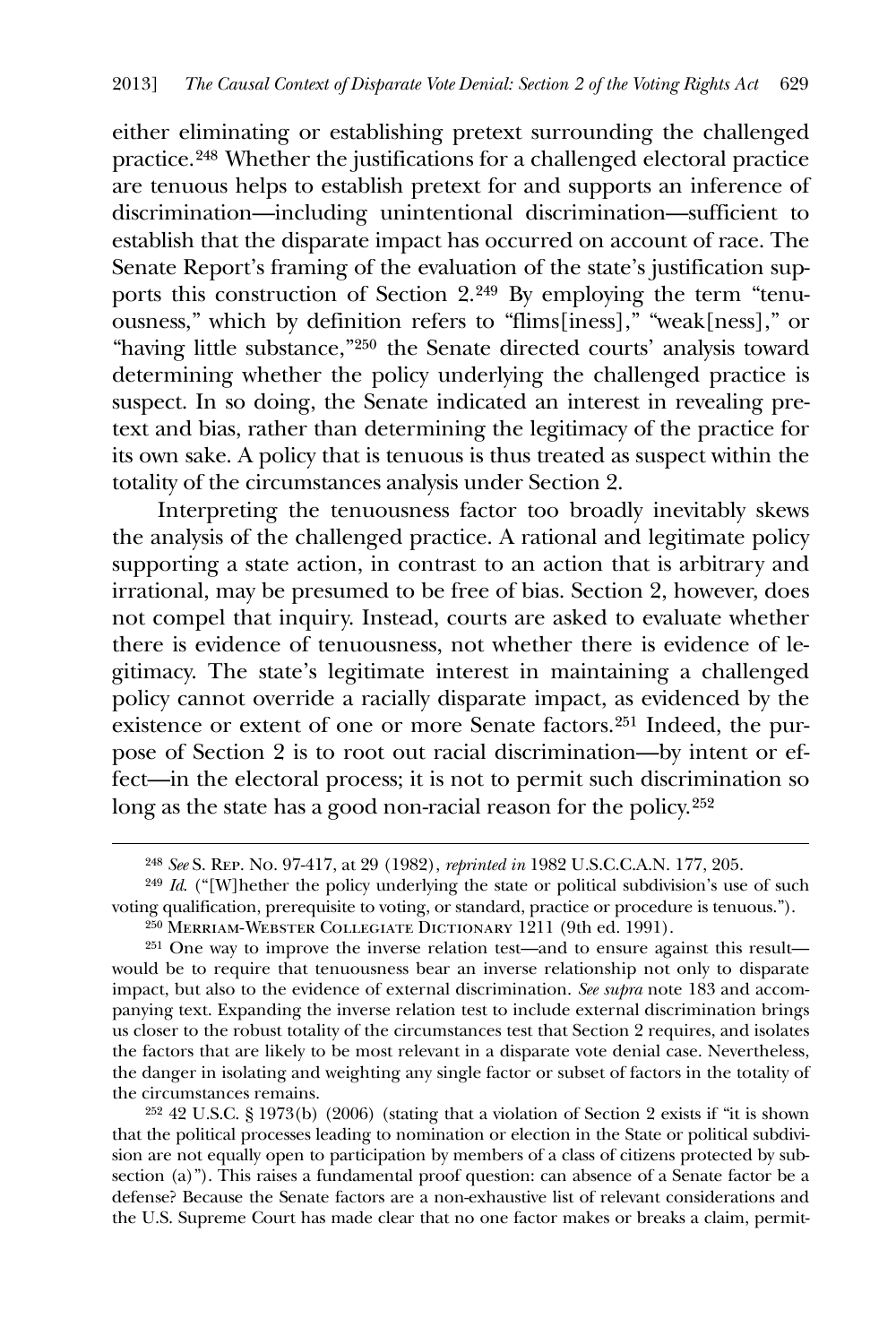Moreover, to the extent that the state burdens the right to vote beyond what is necessary to achieve the race-neutral policy goal, the policy is tenuous.[253](#page-52-0) This interpretation of the tenuousness factor is consistent with the framing of the other Senate factors. Each of the factors directs courts to determine the role of race in a challenged practice based on direct or circumstantial evidence.[254](#page-52-1) For example, the factors examining "[t]he extent of any history of official discrimination,"[255](#page-52-2) "[t]he extent to which voting in the elections of the state or political subdivision is racially polarized,"[256](#page-52-3) "[t]he extent to which the state or political subdivision has used *unusually* large election districts . . . that may enhance the opportunity for discrimination against the minority group,"[257](#page-52-4) and "[w]hether political campaigns have been characterized by overt or subtle racial appeals"[258](#page-52-5) (factors one, two, three, and six, respectively) permit the court to infer that a disparate impact occurred on account of race based on the existence and extent of one or more factors. The casual context test would also permit plaintiffs to establish tenuousness by examining whether government actors have minimized the racial impact of an electoral practice.

 The U.S. Equal Employment Opportunity Commission's (EEOC) administrative guidance for age discrimination claims is instructive on this point.[259](#page-52-6) In response to the Supreme Court's shifting standard from

257 *Id* (emphasis added).

ting the absence of Senate factors to establish a defense would undermine the totality of the circumstances principle. *See Gingles*, 478 U.S. at 45. Instead, courts are to weigh the presence, absence, strength, and weakness of individual factors in the totality of the circumstances analysis to determine whether the disparate impact that the challenged practice causes is on account of race. *See supra* note 71 and accompanying text.

<span id="page-52-0"></span><sup>253</sup> *See* Marc Mauer, *Racial Impact Statements as a Means of Reducing Unwarranted Sentencing Disparities*, 5 Ohio St. J. Crim. L. 19, 19 (2007) (arguing that requiring racial impact statements prior to enacting law enforcement regulations "would enable legislators and the public to anticipate any unwarranted racial disparities and to consider alternative policies that could accomplish the goals of the legislation without causing undue racial effects").

<span id="page-52-2"></span><span id="page-52-1"></span><sup>254</sup> S. Rep. No. 97-417, at 28 (1982), *reprinted in* 1982 U.S.C.C.A.N. 177, 269.

<sup>255</sup> *Id*. at 29.

<sup>256</sup> *Id.*

<sup>258</sup> *Id.*

<span id="page-52-6"></span><span id="page-52-5"></span><span id="page-52-4"></span><span id="page-52-3"></span><sup>259</sup> *EEOC Questions & Answers*, *supra* note 35. Recent election law scholarship has acknowledged the potentially transformative role of administrative law and agencies in the future enforcement of voting rights and election administration. *See, e.g.*, Pildes, *supra* note 160, at 17, 26. The EEOC's role in preserving and defining a relevant space for disparate impact claims in the employment context is a worthy example of how institutions and agencies can balance and even temper the judicial response to such claims. *See, e.g.*, 29 C.F.R. § 1607.4(D) (2012) (EEOC Title VII regulation) (defining criteria for a showing of disparate impact). For example, the EEOC has issued guidance on what determines whether an employment practice is based on RFOA—the lesser standard that supplanted business necessity.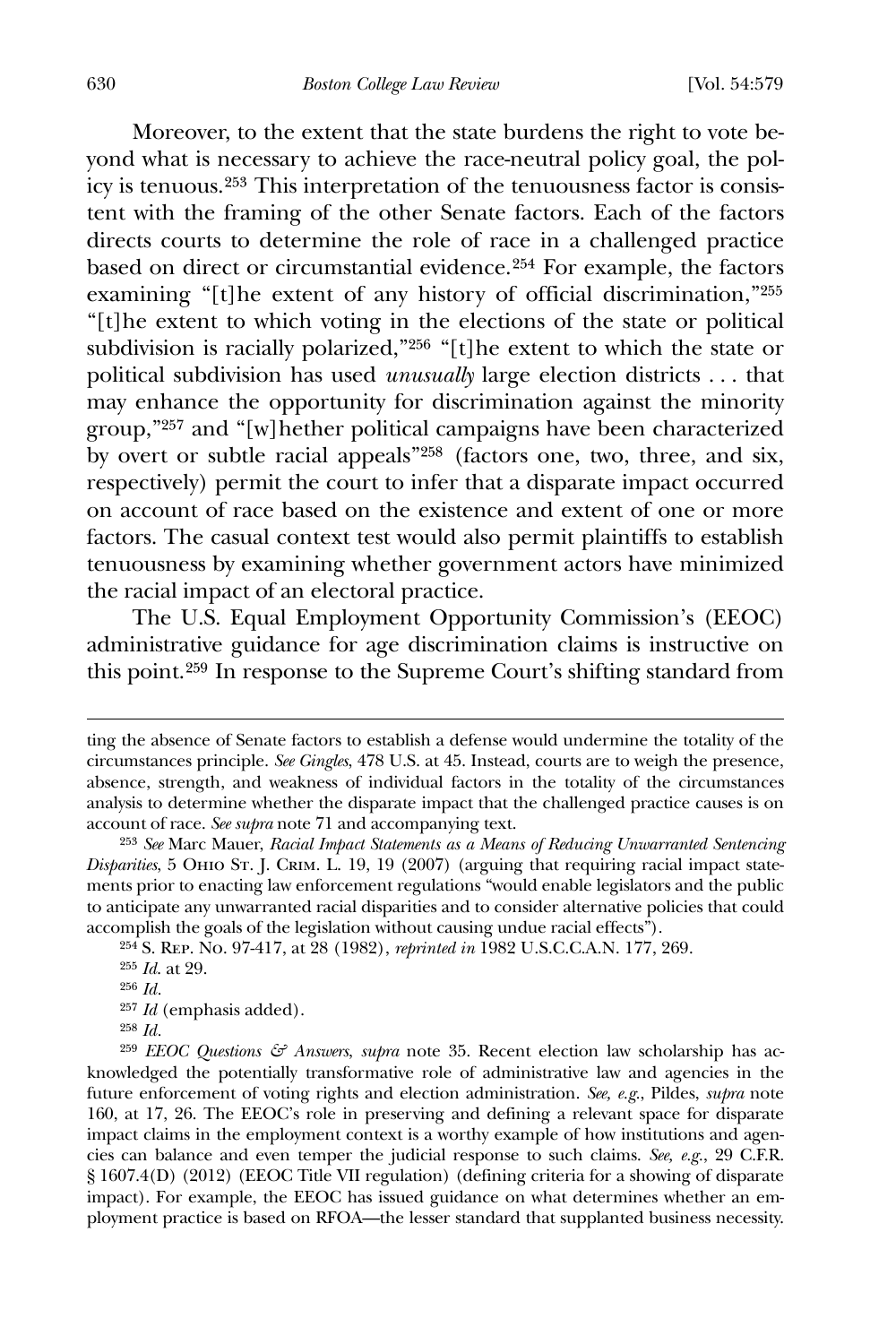business necessity to the less potent "reasonable factors other than age" (RFOA) standard in age discrimination suits,[260](#page-53-0) the EEOC offered the following guidance concerning the evidentiary support for such claims:

If a police department decided to require applicants for patrol positions to pass a physical fitness test to be sure that the officers were physically able to pursue and apprehend suspects, it should know that such a test might exclude older workers more than younger ones. Nevertheless, the department's actions would likely be based on an RFOA if it reasonably believed that the test measured the speed and strength appropriate to the job, and if it did not know, or should not have known, of steps that it could have taken to reduce harm to older workers without unduly burdening the department.[261](#page-53-1)

These guidelines can be distilled into what I term the "ARC" analysis: (1) *awareness* of the law's impact; (2) *reasonable* belief in its necessity; and (3) cognizable harm reduction and balancing. The EEOC guidelines further instruct that "[t]he rule emphasizes the need for an individualized consideration of the facts and circumstances surrounding the particular situation."[262](#page-53-2)

<u>.</u>

<span id="page-53-2"></span>262 *Id*. Considerations relevant to assessing reasonableness include the following:

- (i) The extent to which the factor is related to the employer's **stated business purpose;**
- (ii) The extent to which the employer **defined the factor accurately** and **applied the factor fairly and accurately,** including the extent to which managers and supervisors were **given guidance or training** about how to apply the factor and avoid discrimination;
- (iii) The extent to which the employer **limited supervisors' discretion** to assess employees subjectively, particularly where the criteria that the supervisors were asked to evaluate are known to be subject to negative age-based stereotypes;
- (iv) The extent to which the employer **assessed the adverse impact** of its employment practice on older workers; and
- (v) The **degree of the harm to individuals within the protected age group,** in terms of both the extent of injury and the numbers of persons adversely affected, and the extent to which the employer **took steps to reduce the harm,** in light of the burden of undertaking such steps.

29 C.F.R. § 1625.7(c)(2) (emphasis added).

*See EEOC Questions & Answers*, *supra* note 35. The factors are instructive to the VRA analysis: "An employment practice is based on an RFOA when it was reasonably designed and administered to achieve a legitimate business purpose in light of the circumstances, including its potential harm to older workers." *Id.* The electoral arena, however, has yet to have the benefit of an administrative agency with the authority, consistency, and relevance of the EEOC.

<span id="page-53-0"></span><sup>260</sup> *See* Smith v. City of Jackson, Miss., 544 U.S. 228, 239 (2005).

<span id="page-53-1"></span><sup>261</sup> *EEOC Questions & Answers*, *supra* note 35.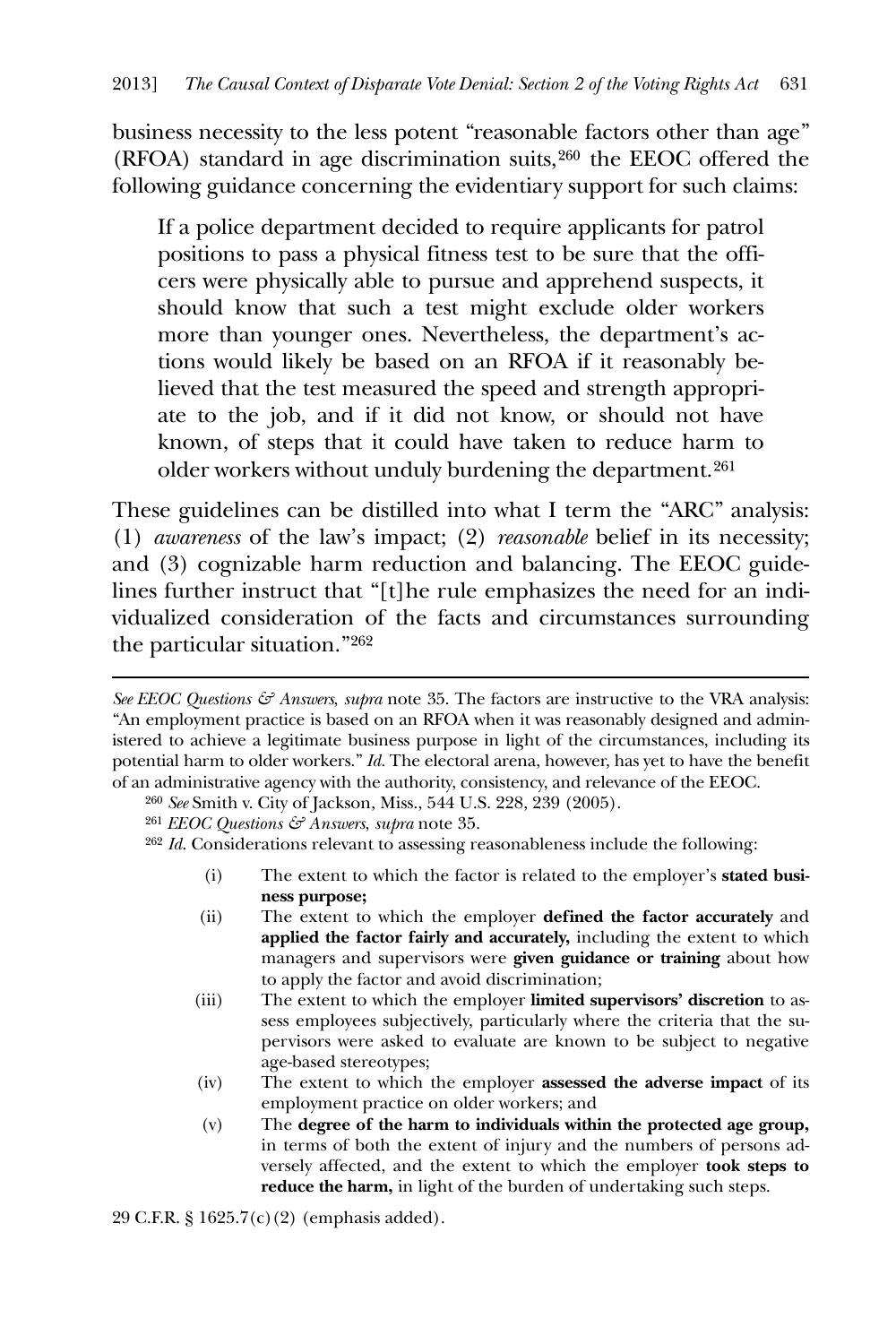Repurposed for vote denial claims, the EEOC's RFOA standard can be transformed to reasonable factors other than race ("RFOR"). In particular, RFOR could be used to determine the tenuousness of the state policy (Senate factor five), or, in other words, the reasonableness of the state's belief in the need for the electoral law or practice. Accordingly, RFOR for vote denial claims would evaluate:

- The extent to which the factor—for example, voter ID, felon status, or consistent registration data—is related to the state's stated election administration purpose;
- The extent to which the state defined the factor accurately and applied the factor fairly and accurately, including the extent to which election officials and other state actors were given guidance or training about how to apply the factor and avoid discrimination;
- The extent to which the state limited election officials' discretion to assess voters subjectively, particularly where the criteria that the state actors were asked to evaluate are known to be subject to negative race-based stereotypes;
- The extent to which the state assessed the adverse impact of its election law on racial minorities; and
- The degree of the harm to individuals within the minority group, in terms of both the extent of injury and the numbers of persons adversely affected, and the extent to which the state took steps to reduce the harm, in light of the burden of undertaking such steps.[263](#page-54-0)

These factors would incentivize states to take specific actions to avoid potential liability. First, the state must become aware of the law's impact. It would no longer be sufficient to enact a law affecting elections without assessing the impact of the potential vote abridgement it may cause. Second, there must be a substantial threat to the integrity of elections to make the state's belief in the necessity of the electoral law reasonable. The bulleted factors above help guide an analysis of reasonableness. Third, there must be an identifiable harm of which the state was not, and should not have been, aware, that could be addressed without burdening the right to vote to such an extent.

 Unlike the prerequisites and burden-shifting test, however, the plaintiff would bear the affirmative burden of establishing tenuousness by using the ARC principles or other proof. In applying the ARC prin-

<span id="page-54-0"></span><sup>263</sup> *See EEOC Questions & Answers*, *supra* note 35. These RFOR factors are adapted from the EEOC's guidelines regarding RFOA.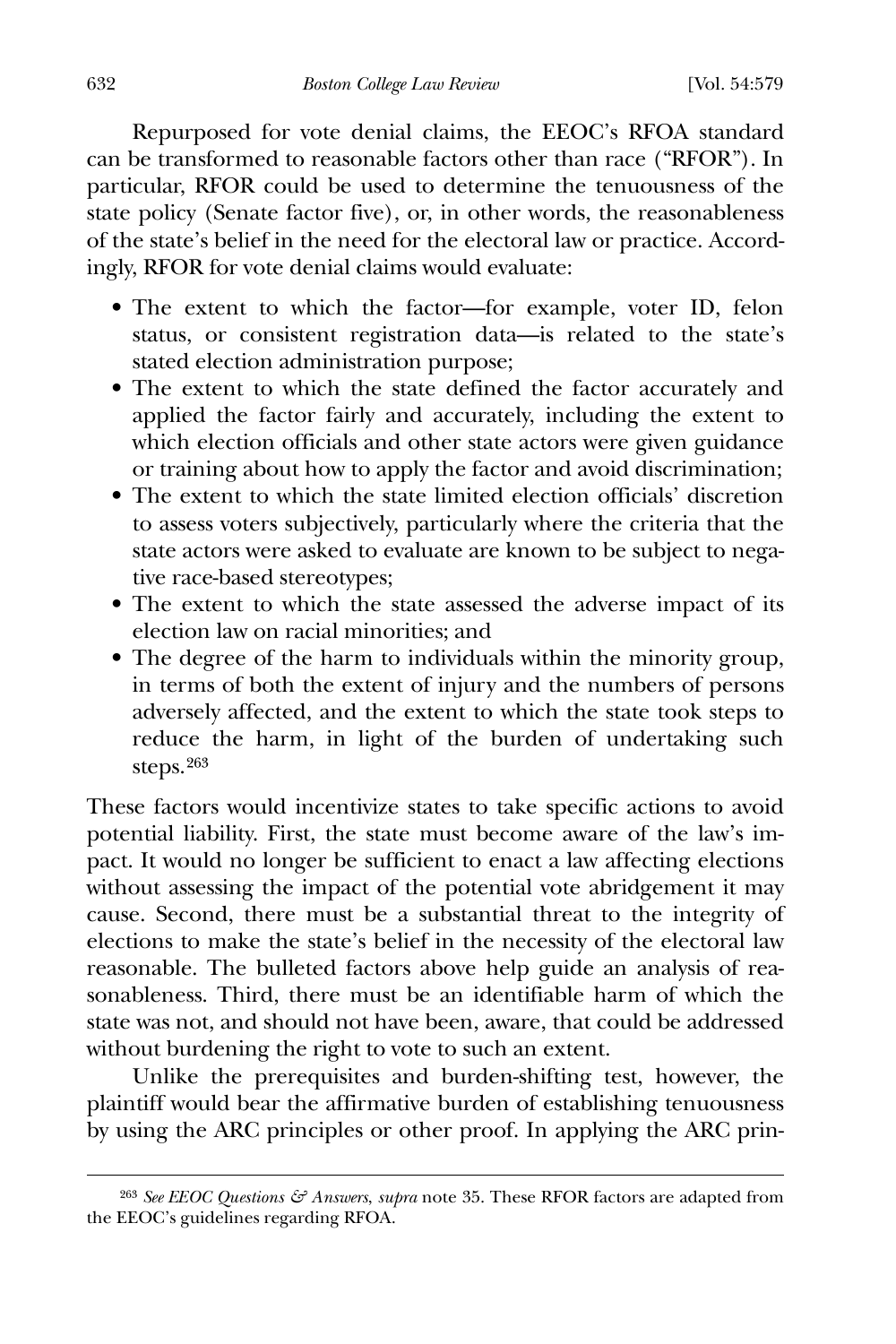ciples, the causal context test permits a discomfiting recounting of the effects of systemic and vestigial racism on the quotidian existence of racial minorities and their electoral participation. Indeed, this is the causal context at its core. The overarching narrative traces the impact of racial inequality within and outside of the electoral arena on the electoral participation of minorities. Section 2 jurisprudence, the VRA's congressional record, and the plain text of Section 2 provide helpful guideposts toward the key elements of a successful narrative. Thus, framed in the narrative of causal context, Section 2's totality of the circumstances test is flexible enough to account for historical context and adapt to shifting conceptions of racial discrimination while fending off constitutional attack.

## III. Applying the Causal Context Test to Modern Vote Denial

 A workable disparate vote denial test requires certain fixed and definable elements. First, there must be vote denial or other infringement on the right to vote. In the case of voter ID, restrictive voting periods, felon disfranchisement, and other practices resulting in modern vote denial, this threshold requirement is easy to satisfy by direct reference to the challenged statute that denies or burdens the right to vote based on a particular act or classification—for example, failure to produce valid identification, felon status, or, in the case of voter purges, incorrect or inconsistent registration information.[264](#page-55-0) In voter ID cases, this threshold could be met with proof that certain voters are unable to meet or are disproportionately burdened by the voter ID requirements, and are, therefore, more likely to be unable to cast a ballot on Election Day. Second, plaintiffs must prove that the denial or burden is on account of race. Indeed, the disparate impact itself offers some potential proof of a race-based voting burden.[265](#page-55-1) When coupled with evidence of how the race-neutral law interacts with external social conditions, the tenuousness of the policy (including the ARC principles), and the surrounding electoral context, the disparate impact will become either more or less explicable in terms of race.[266](#page-55-2)

 In lieu of burden shifting, plaintiffs bear responsibility for the affirmative case in its entirety.[267](#page-55-3) Plaintiffs may utilize all Senate factors at

<span id="page-55-0"></span><u>.</u>

<sup>264</sup> *See supra* notes 103–125 and accompanying text.

<sup>265</sup> *See supra* notes 95–96 and accompanying text.

<sup>266</sup> *See supra* notes 248–263 and accompanying text.

<span id="page-55-3"></span><span id="page-55-2"></span><span id="page-55-1"></span><sup>267</sup> To be sure, the prerequisites and burden-shifting test predates the U.S. Supreme Court's 2009 decision in *Ricci v. DeStefano*, and the U.S. Court of Appeals for the Ninth Circuit's 2010 decision in *Farrakhan v. Gregoire* (*Farrakhan IV* ), which bear upon what a legally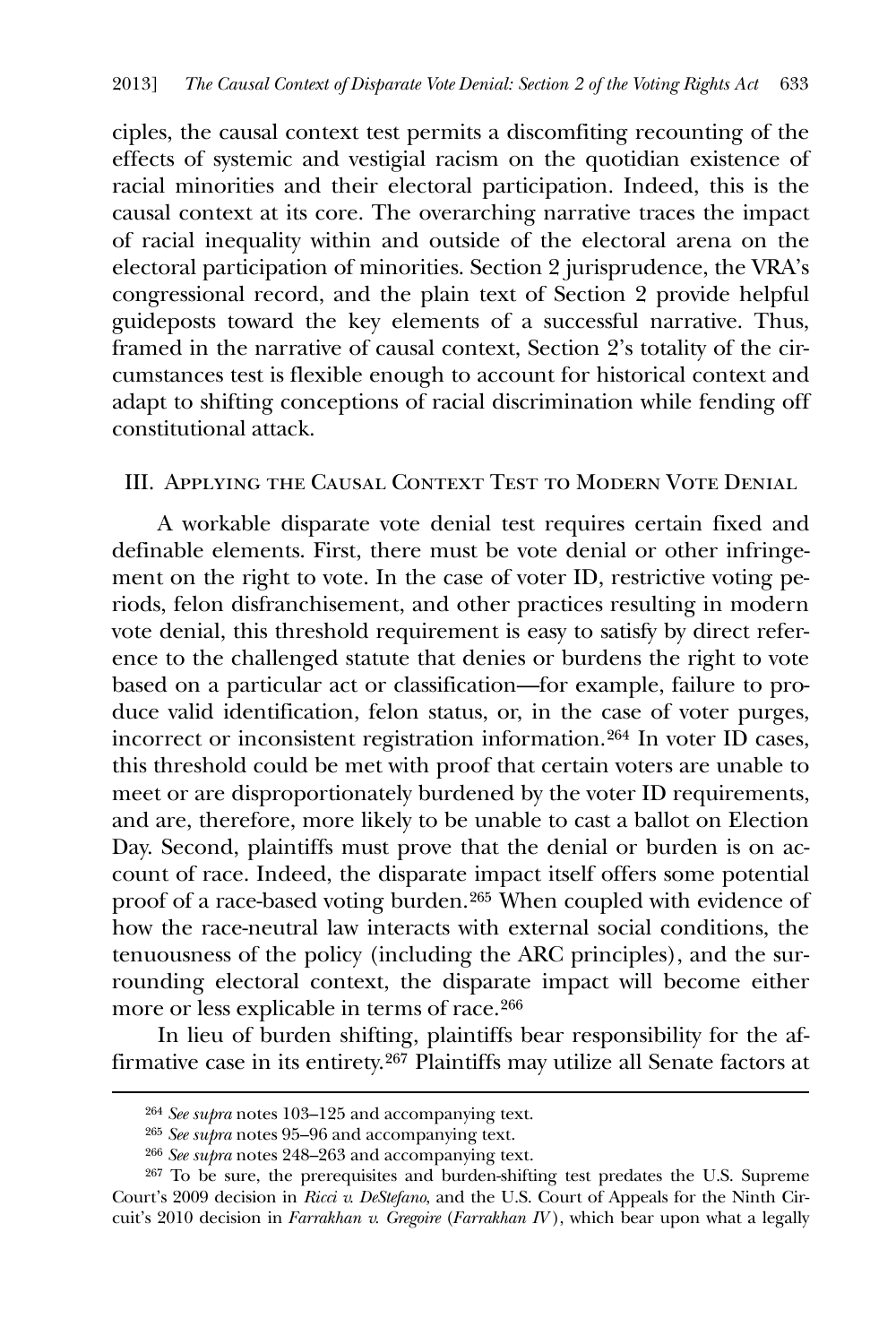their disposal to place the disparate impact in a broader context—the causal context.[268](#page-56-0) At bottom, it is enough to use circumstantial evidence to eliminate race-neutral causes for disparate vote denial from the range of possible explanations. Here, "race neutral" should be understood in its most literal sense: if a law is neutral as to race, then the race of the voter should not be predictive of the likelihood that he or she will experience vote denial. This is not a back-end means of proving a Section 2 claim solely by statistical disparities; rather, it forces the trier of fact to consider the vote denial claim in the absence of proof of in-tent as the 1982 VRA amendments require.<sup>[269](#page-56-1)</sup> The fact that race plays a determining role in who gets to vote and who does not is sufficient to satisfy Section 2. This vigilance in preventing the insertion of race into the electoral sphere is consistent with the intent and purpose of the VRA.[270](#page-56-2)

 No matter the formulation of the test, however, the crucial question of its constitutionality remains. The constitutionality of the VRA has been the subject of a steady stream of legal challenges since its inception and has been successfully affirmed each time.[271](#page-56-3) Indeed, as is often cited in its defense, the VRA is an exemplar of congressional power at its zenith.[272](#page-56-4) Nevertheless, the scope of Congress's authority is

<span id="page-56-4"></span>272 *See South Carolina*, 383 U.S. at 309 (noting that the unique historical period of the VRA's enactment justifies the Act's expansive powers); Nathaniel Persily, *The Promise and Pitfalls of the New Voting Rights Act*, 117 Yale L.J. 174, 177 (2007) (explaining that Congress "acted at the apex of its power to enforce the guarantees of the post-Civil War Amendments" when it enacted the VRA).

viable test for new vote denial claims—especially felon disfranchisement claims—would be. *See* Ricci v. DeStefano, 557 U.S. 557, 593 (2009); Farrakhan v. Gregoire (*Farrakhan IV* ), 590 F.3d 989, 1004 (9th Cir.), *aff'd in part, overruled in part en banc*, 623 F.3d 990 (9th Cir. 2010) (*Farrakhan V* ); *supra* notes 185–196 and accompanying text (explaining the "prerequisites and burden-shifting" test).

<span id="page-56-0"></span><sup>268</sup> This approach is also consistent with vote dilution claims. Indeed, even the prerequisites established by the Supreme Court in *Thornburg v. Gingles* do not create a burdenshifting mechanism, and leave the onus on plaintiffs to affirmatively prove disparate impact. Thornburg v. Gingles, 478 U.S. 30, 46 (1986).

<sup>269</sup> *See supra* notes 60–61 and accompanying text.

<sup>270</sup> *See supra* notes 67–73 and accompanying text.

<span id="page-56-3"></span><span id="page-56-2"></span><span id="page-56-1"></span><sup>271</sup> *See, e.g.*, City of Rome v. United States, 446 U.S. 156, 173 (1980); South Carolina v. Katzenbach, 383 U.S. 301, 337 (1966). The U.S. District Court for the District of Columbia has upheld the constitutionality of Section 5 of the VRA twice since it was reauthorized in 2006. *See* LaRoque v. Holder, 831 F. Supp. 2d 183, 238 (D.D.C. 2011); Shelby Cnty., Ala. v. Holder, 811 F. Supp. 2d 424, 508 (D.D.C. 2011) *(*upholding Section 5's "preclearance" provision in a challenge by the city of Calera, Alabama, which enacted a discriminatory redistricting plan without seeking preclearance, resulting in a loss by the city's only African American councilman), *aff'd*, 679 F.3d 848, 884 (D.C. Cir.), *cert. granted*, 81 U.S.L.W. 3064 (U.S. Nov. 9, 2012) (No. 12-96).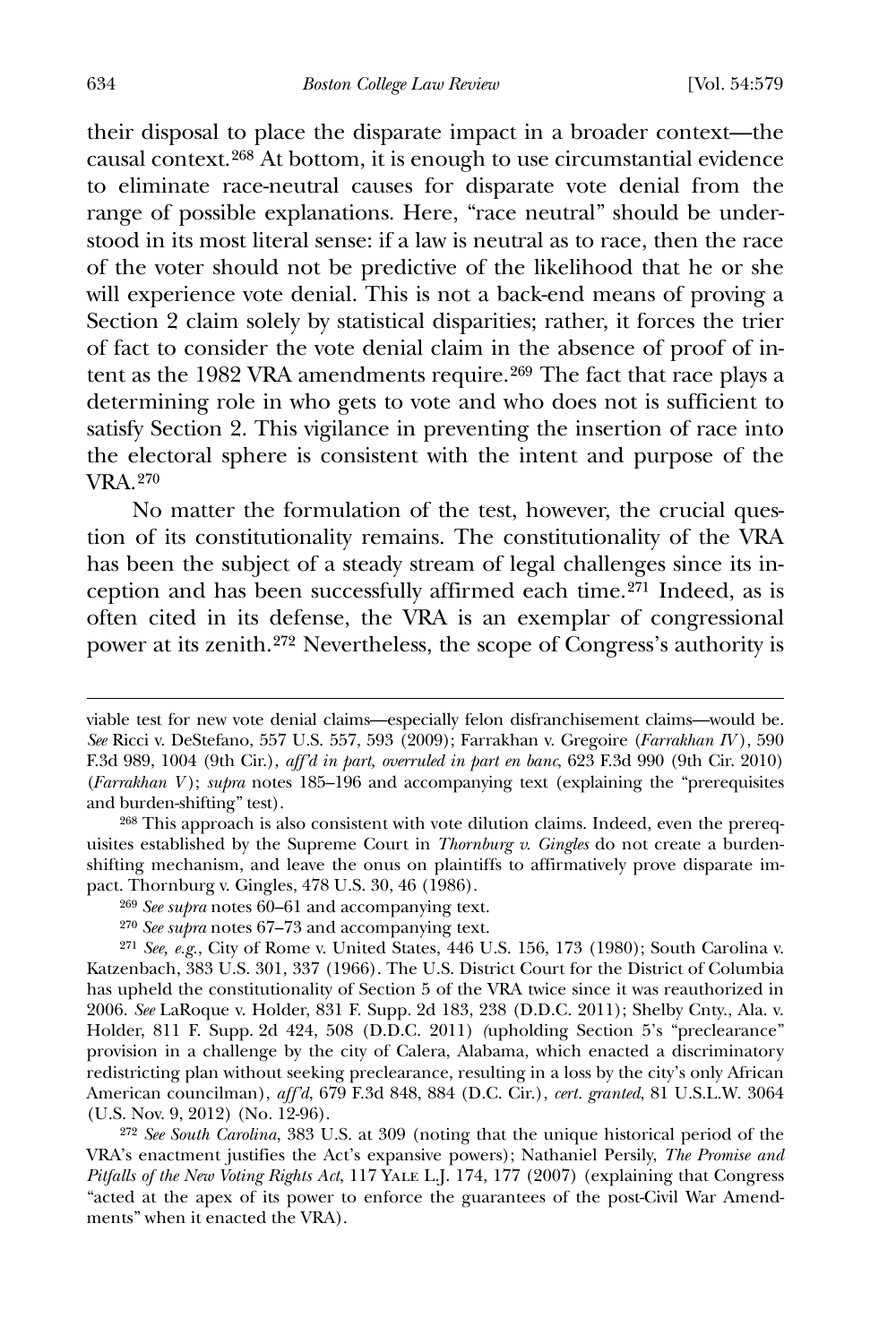under scrutiny in light of the U.S. Supreme Court's 1997 decision in *City of Boerne v. Flores*[273](#page-57-0) and other cases. Moreover, a different Court in a different socio-historical moment is vetting current challenges to the VRA's constitutionality.[274](#page-57-1) Accordingly, the Court's continued recognition of the VRA's constitutionality is hardly a foregone conclusion*.*[275](#page-57-2)

 The arguments supporting and challenging the VRA's constitutionality have been thoughtfully laid out in an array of scholarship and are not repeated here.[276](#page-57-3) Instead, I focus on certain factors unique to

 $\overline{a}$ 

<span id="page-57-1"></span>274 *See* Luis Fuentes-Rohwer, *Is This the Beginning of the End of the Second Reconstruction?*, FED. Law., June 2012, at 54, 58 ("The country's constitutional culture is clearly different today than it was at the time the Court decided [Katzenbach v. Morgan, 384 U.S. 631 (1966)]. The Court is far more assertive and muscular than it used to be, and the political question doctrine seems to be largely a relic of our constitutional past.").

<span id="page-57-2"></span>275 *See, e.g.*, Shelby Cnty., Ala. v. Holder, 679 F.3d 848, 884 (D.C. Cir.) (holding that Congress did not exceed its powers under the Fifteenth Amendment in authorizing the preclearance requirement of the VRA), *cert. granted*, 81 U.S.L.W. 3064 (U.S. Nov. 9, 2012) (No. 12-96); Texas v. Holder, No. 12-cv-128, 2012 WL 3743676, at \*4 (D.D.C. Aug. 30, 2012) (considering the plaintiff's argument that Section 5 of the VRA "exceeds the enumerated powers of Congress and conflicts with Article IV of the Constitution and the Tenth Amendment"); *see also* Nw. Austin Mun. Dist. No. One v. Holder, 557 U.S. 193, 204– 05 (2009) (upholding Section 5 under a congruence and proportionality standard).

<span id="page-57-3"></span>276 *See, e.g.*, Ansolabehere et al., *supra* note 223, at 1388; Warren M. Christopher, *The Constitutionality of the Voting Rights Act of 1965*, 18 Stan. L. Rev. 1, 15 (1965); Luis Fuentes-Rohwer, *Understanding the Paradoxical Case of the Voting Rights Act*, 36 FLA. St. U. L. Rev. 697, 701 (2009); Michael Halberstam, *The Myth of "Conquered Provinces": Probing the Extent of the VRA's Encroachment on State and Local Autonomy*, 62 Hastings L.J. 923, 927 (2011); Richard L. Hasen, *Congressional Power to Renew the Preclearance Provisions of the Voting Rights Act After*  Tennessee v. Lane, 66 Ohio St. L.J. 177, 178–81 (2005); Pamela S. Karlan, *Section 5 Squared: Congressional Power to Extend and Amend the Voting Rights Act*, 44 Hous. L. Rev. 1, 3– 4 (2007); Pamela S. Karlan, *Two Section Twos and Two Section Fives: Voting Rights and Remedies After* Flores, 39 Wm. & Mary L. Rev. 725, 731–41 (1998); Ellen D. Katz, *Reinforcing Representation: Congressional Power to Enforce the Fourteenth and Fifteenth Amendments in the Rehnquist and Waite Courts*, 101 Mich. L. Rev. 2341, 2361 (2003); Luke P. McLoughlin, *Section 2 of the Voting Rights Act and* City of Boerne*: The Continuity, Proximity, and Trajectory of Vote-Dilution*  Standards, 31 VT. L. REV. 39, 47–48 (2006); Michael J. Pitts, *Congressional Enforcement of Affirmative Democracy Through Section 2 of the Voting Rights Act*, 25 N. Ill. U. L. Rev. 185, 187–88 (2005); Jennifer G. Presto, *The 1982 Amendments to Section 2 of the Voting Rights Act: Constitutionality After* City of Boerne, 59 N.Y.U. Ann. Surv. Am. L. 609, 614 (2004); Franita Tolson,

<span id="page-57-0"></span><sup>273</sup> *See* 521 U.S. 507, 520 (1997) (holding that remedial legislation can prohibit conduct that does not violate the Fourteenth Amendment, but "[t]here must be a congruence and proportionality between the injury to be prevented or remedied and the means adopted to that end"); *see also* Tennessee v. Lane, 541 U.S. 509, 533–34 (2004) (holding that Title II of the Americans with Disabilities Act is valid under the Fourteenth Amendment); Nev. Dep't of Human Res. v. Hibbs, 538 U.S. 721, 738–39 (2003) (holding that Congress acted within its authority under the Fourteenth Amendment in abrogating the states' immunity under the Family and Medical Leave Act). To the extent that the VRA is primarily Fifteenth Amendment remedial legislation, *City of Boerne*'s congruence and proportionality test does not apply.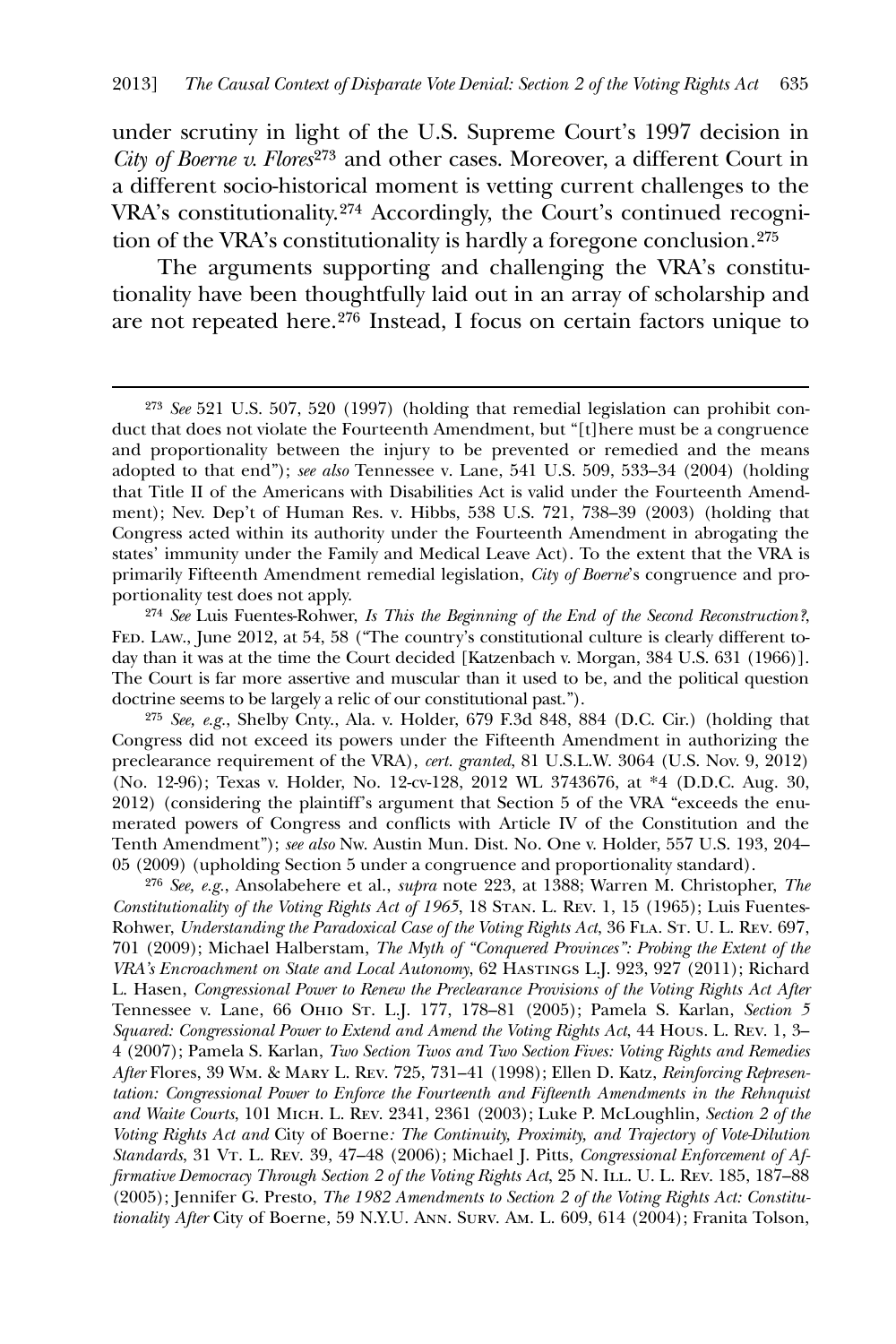636 *Boston College Law Review* [Vol. 54:579

Section 2 and the causal context test that insulate it from constitutional challenge. In particular, Section 2 brings external discrimination into the remedial ambit of election law.[277](#page-58-0) In turn, this produces outcomes that are seemingly incongruent as a normative matter—the identification of racial harm without a legal remedy for that harm—and yet perfectly congruent as a legal one. This juxtaposition illuminates a sensible limit of the VRA's remedial power and Section 2's constitutional prowess. Indeed, the limits imposed on remedies available under Section 2 underscore its genius.

 Section 2 remedies do not necessarily impose a permanent ban on the challenged electoral practice.[278](#page-58-1) Instead, Section 2 discontinues the use of an otherwise lawful electoral practice so long as it continues to result in vote denial or dilution on account of race. If the causal context of race discrimination is eliminated, then the practice, presumably, would be valid. In the context of felon disfranchisement laws, for example, if rates of conviction begin to approximate rates of criminal activity across all racial groups, then felon disfranchisement provisions would not be challengeable under Section 2—absent evidence of intentional discrimination—even if a disparate impact on voting rights occurred. Under established Section 2 jurisprudence, if in fact blacks commit crimes at a higher rate than whites, and are therefore convicted of crimes at a correspondingly higher rate, resulting in a loss of voting rights at a correspondingly higher rate, then the practice would presumptively be valid under Section 2 despite its disparate impact. Consequently, no Section 2 claim could be established.

 There is indeed a peculiarity in challenging the *symptom* of discriminatory vote denial resulting from the *problem* of racial discrimination in society, while leaving the problem ostensibly unremediated. This outcome is a function of the surgical nature of the VRA's remedies, which consequently preserves the VRA's constitutionality. For example, in the case of felon disfranchisement, discrimination in the criminal justice system that is not legally cognizable under the Supreme Court's 1987 decision in *McCleskey v. Kemp* can nonetheless form the basis of a

*Reinventing Sovereignty?: Federalism as a Constraint on the Voting Rights Act*, 65 VAND. L. REV. 1195, 1202 (2012).

<sup>277</sup> *See* S. Rep. No. 97-417, at 29 (1982), *reprinted in* 1982 U.S.C.C.A.N. 177, 205.

<span id="page-58-1"></span><span id="page-58-0"></span><sup>278</sup> Although Section 2 itself is a "permanent" provision of the VRA, a Section 2 violation is unlike a violation of the VRA's other provisions in that it may be cured by the passage of time. *See* 42 U.S.C. §§ 1973aa, 1973b(b) (2006) (implementing a permanent, nationwide ban on literacy tests).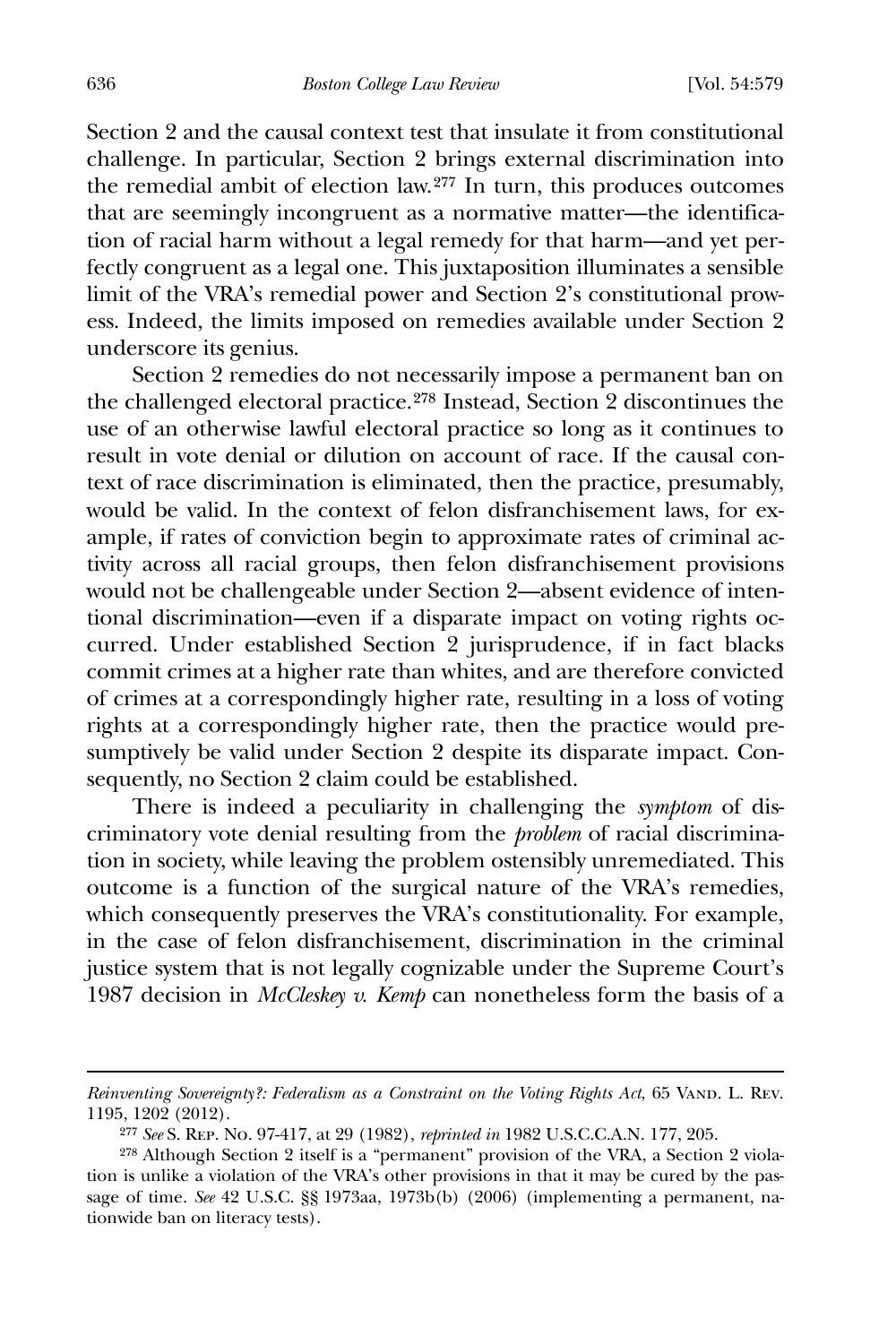disparate impact claim under the causal context analysis.[279](#page-59-0) This seemingly incongruent result is consistent with the VRA's mandate to prevent racial discrimination—either purposeful or by effect—from compromising the integrity of our democracy. Section 2's constitutionality is preserved because discrimination external to the electoral process that informs a disparate vote denial claim is not actionable under the VRA. That is, the VRA's narrow but penetrating purpose of protecting elections from the effects of external discrimination and not prosecuting that discrimination directly distances the VRA from the constitutional concerns that surround other disparate impact claims.[280](#page-59-1)

 The presumption of discrimination that Section 2 establishes satisfies congruence and proportionality for several reasons. The remedy sought in Section 2 vote denial challenges is in effect only temporary. Conditions external to the process of voting that presumably can be corrected provide the rationale for the remedy, and the remedy is no longer appropriate once those conditions cease to create a disparate impact. The remedy is not a referendum on the policy and practice of voter ID, early voting, felon disfranchisement, voter purges, or similar modern vote denial practices; rather, it is a referendum on the racially disparate results that these laws produce in the electoral arena and the consequent effect on democracy. Because of the power of the vote in our democracy—because the right to vote secures all others<sup>[281](#page-59-2)</sup>—Congress has determined that discrimination may not infect voting or limit it on account of race, even if such discrimination is not purposeful.

 As a practical matter, how can the causal context test be used to combat modern vote denial practices that threaten to roll back the historic minority voter registration of the 2008 and 2012 elections, as well as the history of progress and transformation that is the VRA's ongoing legacy? In the following Sections, I take three persistent threats to robust minority voter participation—voter ID, felon disfranchisement, and voter purges—and outline briefly how the causal context test would apply to each.

<u>.</u>

<span id="page-59-0"></span><sup>279</sup> *See* McCleskey v. Kemp, 481 U.S. 279, 291 (1987); *supra* notes 126–135 and accompanying text.

<span id="page-59-1"></span><sup>280</sup> *See* Luis Fuentes-Rohwer, *The Future of Section 2 of the Voting Rights Act in the Hands of a Conservative Court*, 5 DUKE J. CONST. L. & POL'Y 125, 142 (2010) (arguing that the political ideologies of Supreme Court justices, and, more importantly, their proclivity toward policy making, are likely to play a consequential role in determining the VRA's constitutionality).

<span id="page-59-2"></span><sup>281</sup> *See* Yick Wo v. Hopkins, 118 U.S. 356, 370 (1886) (noting that "the political franchise of voting" is a "fundamental political right, because preservative of all rights").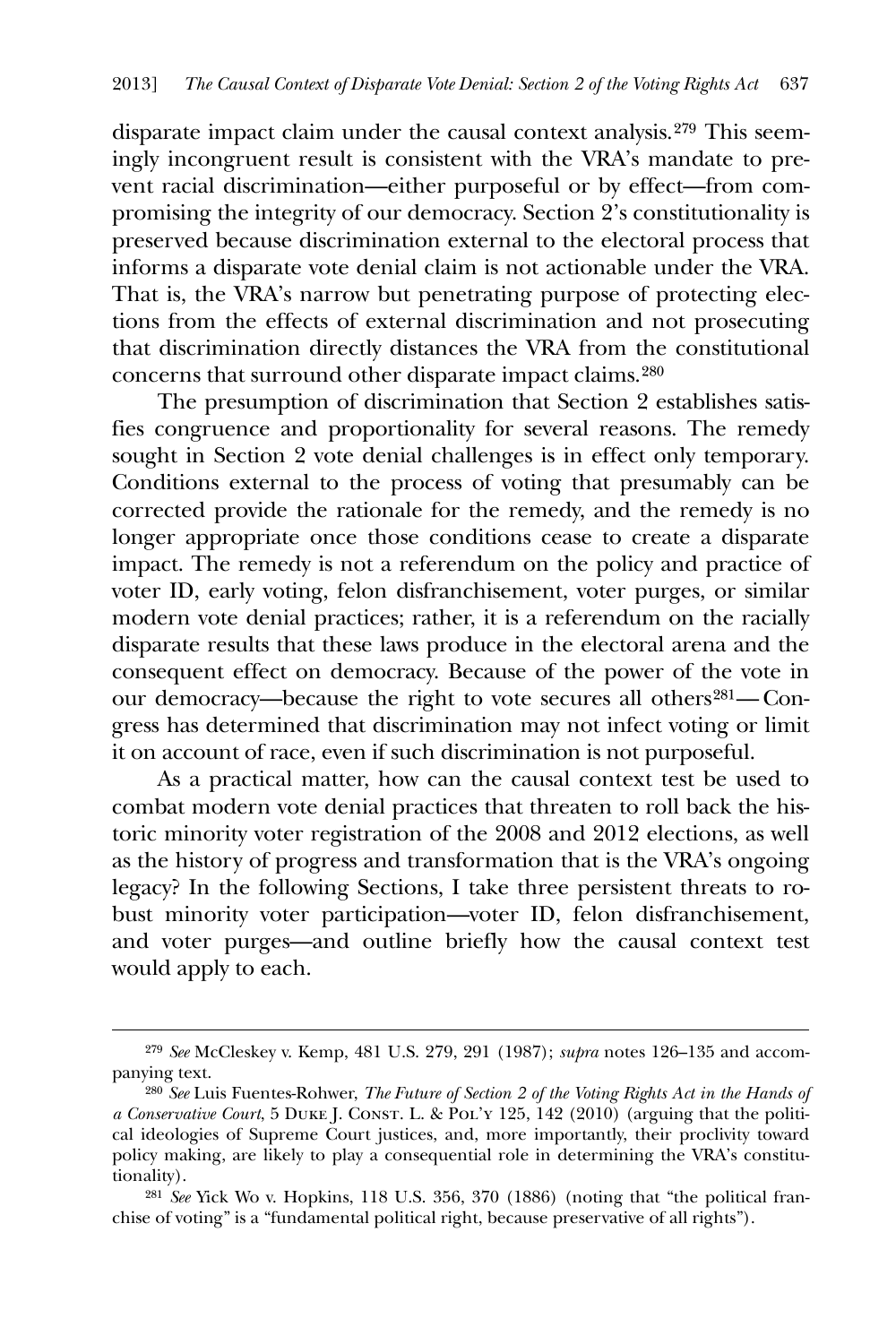#### A. *Voter ID*

 Since 2008, state governments across the country have enacted a plethora of laws that encumber the right to vote. Of the array of voting barriers, including decreased opportunities for early voting,[282](#page-60-0) retrenchment from reforms aimed at enfranchising citizens with felony convictions,[283](#page-60-1) and more stringent voter registration regulations,[284](#page-60-2) voter ID laws stand out as among the most suspicious. Like most of these new voting restrictions, voter ID laws disproportionately burden the voting rights of young, minority, and low-income voters, as well as persons with disabilities.<sup>[285](#page-60-3)</sup> Nationally, twenty-five percent of black voting-age citizens, as compared to only nine percent of white voting-age citizens, lack a government-issued photo identification.[286](#page-60-4) Although many causes factor into this disparity, a disproportionate lack of a driver's license, high residential mobility, and lack of access to necessary documentation play significant roles.287

 As discussed above, many recent challenges to voter ID laws have been brought under Section 5 of the VRA.[288](#page-60-5) This is due to the Supreme Court's 2008 holding in *Crawford v. Marion County Election Board* that a legitimate state interest in preventing voter fraud, modernizing elections, and safeguarding voter confidence outweighs the burden placed on voters to produce voter IDs to exercise their right to vote.[289](#page-60-6)

<span id="page-60-0"></span><sup>282</sup> *See* Weiser & Norden, *supra* note 2, at 29–33 (reporting that nine states have introduced bills to reduce their early voting periods, and that Florida, Georgia, and Ohio have cut their early voting periods in half).

<span id="page-60-1"></span><sup>283</sup> *See id.* at 34–36; *see also* NAACP, Defending Democracy, *supra* note 111, at 26 (explaining that there are now four states that permanently deprive individuals of the right to vote after they have been convicted of a felony); *id.* at 12, 25–27 (explaining that these restrictions will have a disproportionate burden on minorities because African Americans and Latinos suffer disproportionate rates of criminal conviction).

<span id="page-60-2"></span><sup>284</sup> *See* Rogowski & Cohen, *supra* note 2, at 2–3; Weiser & Norden, *supra* note 2, at 19–28.

<span id="page-60-3"></span><sup>285</sup> At least one report estimated that these new laws "could make it significantly harder for more than five million eligible voters to cast ballots in 2012." WEISER & NORDEN, *supra* note 2, at 1 (analyzing nineteen laws and two executive actions that passed in fourteen states).

<sup>286</sup> *See* Rogowski & Cohen, *supra* note 2, at 4.

<sup>287</sup> *Id.* at 2.

<sup>288</sup> *See supra* notes 103–125 and accompanying text.

<span id="page-60-6"></span><span id="page-60-5"></span><span id="page-60-4"></span><sup>289</sup> *See* 553 U.S. 181, 191–200 (2008). Justice John Paul Stevens provided the following reasoning in his opinion for the 6–3 majority:

<sup>[</sup>T]he photo identification cards issued by Indiana's BMV are . . . free. For most voters who need them, the inconvenience of making a trip to the BMV, gathering the required documents, and posing for a photograph surely does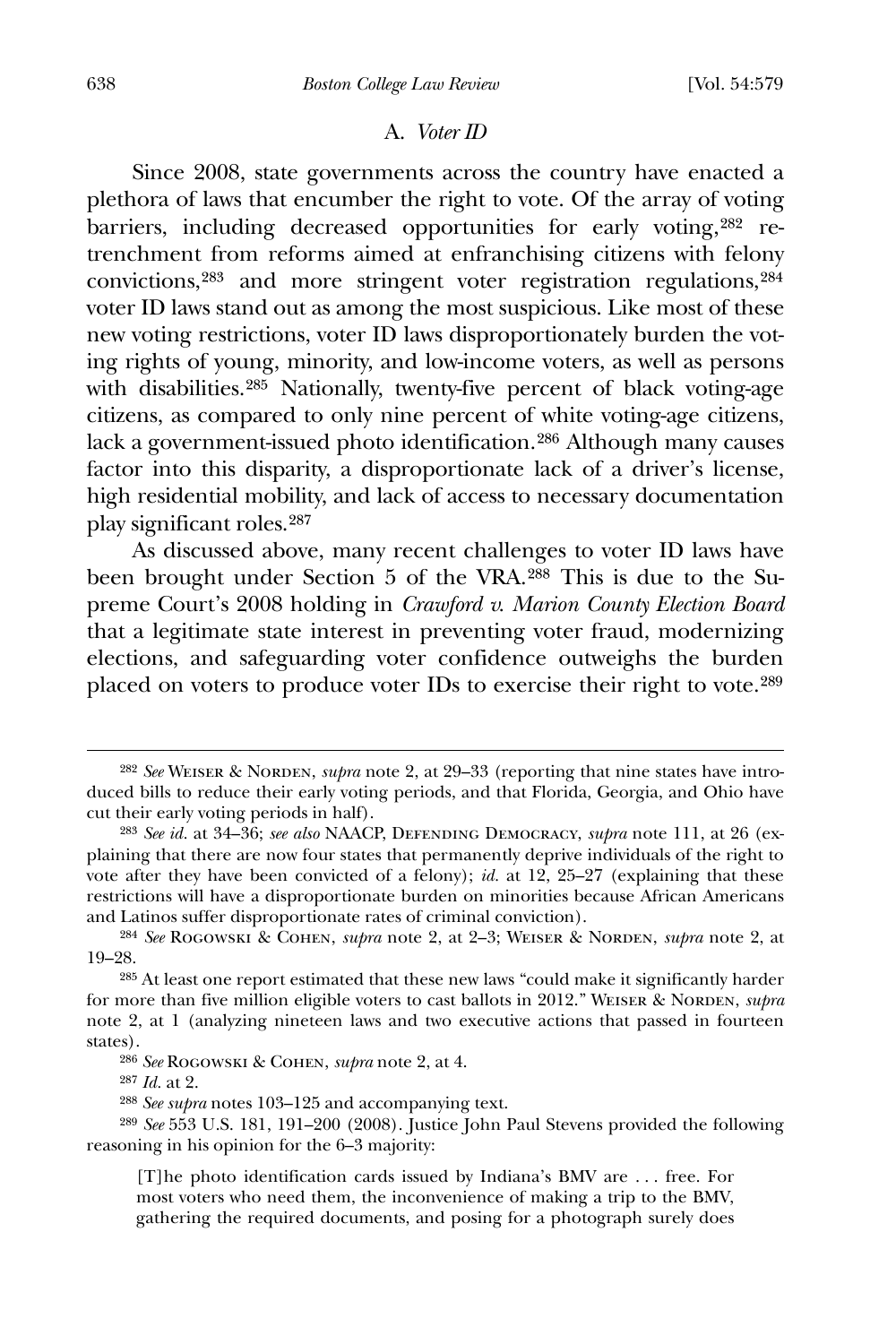The causal context test allows Section 2 to potentially address voter ID laws by permitting plaintiffs to prove that there is a broader context of inequality that creates the disparity in possession of certain forms of voter ID. For example, implicit bias surrounding voter ID laws might be inferred from the demographics of the states that have sought to impose such laws, the likely effect that those laws will have on minority communities in those states, and the impact that such laws will have on the ability of minority voters to elect the candidate of their choice.[290](#page-61-0) Moreover, the lack of evidence of voter fraud to justify the imposition of the laws in light of the disparate impact that results could prove Senate factor five, the tenuousness of the state policy.[291](#page-61-1) The ARC principles would call into question the state's awareness of the impact of the voter ID laws (1) whether there is a reasonable belief that the laws are necessary to achieve a legitimate election administration goal, and (2) whether there is another way of achieving the state's goal that would reduce the potential harm to minority voters.[292](#page-61-2) Enforcing these principles would significantly retard the proliferating efforts to impose voter ID laws absent any state justification based on evidence of fraud.

 not qualify as a substantial burden on the right to vote, or even represent a significant increase over the usual burdens of voting.

 Both evidence in the record and facts of which we may take judicial notice, however, indicate that a somewhat heavier burden may be placed on a limited number of persons. They include elderly persons born out of state, who may have difficulty obtaining a birth certificate [, etc.] . . . .

 The severity of that burden is, of course, mitigated by the fact that, if eligible, voters without photo identification may cast provisional ballots that will ultimately be counted. To do so, however, they must travel to the circuit court clerk's office within 10 days to execute the required affidavit. It is unlikely that such a requirement would pose a constitutional problem unless it is wholly unjustified. And even assuming that the burden may not be justified as to a few voters, that conclusion is by no means sufficient to establish petitioners' right to the relief they seek in this litigation.

*Id.* at 198–200 (footnotes omitted). Notably, in Pennsylvania, plaintiffs were successful in bringing a non-VRA challenge that resulted in a court postponing the implementation of voter ID laws until after the upcoming general election. Applewhite v. Pennsylvania, No. 330 M.D. 2012, 2012 WL 4497211, at \*8 (Pa. Commw. Ct. Oct. 2, 2012).

<span id="page-61-2"></span><span id="page-61-1"></span><span id="page-61-0"></span>290 *See, e.g.*, Sonne v. Bd. of Trs. of Suffern, 887 N.Y.S.2d 145, 155 (App. Div. 2009) (recognizing the plaintiff's argument for disparate treatment because the village building code was selectively enforced in violation of the plaintiff's constitutional rights).

291 *See* S. Rep. No. 97-417, at 29 (1982), *reprinted in* 1982 U.S.C.C.A.N. 177, 205.

292 *See supra* note 262 and accompanying text.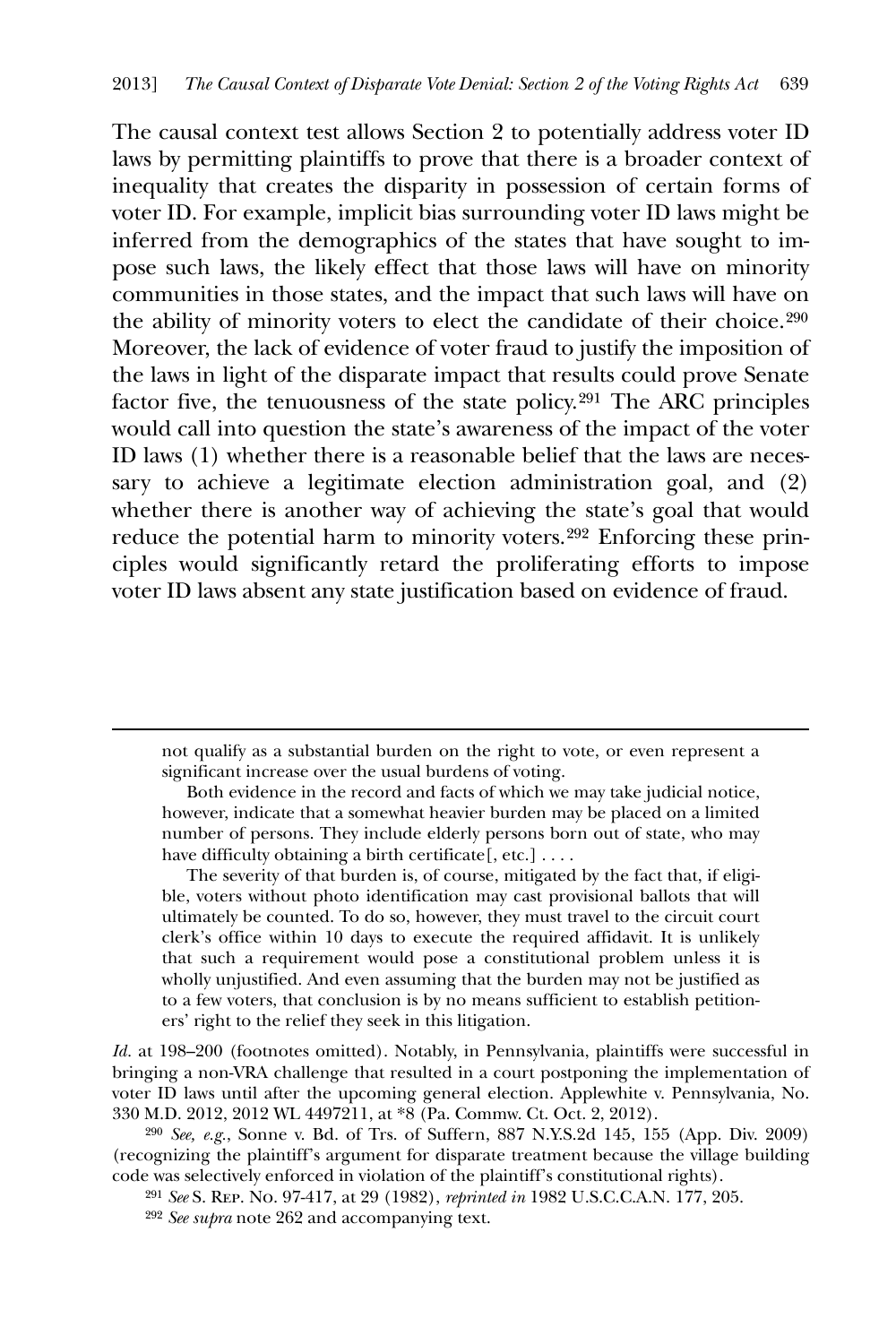#### B. *Felon Disfranchisement*

 The underlying theory premising felon disfranchisement challenges under Section 2 is that the effects of discrimination in the criminal justice system are replicated in the electoral process because of laws that deny or abridge the right of persons convicted of a felony to vote.[293](#page-62-0) These challenges sharply demonstrate how the Senate factors can be used to reveal racial discrimination in various contexts external to elections, such as the criminal justice system, in order to sustain a remedy under the VRA. The expanding number of such challenges in the past decade is a testament to the broad impact of felon disfranchisement laws on communities of color throughout the United States.

 Putting aside the question of whether Section 2 can reach felon disfranchisement laws,[294](#page-62-1) felon disfranchisement cases raise difficult

<span id="page-62-1"></span>294 For reasons deserving more attention than is devoted here, I believe that felon disfranchisement statutes fall squarely within the ambit of Section 2. To suggest otherwise would mean that an intentionally racially discriminatory statute denying persons convicted of felonies the right to vote could not be brought under Section 2. *See* Farrakhan v. Washington (*Farrakhan III* ), 359 F.3d 1116, 1121–24 (9th Cir. 2004) (Kozinski, J., dissenting from denial of rehearing en banc) ("Intentional discrimination in the criminal justice system, if it interacts with a standard, practice or procedure with respect to voting, could amount to illegal vote denial on account of race.") (citing Johnson v. Governor of Fla., 353 F.3d 1287 (11th Cir. 2003), *vacated en banc*, 337 F.3d 1163 (11th Cir. 2004)). The absurdity of this result makes finding that Section 2 applies equally to felon disfranchisement statutes that are not intended to discriminate on account of race but, nonetheless, have the effect of doing so more comprehensible as a textual matter. In addition, these laws may be constitutionally vulnerable on other grounds. *See generally* Nelson, *supra* note 170 (examining the constitutionality of felon disenfranchisement with respect to the First Amendment and the Equal Protection Clause); David Zetlin-Jones, Note, *Right to Remain Silent?: What the* 

<span id="page-62-0"></span><sup>293</sup> Most courts entertaining challenges to felon disfranchisement laws have been hostile to such claims. Namely, the U.S. Courts of Appeals for the First, Second, and Eleventh Circuits have held that the VRA does not apply to felon disfranchisement laws. *See, e.g.*, Simmons v. Galvin, 575 F.3d 24, 42 (1st Cir. 2009) (holding that the VRA does not apply to Massachusetts's felon disfranchisement laws); Hayden v. Pataki, 449 F.3d 305, 329 (2d Cir. 2006) (en banc) (holding that the VRA does not apply to New York's felon disfranchisement laws); Johnson v. Governor of Fla., 405 F.3d 1214, 1234 (11th Cir. 2005) (holding that the VRA does not apply to Florida's felon disfranchisement laws). Another group of federal appellate courts have assumed, without holding, that the VRA applies, but have held that there was no sufficient nexus between the challenged vote denial and the alleged racial effects. *See* Howard v. Gilmore, No. 99-2285, 2000 WL 203984, at \*1 (4th Cir. Feb. 23, 2000) (assuming without deciding that the VRA applies to Virginia's laws, but holding that there was no Section 2 violation); Wesley v. Collins, 791 F.2d 1255, 1262 (6th Cir. 1986) (assuming without deciding that the VRA applies to Tennessee's laws, but holding that there was no Section 2 violation). The one federal appellate court that initially determined that there was a Section 2 violation later reversed itself en banc. *See Farrakhan V*, 623 F.3d at 993–94 (reversing a panel opinion that held that the discrimination in Washington's criminal justice system so infected the electoral process through its otherwise legitimate felon disfranchisement laws that those laws violated the VRA).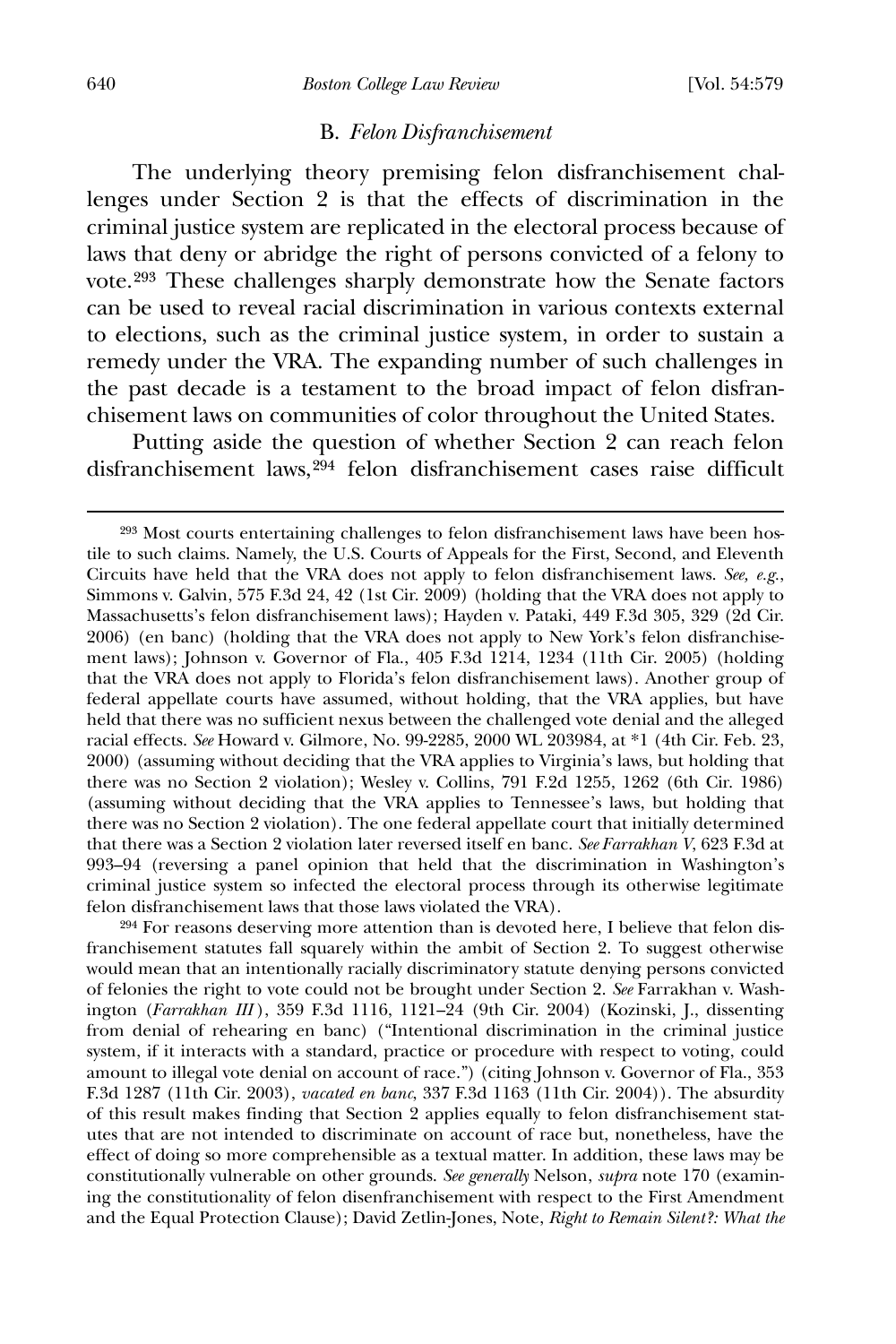questions regarding how to prove discrimination through evidence of disparate impact as a touchstone rather than as the sole evidentiary support. A separate but related implication of felon disfranchisement challenges is that they are an indirect "adjudication" of racial discrimination within the criminal justice system and in other non-electoral contexts. In other words, the Senate factors allow for a showing of discrimination that may or may not give rise to an independent cause of action to remedy that discrimination. Like voter ID challenges, felon disfranchisement cases require courts to determine that there is societal discrimination in the criminal justice system, and provide a remedy that has no direct relation to correcting that discrimination.

 In the 2010 case, *Farrakhan IV*, the U.S. Court of Appeals for the Ninth Circuit utilized a test much like the causal context test outlined here.<sup>[295](#page-63-0)</sup> In later denying the plaintiffs' Section 2 claim, the en banc court held that the plaintiffs had failed to proffer evidence of a "causal connection" between the compelling evidence of discrimination in Washington's criminal justice system and the racially disparate vote denial that the state's felon disfranchisement statutes effect.[296](#page-63-1) For example, in addition to proof of substantial disparate impact, the plaintiffs proffered uncontroverted evidence of statistical disparities at every stage of the criminal justice system, as well as a qualitative assessment of the data by sociology and law enforcement experts, who opined that the outcomes of the criminal justice system resulted from practices that could not be explained in race-neutral terms.[297](#page-63-2) Put another way, the experts testified that the statistical disparities were produced on account of race.[298](#page-63-3) Controlling for rates of criminal activity, blacks are convicted of crimes at rates disproportionately higher than whites.[299](#page-63-4) Assuming that the goal of law enforcement is to identify and prosecute perpetrators of illegal activity, the racial demographics of those prosecuted should approximate those of the perpetrators absent some valid, race-neutral explanation for the disparity. Here, the uncontroverted evidence showed that racial groups are not represented among the population of convicted felons in rates that reflect their criminal activ-

<u>.</u>

<span id="page-63-4"></span>299 *Id.*

<span id="page-63-1"></span><span id="page-63-0"></span>*Voting Rights Act Can and Should Say About Felony Disenfranchisement*, 47 B.C. L. Rev. 411 (2006) (assessing the shortcomings of challenges to felony disenfranchisement statutes under the VRA and proposing constitutional alternatives).

<sup>295</sup>*See* 590 F.3d at 1005.

<sup>296</sup> *Farrakhan V*, 623 F.3d at 993–94.

<span id="page-63-3"></span><span id="page-63-2"></span><sup>297</sup> *Farrakhan IV*, 590 F.3d at 1012–13.

<sup>298</sup> *Id*.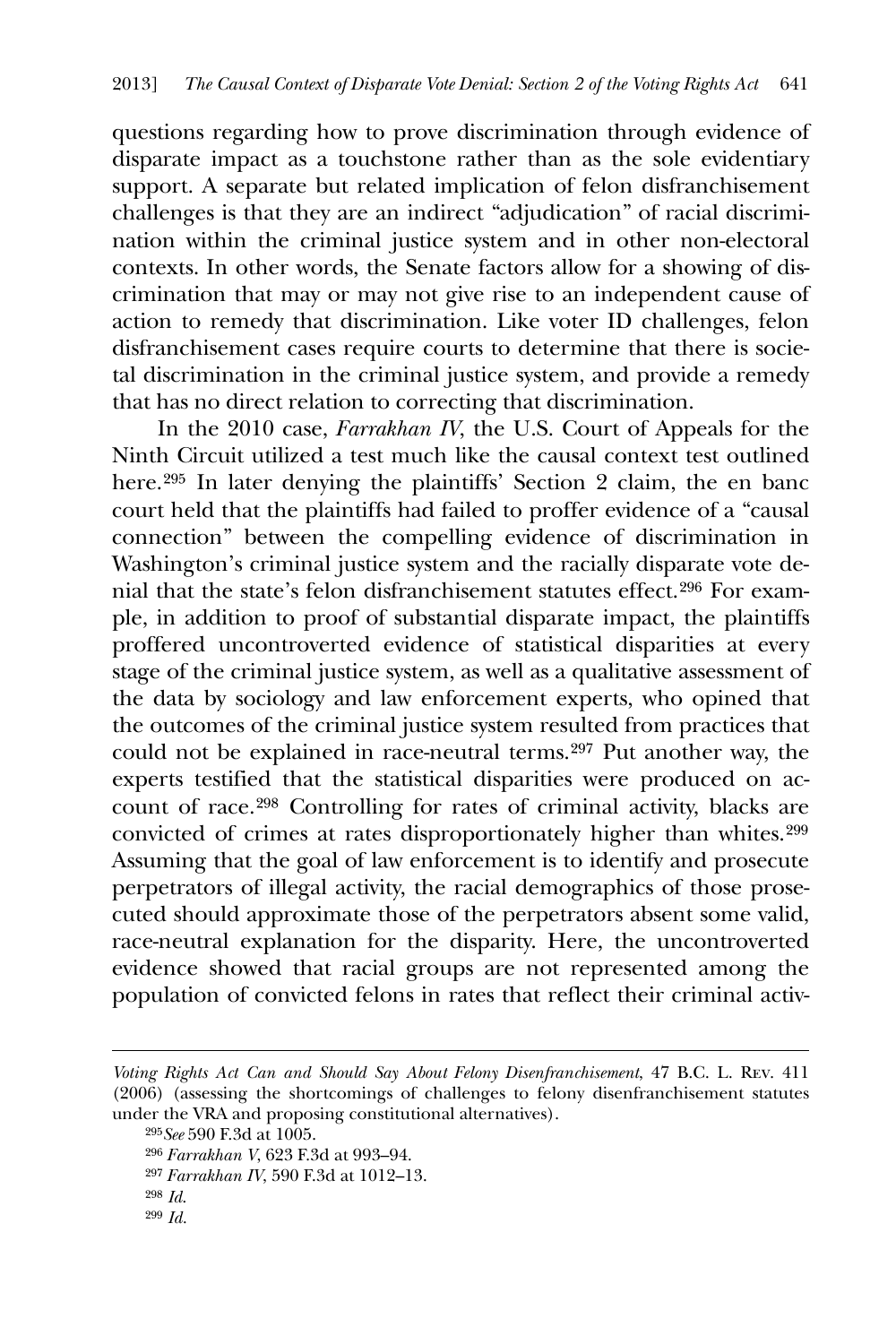ity.[300](#page-64-0) That is the statistical disparity. The evidence also showed, however, that apparent race-neutral explanations for the disparity were not credible.[301](#page-64-1) This significant disparity, coupled with the absence of a race-neutral policy that explains the disparity, supports a conclusion of discrimination in the criminal justice system.[302](#page-64-2)

 The plaintiffs in *Farrakhan IV* offered uncontroverted proof of the disparate impact of Washington's felon disfranchisement laws on minority voters and of racial disparities at every point of contact with the state's criminal justice system.[303](#page-64-3) The majority acknowledged this evidence of disparate impact without ascribing a specific value to it or categorizing it as a prerequisite factor in a balancing test.[304](#page-64-4) Rather, the panel majority set out to discern whether the disparate impact was created in part because of discrimination external to voting, and held that, indeed, it was.[305](#page-64-5) Specifically, the court relied on expert analyses of the disparity to conclude that the disparity could not be explained in raceneutral terms.[306](#page-64-6)

 Despite the controversial policy rationales underlying felon disfranchisement laws and the challenges to them, these statutes provide a useful lens through which to examine the full reach and application of Section 2 of the VRA in vote denial claims. The presumed constitution-ality of the practice of felon disfranchisement<sup>[307](#page-64-7)</sup> should not thwart the opportunity to better understand congressional power, the largesse of the VRA as an antidiscrimination tool, and the state of disparate impact jurisprudence.

300 *Id*.

<span id="page-64-2"></span><span id="page-64-1"></span><span id="page-64-0"></span> $\overline{a}$ 

302 *See id.* In *Wesley v. Collins*,

[t]he court of appeals did not specifically affirm, or even mention, the trial court's holding that "while intent need not be shown [under Section 2], the ultimate conclusion that a violation has occurred must be tied to a finding that the scheme unfairly impacts on the minority group—not necessarily purposefully, but *at least for reasons deemed more culpable than neutral*."

<span id="page-64-5"></span><span id="page-64-4"></span><span id="page-64-3"></span>Pershing, *supra* note 180, at 1191 (emphasis added) (quoting Wesley v. Collins, 605 F. Supp. 802, 810 (M.D. Tenn. 1985), *aff'd*, 791 F.2d 1255 (6th Cir. 1986)).

303 *Farrakhan IV*, 590 F.3d at 1012–13.

<sup>301</sup> *Id*.

<sup>304</sup> *Id*.

<sup>305</sup> *Id*. at 1014.

<span id="page-64-6"></span><sup>306</sup> *Id*.

<span id="page-64-7"></span><sup>307</sup> *See supra* note 293 and accompanying text.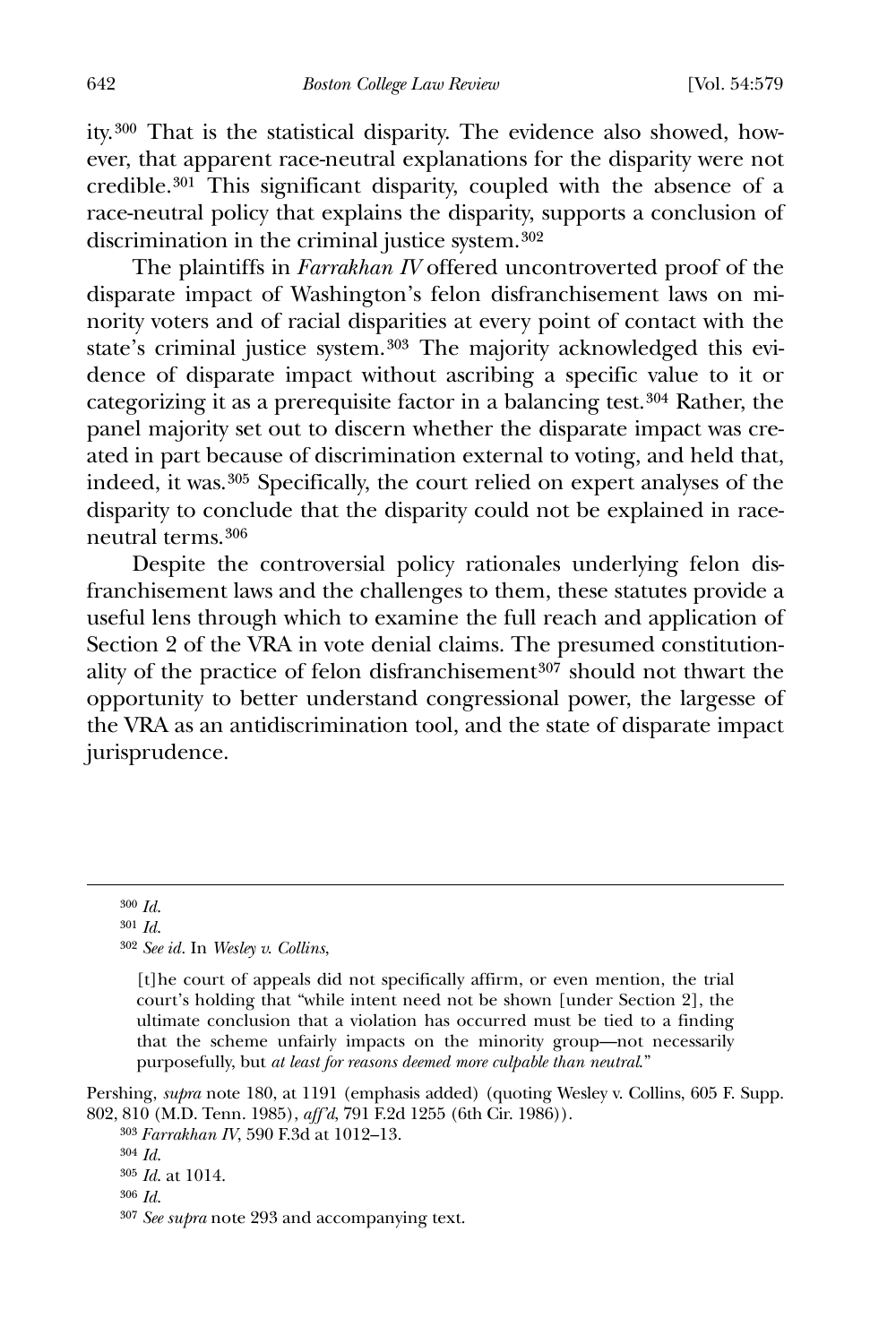## C. *Voter Purges*

 In the months leading up to the 2012 general election, some states purged their rolls of registered voters in ways that alarmed interest groups and triggered allegations of voter suppression.[308](#page-65-0) Florida, whose voter purge preceding the 2000 elections became the subject of postelection lawsuits,[309](#page-65-1) pursued a controversial voter purge that the U.S. Department of Justice (DOJ) and many civil rights groups opposed in advance of the 2012 general elections. Like many recent claims of voter fraud, those that the State of Florida articulated were de minimis in number—particularly so when compared to the number of false purges and the amount of proven fraud among Florida's eleven million-plus registered voters.[310](#page-65-2) Florida justified the purges as based on an alleged need to remove noncitizens from its voter registration rolls to ensure the integrity of its absentee ballot process.[311](#page-65-3) Of the ninety-five cases brought by the DOJ's Ballot Access and Voting Integrity Initiative between October 2002 and September 2005, however, "none of the crimes prosecuted in this period could possibly have been prevented by requiring photo identification at the polls."[312](#page-65-4) Under the causal context analysis, the unfounded perception of certain Florida elected officials that the voting rolls contained a significant number of noncitizens could be evidence of implicit (or even explicit) bias. As with voter ID challenges, plaintiffs challenging similar purges under the causal context analysis would be able to proffer evidence of disparate impact and evidence supporting the Senate factors, including evidence of the tenuousness of the State's policy. For example, the ARC analysis allows plaintiffs to show that the disparate impact is caused by reasonable factors other than race.

<span id="page-65-0"></span><sup>308</sup> *See* NAACP, Defending Democracy, *supra* note 111, at 28–29 (describing examples of voter purging in Florida and Mississippi).

<span id="page-65-1"></span><sup>309</sup> *See, e.g.*, Second Amended Complaint at 2, 14–15, NAACP v. Harris, No. 01-0120 (S.D. Fla. Mar. 18, 2002), 2002 WL 32961275.

<span id="page-65-2"></span><sup>310</sup> *See* NAACP, Defending Democracy, *supra* note 111, at 28–29. A news account suggested that among those purged from Florida's voter rolls were over ninety World War II veterans. *See* Robbie Brown, *Florida's Approach to Purging Voter Rolls of Noncitizens Prompts Federal Lawsuit*, N.Y. Times, June 13, 2012, at A17.

<sup>311</sup> *See* NAACP, Defending Democracy, *supra* note 111, at 29.

<span id="page-65-4"></span><span id="page-65-3"></span><sup>312</sup> Justin Levitt, Brennan Ctr. for Justice, The Truth About Voter Fraud 41–42 n.146 (2007), *available at* http://brennan.3cdn.net/c176576c0065a7eb84\_gxm6ib0hl.pdf.